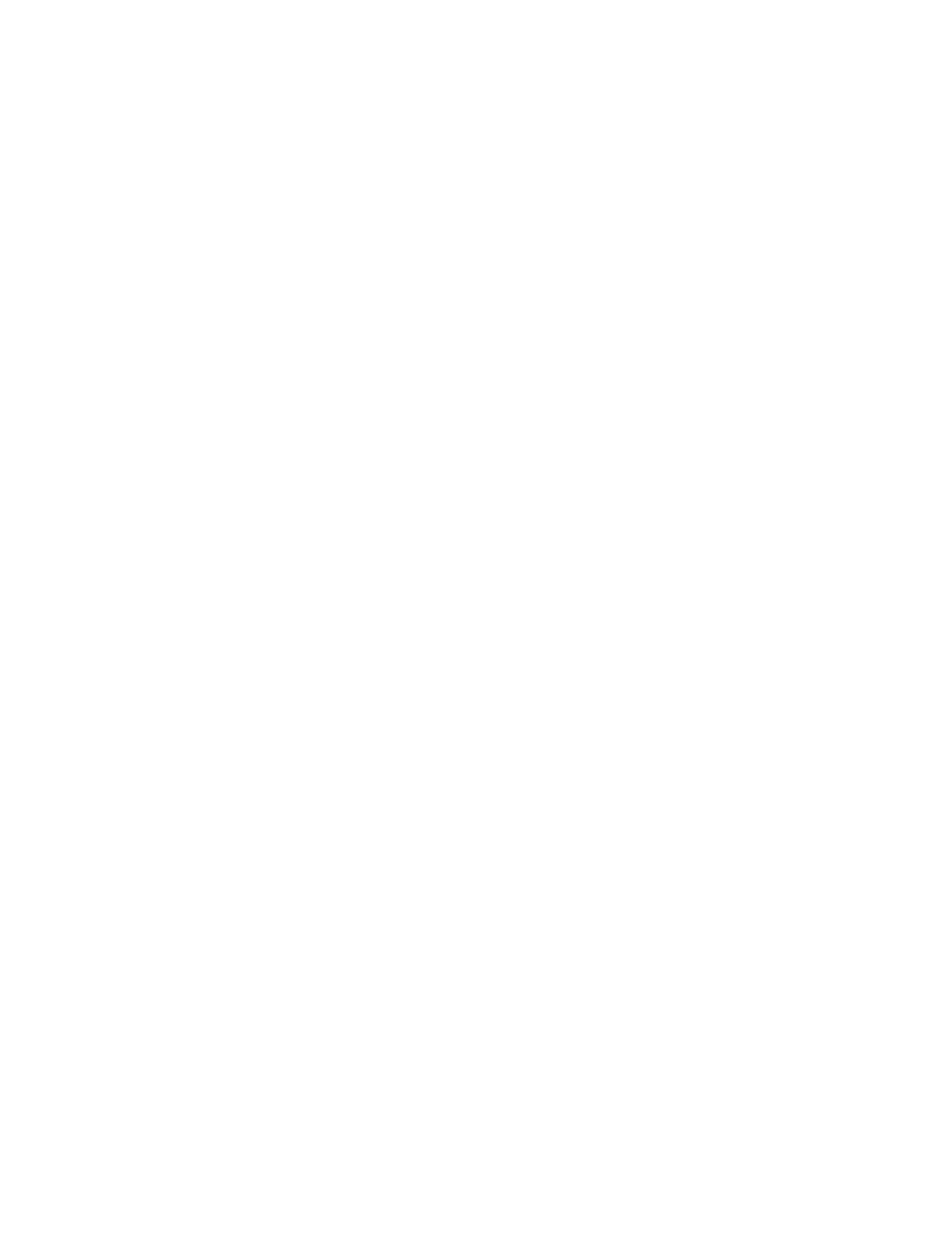# **CONTENTS**

| 1.  | <b>Board of Directors</b>                                                       | 1              |
|-----|---------------------------------------------------------------------------------|----------------|
| 2.  | Chairman's Message                                                              | 2              |
| 3.  | Directors' Report                                                               | $\overline{7}$ |
| 4.  | Management Discussion & Analysis Report                                         | 15             |
| 5.  | Comments of the Comptroller & Auditor General of India                          | 31             |
| 6.  | Independent Auditors' Report                                                    | 32             |
| 7.  | Balance Sheet as at 31 March 2020                                               | 56             |
| 8.  | Statement of Profit & Loss for the year ended 31 March 2020                     | 57             |
| 9   | Statement of Change in Equity for the year ended 31 March 2020                  | 58             |
| 10. | Cash Flow Statement for the year ended 31 March 2020                            | 59             |
| 11. | Notes forming part of the Financial Statements for the year ended 31 March 2020 | 60             |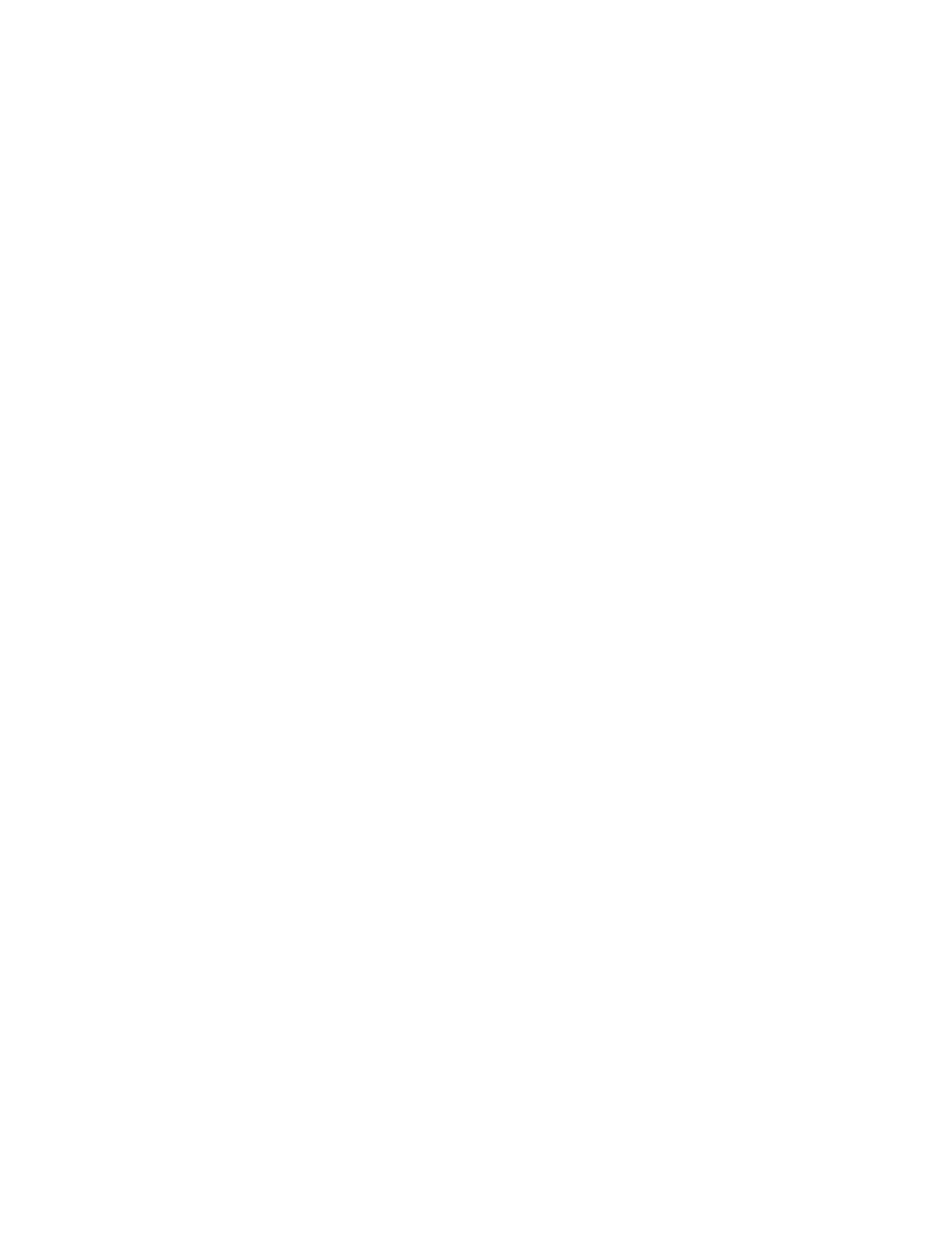

# **BOARD OF DIRECTORS (as on 30 December 2020)**

Shri Rajiv Bansal Chairman Smt Amrita Sharan Shri Vimalendra Patwardhan Shri Satyendra Kumar Mishra

#### **Chief Executive Officer**

Shri Deepak Khullar

#### **Chief Financial Officer**

Smt Thrity C Dalal

#### **Company Secretary**

Kum Shyamala P Kunder

#### **Auditors**

M/s Sara & Associates

#### **Solicitors**

M/s. M.V. Kini & Co.

#### **Bankers**

Axis Bank J & K BANK State Bank of India Syndicate Bank United Bank of India

# **Registered Office**

1st Floor, Transport Annexe Building Air India Complex, Old Airport, Santa Cruz (E) Mumbai-400029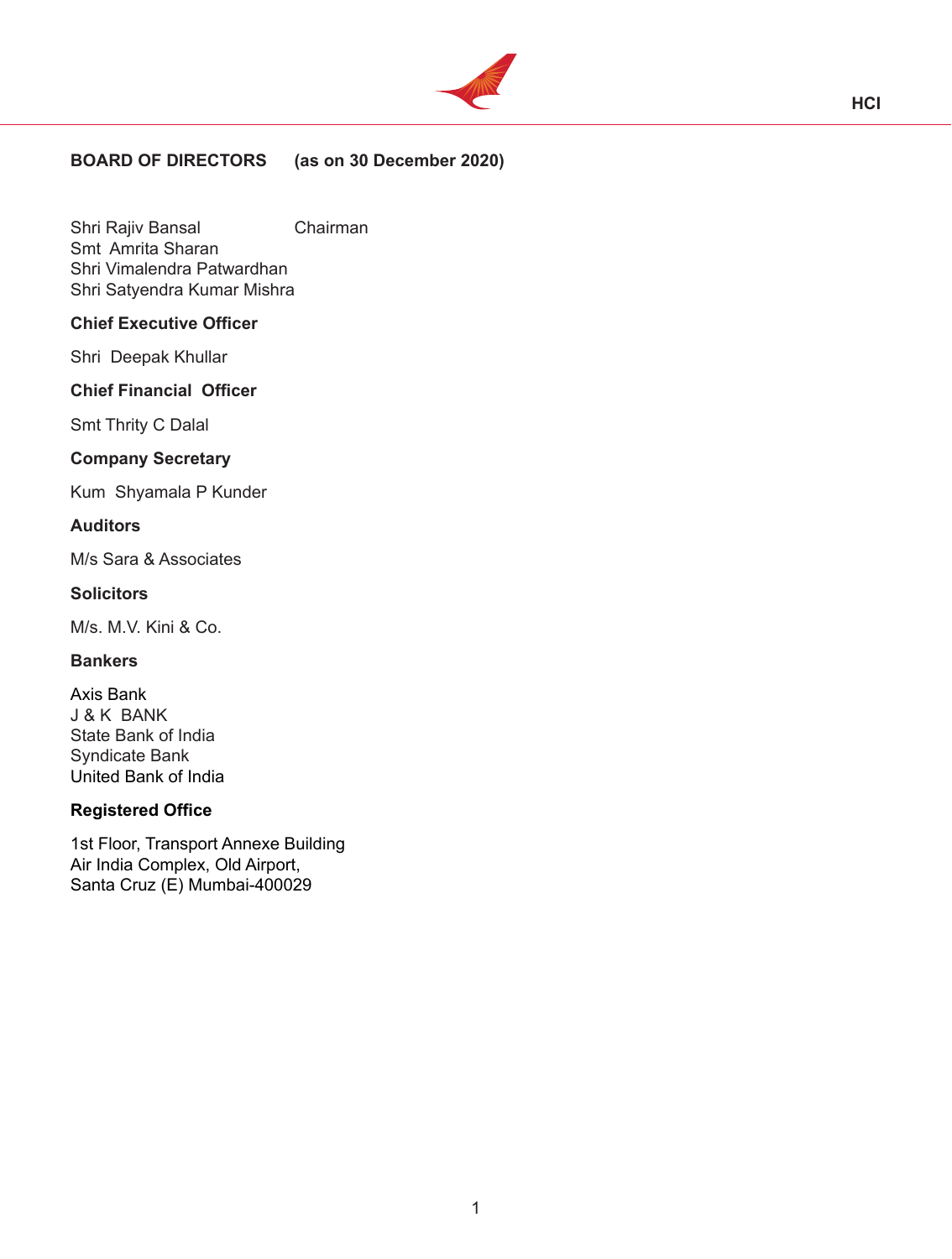

# **CHAIRMAN'S MESSAGE**

Dear Shareholders,

With pleasure I would like to present to you the 49<sup>th</sup> Annual Report of the Company for the year 2019-20.

#### **PERFORMANCE OF THE COMPANY**

The over-view of the performance of the Company for the year 2019-20 is as follows :

- 1. On 24 March 2020, the Indian government announced a strict 21-day lockdown which was further extended by 19 days and further extended by 17 days i.e. upto31 May 2020 across the country to contain the spread of the COVID-19. Hence the revenue for the period 21 March 2020 to 31 March 2020 is impacted to the extent of approx. Rs 150 lakhs.
- 2. Effective 1 April 2019, the Company adopted IND AS 116 "Leases " and applied the standard to all lease contracts existing on 1 April 2019 by electing "Prospective approach with the cumulative effect" at the date of initial application. Consequently, the Company recorded the lease liability at the present value of the lease payments discounted at the incremental borrowing rate and the right-of-use asset at its carrying amount as if the standard had been applied since the commencement date of the lease. On transition, the adoption of the new standard resulted in recognition of "Right-of-use assets" of Rs.3330.52 lakhs and a "Lease Liability" of Rs.3584.64 lakhs. Consequent to the application of this standard, lease cost for the year was lower by Rs.275.67 lakhs, and depreciation and interest is higher by Rs.276.94 lakhs and Rs254.12 lakhs respectively.
- 3. After protracted negotiations between Wage Negotiation Committee of the Management and Co-Ordination Committee of HCI Unions and after receipt of final approval from the Ministry of Civil Aviation, the Memorandum of Understanding dated 8 August 2019 was entered into between the unions and the Company for implementing wage revision for the Unionised category of employees for a period of 10 years effective 18 August 2008. The wage revision was implemented in the financial year 2019-20. Estimated provision for arrears of Rs.963.60 lakhs has already been made in 2018-19. Further provision if required would be made once the arrears working is completed.
- 4. In view of the above the summary of the financial results is as under:
	- During the year, the Total Revenue had increased to Rs.6762.53 lakhs as against Rs 6728.30 lakhs in the previous year, an increase of Rs.34.23 lakhs over 2018-19.
	- The Total Operating Expenditure was reduced to Rs.8948.39 lakhs as against Rs.9113.99 lakhs in the previous year i.e a reduction of Rs.165.60 lakhs (2%)
	- In view of the above, the Gross Operating Loss was reduced to Rs.2185.86 lakhs as against Rs.2385.68 lakhs during the previous year (a reduction of Rs.199.83 lakhs i.e. 8%).
	- Interest of Rs.2873.66 lakhs (previous year Rs.2968.76 lakhs) was charged to the P&L account, mainly on account of reimbursement of finance costs to AI on borrowings for operational requirements Rs.2607.84 lakhs (previous year Rs.2573.91 lakhs) and interest on lease liability payments Rs.254.12 lakhs.
	- Depreciation and amortization for the year was reduced to Rs. 495.29 lakhs in the current year as against Rs.1508.23 lakhs in the previous year mainly due to:
		- i) reassessment of the useful life of Delhi properties for lease of land from AAI upto 31 March 2031 as against 30 November 2019 last year (current year Rs.163.57 lakhs against previous year Rs.1188.00 lakhs)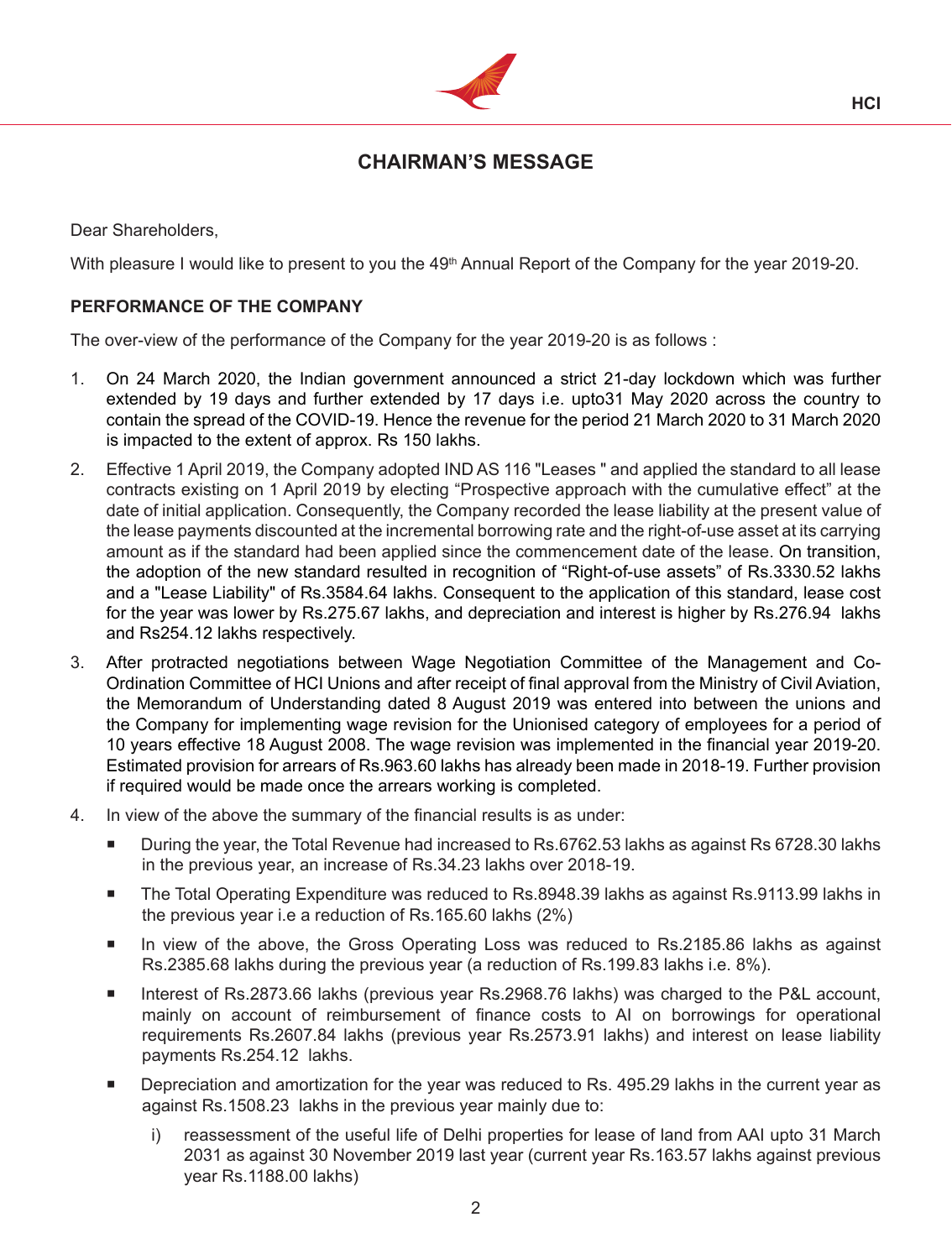

- $ii)$  in view of amortization expenses due to applicability of IND AS 116 Leases, Amortisation for Right to Use Assets Rs.276.94 lakhs.
- The Net loss before exceptional items & Other Comprehensive Income was reduced to Rs.5554.81 lakhs as against Rs.6862.68 lakhs (i.e by Rs.1307.87 lakhs - 19% reduction over previous year).
- Other Comprehensive Income was the Remeasurement (Loss) on Defined Benefit Obligation i.e. the Actuarial valuation (Loss) on Gratuity and Post Retirement Medical Benefit Plans – Rs.999.89 lakhs (as against Rs.257.67 lakhs in previous year) mainly on account of one time impact of union category wage revision implemented in August 2019.
- In view of the above, the Net Loss was Rs.6554.70 lakhs as against Rs.7120.35 lakhs during the previous year (reduction of Rs.565.65 lakhs -8% over previous year).

# *HOTEL INDUSTRY SCENARIO*

#### *Introduction*

*The Indian tourism and hospitality industry has emerged as one of the key drivers of growth among*  the services sector in India. Tourism in India has significant potential considering the rich cultural and historical *heritage, variety in ecology, terrains and places of natural beauty spread across the country. Tourism is also a potentially large employment generator besides being a significant source of foreign exchange for the country. As of 2019, 4.2 crore jobs were created in the tourism sector in India, which was 8.1 per cent of the*  total employment in the country. The number is expected to rise by two per cent annum to 52.3 million jobs *by 2028.*

According to WTTC, India ranked third among 185 countries in terms of travel and tourism's total contribution to GDP in 2018. India ranked 34 in the Travel and Tourism Competitiveness Report 2019 published by the *World Economic Forum.*

#### *Market Size*

*India is the most digitally advanced traveller nation in terms of digital tools being used for planning, booking, and experiencing a journey. India's rising middle class and increasing disposable income has supported the growth of domestic and outbound tourism.*

During 2019, foreign tourist arrivals (FTAs) in India stood at 10.89 million, achieving a growth rate of 3.20 per cent y-o-y. During 2019, FEEs from tourism increased 4.8 per cent y-o-y to Rs 1,94,881 crore (US\$ 29.96 *billion). In 2019, arrivals through e-Tourist Visa increased by 23.6 per cent y-o-y to 2.9 million.*

*International hotel chains are increasing their presence in the country, and it will account for around 47 per cent share in the tourism and hospitality sector of India by 2020 and 50 per cent by 2022.*

#### *Investments*

India was globally the third largest in terms of investment in travel and tourism with an inflow of US\$ 45.7 billion in 2018, accounting for 5.9 per cent of the total investment in the country. Hotel and Tourism sector *received cumulative FDI inflow of US\$ 15.28 billion between April 2000 and March 2020.*

#### *Government Initiatives*

*The Indian Government has realised the country's potential in the tourism industry and has taken several*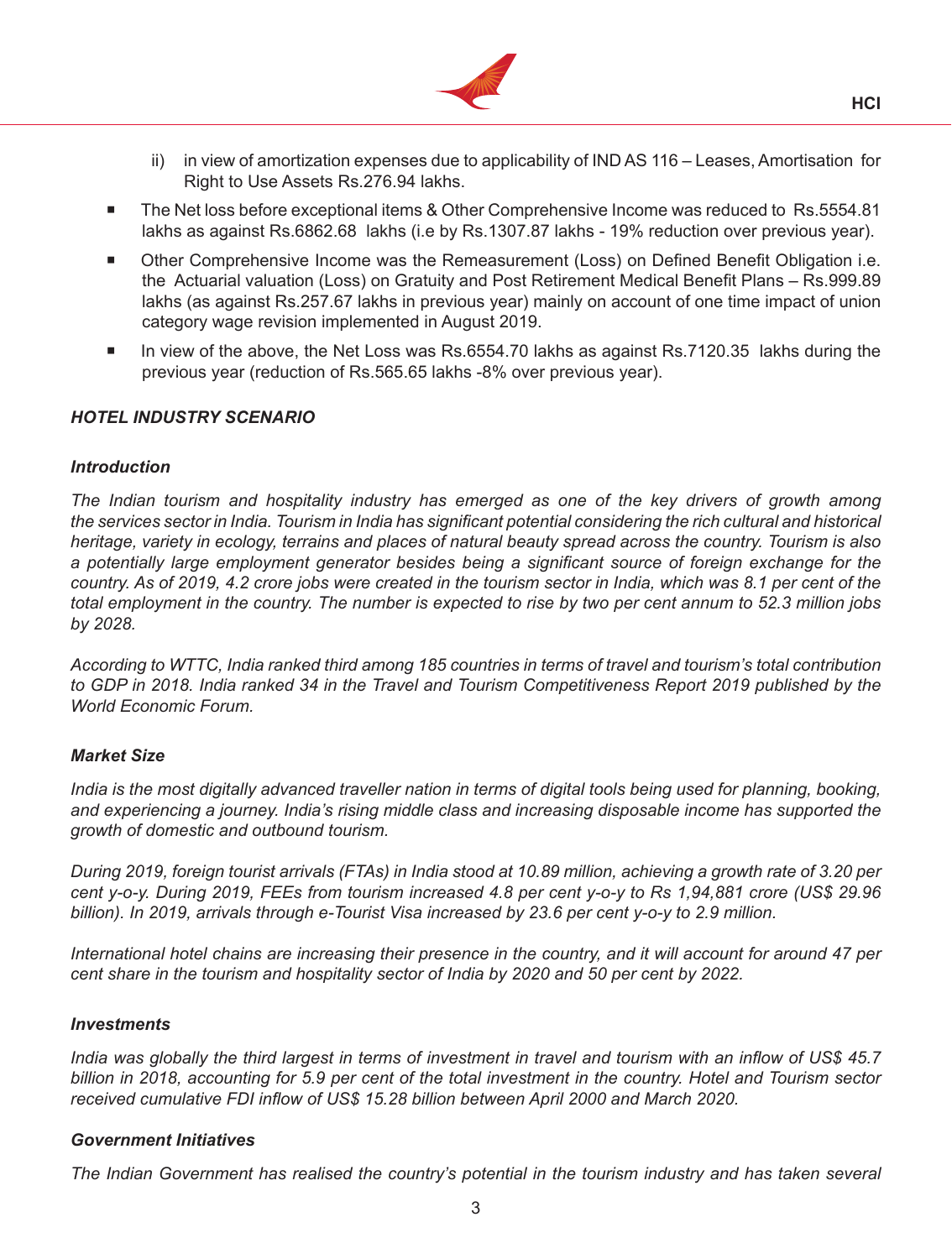

steps to make India a global tourism hub. Some of the major initiatives planned by the Government of India *to boost the tourism and hospitality sector of India are as follows:*

- *Ministry of Tourism launched "DekhoApnaDesh" webinar series to provide information on many destinations and sheer depth and expanse on the culture and heritage of India.*
- *Ministry of Tourism launched Audio Guide facility App called Audio Odigos for 12 sites in India (including iconic sites).*
- *Prime Minister, Shri Narendra Modi urged people to visit 15 domestic tourist destinations in India by 2022.*
- *Statue of Sardar Vallabhbhai Patel, also known as 'Statue of Unity', was inaugurated in October* 2018. It is the highest standing statue in the world at a height of 182 metre. It is expected to boost *the tourism sector in the country and put it on the world tourism map.*
- *Government of India is working to achieve one per cent share in world's international tourist arrivals by 2020 and 2 per cent share by 2025.*
- *Under Budget 2020-21, the Government of India has allotted Rs 1,200 crore (US\$ 171.70 million) for development of tourist circuits under Swadesh Darshan for eight Northeast states.*
- *Under Budget 2020-21, the Government of India has allotted Rs 207.55 crore (US\$ 29.70 million) for development of tourist circuits under PRASHAD scheme.*
- *In 2019, Government reduced GST on hotel rooms with tariffs of Rs 1,001 (US\$ 14.32) to Rs 7,500* (US\$ 107.31) per night to 12 per cent and those above Rs 7,501 (US\$ 107.32) to 18 per cent to *increase India's competitiveness as a tourism destination.*
- *In September 2019, Japan joined a band of Asian countries, including Taiwan and Korea among others, to enter India's tourism market.*

# **Achievements**

*Following are the achievements of the Government during 2019-20:*

- *During 2019-20, an additional fund Rs 1,854.67 crore (US\$ 269.22 million) was sanctioned for new projects under the Swadesh Darshan scheme.*
- *Ministry of Tourism sanctioned 18 projects covering all the North Eastern States for Rs 1,456 crore (US\$ 211.35 million) to develop and promote tourism in the region under Swadesh Darshan and PRASHAD schemes.*
- *Statue of Sardar Vallabhbhai Patel, also known as 'State of Unity', was inaugurated in October 2018 and the total revenue generated till November 2019 stood at Rs 82.51 crore (US\$ 11.81 million).*

# *Road Ahead*

India's travel and tourism industry has huge growth potential. The industry is also looking forward to the expansion of e-Visa scheme, which is expected to double the tourist inflow in India. India's travel and tourism industry has the potential to expand by 2.5 per cent on the back of higher budgetary allocation and low-cost *healthcare facility according to a joint study conducted by Assocham and Yes Bank. Note: \*in US\$ terms*

*Note: Conversion rate used in April 2020, Rs 1 = US\$ 0.013123 References: Media Reports, Ministry of Tourism, Press Releases, Department for Promotion of Industry and*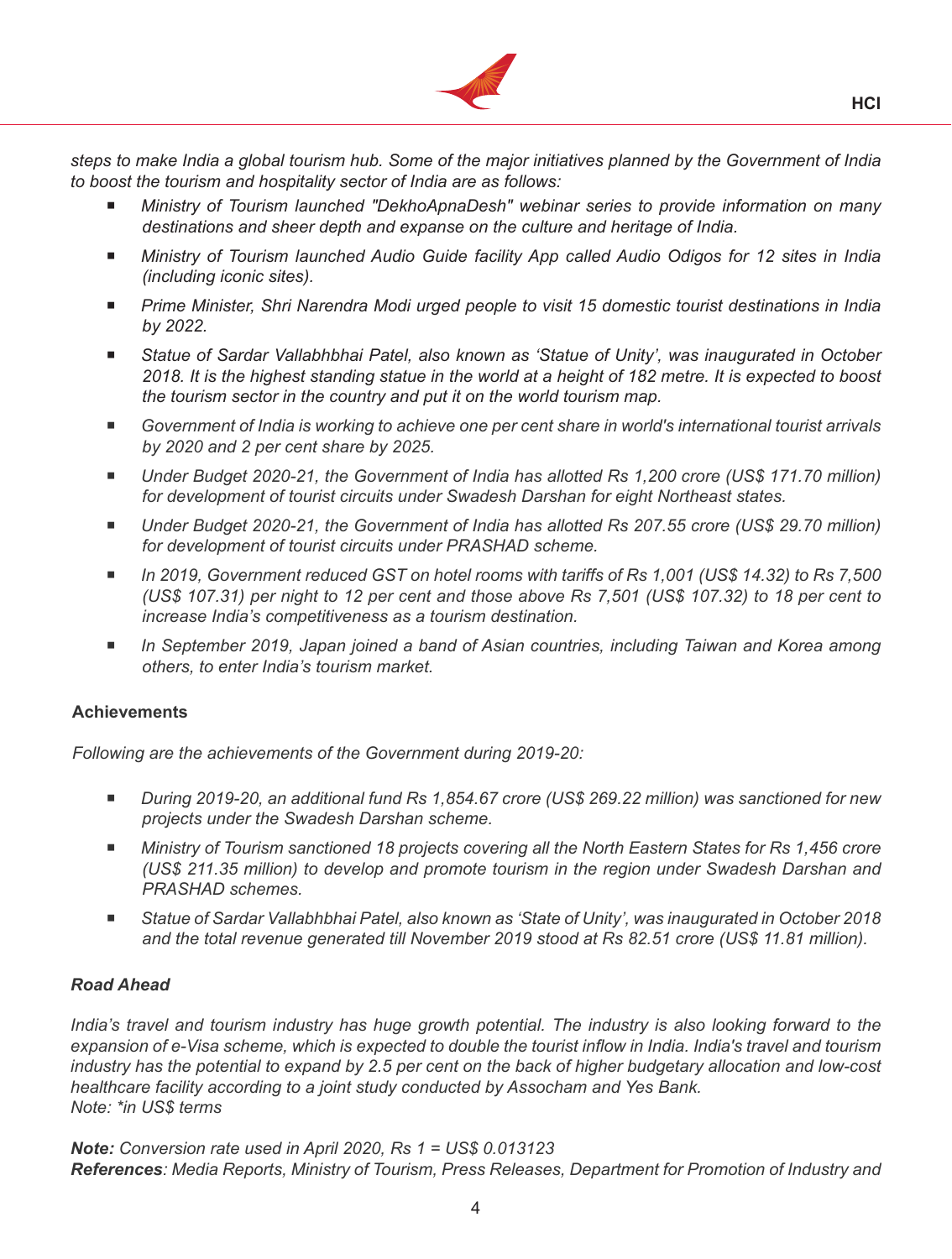

*Internal Trade (DPIIT), Press Information Bureau (PIB), Union Budget 2020-21.*

# **CHALLANGES FACED BY THE COMPANY**

- During the year efforts were made to augment the revenue in all the units of the Company viz., CHDA (including CFCD), CFCM and CLVH with the limited resources it had. Out of the fund received from the Government of India by way of equity infusion in previous years, some basic cosmetic changes were made in CHDA and CLVH to improve the standard of these units. Since due to lack of fund all these properties could not be upgraded to bring them at par with others in the Industry, the market share had been falling year by year, resulting lower revenue, which in turn left lower funds or no funds for renovation.
- Over the 45000 sq. mts land parcel leased from Airports Authority of India (AAI) for the Delhi units i.e. CHDA, CFCD was required to be handed over to AAI by November 2019, as the land parcel was required for airport expansion by them. However, in December 2019 a communication was received from the Ministry intimating that "AAI/DIAL require the land for aeronautical purpose in Phase-4 development as per Master Plan submitted by DIAL in 2026 wherein the development is proposed during 2026-2034. In view of the same, Management decided to continue usage of the land on which Centaur Hotel Delhi Airport (CHDA) and Chefair Flight Catering Delhi (CFCD) as the same was not required to be handed over to the Airports Authority of India (AAI) till the expiry of existing lease period i.e. upto 31 March 2031.
- Accordingly, HCI would be exploring the possibilities of running both these Units under Operations & Maintenance (O&M) contract on "AS IS WHERE IS BASIS". The Unit would then be offered under O&M contract after taking necessary approval from the AAI to run the units on O&M contract and continue running the units till actual transaction takes place
- With regard to Centaur Hotel Lake View, Srinagar, due to insurgency in the valley, the business of the unit had been affected to a great extent, resulting into lower revenue.
- With the outbreak of Covid-19 and declaring it as Pandemic and subsequent Lockdown announced nation-wide, the business at all the Units was affected adversely.
- All the above factors had resulted in the Company being unable to take advantage of the high growth potential of the Tourism Industry and various initiatives taken by the Government and had to continue to struggle for its survival. In view of all these factors, it has been difficult to plan and maintain a long-term strategy for revival of the Company.

# **VISION**

The Company is committed to curtail its losses by implementing consistent and stringent measures for cutting the overall expenditure, thereby lowering its losses gradually. Various initiatives are being undertaken by the management for improving the operational performance of the Company and increasing the revenues leading to improved financial performance.

# **Unit-wise details of Revival Plan :**

Out of the total fund provided by the government by way of equity infusion i.e. Rs.27 Crore, renovation of two properties in Delhi and Srinagar, viz., Centaur Hotel Delhi Airport (CHDA), Chefair Flight Catering, Delhi (CFCD) and Centaur Lake View Hotel, Srinagar (CLVH) were carried out to upgrade these properties,

# **Chefair Flight Catering Mumbai and Delhi**

Even with assured business from Air India of its 30% catering business to these Units, due to shortage of funds, the units could not be upgraded to enable to meet the increased demand. Inspite, with concerted effort during the year under review, number of flights catered has increased from17476 in the year 2018-19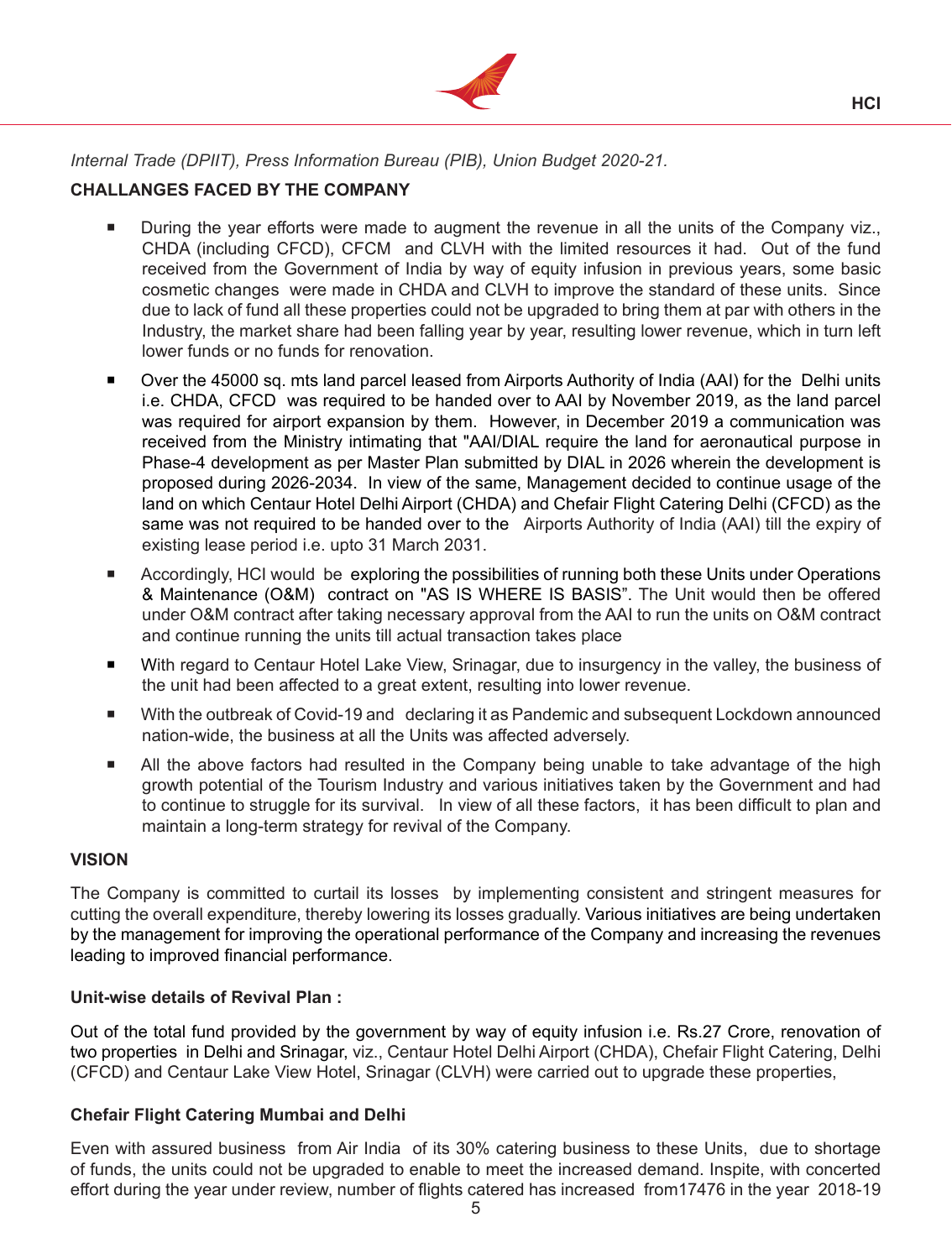

To 18318 in the year 2019-20.

# **ACKNOWLEDGEMENT**

I take this opportunity to thank my colleagues on the Board for their valuable guidance and employees of all the units for their efforts to continue the business with the limited available resources.

**Sd/-**

**(Rajiv Bansal) Chairman**

Date : 24 December 2020 Place : New Delhi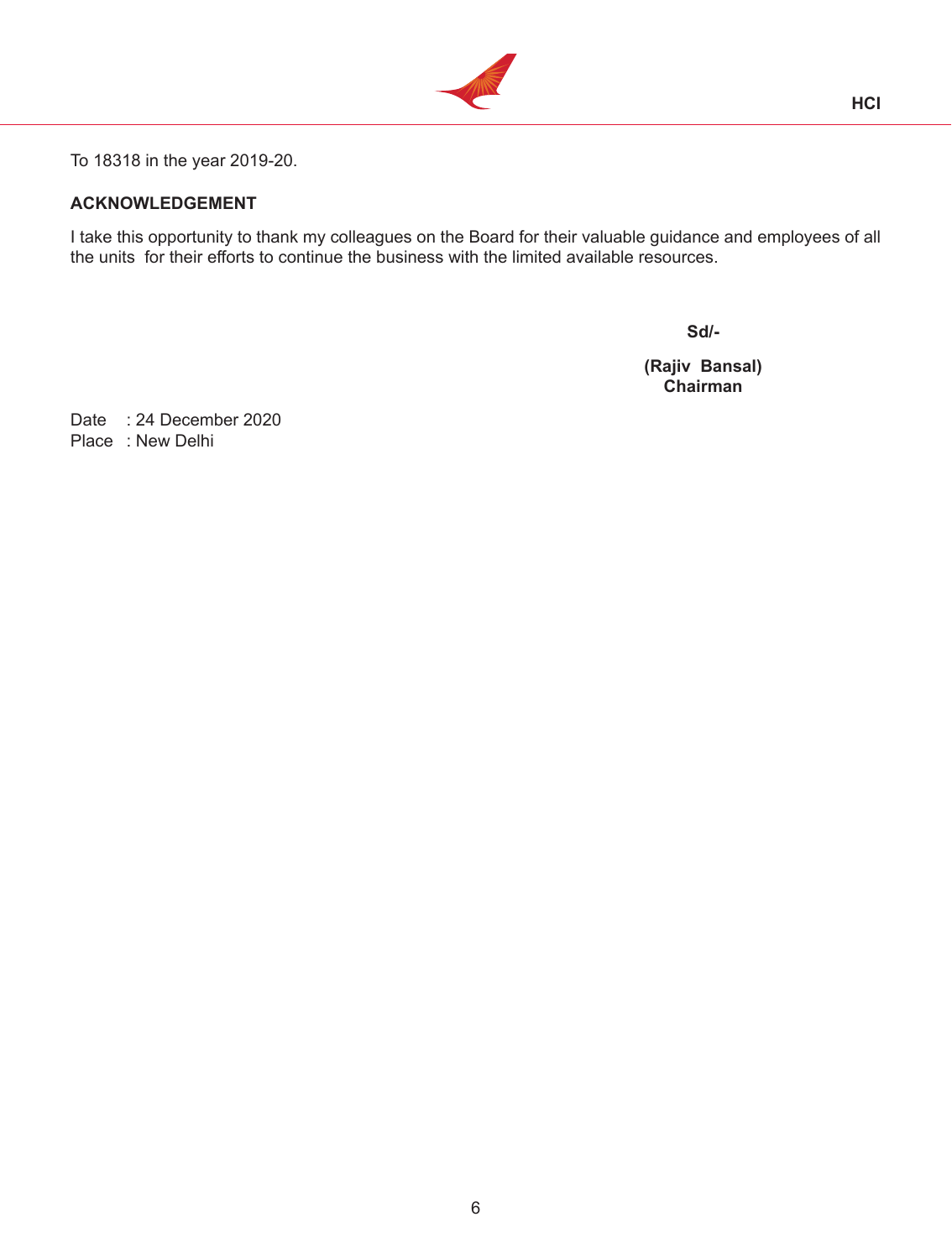

# **DIRECTORS' REPORT**

The Directors have pleasure in presenting their Forty-ninth Annual Report and the Audited Accounts for the year ended 31 March 2020.

# **REVIEW OF FINANCIAL PERFORMANCE :**

(Rupees in Lakhs) **PARTICULARS 2019-20 2018-19 Variance** TOTAL REVENUE **6762.53 6728.30** 34.23 TOTAL OPERATING EXPENDITURE **8948.39 9113.99** -165.60 GROSS OPERATING (LOSS) **(2185.86) (2385.68)** -199.83 INTEREST **2873.66 2968.76** -95.10 CASH (LOSS) **(5059.52) (5354.45)** -294.93 DEPRECIATION **495.29 1508.23** -1012.94 NET (LOSS) BEFORE EXCEPTIONAL ITEMS **(5554.81) (6862.68)** -1307.87 OTHER COMPREHENSIVE INCOME **(999.89) (257.67)** 742.22 NET (LOSS) CARRIED TO BALANCE SHEET **(6554.70) (7120.35)** -565.65

# **OTHER FINANCIAL INFORMATION**

#### **SHARE CAPITAL :**

As on 31 March 2020, the Authorised Share Capital of the Company was Rs.150,00,00,000/- (Rupees One hundred fifty Crore) divided into 150,00,000 shares of Rs.100/- each.

As on 31 March 2020, the Paid-up Share Capital of the Company was Rs.137,60,00,000/- (Rupees One hundred and Thirty Seven Crore Sixty lakhs) divided into 137,60,000 shares of Rs.100/- each which were held as follows :

- Rs.110,60,00,000 (Rupees One hundred and Ten Crore Sixty lakhs) divided into 110,60,000 shares of Rs.100 each held by Air India Limited being the Holding Company.
- Rs.27,00,00,000/- (Rupees Twenty Seven Crore) divided into 27,00,000 shares of Rs.100/- each held by the Central Government in the name of the President of India.

#### **ANNUAL PLAN OUTLAY 2019-20**

The Government had not approved Annual Plan Outlay for 2019-20.

#### **Changes in the Share Capital, If any**

During the year there was no change in the paid up share capital of the Company.

#### **CHANGE IN NATURE OF BUSINESS**

During the year there was no change in the nature of business of the Company.

# **DIVIDEND**

In terms of Section 123 of the Companies Act, 2013 the dividend could not be considered due to accumulated losses.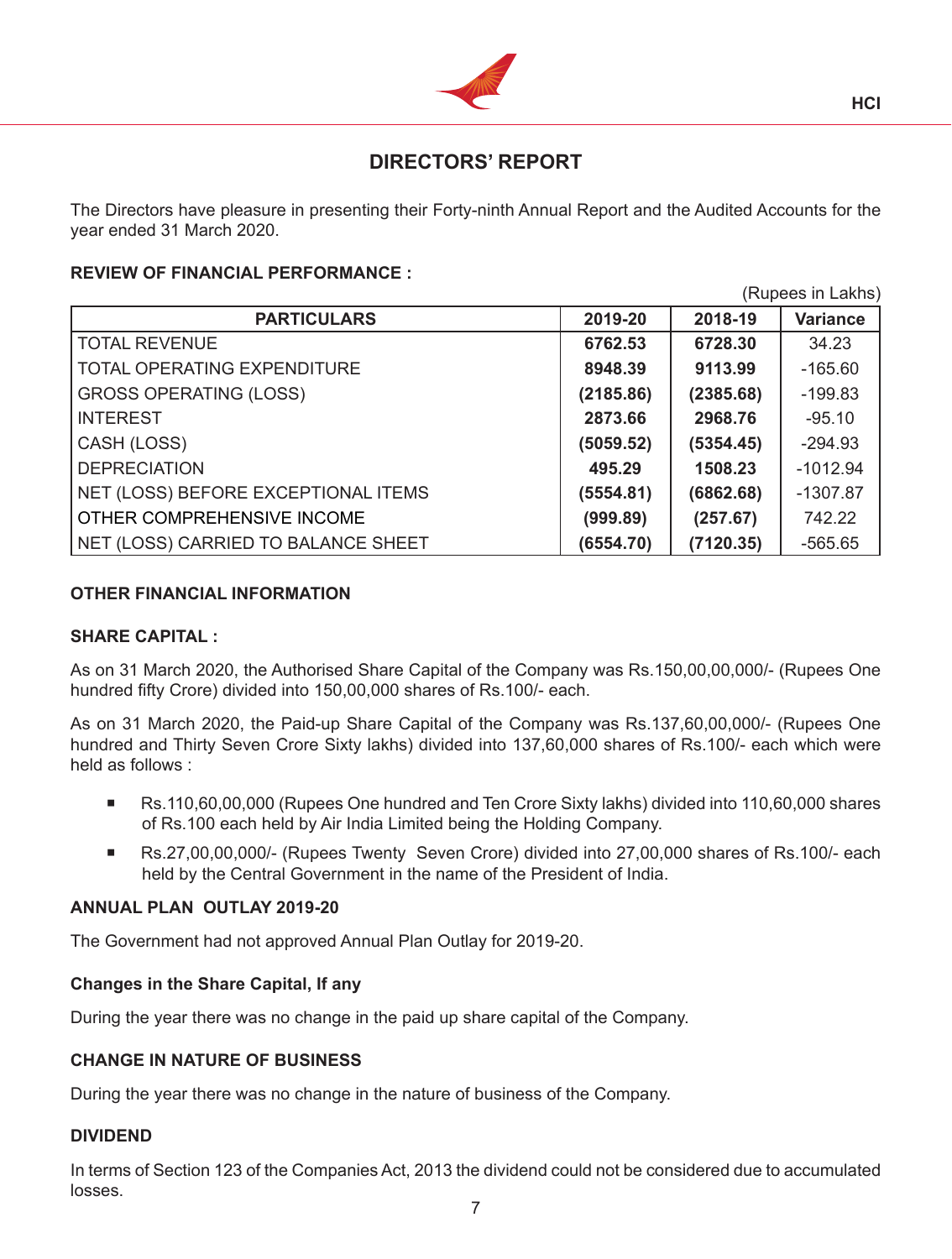

# **TRANSFER OF UNCLAIMED DIVIDEND TO INVESTOR EDUCTION AND PROTECTION FUND**

Since there was no unpaid/unclaimed Dividend for the past years, the provisions of Section 125 of the Companies Act, 2013 did not apply.

# **AMOUNTS TRANSFERRED TO RESERVES**

In view of the accumulated losses, the Board of Directors have decided not to transfer any amount to reserves during the year.

# **FOREIGN TOURS**

The Company incurred NIL expenditure under this head during the year under review.

# **INDUSTRIAL RELATIONS**

#### **Personnel**

As on 31 March 2020 the Company had on its payroll a total of 575 employees as against 662 as on 31 March 2019, in the Head Office and various Units of the Company. The Management's relations with the employees continued to be good and cordial during the year under review.

# **Wage Settlement**

After protracted negotiations between Wage Negotiation Committee of the Management and Co-Ordination Committee of HCI Unions and after receipt of final approval from the Ministry of Civil Aviation, the Memorandum of Understanding dated 8 August 2019 was entered into between the unions and the Company for implementing wage revision for the Unionised category of employees for a period of 10 years effective 18 August 2008. The wage revision was implemented during the year.

# **Training & Development**

During the year under review, opportunities were provided to its employees at all levels to acquaint themselves with Modern Management, Technical Concept and latest innovation in the Hotel Industry through sponsoring them for various Seminars, Conferences and various short duration Refresher Courses organised by various agencies.

# **VIGILANCE**

During the year under report, periodic surprise checks and inspections were carried out at all units of HCI. Report to various agencies have been sent based on inputs received from the administrative department. During the year, procedural advice was rendered from time to time in matters pertaining to tender/purchase procedures. Vigilance Awareness Week was observed from 29 October 2019 and 2 November 2019.

# **STATUTORY COMPLIANCE**

# **Employment of Ex-Servicemen**

The Company had been following the Government directive received in this regard for employment of Ex-Servicemen.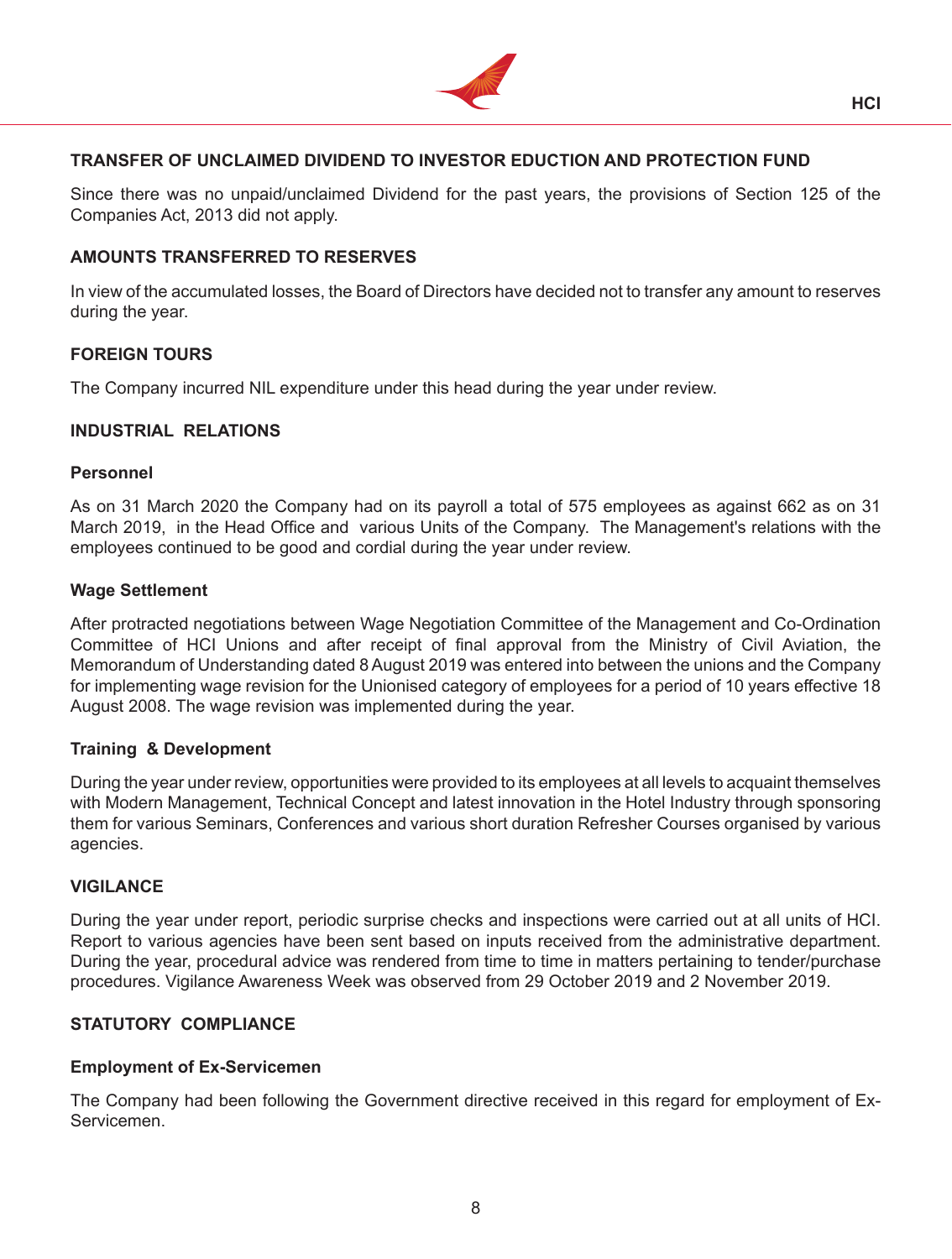

# **Implementation of Official Language Policy**

With regard to the implementation of Official Language Policy, the directives received from the Government from time to time were being followed.

# **Employment of SC, ST & OBC**

Subsequent to the disinvestment of three out of six Units of HCI, there was a ban on recruitment and hence, no recruitment exercise was carried out. However, the Company continued to observe the Government directives for reservation of posts in promotions of SC, ST and OBC candidates.

SC/ST/OBC – Number of employees as on 31 March 2020.

| employees of SC | Total No. of   Total Number   % of SC<br>employees | lemployees ST | Total No. of 1% of ST<br>employees | $ $ employees $ $ of OBC | <b>Total No.</b><br>employees | <sup>1</sup> % of OBC<br>employees |
|-----------------|----------------------------------------------------|---------------|------------------------------------|--------------------------|-------------------------------|------------------------------------|
| 575             | 133                                                | 23.13%        | 43                                 | 7.48%                    | 62                            | 10.78%                             |

# **CONSERVATION OF ENERGY & TECHNOLOGY ABSORPTION**

Energy conservation continues to be given a high priority by the Company. Constant efforts are being made to reduce energy consumption. Energy conservation has been made possible due to automation and better controls.

Particulars required under Form B of the relevant Rules Pursuant to Section 134 (2)(m) of the Companies Act 2013, have not been given since the Company has no Research and Development activity. The question of technology absorption, adaptation or innovation is not applicable to the Company, in view of it being a Service Industry.

# **DEPOSITS**

The Company has not accepted any deposits during the year.

# **SIGNIFICANT & MATERIAL ORDERS**

During the year no significant and material orders were passed by the regulators or courts or Tribunals impacting the going concern status and Company's operations in future.

# **CORPORATE SOCIAL RESPONSIBILITY (CSR)**

Provisions of Section 135 of Companies Act, 2013 relating to Corporate Social Responsibility is not applicable to the Company as the Company has not earned any profits during the year.

# **FOREIGN EXCHANGE EARNINGS& OUTGO**

The Foreign Exchange earnings and Outgo during the year were Nil.

#### **COMPLIANCE WITH THE RTI ACT, 2005 :**

Hotel Corporation of India Limited has successfully ensured compliance with the provisions of Right to Information Act for providing information to the citizens.

Hotel Corporation of India Limited has decentralized its structure to deal with the applications/appeals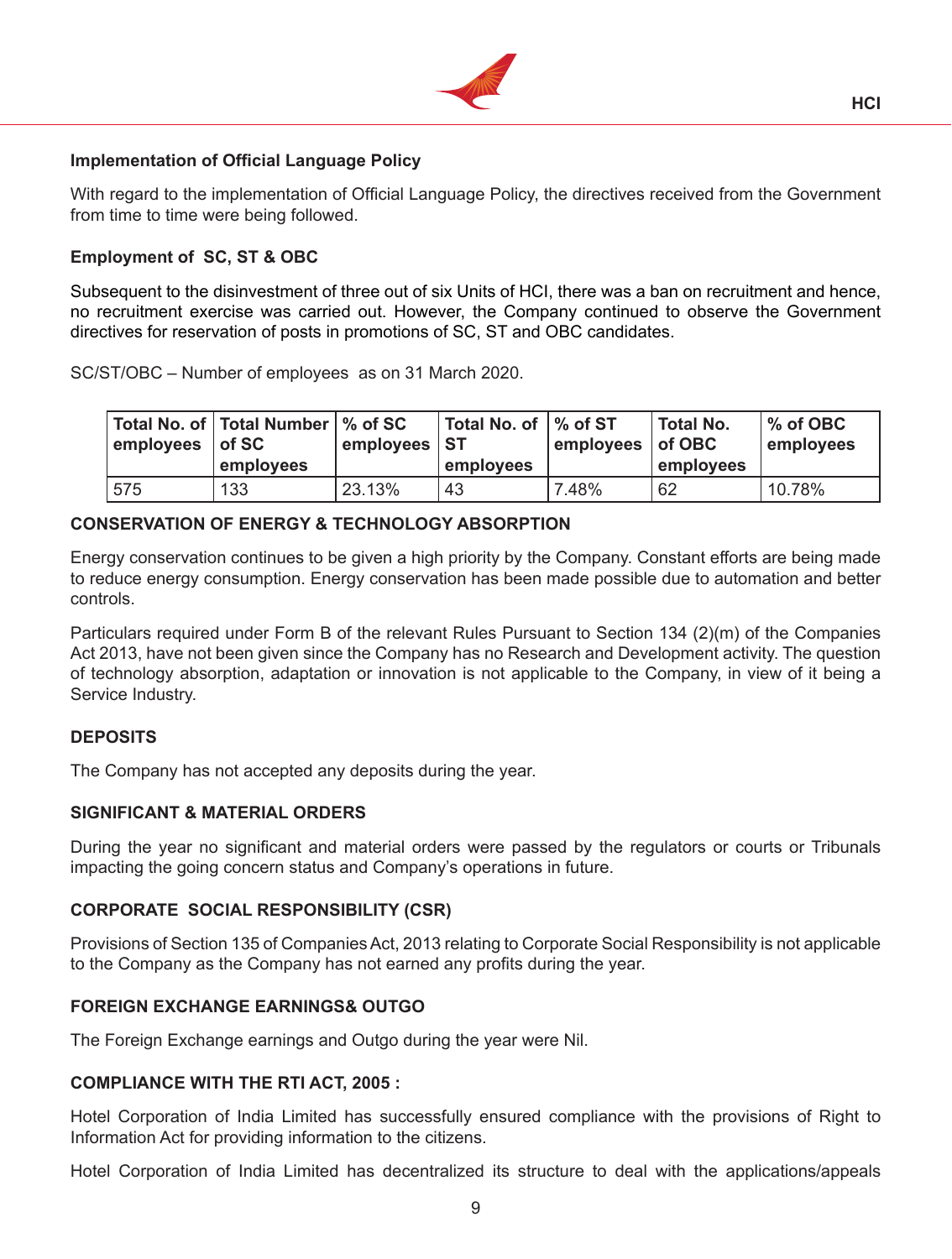

received under RTI Act and has 4 Assistant Public Information Officers (APIOs), 5 Public Information Officers (PIOs) and an Appellate Authority have been appointed for speedy disposal of applications/appeals.

During 2019-20, **22** Requests/Appeals were received out of which 20 Requests/ Appeals were disposed off, and 2 were carried forward.

#### **SEXUAL HARASSMENT :**

The Company has a Cell in line with the requirements of the Sexual Harassment of Women at the Workplace (Prevention, Prohibition & Redressal) Act, 2013. Internal Complaints Committee (ICC) has been set up to redress complaints received regarding sexual harassment. All employees (permanent, contractual, temporary, trainees) are covered under this.

During the year 2019-20 **one** complaint pertaining to sexual harassment was received and reports and findings submitted. Final action is to be taken by the Competent Authority.

#### **INFORMATION ABOUT SUBSIDIARY/JV/ASSOCIATE COMPANY**

The Company does not have any Subsidiary, Joint Venture or Associate Company.

# **MATERIAL CHANGES AND COMMITMENTS**

In terms of the provisions of Section 134(3)(i), no major changes have occurred which have affected the financial position of the Company between 31 March 2020 and the date of Board's Report.

#### **MANAGEMENT DISCUSSION & ANALYSIS REPORT**

A detailed Management Discussion and Analysis Report is given separately.

#### **MEETINGS OF THE BOARD OF DIRECTORS**

As required under Section 173 of the Companies Act 2013, Four Meetings of the Board of Directors of the Company were held during the Financial Year 2019-20 as detailed below, and the provisions of the Companies Act, 2013 were adhered to while considering the time gap between two Meetings. Details of Board meetings is given below :

| <b>Sr. No.</b> | Date of Meeting  | <b>Board Strength</b> | No. of Directors Present |
|----------------|------------------|-----------------------|--------------------------|
| 246            | 26 April 2019    |                       |                          |
| 247            | 23 July 2019     |                       |                          |
| 248            | 18 November 2019 |                       |                          |
| 249            | 4 March 2020     |                       |                          |

# **DIRECTORS RESPONSIBILITY STATEMENT:**

Pursuant to the provisions of Section 134(5) of the Companies Act 2013, the Directors confirm that :

- In the preparation of the Annual Accounts, the applicable Accounting Standards had been followed along with proper explanation relating to material departures.
- **The Directors had selected such accounting policies and applied them consistently and made** judgments and estimates that are reasonable and prudent so as to give true and fair view of the state of affairs of the Company as at 31 March 2020 and of the profit or loss of the Company for that period.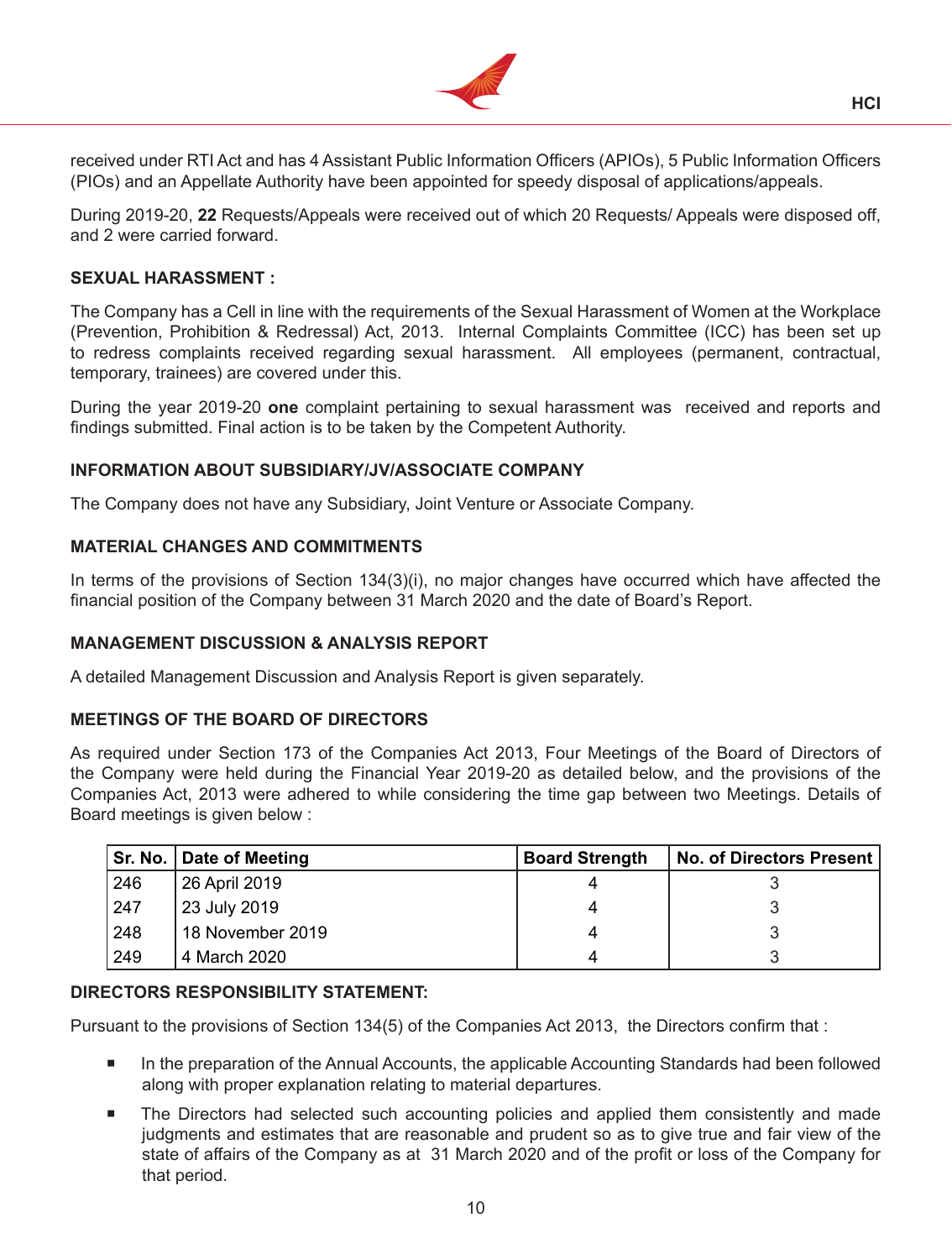

- **The Directors had taken proper and sufficient care for the maintenance of adequate accounting** records in accordance with the provisions of the Companies Act for safeguarding the assets of the Company and for preventing and detecting fraud and other irregularities to the best of the knowledge and ability of the Directors.
- The Company being an unlisted Company, provisions of Section 134(3)(e) are not applicable.
- **That the annual accounts have been prepared on a going concern basis.**
- **The Directors have devised proper systems to ensure compliance with the provisions of all applicable** Laws and that such systems were adequate and operating effectively.

# **CORPORATE GOVERNANCE**

The Company has complied with the requirements of Corporate Governance with the exception of appointment of Independent Directors on the Board. This matter is being pursued with the Administrative Ministry. The detailed Corporate Governance Report forms part of this Annual Report is annexed as **Annexure I**.

#### **AUDITORS :**

M/s. Sara & Associates, Chartered Accountants were appointed as the sole auditors of the Company for the financial year 2019-20 by the Comptroller & Auditor General of India in accordance with the provisions of the Section 139 of the Companies Act, 2013.

#### **SECRETARIAL AUDIT REPORT :**

Pursuant to the provisions of section 204 of the Companies Act 2013 and Companies (Appointment and Remuneration of Managerial Personnel) Rules 2014, the company has appointed M/s UC Shukla & Company, Practicing Company Secretary, Mumbai, to conduct Secretarial Audit for the financial year 2019-20.

The Secretarial Audit Report for the financial year ended 31 March 2020 is enclosed at **Annexure II** .

# **Management's Reply on the observations contained in the Secretarial Audit Report**

- A) Independent Directors
	- (i) The Companies Act, 2013 (the Act) and the rules made thereunder subject to the following observations:
		- (a) *Since the Company is not required to appoint Independent Directors, being a subsidiary of a Public Limited Company (Air India Limited), the Audit Committee is constituted without Independent Directors. Thereby non-compliance of the provision of Section 177 (2) of the Act read with Rule 6 of the Companies (Meetings of the Board and its Powers) Rules, 2014, which inter alia requires an Independent Director as a member of the Audit Committee.*
		- (b) *The Company has not constituted Nomination & Remuneration Committee as required under Section 178 of the Act read with Rule 6 of the Companies (Meetings of the Board and its Powers) Rules, 2014.*
	- *(ii) Under the DPE Guidelines following observations :*
		- (i) *The Board of Directors of the Company is not constituted as per Clause 3.1 of the DPE Guidelines, namely there is no optimum combination of functional, nominee and independent directors and number of nominee directors; exceeds the prescribed limit of two.*
		- *(ii) The Company had no Independent Director as required under the Clause 3.1.1.4 of the DPE Guidelines during the period 1st April,2019 to 31st March,2020.*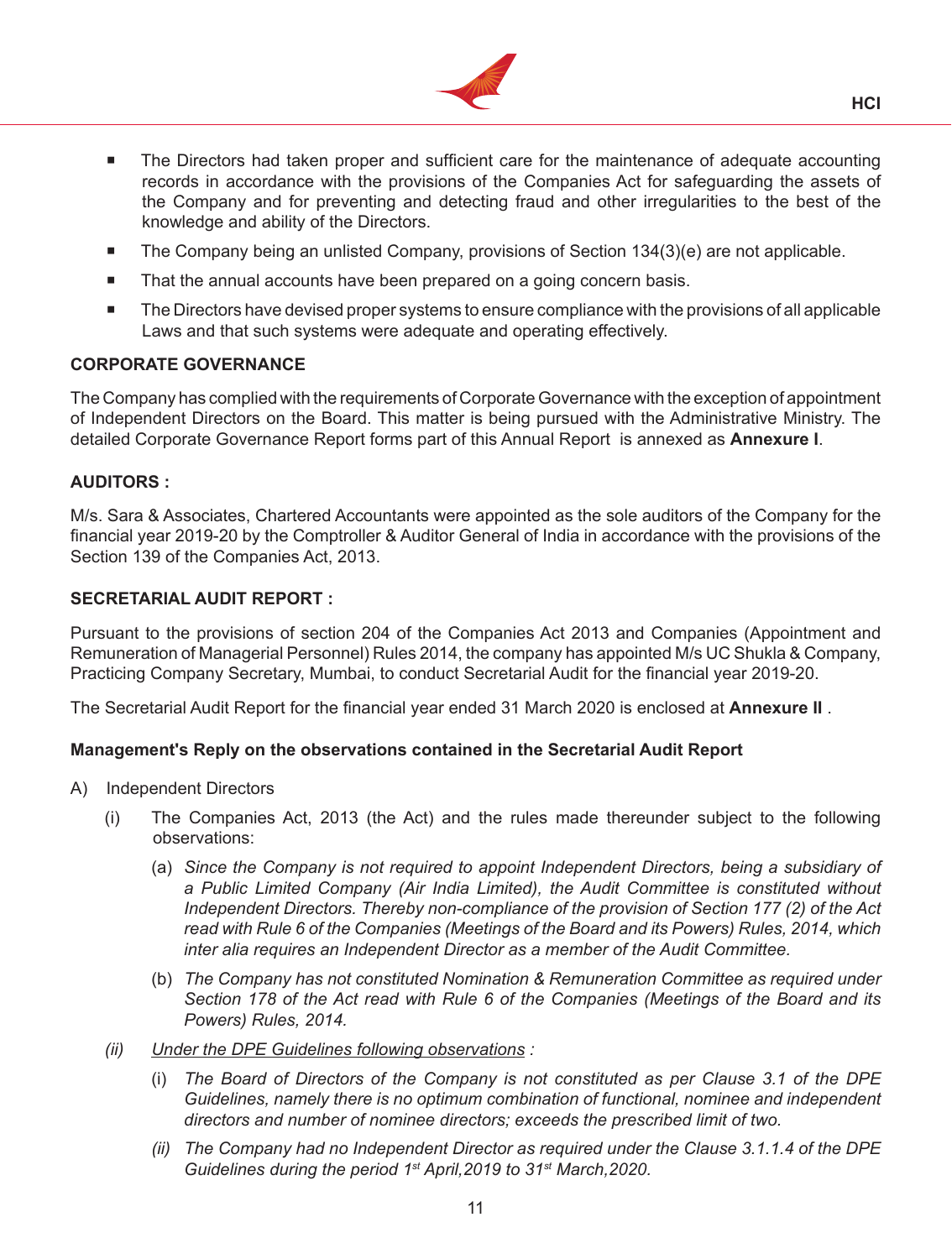

- *(iii) Since the Company had no Independent Director, composition of the Audit Committee was not as per the Clause 4.1.1 and 4.1.2 of the DPE Guidelines during the audit period.*
- *(iv) The Company has not constituted Remuneration Committee as required under Clause 5.1 of the DPE Guidelines.*

#### **Management's Comments**

#### **It is a statement of fact.**

Hotel Corporation is a subsidiary of Air India Limited and an unlisted Public Limited Company. Further, as per the provisions of Article 97 of its Articles of Association, Air India Limited in consultation with the Government of India shall control the composition of the Board of Directors of the Company within the meaning of that expression as used in the Companies Act. However, there were no Independent Directors appointed on the Board of HCI and the matter was taken up with the Ministry of Civil Aviation through Air India Limited.

Since no Independent Directors were appointed by the Government of India during 2019-20, provisions of Section 177(2) and Section 178 of the Companies Act, 2013 and Clause 4.1.1 and 4.1.2 of the DPE Guidelines could not be complied with.

#### **B) Women Directors**

(i) *The Company does not have one Woman Director as required under Section 149 of the Act from 1st April, 2019 to 31st March, 2020.*

#### **It is a statement of fact.**

Hotel Corporation is a subsidiary of Air India Limited and an unlisted Public Limited Company. Further, as per the provisions of Article 97 of its Articles of Association, Air India Limited in consultation with the Government of India shall control the composition of the Board of Directors of the Company within the meaning of that expression as used in the Companies Act.

Accordingly, as per the direction of the Ministry of Civil Aviation, Air India Board in its meeting held on 11 September 2020 appointed Smt. Amrita Sharan, Director (Personnel), Air India Limited as a Nominee Director on the Board of the Company *vice* Shri Vinod Hejmadi, in order to comply the provision of nomination of Women Director on the Board of the Company.

#### **C) Quarterly Financial Results**

(i) *Minimum information as prescribed in Annexure IV to the DPE Guidelines are generally placed before the Board as required under clause 3.3 of the guidelines except quarterly financial results and foreign exchange exposure and steps taken to limit the risk.*

#### **Management's Comments**

The Board is kept informed of the quarterly financial results in its Board meetings which is held quarterly, however no separate Agenda item is placed. Management will take necessary action to comply the same in future. With regard to foreign exchange exposure, Company does not deal with foreign exchange and the same is reflected in the Directors' Report of the Company which is placed before the Board.

Regarding observations on the compliance management system viz.

- a) To designate a senior employee as Compliance Officer;
- b) To establish and maintain effective co-ordination of functional units with compliance officer;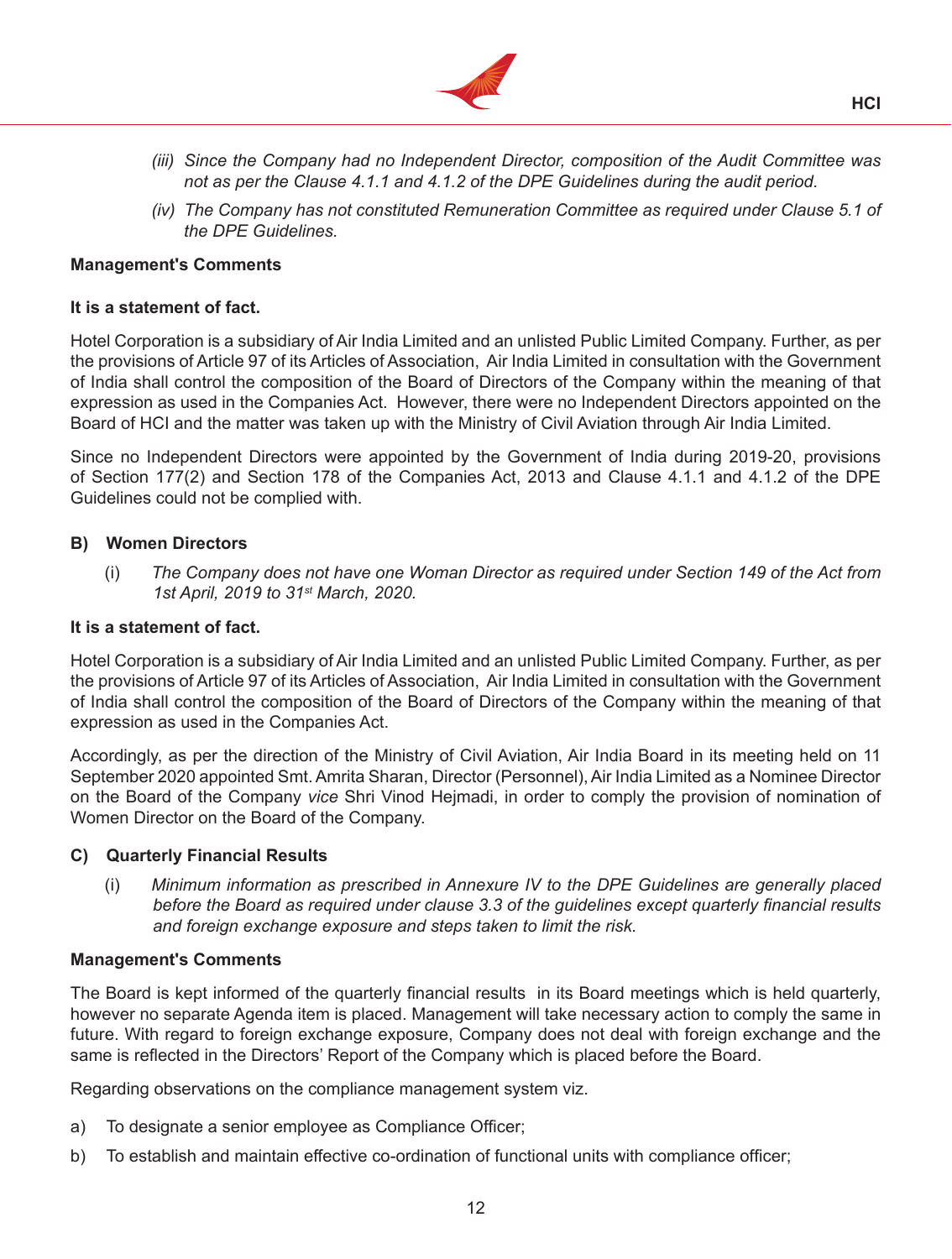

- c) Present quarterly compliance report to the Board.
- d) Maintain a compliance check list and establish mechanism to detect the non-compliance.
- e) Maintain a register of complaints/show cause notices received from various authorities.
- f) Place before the Board details of legal cases filed by and against the Company and its status.

#### **Management's Comments**

On Point a) to e) above, efforts will be made by the Management to fulfil the above requirements.

On point f) the details of legal cases are reflected the Accounts of the Company under the head "Contingent Liability" including employee related cases, which cannot be quantified and the Accounts are placed before the Board for approval.

# **LOANS, GUARANTEES AND INVESTMENTS**

There were no loans, guarantees or investments made by the Company under Section 186 of the Companies Act, 2013 during the year under review and hence the provisions of Section 186 are not applicable to the Company.

# **PARTICULARS OF CONTRACTS OR ARRANGEMENTS WITH RELATED PARTIES**

All related party transactions that were entered into during the financial year were on an arm's length basis and were in the ordinary course of business. There were no materially significant related party transactions made by the Company with Promoters, Directors, Key Managerial Personnel or other designated persons which may have a potential conflict with the interest of the Company at large.

#### **RISK MANAGEMENT**

Since the revenue of HCI is tied up through its parent company Air India and the parent company is having adequate risk management policy in case of sales through Agents, credit cards, etc. by establishing a Capping monitoring policy, Bank Guarantee policy, Risk monitoring through Risk engine attached to web portal, HCI being its subsidiary is not prone to high business risk.

Therefore the Company does not have any Risk Management Policy yet as the element of risk threatening the Company's existence is very minimal.

# **EXTRACT OF ANNUAL RETURN**

Pursuant to Section 92(3) of the Companies Act, 2013 read with Rule 12(1) of the Companies (Management and Administration) Rules 2014, extract of Annual Return in form MGT 9 is uploaded on the website of the Company, i.e. www.centaurhotels.com.

Details of Key Managerial Personnel of the Company:

| Sr.<br><b>No</b>     | <b>Name</b>                               | <b>Designation</b>                                                                                                  | Date of appointment |
|----------------------|-------------------------------------------|---------------------------------------------------------------------------------------------------------------------|---------------------|
| $\blacktriangleleft$ | Shri Pankaj Kumar                         | Managing Director<br>Till 30 April 2019<br>Appointed as CEO w.e.f. 1 May 2019 and<br>resigned as CEO on 17 Jul 2020 | 9 February 2015     |
| $\overline{2}$       | Shri Ajay Prakash                         | <b>Chief Executive Officer</b>                                                                                      | 21 July 2020        |
| 3                    | Smt. Thrity C Dalal                       | <b>Chief Financial Officer</b>                                                                                      | 9 February 2015     |
| ,4                   | Kum Shyamala P Kunder   Company Secretary |                                                                                                                     | 9 February 2015     |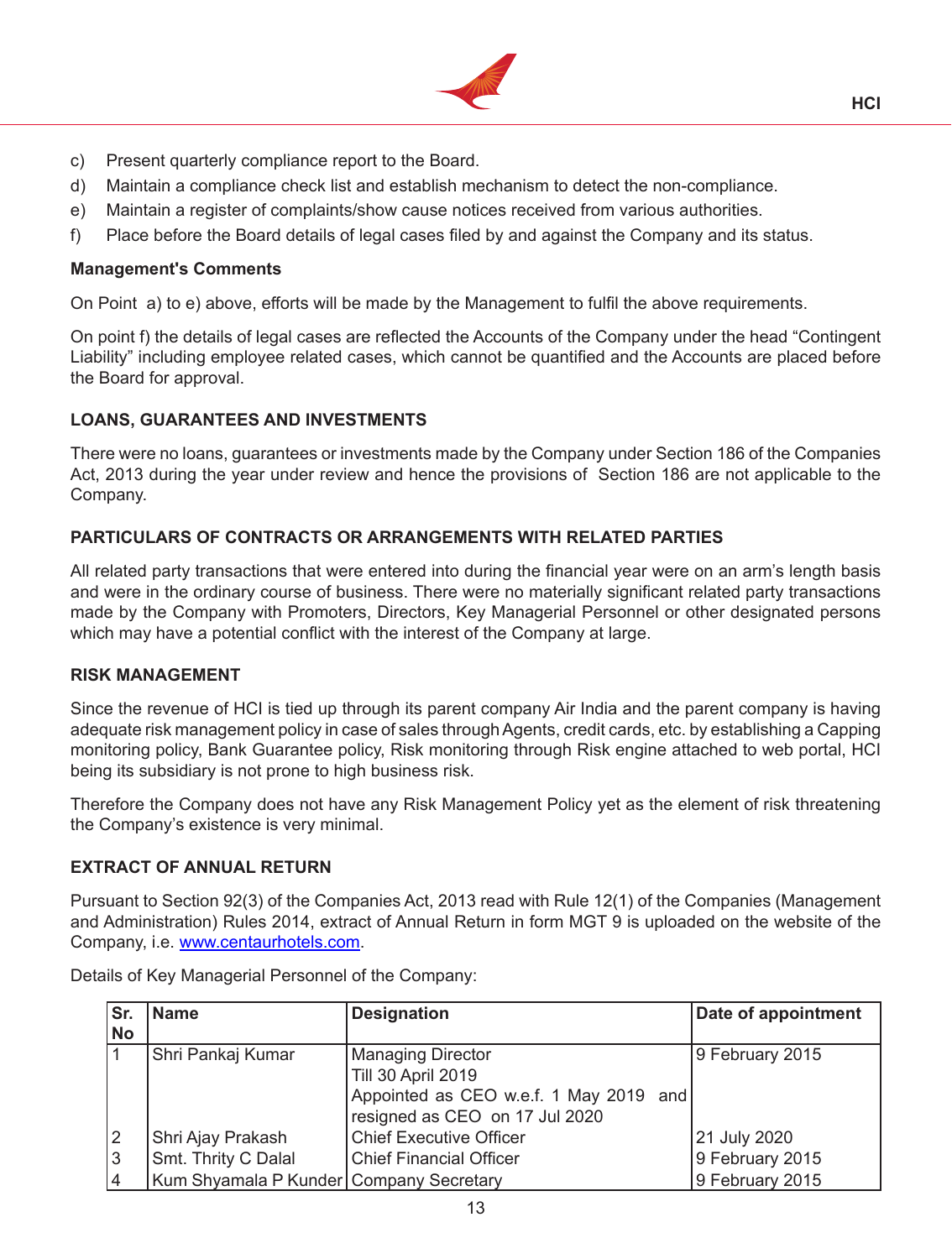

#### **DECLARATION OF INDEPENDENCE**

HCI is a Subsidiary of Air India Limited. As per the provisions of Article 97 of the Articles of Association of the Company, the number of Directors of the Company shall not be less than three and not more than fourteen all of whom shall be appointed by Air India Limited, who in turn can do so subject to the directions of the Government of India.

Air India has requested the Ministry of Civil Aviation to nominate Independent Directors on the Board of HCI and appointments are awaited.

In view of the exemption granted vide Notification dated 5 June 2015 of the Ministry of Corporate Affairs information on the following points has not been given:

- i. Performance Evaluation of Board, its Committees and individuals
- ii. Policy for selection and appointment of Directors and their remuneration
- iii. Remuneration Policy Remuneration to Executive Directors and Non Executive Directors
- iv. Related Party Transactions

Even though vide the above notification exemption has been granted to Government Companies from application of First Provision to Section 188 i.e. to obtain approval of the shareholders in respect of contracts or arrangements entered into by it with any other Government Company, approval of the Board is required to be obtained for the same. Accordingly, the approval of the Board has been taken for Related Party Transactions entered with Air India Limited for the year 2018-19 and also blanket approval was obtained for such transactions to be entered between 2019-20 to the tune of Rs.50 Crores.

# **COMMENTS OF THE COMPTROLLER AND AUDITOR GENERAL OF INDIA**

The comments of the Comptroller and Auditor General of India under Section 143(6) (b) of the Companies Act, 2013 on the accounts of the Company for the year ended 31 March 2020 are enclosed to the report.

#### **ACKNOWLEDGEMENTS**

The Directors wish to place on record their appreciation for the support and co-operation extended by the employees of the Company. The Board also wishes to acknowledge gratefully the support and guidance received from the Ministry of Civil Aviation and Air India Limited. The Directors wish to thank the Comptroller and Auditor General of India, Chairman and members of the Audit Board, Statutory Auditors and Banks.

On Behalf of the BOARD OF DIRECTORS

Sd/- **(RAJIV BANSAL) CHAIRMAN** 

Date : 24 December 2020 Place : New Delhi.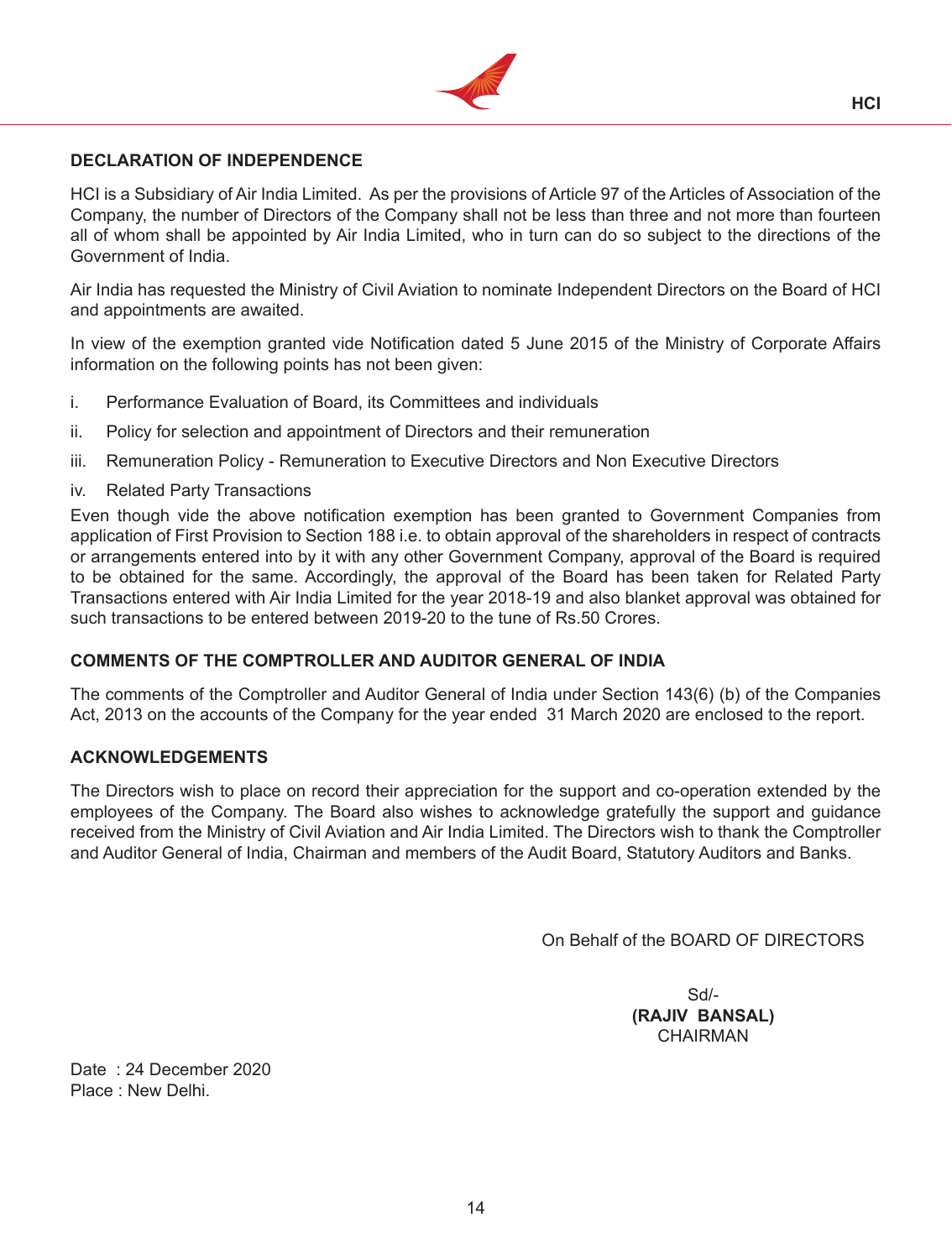

# **MANAGEMENT DISCUSSION AND ANALYSIS REPORT**

# **ANALYSIS OF THE FINANCIAL/PHYSICAL PERFORMANCE :**

# **UNIT WISE PERFORMANCE:**

# **CENTAUR HOTEL DELHI AIRPORT**

- The Unit earned Total Revenue of Rs. 1932.31 lakhs as compared to Rs.2450.96 lakhs in the previous year, a decrease of Rs.519 lakhs (21%) over the previous year mainly on account of the proposed closure of the hotel in November 2019 which was later cancelled as per the direction of the Ministry dated 20 December 2019. Accordingly the HCI would continue to use the land/ structure upto the expiry of its existing lease period i.e. on 31 March 2031 and vacate the land positively upon the expiry of lease period.
- The Total Expenditure was Rs.2886.99 lakhs, as against Rs.3084.72 lakhs in the previous year- a reduction of 6% over previous year.
- As a result, the Unit made an Operating Loss of Rs.954.68 lakhs as compared to Rs.633.76 lakhs in the previous year.
- After providing for all interest and depreciation of Rs.1170.65 lakhs (previous year Rs 1987.99 lakhs), the Unit made a Net Loss of Rs.2128.21 lakhs as compared to Rs.2621.75 lakhs in the previous year.
- After considering Other Comprehensive Income, the unit has incurred a Net Loss of Rs.2547.56 lakhs as against Rs.2732.61 lakhs in the previous year.

# **CENTAUR LAKE VIEW HOTEL, SRINAGAR:**

- The Unit earned Total Revenue of Rs.805.58 lakhs as compared to Rs.774.82 lakhs in the previous year, i.e. increase of 4% over the previous year.
- The Total Expenditure was Rs.1687.98 lakhs as against Rs.1494.73 lakhs in the previous year.
- As a result, the Unit made an Operating Loss of Rs.882.40 lakhs as against Rs.719.91 lakhs in the previous year.
- After providing for interest and depreciation, the Unit incurred a Net Loss of Rs.1644.55 lakhs as compared to Rs.1417.22 lakhs in the previous year.
- **After considering Other Comprehensive Income, the unit has incurred a Net Loss of Rs.1905.20** lakhs as against Rs.1468.677 lakhs in the previous year.

# **CHEFAIR FLIGHT CATERING, MUMBAI**

- The Unit earned Total Revenue of Rs.1358.03 lakhs as compared to Rs.1562.72 lakhs in the previous year, i.e. a decrease of 13% over the previous year.
- The Total Expenditure was Rs.2331.55 lakhs as against Rs.2389.22 lakhs in the previous year.
- As a result, the Unit made an Operating Loss of Rs.973.52 lakhs as against Rs.826.50 lakhs in the previous year.
- After providing for interest and depreciation, the Unit incurred a Net Loss of Rs.1871.39 lakhs as compared to Rs.1585.13 lakhs. in the previous year.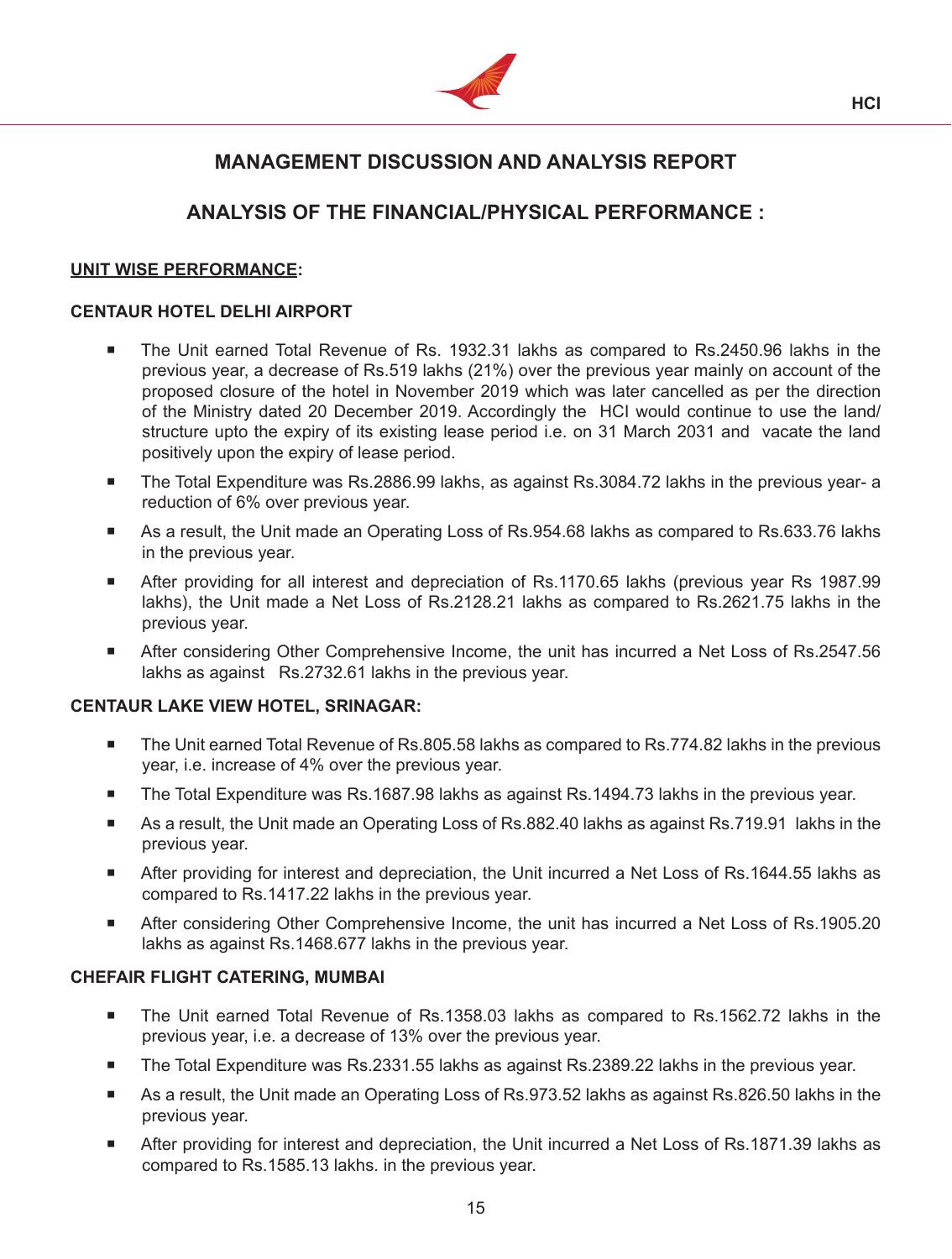

 After considering Other Comprehensive Income, the unit has incurred a Net Loss of Rs.2041.70 lakhs as against Rs.1637.72 lakhs in the previous year.

# **CHEFAIR FLIGHT CATERING, DELHI:**

- The Unit earned Total Revenue of Rs.986.28 lakhs as compared to Rs.880.33 lakhs in the previous year i.e an increase of 12%.
- The Total Expenditure was Rs.1428.50 lakhs as against Rs.1528.41 lakhs in the previous year.
- As a result, the Unit made an Operating Loss of Rs.442.22 lakhs as against Rs.648.08 lakhs in the previous year.
- After providing for interest and depreciation, the Unit incurred a Net Loss of Rs.974.86 lakhs as against Rs.1537.38 lakhs in the previous year.
- After considering Other Comprehensive Income, the unit incurred a Net Loss of Rs.1085.97 lakhs as against Rs.1572.48 lakhs in the previous year

# **T3 LOUNGE, DELHI:**

- The Unit earned Total Revenue of Rs.808.91 lakhs as compared to Rs.835.40 lakhs in the previous year.
- The Total Expenditure was Rs.363.98 lakhs as against Rs.378.26 lakhs in the previous year.
- As a result, the Unit made an Operating Profit of Rs.444.94 lakhs as against Rs.457.01 lakhs in the previous year.
- After providing for depreciation, the Unit made Net Profit of Rs.443.29 lakhs as against Rs.314.49 lakhs in the previous year.

# **GOING CONCERN**

The Company faces significant uncertainties due to COVID-19 which have impacted the operations of the Company adversely starting from the month of March 2020. Management has assessed the impact of existing and anticipated effects of COVID -19 Inspite of the negative Net Worth of the Company as at the balance sheet date, considering the continuous support of the Holding Company and the Government, the Company is and will continue to be able to meet its financial obligations as they fall due. Accordingly the Company has prepared its accounts on a "going concern" basis .Various initiatives have also been taken by the management for improving the operational performance of the company and increasing the revenues in view of the following:

- i) Due to the renovation of 80 guest rooms and other allied works at Centaur Delhi in view of the equity infusion of Rs.2700 lakhs by Government of India, the revenue of the Company increased from Rs.5513 lakhs in 2017-18 to Rs.6576.93 lakhs during the year 2019-20. This was due to increased business from Air India and its subsidiaries.
- ii) The Holding Company,Air India Limited (AIL) and Government of India is continuously supporting the Company by way of financial assistance in the form of equity infusion and providing financial assistance as and when required by HCI and are also committed to provide such assistance in future also.During earlier years, there was an Equity infusion of Rs.2700 lakhs by Government of India and conversion of loan to equity totaling to Rs.7000 lakhs by AIL. Out of the total Share Capital of the Company of Rs.13760 lakhs, the total share capital of AIL is Rs.11060 lakhs as on 31March 2020. Operational shortfall for staff salary payments is being funded by AIL through the Current Account. The Current Account also includes other debits / credits and interest being debited by AIL. This support will continue in the future when required by the Company.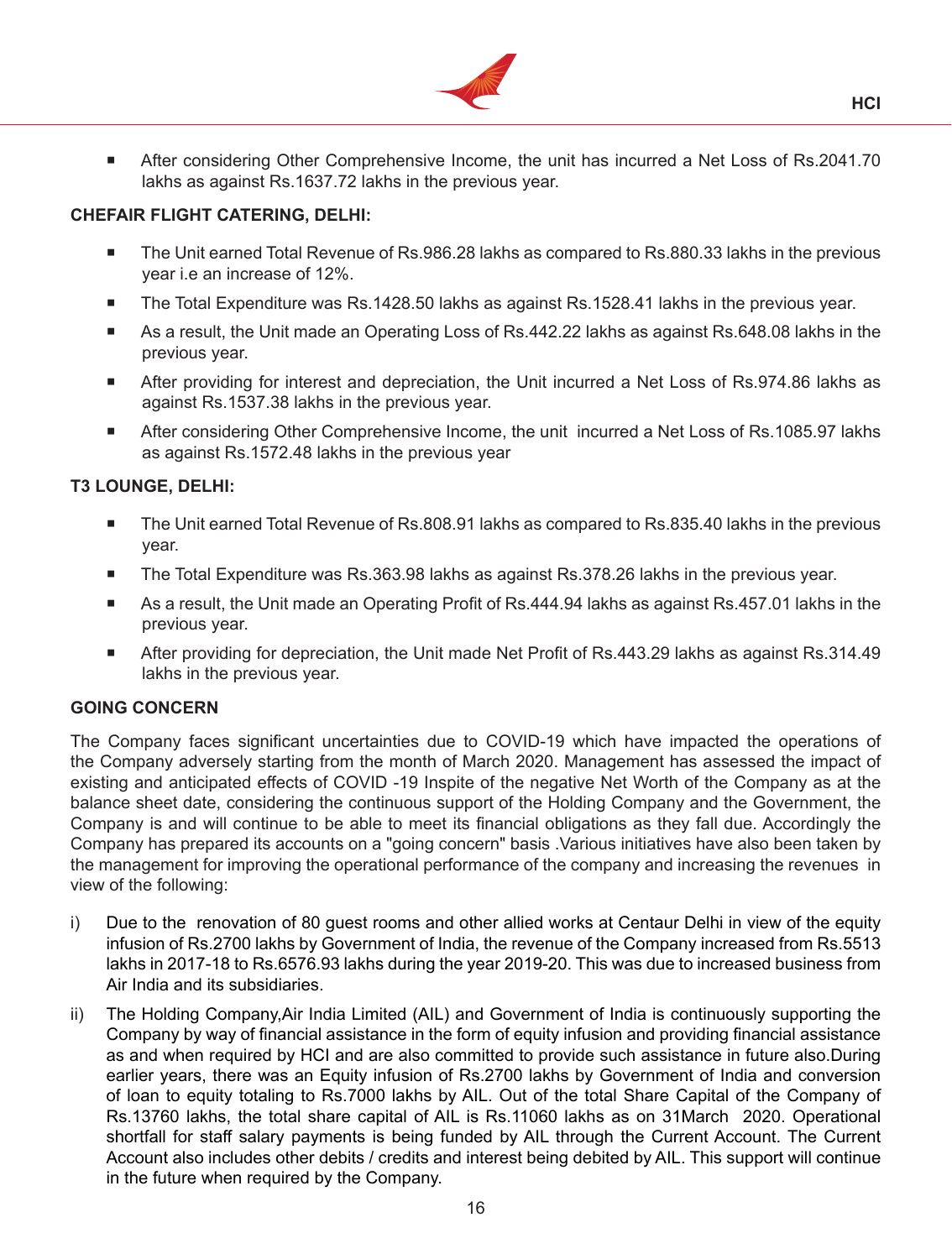

- iii) AIL has been continuously supporting the Company by giving business which contributes to the operational revenue of the Company - nearly 80% of the revenue earned by the Company is from AIL and this would continue in the future also.
- iv) Presently the Company is in the process of calling for consultants to assist the Company to hand over Delhi properties on Management Contract upto 31 March 2031 i.e. upto the lease period of land leased from AAI. This would result in savings of fixed and variable costs at Delhi units and also the Company would earn management contract fees . Any surplus after paying off its liabilities would be transferred to Air India towards loan repayment.
- v) Also in the process of disinvestment of AIL, HCI is one of the subsidiaries of AIL which would not be divested and would be transferred to the Special Purpose Vehicle, Air India Asset Holding Company (AIAHL), a 100% subsidiary of Government of India.Accordingly upon disinvestment ofAIL, the Company would be administered by Air India Asset Holding Company (AIAHL).

#### **RISK MITIGATION STRATEGIES**

The Company continuously monitors the risk perceptions and takes preventive action for mitigation of risks on various fronts.

#### **INTERNAL CONTROL SYSTEMS**

- The Company had appointed M/s MSP & Company as Internal auditors for the year 2019-20 to carry out various internal audit assignments such as Risk assessment & mitigation, Strengthening Internal control process, etc.
- For Tax compliance M/s DJ Shukla & Co., have been appointed as Tax consultant for the year 2019-20 and 2020-21.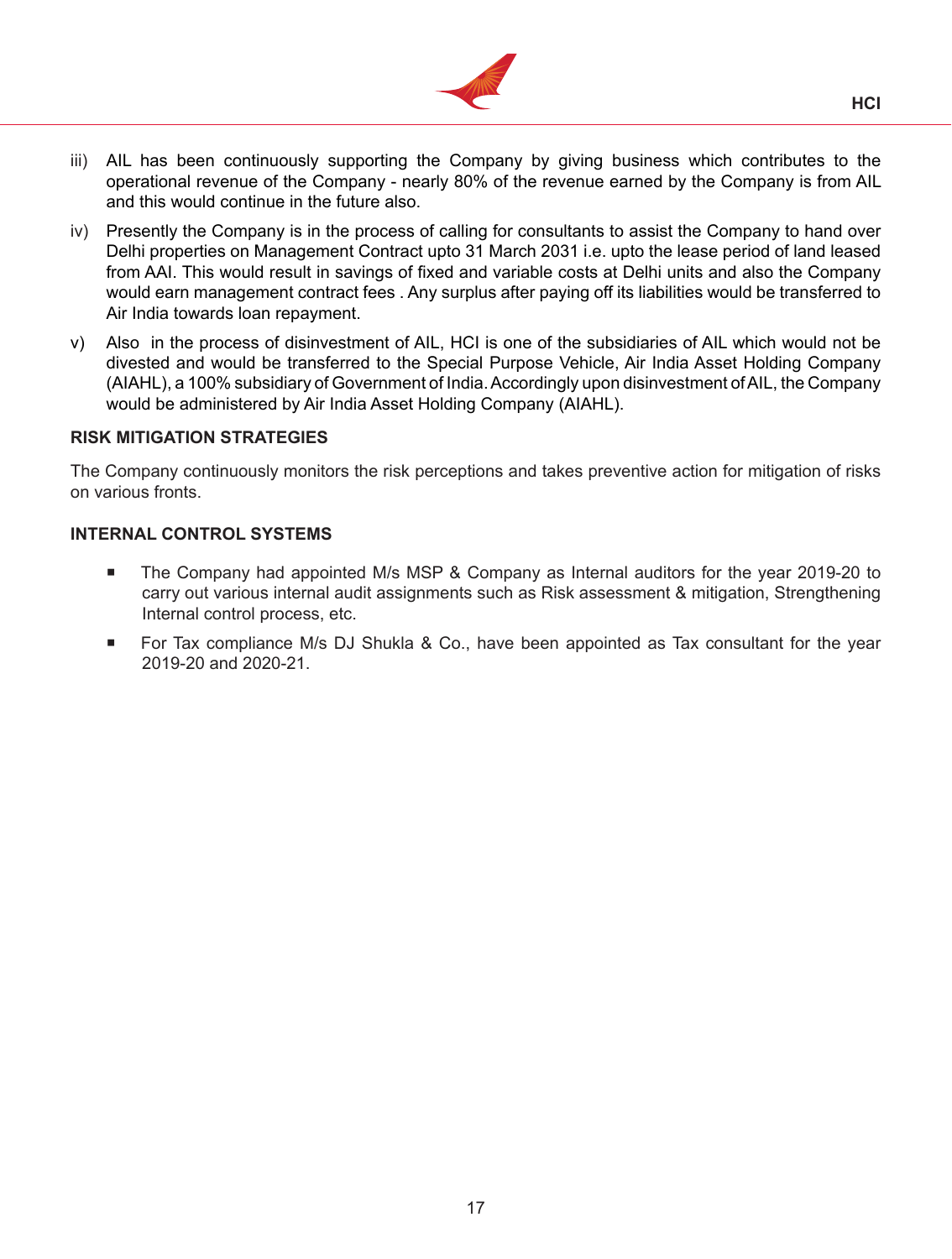

**HCI**

# **CORPORATE GOVERNANCE**

#### **Meetings of Board of Directors**

As per the Articles of Association of the Company, the number of Directors shall not be less than three and not more than fourteen.

During the year 2019-20, four Board Meetings were held and the Board consisted of the following members:

| 1. | Shri Ashwani Lohani<br>Chairman & Managing Director-AIL<br>(ceased w.e.f. 14 February 2020)                                                                        | - Part-time Chairman                                                                                                        |
|----|--------------------------------------------------------------------------------------------------------------------------------------------------------------------|-----------------------------------------------------------------------------------------------------------------------------|
|    | Shri Rajiv Bansal<br>Chairman & Managing Director-AIL<br>(appointed w.e.f. 14 February 2020)                                                                       | - Part-time Chairman                                                                                                        |
| 2. | Shri Arun Kumar<br>Addl. Secretary & Financial Advisor,<br>Ministry of Civil Aviation<br>(ceased w.e.f. 10 July 2019)                                              | - Director                                                                                                                  |
|    | Shri Praveen Garg<br>Addl. Secretary & Financial Advisor,<br>Ministry of Civil Aviation<br>(appointed w.e.f. 21 August 2019 and<br>ceased w.e.f. 18 February 2020) | - Director                                                                                                                  |
|    | Shri Vimalendra Anand Patwardhan<br>Joint Secretary & Financial Advisor<br>Ministry of Civil Aviation<br>(appointed w.e.f 20 March 2020)                           | - Director                                                                                                                  |
| 3. | Shri Satyendra Kumar Mishra<br>Joint Secretary<br>Ministry of Civil Aviation                                                                                       | - Director                                                                                                                  |
| 4. | Shri Vinod Hejmadi, Director - Finance<br>Air India Limited                                                                                                        | - Director                                                                                                                  |
| 5. | Shri Pankaj Kumar,<br>Executive Director-Sales & Marketing,<br>Air India Limited<br>2019 and subsequently resigned as CEO-HCI on 17 July 2020)                     | - Managing Director<br>(ceased as MD-HCI w.e.f. 30 April 2019 and redesignated as Chief Executive Officer (CEO) w.e.f.1 May |

During the year, Shri Ashwani Lohani ceased to be Chairman effective 14 February 2020 and Shri Rajiv Bansal was appointed as the Chairman. Further, Shri Arun Kumar, ASFA, Ministry of Civil Aviation and Shri Praveen Garg, ASFA, Ministry of Civil Aviation ceased to be on the Board w.e.f. 10 July 2019 and 18 February 2020 respectively.

The Board places on record its appreciation of the valuable services rendered by Shri Ashwani Lohani as Chairman and Shri Praveen Garg as Director on the Board of the Company and Shri Pankaj Kumar as MD-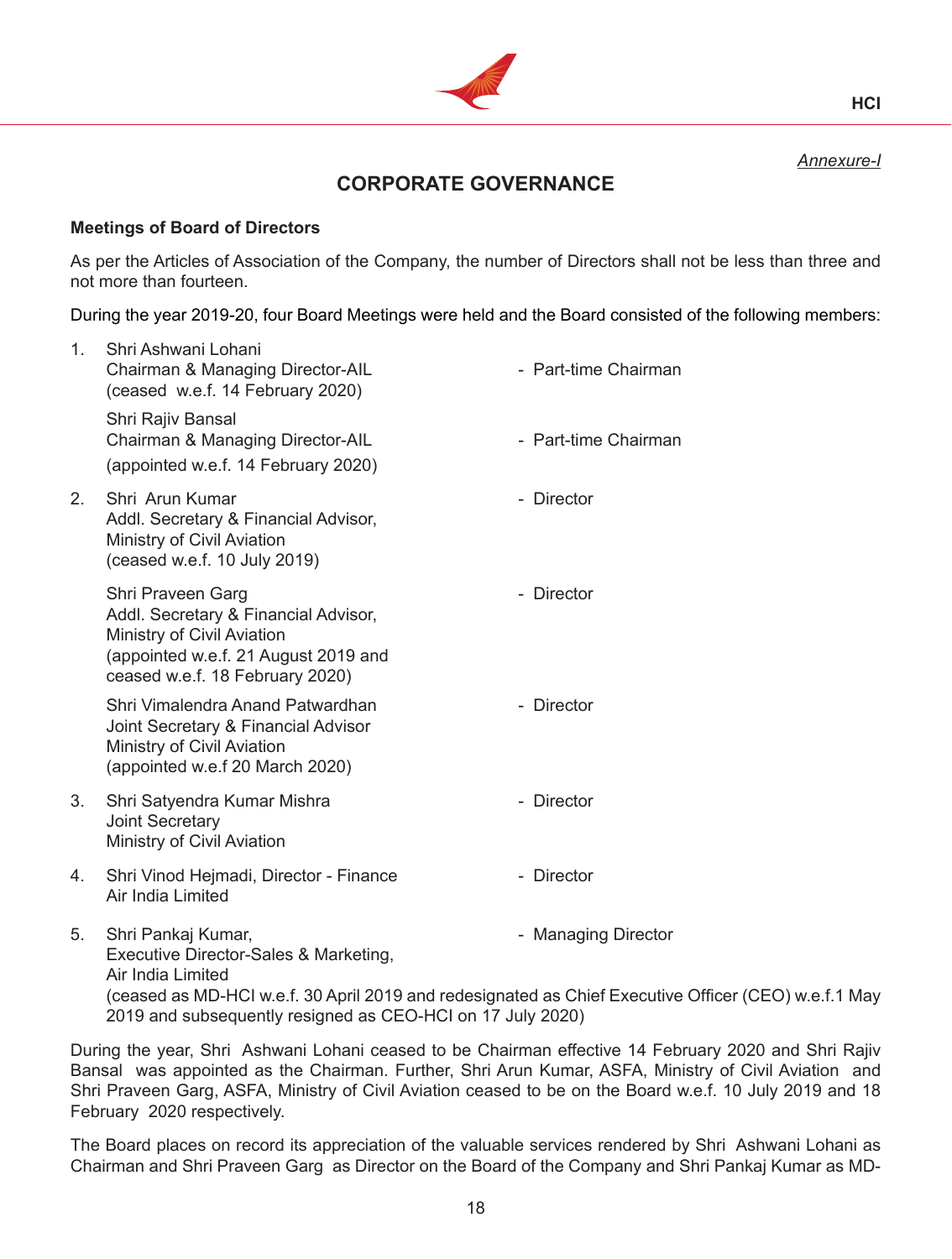

HCI and then as CEO-HCI till his resignation on 17 July 2020.

During the year, all meetings of the Board were chaired by the Chairman and the Annual General Meeting was chaired by the Director-Finance-Air India Limited, being the representative of Air India Limited.

After the closure of financial year 2019-20, Shri Pankaj Kumar, Chief Executive Officer-HCI had submitted his resignation on 17 July 2020, which was accepted. Subsequently, Shri Ajay Prakash, GM- Personnel, Air India Limited, was appointed as the Chief Executive Officer (CEO) of the Company, who took charge as CEO-HCI effective 20 July 2020.

# **Board Procedure**

The meetings of the Board of Directors are generally held at Air India's Headquarters in New Delhi. The meetings are scheduled well in advance. In case of exigencies or urgency, resolutions are passed by circulation. The Board meets at least once a quarter to review the operating performance of the Company. The agenda for the meetings is prepared by the officials of the concerned departments and approved by the MD & the Chairman. The Board papers are circulated to the Directors in advance. The members of the Board have access to all information and are free to recommend inclusion of any matter in the agenda for discussion. Senior executives are invited to attend the Board meetings and provide clarification as and when required. Action Taken Reports are put up to the Board periodically. To enable better and more focused attention on the affairs of the Company, the Board delegates certain matters to Committees of the Board set up for the purpose.

Details regarding the Board Meetings, Annual General Meeting, Directors' attendance thereat, Directorships and Committee positions held by the Directors are as under:

#### **Board Meetings:**

Four Board Meetings were held during the financial year on the following dates:

| 246 <sup>th</sup> Board Meeting | 26 April 2019    |
|---------------------------------|------------------|
| 247 <sup>th</sup> Board Meeting | 23 July 2019     |
| 248 <sup>th</sup> Board Meeting | 18 November 2019 |
| 249th Board Meeting             | 4 March 2020     |

**Particulars of Directors including their attendance at the Board/Shareholders' Meetings during the financial year 2019-20**

| Name of the<br><b>Director</b> | <b>Academic</b><br><b>Qualifications</b> | <b>Attendance</b><br>in the Board<br><b>Meetings held</b><br>during the<br>year | <b>Details of</b><br>Directorships held in<br>other Companies | <b>Memberships held in</b><br><b>Committees</b> |
|--------------------------------|------------------------------------------|---------------------------------------------------------------------------------|---------------------------------------------------------------|-------------------------------------------------|
| Shri Ashwani                   | Mechanical                               | 3                                                                               | Chairman & MD-                                                | In Air IndiaLtd.,                               |
| Lohani                         | Engineer                                 |                                                                                 | Air India Limited,                                            |                                                 |
| CMD-Air India                  | and Fellow                               |                                                                                 |                                                               |                                                 |
| Limited                        | of Chartered                             |                                                                                 | Part-time Chairman                                            |                                                 |
| (ceased w.e.f.)                | Institute of                             |                                                                                 | Air India Express Ltd.,                                       |                                                 |
| 14 February                    | Logistic and                             |                                                                                 | Al Airport Services Ltd.,                                     |                                                 |
| 2020)                          | Transport                                |                                                                                 | Al Engineering Services                                       |                                                 |
|                                |                                          |                                                                                 | Ltd.,                                                         |                                                 |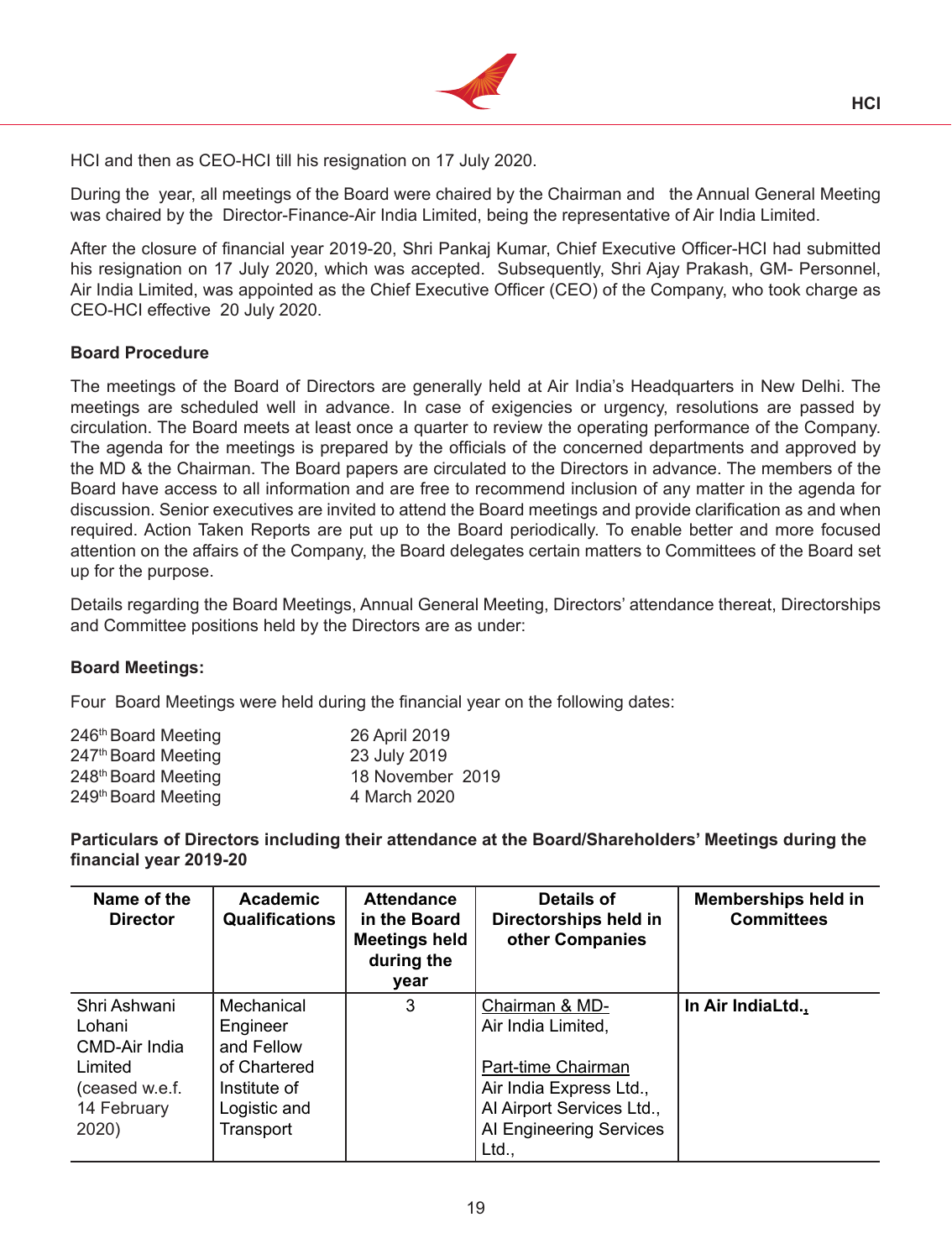

| Name of the<br><b>Director</b>                                                             | <b>Academic</b><br><b>Qualifications</b>                                                                                                              | <b>Attendance</b><br>in the Board<br><b>Meetings held</b><br>during the<br>year | <b>Details of</b><br>Directorships held in<br>other Companies                                                                                                                                                                                                                                                                                                                                        | <b>Memberships held in</b><br><b>Committees</b>                                                                                                                                                                                                                                                                                             |
|--------------------------------------------------------------------------------------------|-------------------------------------------------------------------------------------------------------------------------------------------------------|---------------------------------------------------------------------------------|------------------------------------------------------------------------------------------------------------------------------------------------------------------------------------------------------------------------------------------------------------------------------------------------------------------------------------------------------------------------------------------------------|---------------------------------------------------------------------------------------------------------------------------------------------------------------------------------------------------------------------------------------------------------------------------------------------------------------------------------------------|
|                                                                                            |                                                                                                                                                       |                                                                                 | Alliance Air Aviation Ltd.,<br>Hotel Corporation of<br>India Ltd.,<br>Air India Assets Holding<br>Ltd.<br><b>Director</b><br>Air India SATS Airport<br>Services Pvt.Ltd.,<br><b>Air Mauritius Limited</b><br>Air Mauritius Holding<br>Ltd.                                                                                                                                                           | <b>Permanent Invitee</b><br><b>Audit Committee</b><br><b>Member</b><br>Nomination &<br>Remuneration<br>Committee<br><b>In AIASL</b><br><b>Chairman</b><br><b>Corporate Social</b><br>Responsibility<br>Committee<br>Member<br><b>Audit Committee</b><br>In Hotel Corp. of India<br>Ltd.,<br>Member-<br><b>Audit Committee</b>               |
| Shri Rajiv Bansal<br>CMD-Air India<br>Limited<br>(appointed w.e.f.<br>14 February<br>2020) | Civil Engineer<br>from IIT Delhi,<br>Diploma in<br>Finance, ICFAI,<br>Hyderabad<br><b>Exe Masters</b><br>in International<br>Business,<br>IIFT, Delhi | $\mathbf{1}$                                                                    | Chairman & MD-<br>Air India Limited,<br>Part-time Chairman<br>Air India Express Ltd.,<br>Ai Airport Services Ltd.,<br>AI Engineering Services<br>Ltd.,<br>Alliance Air Aviation Ltd.,<br>Hotel Corporation of<br>India Ltd.,<br>Air India Assets Holding<br>Ltd.<br><b>Director</b><br>Air India SATS Airport<br>Services Pvt.Ltd.,<br><b>Air Mauritius Limited</b><br>Air Mauritius Holding<br>Ltd. | In Air IndiaLtd.,<br><b>Permanent Invitee</b><br><b>Audit Committee</b><br>Member<br>Nomination &<br>Remuneration<br>Committee<br><b>In AIASL</b><br>Chairman<br><b>Corporate Social</b><br>Responsibility<br>Committee<br><b>Member</b><br><b>Audit Committee</b><br>In Hotel Corp. of India<br>Ltd.,<br>Member-<br><b>Audit Committee</b> |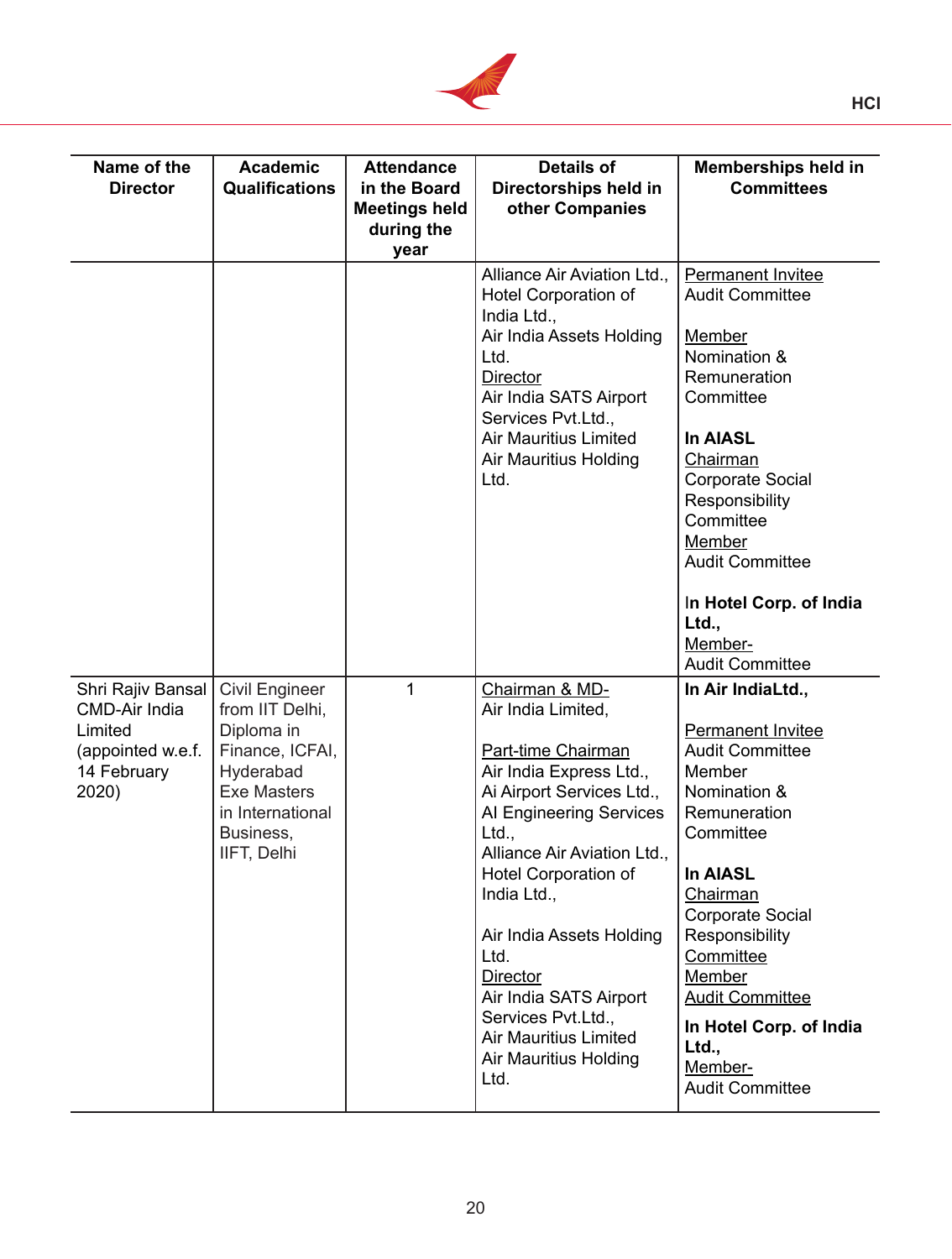

| Name of the<br><b>Director</b>                                                                                                                                        | <b>Academic</b><br><b>Qualifications</b> | <b>Attendance</b><br>in the Board<br><b>Meetings held</b><br>during the<br>year | <b>Details of</b><br>Directorships held in<br>other Companies                                                                                                                                                                                                                            | <b>Memberships held in</b><br><b>Committees</b>                                                                                                                                                                                                                                                                                                                                                                                                                   |
|-----------------------------------------------------------------------------------------------------------------------------------------------------------------------|------------------------------------------|---------------------------------------------------------------------------------|------------------------------------------------------------------------------------------------------------------------------------------------------------------------------------------------------------------------------------------------------------------------------------------|-------------------------------------------------------------------------------------------------------------------------------------------------------------------------------------------------------------------------------------------------------------------------------------------------------------------------------------------------------------------------------------------------------------------------------------------------------------------|
| Shri Pankaj<br>Kumar<br>(ceased as MD-<br>HCI w.e.f.<br>30 April 2019<br>and designated<br>as CEO-HCI<br>w.e.f. 1 May<br>2019 and<br>resigned w.e.f.<br>17 July 2020) | <b>MBA</b>                               | 1                                                                               | <b>Chief Executive Officer</b>                                                                                                                                                                                                                                                           |                                                                                                                                                                                                                                                                                                                                                                                                                                                                   |
| Shri Ajay<br>Prakash<br>(Appointed as<br><b>CEO-HCI</b><br>w.e.f.20 July<br>2020)                                                                                     | <b>MBA</b>                               | <b>NIL</b>                                                                      | <b>Chief Executive Officer</b>                                                                                                                                                                                                                                                           |                                                                                                                                                                                                                                                                                                                                                                                                                                                                   |
| Shri Vinod<br>Hejmadi<br><b>Director</b><br>(Finance)- Air<br><b>India Limited</b>                                                                                    | B.Com, FCA                               | 4                                                                               | <b>Director</b><br>Air India Limited,<br>Air India Express Ltd.,<br>Al Airport Services Ltd.,<br>AI Engineering Services<br>Ltd.,<br>Alliance Air Aviation Ltd.,<br>Hotel Corporation of<br>India Ltd.,<br><b>AISATS Airport Services</b><br>Pvt Ltd<br>Air India Assets Holding<br>Ltd. | In Air India Ltd.,<br><b>Member</b><br>HR Committee<br><b>Corporate Social</b><br>Responsibility (CSR)<br>& Sustainability<br><b>Development Committee</b><br><b>Share Allotment</b><br>Committee<br><b>Selection Committee</b><br><b>Flight Safety Committee</b><br><b>Special Invitee</b><br>Audit Committee;<br>In Hotel Corp. of India<br>Ltd.,<br><b>Member</b><br><b>Audit Committee</b><br>In Air India Express Ltd.,<br>Chairmain<br><b>CSR Committee</b> |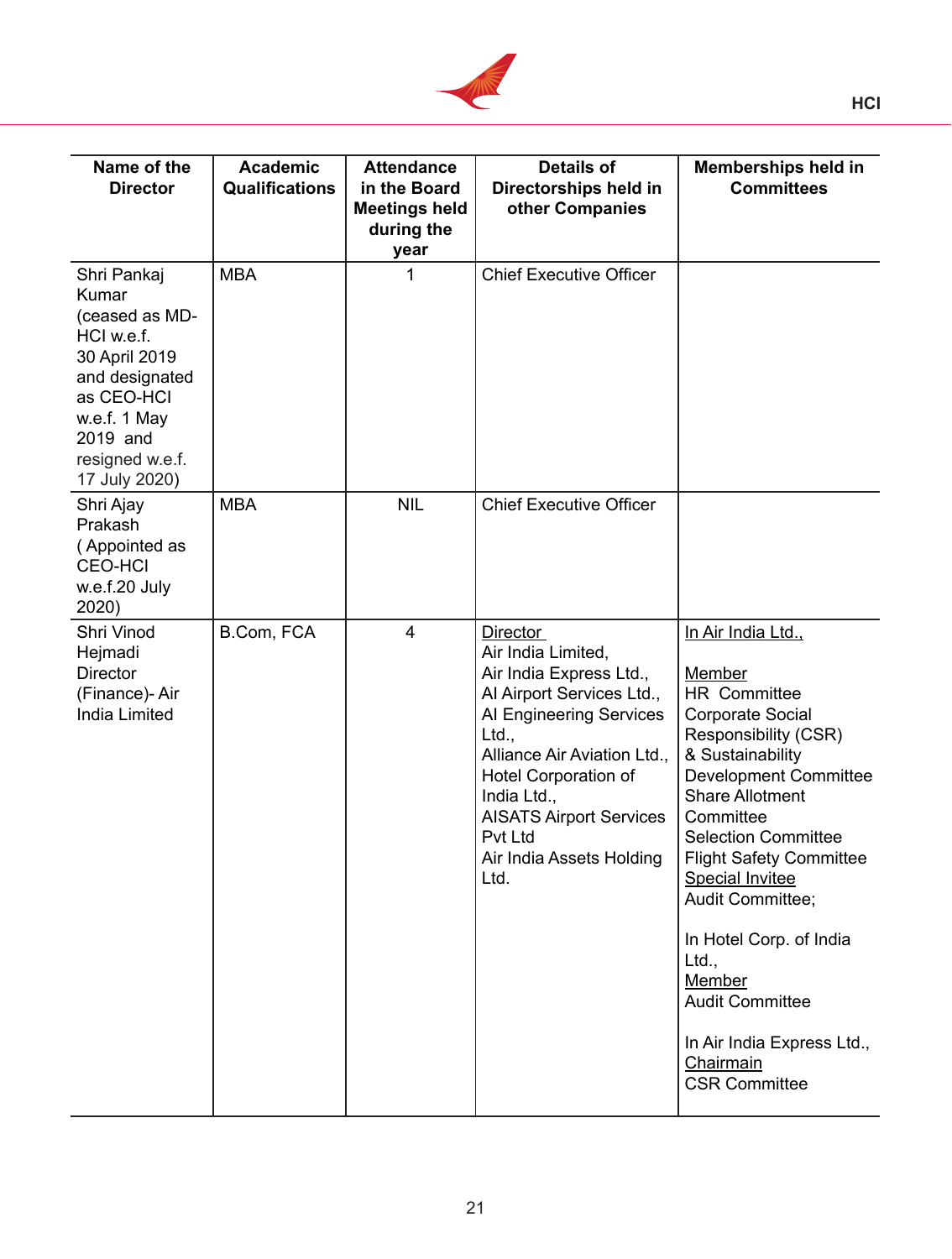

| Name of the<br><b>Director</b>                                                                                                 | <b>Academic</b><br><b>Qualifications</b> | <b>Attendance</b><br>in the Board<br><b>Meetings held</b><br>during the<br>year | <b>Details of</b><br>Directorships held in<br>other Companies                                                                                                                                                                                                                                       | <b>Memberships held in</b><br><b>Committees</b>                                                                                                                      |
|--------------------------------------------------------------------------------------------------------------------------------|------------------------------------------|---------------------------------------------------------------------------------|-----------------------------------------------------------------------------------------------------------------------------------------------------------------------------------------------------------------------------------------------------------------------------------------------------|----------------------------------------------------------------------------------------------------------------------------------------------------------------------|
|                                                                                                                                |                                          |                                                                                 |                                                                                                                                                                                                                                                                                                     | <b>Member</b><br>Audit-cum-<br><b>Finance Committee</b><br><b>HR cum Nomination</b><br>& Remuneration<br>Committee                                                   |
|                                                                                                                                |                                          |                                                                                 |                                                                                                                                                                                                                                                                                                     | <b>In AIASL</b><br><b>Member</b><br><b>Corporate Social</b><br>Responsibility<br>Committee<br><b>Audit Committee</b><br>In AIESL<br>Member<br><b>Audit Committee</b> |
|                                                                                                                                |                                          |                                                                                 |                                                                                                                                                                                                                                                                                                     | <b>In AAAL</b><br>Chairman<br><b>HR Committee</b><br>Member<br><b>Audit Committee</b><br><b>Flight Safety Committee</b>                                              |
|                                                                                                                                |                                          |                                                                                 |                                                                                                                                                                                                                                                                                                     | <b>AISATS</b><br>Chairman<br><b>CSR Committee</b>                                                                                                                    |
| <b>Government</b><br><b>Directors</b>                                                                                          |                                          |                                                                                 |                                                                                                                                                                                                                                                                                                     |                                                                                                                                                                      |
| Shri Arun Kumar<br>Addl. Secretary<br>& Financial<br>Advisor, Ministry<br>of Civil Aviation<br>(ceased w.e.f.<br>10 July 2019) | B.A. (Hons),<br><b>IAS</b>               | 1                                                                               | <b>Director</b><br>Air India Ltd.,<br>Hotel Corporation of<br>India Ltd.,<br>Al Airport Services Ltd.,<br>AI Engineering Services<br>Ltd<br>Pawan Hans Ltd.<br>Airports Authority of<br>India<br>Indian Renewable<br><b>Energy Development</b><br>Ltd.<br>Solar Energy<br>Corporation of India Ltd. | In Air India Ltd.,<br><b>Member</b><br>Audit Committee;<br><b>Share Allotment</b><br>Committee<br>In Hotel Corp. of India<br>Ltd.,<br>Chairman<br>Audit Committee    |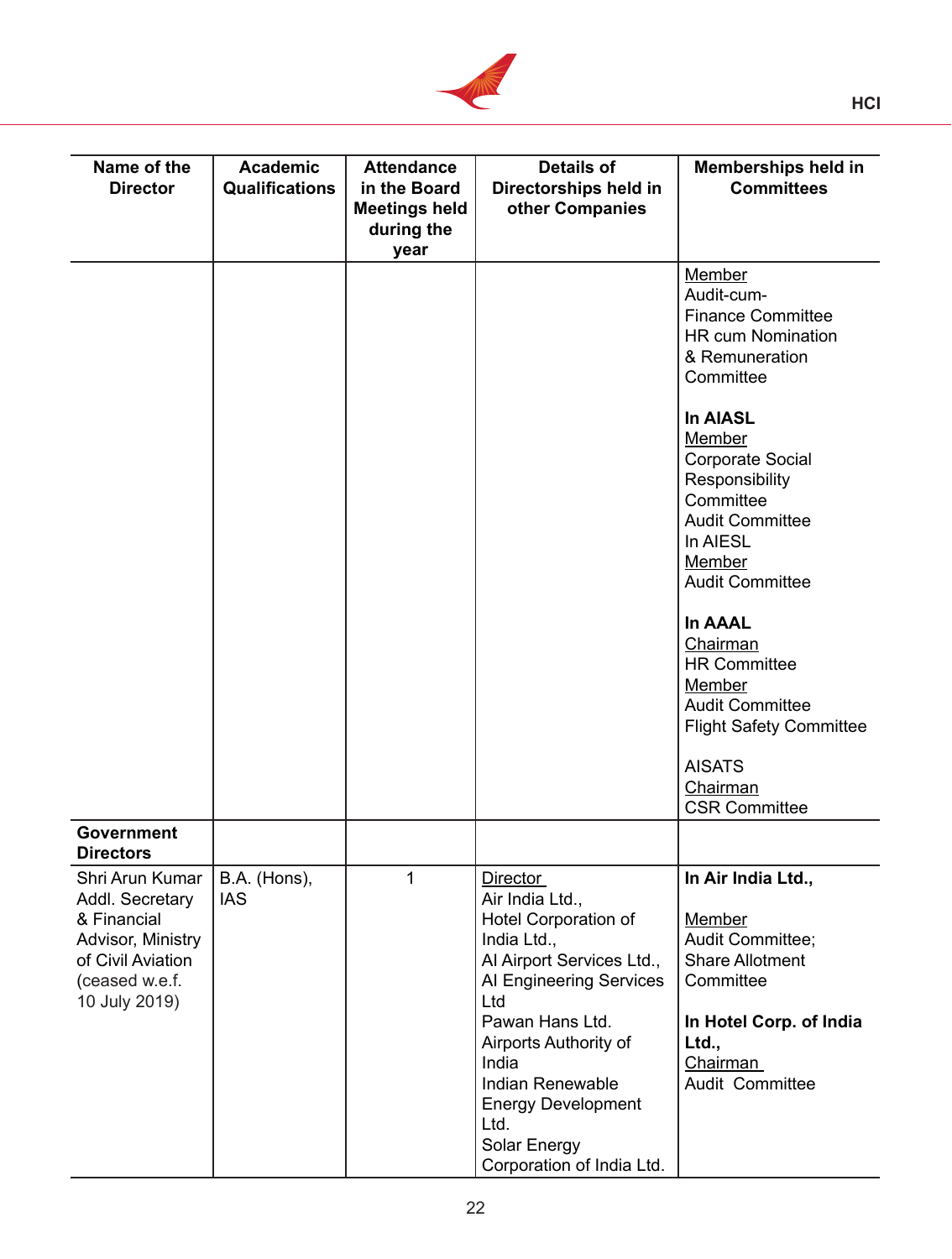

| Name of the<br><b>Director</b>                                                                                                                                                       | <b>Academic</b><br><b>Qualifications</b> | <b>Attendance</b><br>in the Board<br><b>Meetings held</b><br>during the<br>year | <b>Details of</b><br>Directorships held in<br>other Companies                                                                                                                                                                                                                                                                           | <b>Memberships held in</b><br><b>Committees</b>                                                                                                                                                                                                                                                                            |
|--------------------------------------------------------------------------------------------------------------------------------------------------------------------------------------|------------------------------------------|---------------------------------------------------------------------------------|-----------------------------------------------------------------------------------------------------------------------------------------------------------------------------------------------------------------------------------------------------------------------------------------------------------------------------------------|----------------------------------------------------------------------------------------------------------------------------------------------------------------------------------------------------------------------------------------------------------------------------------------------------------------------------|
| Shri Praveen<br>Garg<br>Addl. Secretary<br>& Financial<br>Advisor, Ministry<br>of Civil Aviation<br>(Appointed wef<br>21 August 2019<br>and<br>ceased w.e.f.<br>18 February<br>2020) | Chartered<br>Accountant,<br><b>IAS</b>   | $\overline{2}$                                                                  | <b>Director</b><br>Air India Ltd.,<br>Hotel Corporation of<br>India Ltd.,<br>Al Airport Services Ltd.,<br>Al Engineering Services<br>Ltd                                                                                                                                                                                                | In Air India Ltd.,<br>Member<br>Audit Committee;<br><b>Share Allotment</b><br>Committee<br>In Hotel Corp. of India<br>Ltd.,<br>Chairman<br><b>Audit Committee</b>                                                                                                                                                          |
| Shri Vimalendra<br>Anand<br>Patwardhan<br>Joint Secretary<br>& Financial<br>Advisor, Ministry<br>of Civil Aviation<br>(appointed w.e.f.<br>20 March 2020)                            | <b>B.Com</b><br><b>IAS</b>               | <b>NIL</b>                                                                      | <b>Director</b><br>Air India Ltd.,<br>Hotel Corporation of<br>India Ltd.,<br>Al Airport Services Ltd.,<br>Al Engineering Services<br>Ltd<br>Air India Assets Holding<br>Lt.d<br>Pawan Hans Ltd.<br>Indian Renewable<br><b>Energy Development</b><br>Ltd.<br>Solar Energy<br>Corporation of India Ltd.<br>Airports Authority of<br>India | In Air India Ltd.,<br>Chairman<br><b>Share Allotment</b><br>Committee<br><b>Member</b><br>Audit Committee;<br>In Hotel Corp. of India<br>Ltd.,<br>Chairman<br>Audit Committee<br><b>In AIASL</b><br>Chairman<br><b>Audit Committee</b><br>Member<br><b>CSR Committee</b><br>In AIESL<br>Chairman<br><b>Audit Committee</b> |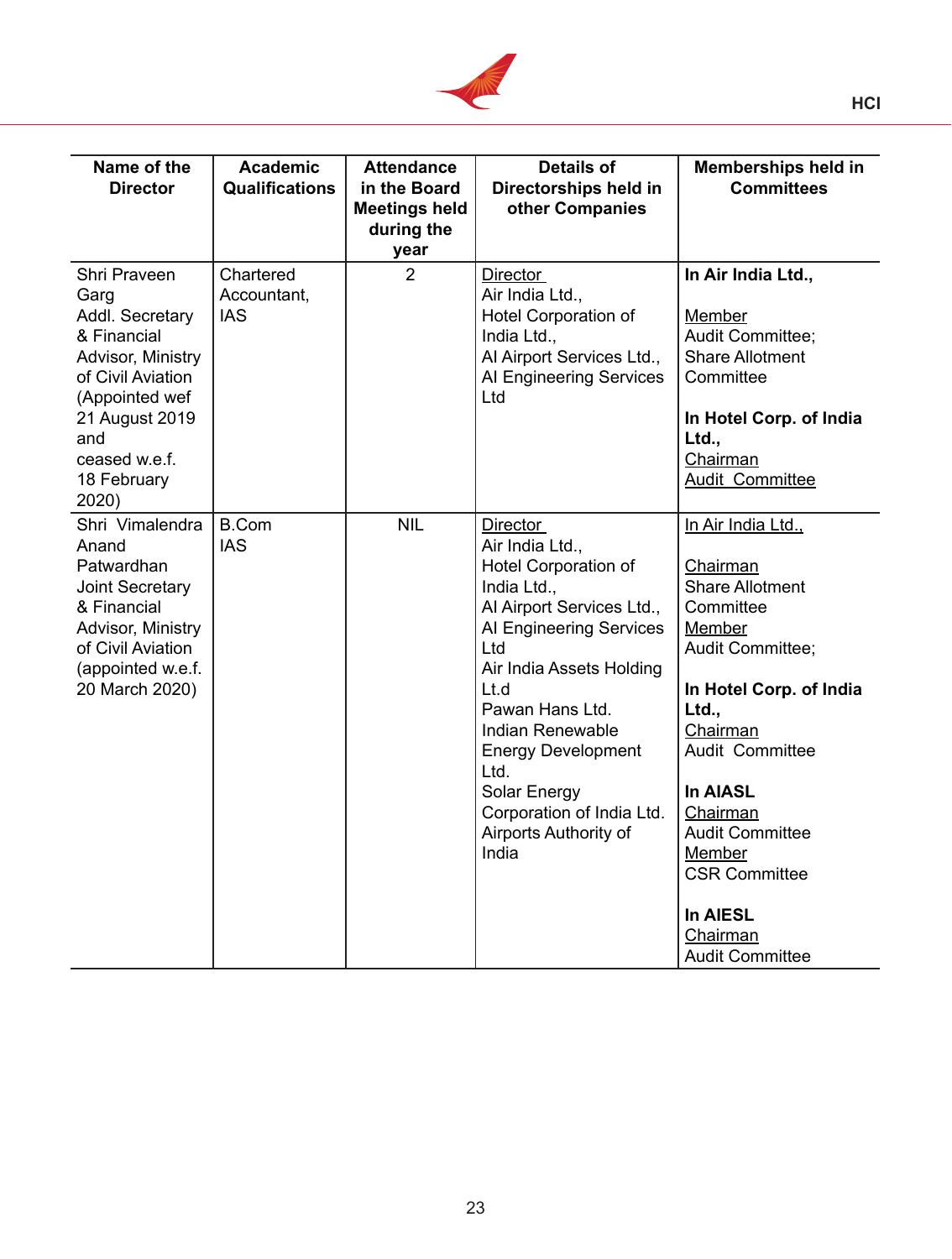

| Name of the<br><b>Director</b>                                                           | <b>Academic</b><br><b>Qualifications</b>                    | <b>Attendance</b><br>in the Board<br><b>Meetings held</b><br>during the<br>year | Details of<br>Directorships held in<br>other Companies                                                                                   | <b>Memberships held in</b><br><b>Committees</b>                                                                                                                                                                                                                                                                                                                     |
|------------------------------------------------------------------------------------------|-------------------------------------------------------------|---------------------------------------------------------------------------------|------------------------------------------------------------------------------------------------------------------------------------------|---------------------------------------------------------------------------------------------------------------------------------------------------------------------------------------------------------------------------------------------------------------------------------------------------------------------------------------------------------------------|
| Shri Satyendra<br><b>Kumar Mishra</b><br>Jt. Secretary,<br>Ministry of Civil<br>Aviation | M.Tech<br>(applied<br>Geology)<br>MA ( in Public<br>Policy) | $\overline{4}$                                                                  | <b>Director</b><br>Air India Ltd.,<br>Hotel Corporation of<br>India Ltd.,<br>Al Airport Services Ltd.,<br>AI Engineering Services<br>Ltd | In Air India Ltd.,<br><b>Member</b><br><b>HR Committee</b><br>Nomination &<br>Remuneration<br>Committee<br><b>Flight Safety Committee</b><br><b>Audit Committee</b><br>In Hotel Corp. of India<br>Ltd.,<br>Memeber<br><b>Corporate Social</b><br>Responsiblity<br>Committee;<br><b>Audit Committee</b><br><b>In AIESL</b><br><b>Member</b><br><b>Audit Commitee</b> |

# **BOARD COMMITTEES**

# **Audit Committee:**

During the year 2019-20, the constitution of the Audit Committee was as follows:

| $\mathbf{1}$ . | Addl/Jt. Secretary& Financial Advisor, MOCA | $\sim$ 10 $\pm$          | <b>Chair Person</b> |
|----------------|---------------------------------------------|--------------------------|---------------------|
| 2.             | Chairman & Managing Director-AIL            | $\overline{\phantom{a}}$ | Member              |
| 3.             | Joint Secretary, MOCA                       | $\sim$                   | Member              |
| 4.             | Director Finance-Air India Ltd.,            | <b>Contract Contract</b> | Member              |
| 5.             | <b>Managing Director-HCI</b>                | $\sim$                   | Member              |
| 6.             | Ms. Shyamala P Kunder                       | $\sim$                   | Secretary           |
|                |                                             |                          |                     |

The quorum for the meeting of Audit Committee would be 1/3rd of the total strength or 2 whichever is higher. During the year under report, four meeting of the audit committee was held.

The terms of reference of this Committee are:

■ To recommend for appointment, remuneration and terms of appointment of auditors of the company;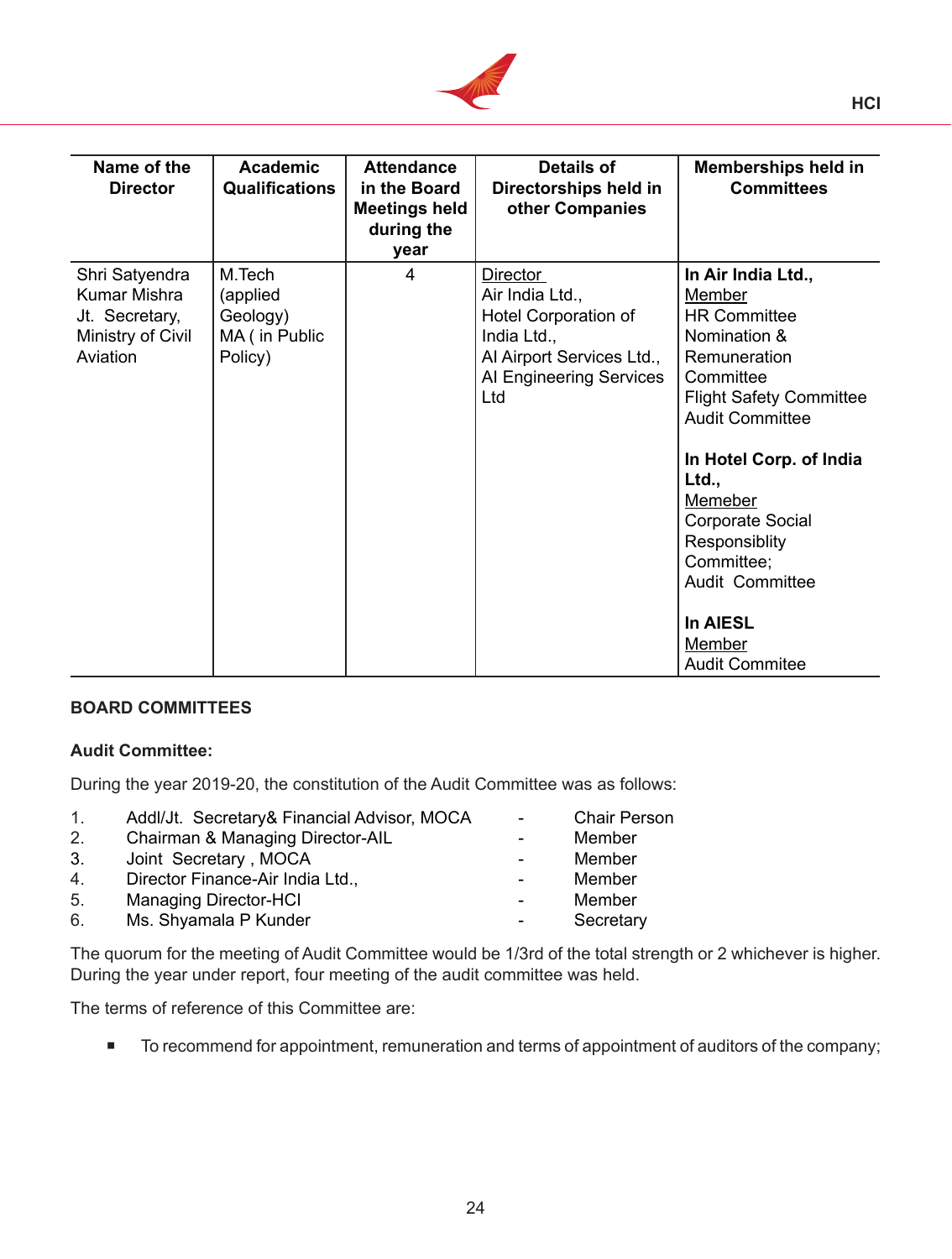

- To review and monitor the auditor's independence and performance, and effectiveness of audit process;
- To review the Internal Audit program & ensure co-ordination between the Internal & External Auditors as well as determine whether the Internal Audit function is commensurate with the size and nature of the Company's Business ;
- To discuss with the Auditor before the audit commences the nature & scope of the audit ;
- To examine the financial statements and the auditors' report thereon;
- To review the Statutory Auditor's Report, Management's response thereto and to take steps to ensure implementation of the recommendations of the Statutory Auditors ;
- Approval or any subsequent modification of transactions of the company with related parties;
- Scrutiny of inter-corporate loans and investments;
- Valuation of undertakings or assets of the company, wherever it is necessary;
- **Exaluation of internal financial controls and risk management systems;**
- Monitoring the end use of funds raised through public offers and related matters.
- To consider any other matter as desired by the Board ;

The Audit Committee met FOUR times during the year to review various issues including inter alia annual accounts of the Company for the year before submission to the Board, on the following dates:

| 29th Meeting             | 26 April 2019    |
|--------------------------|------------------|
| 30 <sup>th</sup> Meeting | 23 July 2019     |
| 31 <sup>st</sup> Meeting | 18 November 2019 |
| 32 <sup>nd</sup> Meeting | 4 March 2020     |

# **Attendance at the Audit Committee Meetings**

| <b>Name of the Member</b>                                                                      | <b>No. of Meetings Attended</b> |
|------------------------------------------------------------------------------------------------|---------------------------------|
| Shri Ashwani Lohani                                                                            |                                 |
| Shri Praveen Garg, Chairman                                                                    | 2                               |
| Shri Satyendra Kumar Mishra                                                                    | 4                               |
| Shri Vinod Hejmadi                                                                             | 4                               |
| Shri Pankaj Kumar*                                                                             |                                 |
| *Ceased to be MD w.e.f. 1.05.2019 and hence was not on the<br><b>Board and Audit Committee</b> |                                 |

# **Annual General Meetings during the last three years**

The details of these meetings are given below :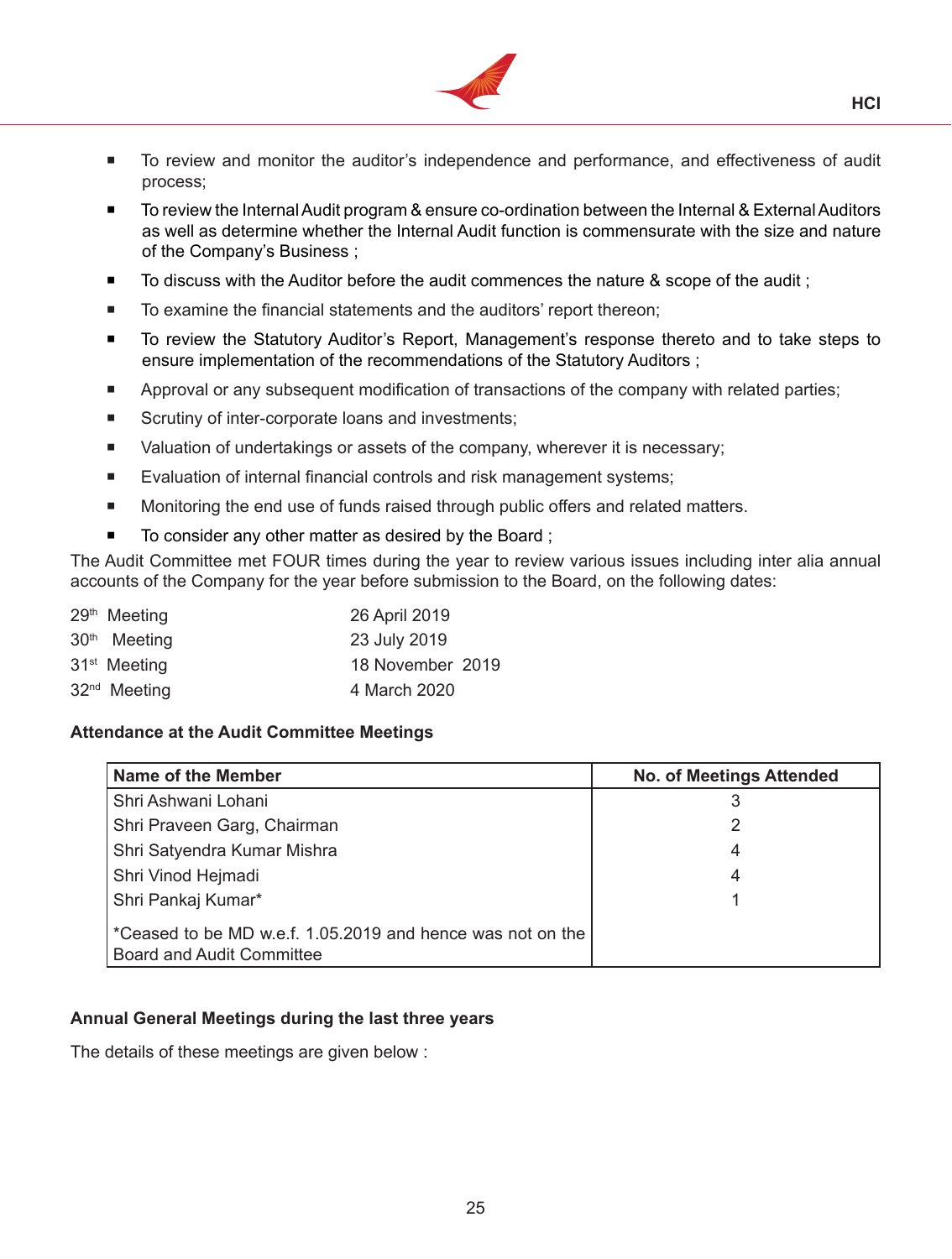

| No. of meeting                           | Date and time of the Venue<br><b>Meeting</b>   |                                                                                                                        |
|------------------------------------------|------------------------------------------------|------------------------------------------------------------------------------------------------------------------------|
| <b>Extra Ordinary General Meeting</b>    | 10 June 2020<br>at 1500 hrs                    | 1 <sup>st</sup> flr, Transport Annexe Building, Air<br>India Complex, Old Airport,<br>Santa<br>Cruz(E), Mumbai-400 029 |
| 48th Annual General Meeting              | 30 <sup>th</sup> September 2019<br>at 1230 hrs |                                                                                                                        |
| 47th Adjourned Annual General<br>Meeting | 22nd January 2019<br>at 1130 hrs               |                                                                                                                        |
| 47th Annual General Meeting              | 27 December 2018<br>at 1230 hrs                |                                                                                                                        |
| <b>Extra Ordinary General Meeting</b>    | 20 April 2018<br>at 1130 hrs                   |                                                                                                                        |
| 46th Annual General Meeting              | 27 December 2017<br>at 1230 hrs                |                                                                                                                        |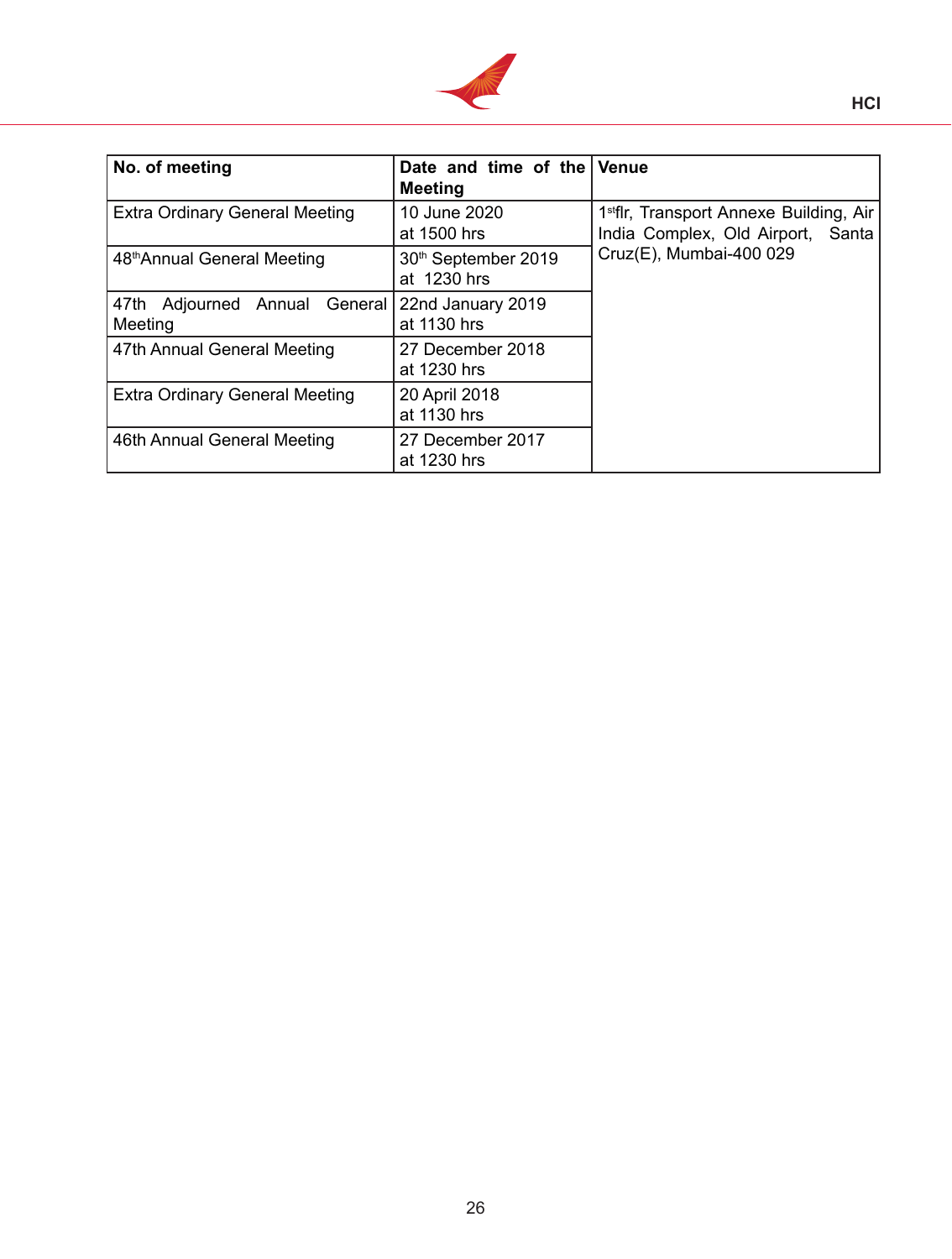

# **CODE OF CONDUCT**

# **DECLARATION**

I hereby declare that all the Board Members & Senior Management Personnel have affirmed compliance with the Code of Conduct as adopted by the Board of Directors for the year ended 31 March 2020.

> **Sd/- (Rajiv Bansal)** Chairman Hotel Corporation of India Limited

Place : Delhi

Date : 24 November 2020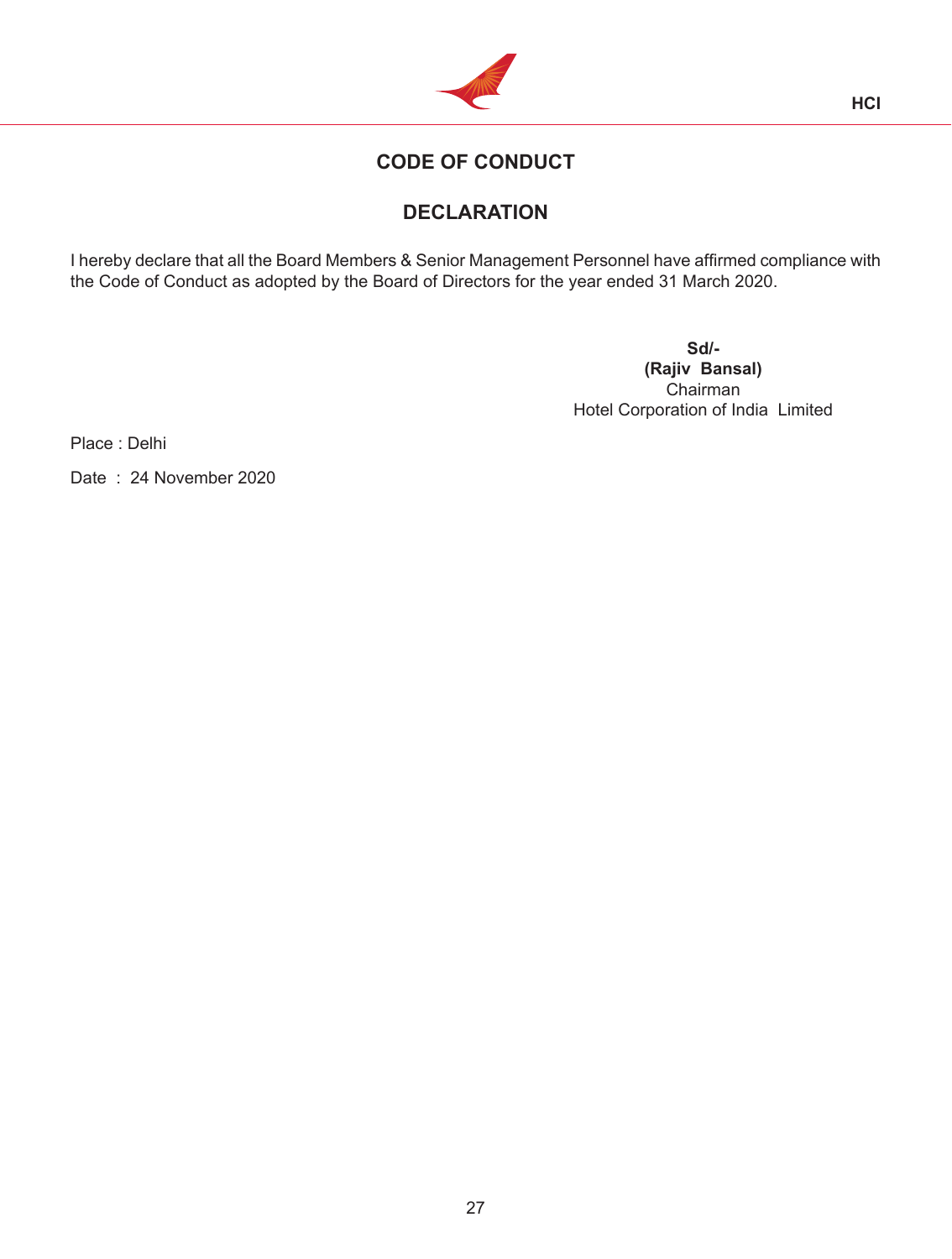

*Annexure II*

# **SECRETARIAL AUDIT REPORT** FOR THE FINANCIAL YEAR ENDED 31<sup>ST</sup> MARCH, 2020

[Pursuant to section 204(1) of the Companies Act, 2013 and rule no.9 of the Companies (Appointment and Remuneration Personnel) Rules, 2014]

To, The Members, Hotel Corporation of India Limited

I have conducted the Secretarial Audit of the compliance of applicable statutory provisions and the adherence to good corporate practices by **Hotel Corporation of India Limited [CIN: U55101MH1971GOI015217]** (hereinafter called 'the Company'). Secretarial Audit was conducted in a manner that provided me a reasonable basis for evaluating the corporate conducts/statutory compliances and expressing my opinion thereon.

Based on my verification of the Company's books, papers, minute books, forms and returns filed and other records maintained by the Company and also the information provided by the Company, its officers, agents and authorized representatives during the conduct of secretarial audit, I hereby report that in my opinion, the Company has during the audit period covering the financial year ended on 31<sup>st</sup> March, 2020 generally complied with the statutory provisions listed hereunder and also that the Company has proper Board process and compliance mechanism in place to the extent, in the manner and subject to the reporting made hereinafter:

I have examined the books, papers, minute books, forms and returns filed and other records made available to me and maintained by the Hotel Corporation of India Limited for the financial year ended on 31<sup>st</sup> March, 2020 according to the provisions of:

- (i) The Companies Act, 2013 (the Act) and the rules made thereunder subject to the following observations:
	- (a) *Since the Company is not required to appoint Independent Directors, being a subsidiary of a Public Limited Company (Air India Limited), the Audit Committee is constituted without Independent Directors. Thereby non-compliance of the provision of Section 177 (2) of the Act read with Rule 6 of the Companies (Meetings of the Board and its Powers) Rules, 2014, which inter alia requires an Independent Director as a member of the Audit Committee.*
	- (b) *The Company has not constituted Nomination & Remuneration Committee as required under* Section 178 of the Act read with Rule 6 of the Companies (Meetings of the Board and its Powers) *Rules, 2014.*
	- (c) *The Company does not have one Woman Director as required under Section 149 of the Act from 1st April, 2019 to 31st March, 2020.*
- (ii) The Securities Contracts (Regulation) Act, 1956 ('SCRA') and the rules made thereunder;
- (iii) The Depositories Act, 1996 and the Regulations and Bye laws framed thereunder;
- (iv) Foreign Exchange Management Act, 1999 and the rules and regulations made thereunder to the extent of Foreign Direct Investment, Overseas Direct Investment and External Commercial borrowing **(Not Applicable** as confirmed by the Management, the Company does not have Foreign Direct Investment, Overseas Direct Investment and External Commercial Borrowing);
- (v) The following Regulations and Guidelines prescribed under the Securities and Exchange Board of India Act, 1992 ('SEBI Act') :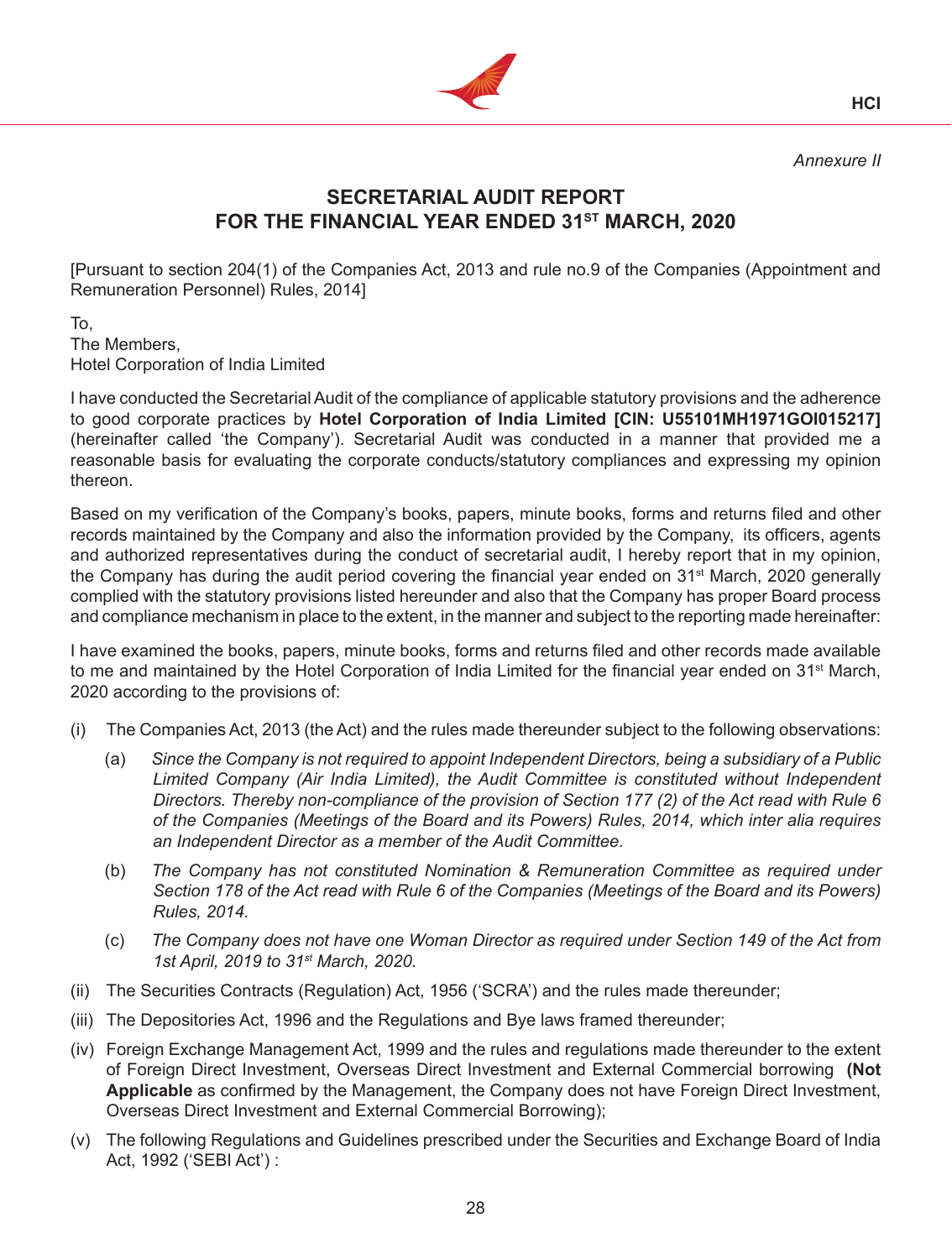

- a) The Securities and Exchange Board of India (Substantial Acquisition of Shares and Takeovers) Regulations, 2011 **(Not applicable to the Company);**
- b) The Securities and Exchange Board of India (Prohibition of Insider Trading) Regulations, 2011 **(Not applicable to the Company);**
- c) The Securities and Exchange Board of India (Registrar to an Issue and Share Transfer Agents) Regulations, 1993 regarding the Companies Act and dealing with the client **(Not applicable to the Company);**
- d) The Securities and Exchange Board of India (Issue of Capital and Disclosure Requirements) Regulations, 2009 **(Not applicable to the Company);**
- e) The Securities and Exchange Board of India (Employees Stock Option Scheme and Employees Stock Purchase Scheme) Guidelines, 1999 and the Securities and Exchange Board of India (Share Based Employee Benefits) Regulations, 2014 **(Not applicable to the Company);**
- f) The Securities and Exchange Board of India (Issue and Listing of Debts Securities) Regulations, 2008 **(Not applicable to the Company);**
- g) The Securities and Exchange Board of India (Delisting of Equity Shares) Regulations, 2009 **(Not applicable to the Company);** and
- h) The Securities and Exchange Board of India (Buy-back of Securities) Regulations, 1998 **(Not applicable to the Company)**.
- (vi) Following are the Acts / Guidelines specifically applicable to the Company:
	- The Prevention of Food Adulteration Act, 1954
	- Food Safety and Standards Act, 2006
	- The Water (Prevention and Control of Pollution) Act, 1974
	- **The Air (Prevention and Control of Pollution) Act, 1981**
	- The Legal Metrology Act, 2009
	- Hotel Insurance Policy

I further report that based on the information, explanation and representation made by the management, the Company is generally regular in compliance of the aforesaid laws and the compliance by the Company of such laws being the subject of review by various statutory authorities and other designated professionals, I have not reviewed the same in this audit.

I have also examined compliance with the applicable clauses of the following:

- a) Secretarial Standards with regard to Meeting of the Board of Directors (SS-1) and General Meetings (SS-2) issued by the Institute of the Company Secretaries of India.
- b) Guideline on Corporate Governance for Central Public Sector Enterprises, 2010 as issued by the Ministry of Heavy Industries and Public Enterprises, Government of India.

I report the following observations based on the aforesaid Guidelines on Corporate Governance:

- (i) The Board of Directors of the Company is not constituted as per Clause 3.1 of the DPE Guidelines, *namely there is no optimum combination of functional, nominee and independent directors; and number of nominee directors exceeds the prescribed limit of two.*
- (ii) *The Company had no Independent Director as required under the Clause 3.1.1.4 of the DPE Guidelines during the period 1st April,2019 to 31st March,2020.*
- (iii) *Minimum information as prescribed in Annexure IV to the DPE Guidelines are generally placed before the Board as required under clause 3.3 of the guidelines except quarterly financial results and foreign exchange exposure and steps taken to limit the risk.*
- (iv) *Since the Company had no Independent Director, composition of the Audit Committee was not as per*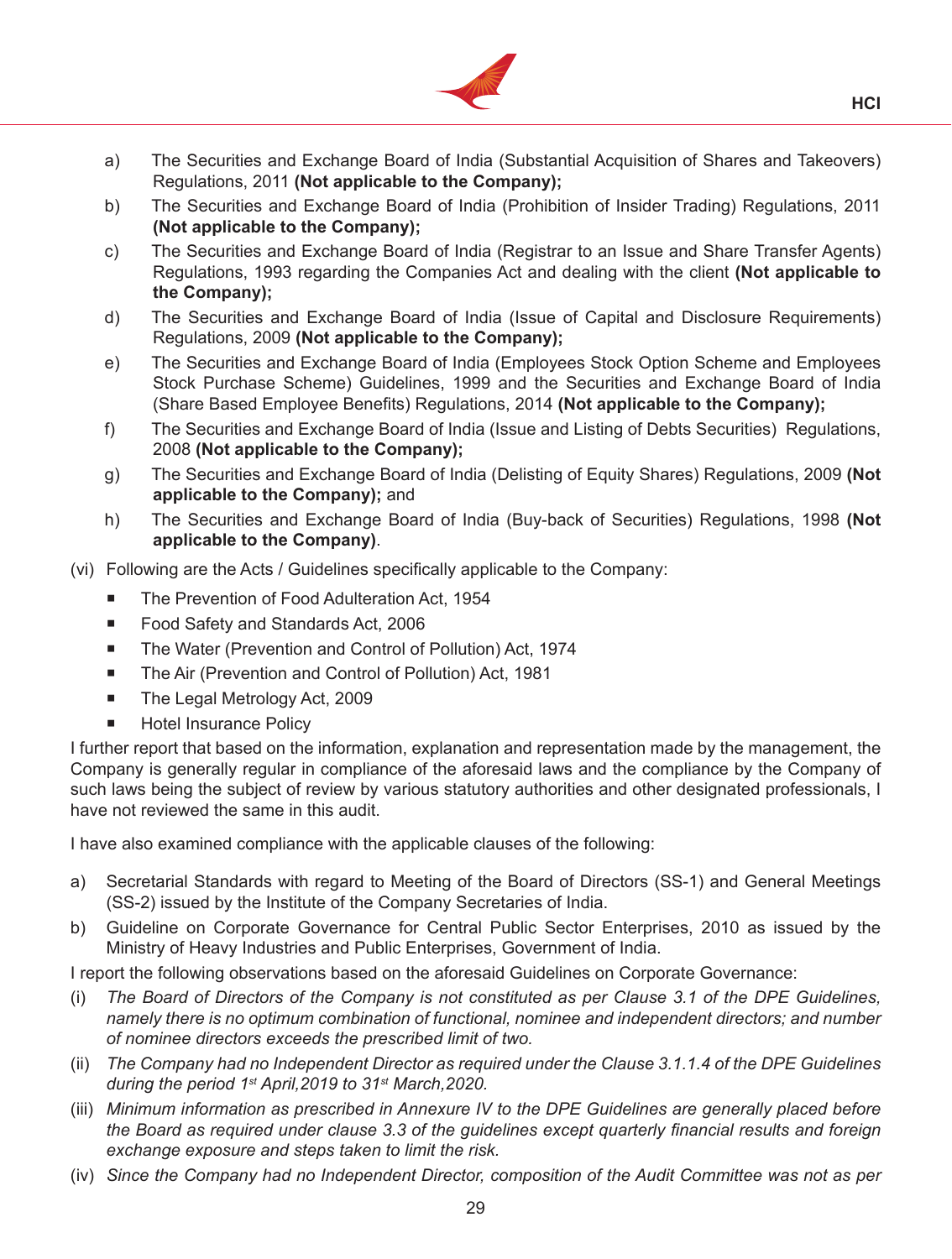

*the Clause 4.1.1 and 4.1.2 of the DPE Guidelines during the audit period.* 

(v) *The Company has not constituted Remuneration Committee as required under Clause 5.1 of the DPE Guidelines.* 

I report that during the year under review, as per the explanation and clarifications given to me and representation made by the management, the Company has generally complied with the provisions of the Act, Rules, Regulations, Guidelines and Standards mentioned above subject to the observations made thereunder.

I further report that –

- The Board of Directors of the Company is not duly constituted as stated hereinabove. The changes in the composition of the Board of Directors that took place during the year under review were carried out in compliance with the provisions of the Act.
- **Adequate notice is given to all directors to schedule the Board Meetings, agenda and detailed** proposal on agenda were sent in advance duly complying with the time limits specified and a system exits for seeking and obtaining further information and clarifications on the agenda items before the meeting and for meaningful participation at the meeting.
- As per the minutes of the meeting duly recorded and signed by the Chairman and representation by the management, the decisions of the Board were unanimous.

I further report that based on the information provided by the Company, explanation given and representation made by the management, in my opinion adequate systems and processes and control mechanism exists in the Company commensurate with the size and operation of the Company to monitor and ensure compliance with applicable general laws, rules, regulations and guidelines. However, compliance management system needs further strengthening by taking the following actions:

- a) To designate a senior employee as Compliance Officer;
- b) To establish and maintain effective co-ordination of functional units with compliance officer;
- c) Present quarterly compliance report to the Board.
- d) Maintain a compliance check list and establish mechanism to detect the non-compliance.
- e) Maintain a register of complaints/show cause notices received from various authorities.
- f) Place before the Board details of legal cases filed by and against the Company and its status.

I further report that the compliance by the Company of applicable financial laws like direct and indirect tax laws has not been reviewed in this audit since the same has been subject to review by statutory financial audit and other designated professionals.

I further report that during the audit period, there was no specific events/actions having a major bearing on the Company's affairs in pursuance of the above referred laws, rules, regulations, guidelines, standards, guidelines, etc. referred to above.

Sd/-

**(U.C. SHUKLA)** COMPANY SECRETARY UDIN FCS: 2727/CP: 1654

Place : Mumbai

Date : 17 November 2020

**Note: This report is to be read with my letter of even date which is annexed as 'ANNEXURE A' and forms an integral part of this report.**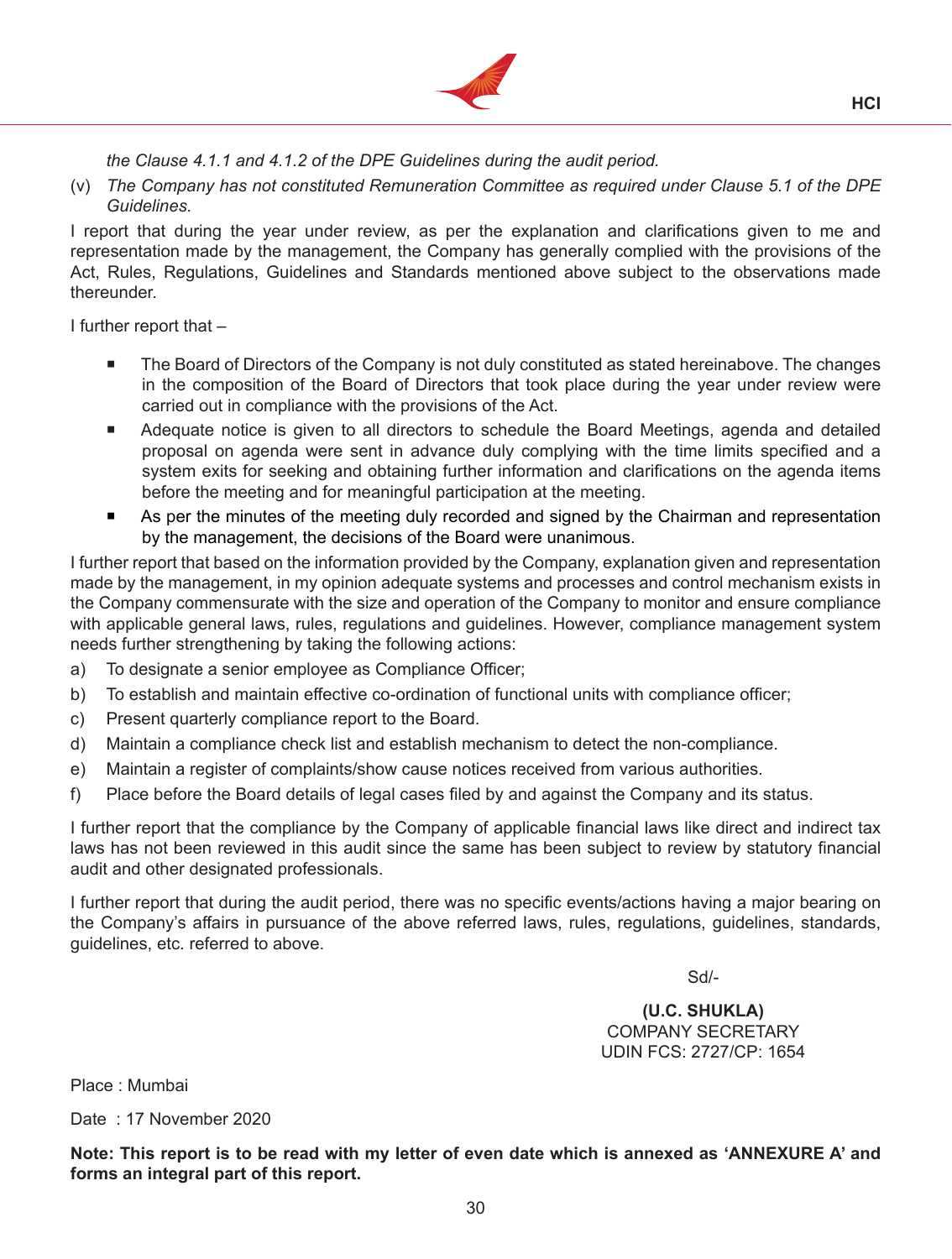

# **COMMENTS OF THE COMPTROLLER AND AUDITOR GENERAL OF INDIA UNDER SECTION 143(6) (b) OF THE COMPANIES ACT, 2013 ON THE FINANCIAL STATEMENTS OF HOTEL CORPORATION OF INDIA LIMITED FOR THE YEAR ENDED 31 MARCH 2020**

The preparation of financial statements of **Hotel Corporation of India Limited** for the year ended 31 March 2020 in accordance with the financial reporting framework prescribed under the Companies Act, 2013 is the responsibility of the management of the company. The statutory auditor appointed by the Comptroller and Auditor General of India under section 139 (5) of the Act is responsible for expressing opinion on the financial statements under section 143 of the Act based on independent audit in accordance with the standards on auditing prescribed under section 143(10) of the Act. This is stated to have been done by them vide their Revised Audit Report dated 08.12.2020 which supersedes their earlier Audit Report dated 27.l 0.2020.

I, on behalf of the Comptroller and Auditor General of India, have conducted a supplementary audit of the financial statements of **Hotel Corporation of India Limited** for the year ended 31 March 2020 under section 143(6)(a) of the Act. This supplementary audit has been carried out independently without access to the working papers of the statutory auditors and is limited primarily to inquiries of the statutory auditors and company personnel and a selective examination of some of the accounting records.

In view of the revisions made in the statutory auditor's report, to give effect to some of my audit observations raised during supplementary audit, I have no further comments to offer upon or supplement to the statutory auditors' report under section 143(6)(b) of the Act.

> **For and on the behalf of the Comptroller & Auditor General of India**

> > **Tanuja Mittal** Principal Director of Commercial Audit, Mumbai

Place : Mumbai Date : 23 December 2020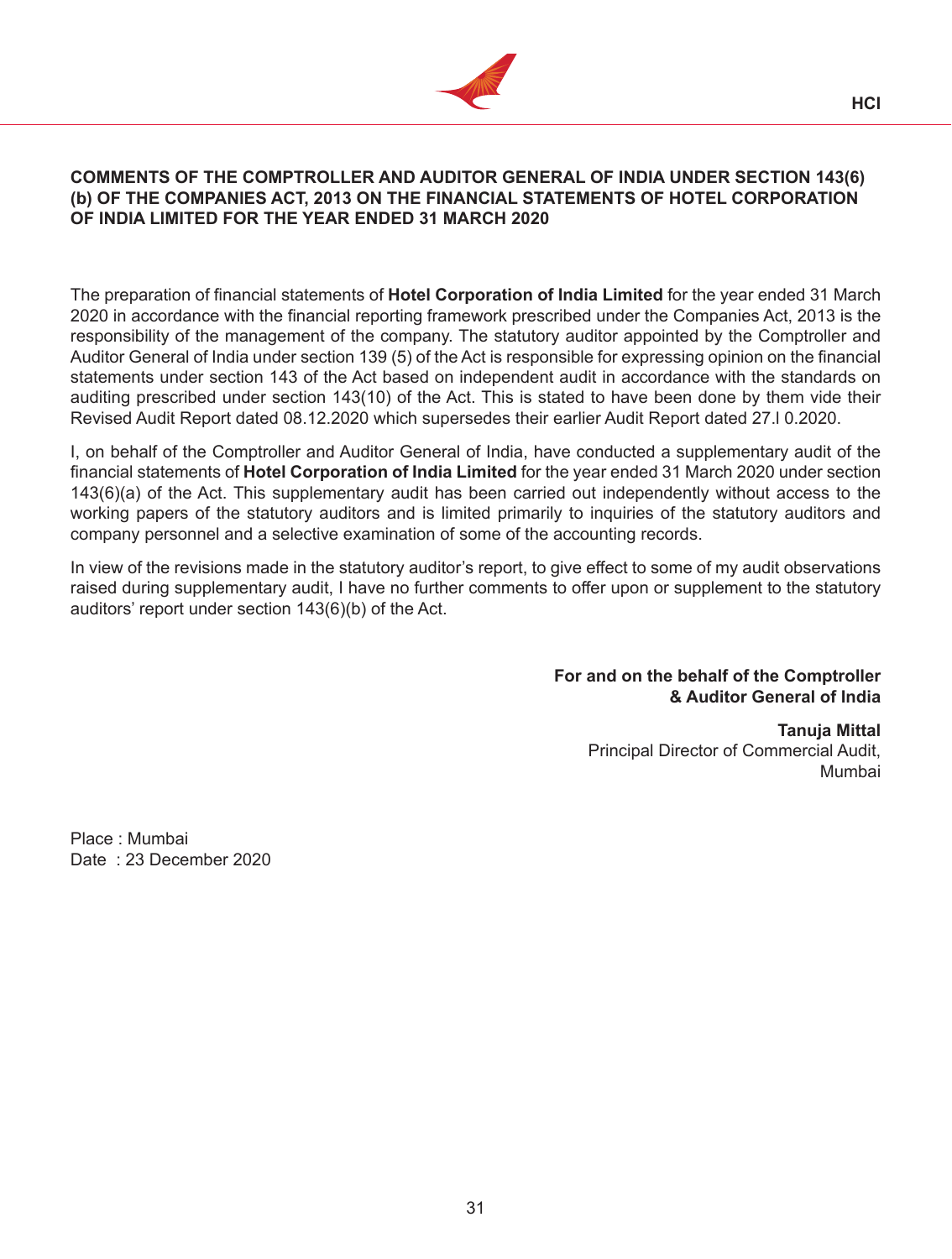

**HCI**

# **INDEPENDENT AUDITOR'S REPORT**

# **To the Members of Hotel Corporation of India Limited**

# **REVISED Report on the Audit of the Financial Statements**

#### **Opinion**

- 1. Being a government company, the office of the Comptroller and Auditor General of India has carried out supplementary audit of the Company pursuant to the provisions of section 143 (6) of the Companies Act, 2013. The office of the Comptroller and Auditor General of India has issued provisional comments on the Independent Auditors Report on the standalone financial statements considering which we here revise our original report dated 27<sup>th</sup> October 2020
- 2. We have audited the financial statements of The Hotel Corporation of India Limited ("the Company"), which comprise the Balance Sheet as at 31st March 2020, and the Statement of Profit and Loss (including Other Comprehensive Income), (statement of changes in equity) and statement of Cash Flow Statement for the year then ended and notes to the financial statements, including a summary of significant accounting policies and other explanatory information (hereinafter referred to as Financial Statements).
- 3. In our opinion and to the best of our information and according to the explanation given to us, the aforesaid Financial Statement give the information (other than certain information mentioned in Emphasis of Matters) required by the Companies Act, 2013 ("the Act"), in the manner so required and give a true and fair view in conformity with the accounting principles generally accepted in India, of the state of affairs of the company as at 31st March 2020, its loss (including other comprehensive income), the changes in equity and its cash flows for the year ended on that date.

# **Basis for Opinion**

We concluded our audit in accordance with the Standards on Auditing (SAs) specified under section 143(10) of the Act. Our responsibilities under those Standards are further described in the Auditor's Responsibilities for the Audit of the Financial Statements section of our report. We are independent of the Company in accordance with the Code of Ethics issued by the Institute of Chartered Accountants of India together with ethical requirements that are relevant to our audit of the financial statements under the provisions of the Act and the Rules there under, and we have fulfilled our other ethical responsibilities in accordance with these requirements and the ICAI"s Code of Ethics. We believe that our audit evidence we have obtained is sufficient and appropriate to provide a basis for our opinion.

# **Material Uncertainty Related to Going Concern**

The Company has incurred a net loss of Rs. 6554.70lakhs during the year ended March 31, 2020 and, as of that date, the Company's current liabilities excess its total assets by Rs. 34093.35 lakhs and it has accumulated losses of Rs. 57059.05 lakhs which has resulted in complete erosion of the net worth of the company. In spite of these events or conditions which may cast a significant doubt on the ability of the company to continue as a going concern, the management is of the opinion that going concern basis of accounting is appropriate in view of the continued support of the Holding Company, Government of India and having regards to other facts mentioned in Note 53.

Our opinion is not modified in respect of this matter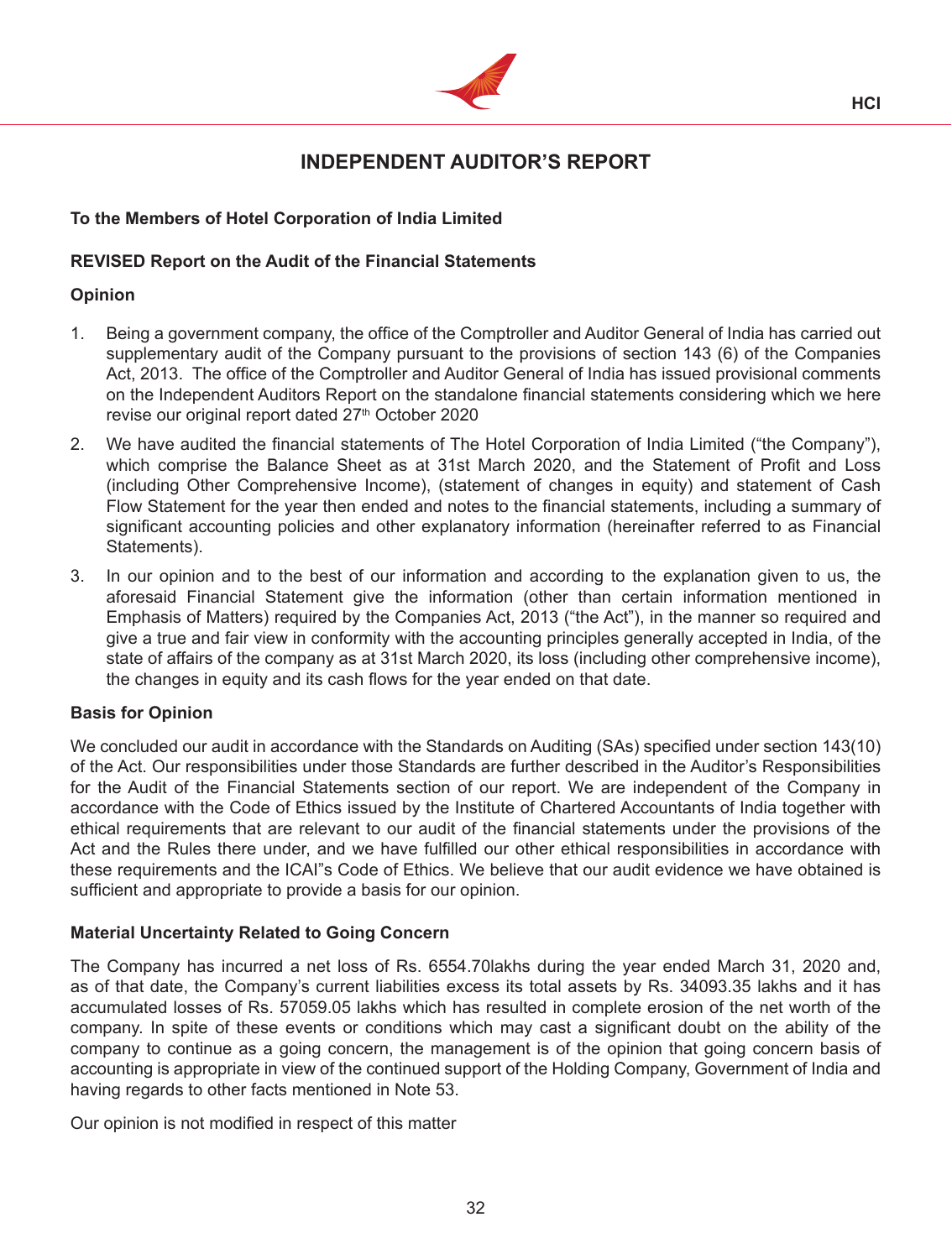

# **Emphasis of Matter**

We draw attention to

- 1. The Company is in the process of obtaining confirmation of balances from other Trade Receivables, Trade Payables, Loan and Advances, Deposits and Other liabilities. Loans and Advances and Other advances receivable are considered good for recovery though the same are in the process of being reconciled, referred to in Note Nos. 37.
- 2. Other receivable under Other Financial Assets include Rs.47.96 lakhs due from AAI since 2009-10. The Company is of the view that the above sum is good for recovery and hence no provision is required in respect thereof. (Refer note no. 31).
- 3. Amount receivable from J & K government in respect of cost sharing arrangements with SKICC is Rs.1197.92 lakhs are very old. These balances are subject to reconciliation and confirmation. (Refer note no. 32 (a)).
- 4. The amount payable to J & K government on account of joint construction is Rs. 451.85 lakhs and amount receivable on account of joint construction is Rs. 417.76 lakhs are very old. These balances are subject to reconciliation and confirmation. (Refer note no. 32 (b)).
- 5. The Company is showing capital work in progress for Hi-lift TATA Chassis of Rs. 24.36lakhs since 31st March, 2009. The above work is not completed from last 10 years, the company is of the view that there is no impairment of assets and the work will be completed earliest. (Refer note no. 34)
- 6. The Company has not complied with certain provision of the Act. As a consequence thereof:
	- a. The Company has not appointed Independent Directors as required under the provisions of Section 149(4) of the Companies Act, 2013 read with Rule 4 of the Companies (Appointment and Qualification of Directors) Rules, 2014 and hence, no meeting of the Independent Directors could be held during the Audit Period.
	- b. Since the Company has not appointed Independent Directors, the Company has not complied with the provisions of Section 177(2) and Section 178 of the Companies Act, 2013 read with Rule 6 of the Companies (Meetings of Board and its Powers) Rules, 2014 as regards the composition of the Audit Committee and the Nomination and Remuneration Committee of the Board
- 7. The Company has internal control system which need strengthening for followings:
	- a) Strengthening the internal audit process so as to ensure adequate coverage of all the areas and ensure effective internal controls at all units of the Company.
	- b) Laying down Standard Operating Procedures with regard to timely accounting of all transactions to ensure that proper books of accounts are maintained. (Refer note no. 49 and 50)
- 8. Fair value of the financial assets and financial liabilities is arrived based upon best information available or provided by the management. We have relied upon the management information for fair valuation on the absence of other required information.

Our opinion is not modified in respect of above matters.

# **Key Audit Matters**

Key audit matters are those matters that, in our professional judgment, were of most significance in our audit of the financial statements of the current period. These matters were addressed in the context of our audit of the financial statements as a whole, and in forming our opinion thereon, and we do not provide a separate opinion on these matters. In addition to the matter described in the Material Uncertainty Related to Going Concern section, we have determined the matters described below to be the key audit matters to be communicated in our report: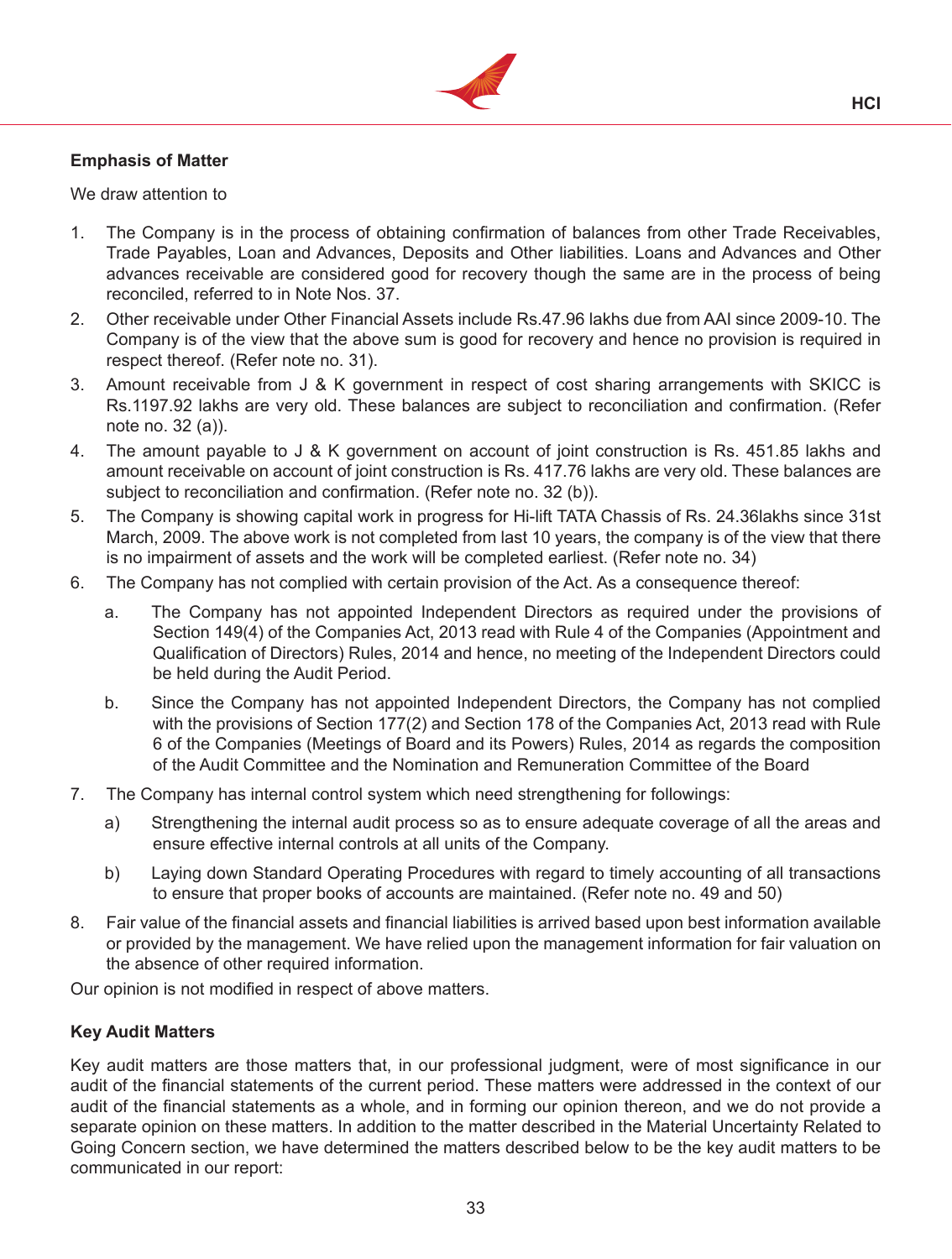

| <b>Key Audit Matters</b>                                                                                                                                                                                                                | Principal audit procedure performed                                                                                                                                                                                                                                                                                                                                                                                                                                                                                                                                      |
|-----------------------------------------------------------------------------------------------------------------------------------------------------------------------------------------------------------------------------------------|--------------------------------------------------------------------------------------------------------------------------------------------------------------------------------------------------------------------------------------------------------------------------------------------------------------------------------------------------------------------------------------------------------------------------------------------------------------------------------------------------------------------------------------------------------------------------|
| <b>Going Concern</b><br>The company is in loss, net worth is fully eroded, going<br>concern needs to be examined                                                                                                                        | We have verified financial statement of Holding<br>Company, the management projection and<br>clarification suggest that though the company<br>in a loss but continuous support of holding<br>company as well as the Government will<br>ensure the company runs its business as going<br>concern. There is no bank loan; no creditors<br>went for insolvency etc. suggests support from<br>holding company will enable going concern on<br>continuous basis. Based upon the above facts<br>and data we have performed our audit procedure<br>and make opinion accordingly |
| <b>Fixed Assets/ Leased Assets</b><br>The new Accounting Standard suggest capitalisation of<br>lease asset and creating lease liability. Expenses need<br>to be charged as depreciation and finance cost instead<br>of rental expenses. | We have obtained the working of lease assets<br>including amortisation schedule and ensured that<br>the same is in line with Accounting Standards and<br>accurately disclosed in the financial statements                                                                                                                                                                                                                                                                                                                                                                |

# **Responsibility of Management for Financial Statements**

The Company's Board of Directors is responsible for the matters stated in Section 134(5) of the Act with respect to the preparation of these financial statements that give a true and fair view of the financial position, financial performance, (changes in equity) and cash flows of the Company in accordance with the accounting principles generally accepted in India, including the Accounting Standards specified under Section 133 of the Act. This responsibility also includes maintenance of adequate accounting records in accordance with the provisions of the Act for safeguarding the assets of the Company and for preventing and detecting frauds and other irregularities; selection and application of appropriate accounting policies; making judgments and estimates that are reasonable and prudent; design, implementation and maintenance of adequate internal financial controls, that were operating effectively for ensuring the accuracy and completeness of the accounting records, relevant to the preparation and presentation of the financial statements that give a true and fair view and are free from material misstatement, whether due to fraud or error.

In preparing the financial statements, management is responsible for assessing the Company's ability to continue as a going concern, disclosing, as applicable, matters related to going concern and using the going concern basis of accounting unless management either intends to liquidate the Company or to cease operation, or has no realistic alternative but to do so.

Those Board of Directors are also responsible for overseeing the company's financial reporting process.

### **Auditor's Responsibilities for the Audit of the Financial Statements**

Our objectives are to obtain reasonable assurance about whether the financial statements as a whole are free from material misstatement, whether due to fraud or error, and to issue an auditor's report that includes our opinion. Reasonable assurance is a high level of assurance, but is not a guarantee that an audit conducted in accordance with SAs will always detect a material misstatement when it exists. Misstatements can arise from fraud or error and are considered material if, individually or in the aggregate, they could reasonably be expected to influence the economic decisions of users taken on the basis of these financial statements.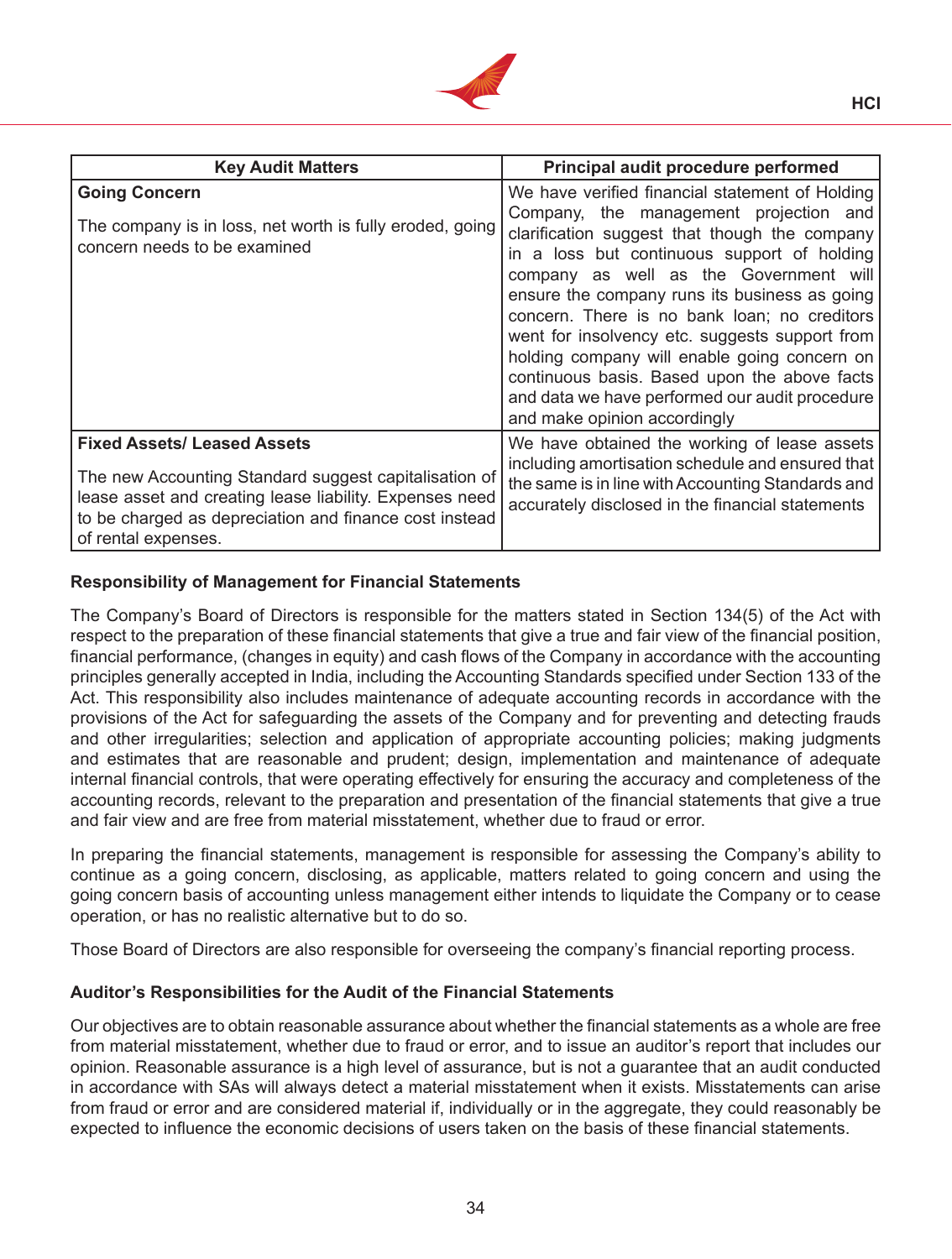

# **Report on Other Legal and Regulatory Requirements**

- 1. As required by the Companies (Auditor's Report) Order, 2016 ("the Order") issued by the Central Government of India in terms of sub-section (11) of section 143 of the Act, we give in the A**nnexure A**, a statement on the matters Specified in paragraphs 3 and 4 of the Order, to the extent applicable.
- 2. As per requirement of Section 143(5) of the Act, we are enclosing our report in Annexure B.
- 3. As required by section 143(3) of the Act, we report that
	- a. We have sought and obtained all the information and explanations which to the best of our knowledge and belief were necessary for the purpose of our audit
	- b. In our opinion proper books of account as required by law have been kept by the Company so far as it appears from our examination of those books;
	- c. The Balance Sheet, Statement of Profit and Loss, and Cash Flow Statement dealt with by this Report are in agreement with the books of account;
	- d. In our opinion, the aforesaid financial statements comply with the Accounting Standards specified under Section 133 of the Act, read with provisions of Companies (Indian Accounting Standards) Rules 2015 as amended;
	- e. The Company being a Government Company as defined in Section 2(45) of the Companies Act, 2013, is exempted from applicability of section 164(2) of the Companies Act, 2013 vide circular no. 1/2/2014 –CL.-V dated 5th June, 2015 issued by Ministry of Corporate Affairs.
	- f. With respect to the adequacy of the internal financial controls over financial reporting of the Company and the operating effectiveness of such controls, refer to our separate Report in "Annexure C".
		- i. The Company has disclosed the impact of pending litigations on its financial position in its financial statements. (Refer Note No. 27)
		- ii. The company does not have any long-term contracts including derivatives contracts and hence there are no material foreseeable losses.
		- iii. There were no amounts which were required to be transferred to the Investor Education and Protection Fund by the Company.

**For S A R A & Associates Chartered Accountants (Firm Registration No.120927W)**

**Sd/- (Manoj Agarwal) Partner Membership No. 119509 UDIN:20119509AAAANP8534**

Place : Mumbai Date : 08.12.2020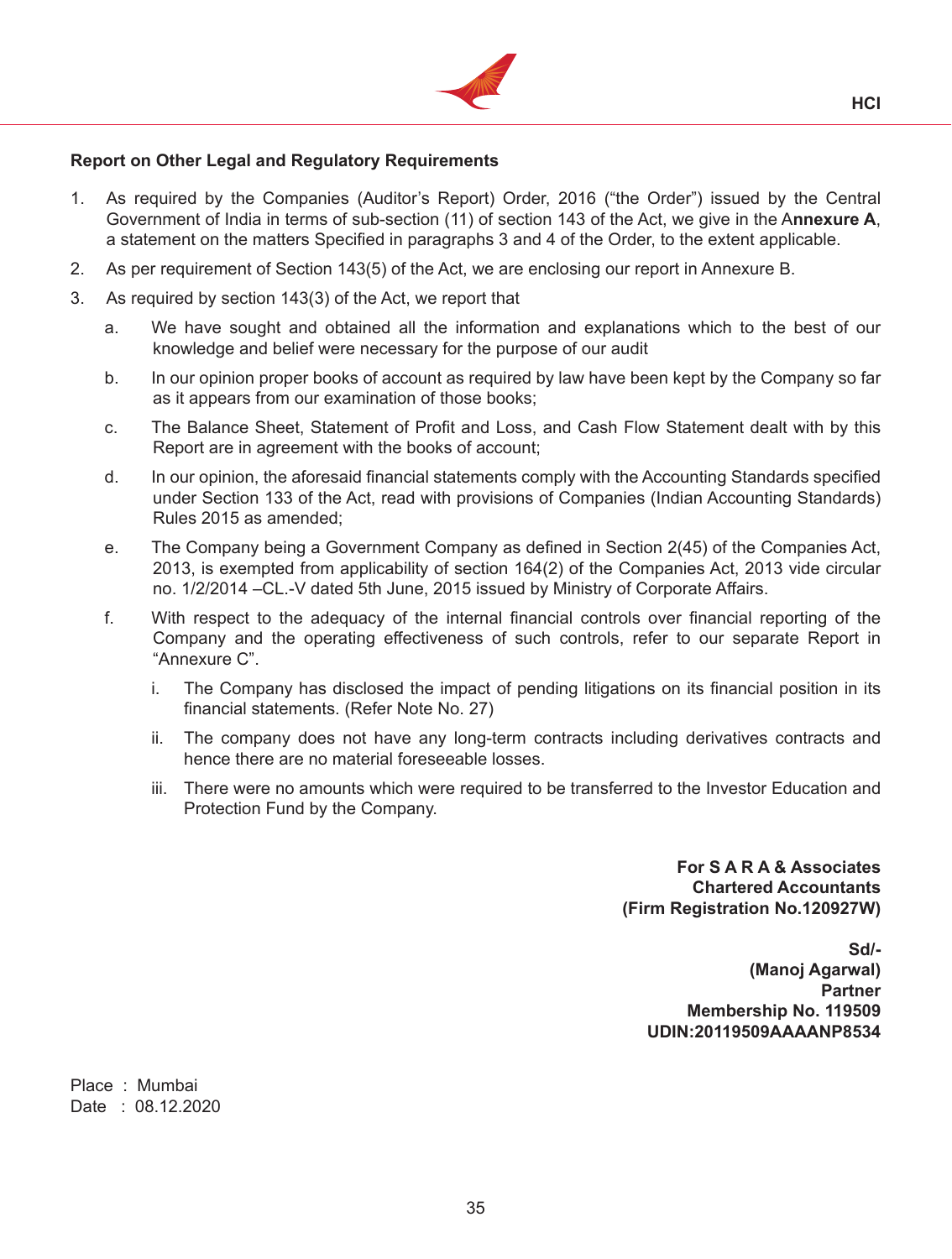

# **ANNEXURE-A TO THE INDEPENDENT AUDITORS' REPORT**

As referred to in our Independent Auditors' Report to the members of the Company on the financial statements for the year ended 31st March 2020, we report that :

- $i)$  (a) The Company is maintaining records of fixed assets including quantitative details and location; however the same is not proper and in the process of updating the same and correcting physical verification deficiency with books of accounts.
	- (b) The Company is in the process of conducting physical verification of its Fixed Assets in a phased manner. *During the year some of the fixed assets has been physically verified but not reconciled with books of accounts, and in the absence of un-reconciled records of Fixed Assets referred to in (a) above, the extent of the discrepancies if any, cannot be ascertained and hence, the resultant* impact of the same on the accounts will be dealt with in the year in which finality is reached. (Refer *Note No. 46).*
	- (c) According to the information, explanations and records provided to us the title deeds of immovable properties are held in the name of the Company except relating to 4 flats in Sher–e-Punjab Society conveyance deed in respect thereof are pending to be execution.
- ii As explained to us, inventories have been physically verified time to time by Management and Internal Auditor. In our opinion, the frequency of verification by the management is reasonable and discrepancies which were noticed on physical verification which were material have been properly dealt with in the books of accounts.
- iii The Company has not granted any loans to any party, covered in the register maintained under section 189 of the Act and hence clause 3(iii) of the Order is not applicable
- iv According to the information and explanations provided to us the Company has not made any loans, investments, guarantees and securities, within the meaning of section 185 and 186 of the Act, and hence clause 3(iv) of the Order is not applicable.
- v According to the information and explanations provided to us, the Company has not accepted deposits within the meaning of section 73 to 76 or any other relevant provision of the Companies Act, 2013, and hence clause 3(v) of the Order is not applicable.
- vi In our opinion and based on the information & explanation given by the management, maintenance of cost records has not been prescribed by the Central Government under sub-section (1) of section 148 of the Act in respect of the Company's products.
- vii (a) According to the information and explanations given to us and on the basis of our examination of the records, the Company is generally regular in depositing undisputed statutory dues including Provident Fund, Employees" State Insurance, Income Tax, Goods and Service Tax, Cess and other material statutory dues applicable to the Company with the appropriate authorities. No undisputed amounts in respect of the aforesaid statutory dues were outstanding as at the last day of the financial year for a period of more than six months from the date they became payable.
	- (b) Statutory dues which have not been deposited on account of dispute and the forum where dispute is pending are as under: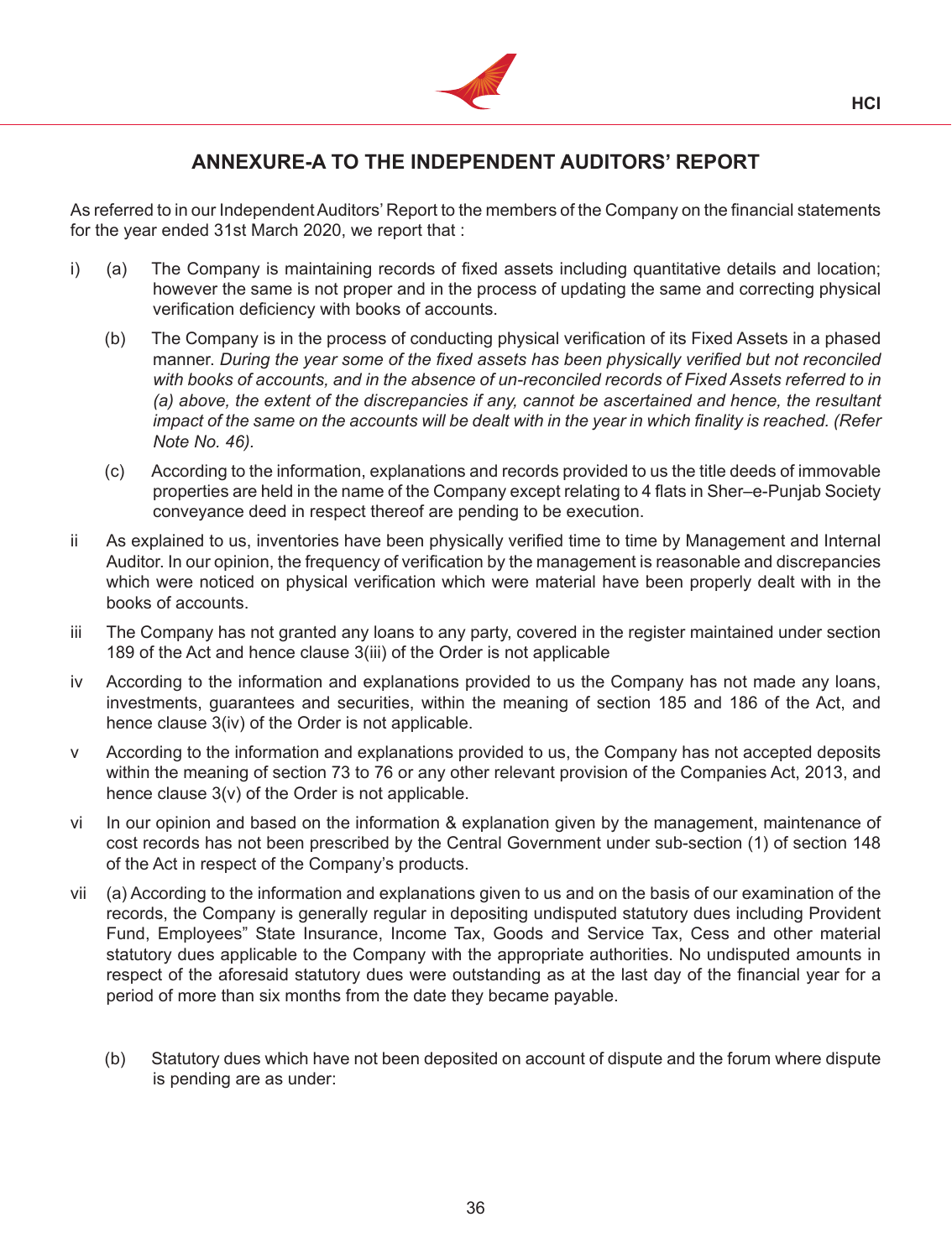

| Name of the<br><b>Statute</b> | <b>Nature of Dues</b> | Amt in<br>dispute | <b>Period to which</b><br>the amount relates | Forum where dispute is pending                          |
|-------------------------------|-----------------------|-------------------|----------------------------------------------|---------------------------------------------------------|
| Luxury Tax                    | Tax                   | 21.75             | 2000-01                                      | <b>Addl. Commissioner Sales Tax</b><br>Appeal           |
|                               | Interest              | 08.78             |                                              |                                                         |
|                               | Penalty               | 12.97             |                                              |                                                         |
| Luxury Tax                    | Less: Paid            | 65,05             | 2000-01                                      | Addl. Commissioner Sales Tax<br>Appeal                  |
|                               | Total                 | 93.32             |                                              |                                                         |
|                               | Penalty               | 0.08              |                                              |                                                         |
|                               | Less: Paid            | 25.31             |                                              |                                                         |
|                               | Total                 | 133.14            |                                              |                                                         |
| Luxury Tax                    | Tax                   | 19.84             | 2002-03                                      | <b>Commissioner of Sales Tax Appeal</b>                 |
|                               | Interest              | 20.76             |                                              |                                                         |
|                               | Penalty               | 1.00              |                                              |                                                         |
|                               | Less: Paid            | 30.32             |                                              |                                                         |
|                               | Total                 | 11.28             |                                              |                                                         |
| Luxury Tax                    | Tax                   | 06.97             | 2002-03                                      | <b>Commissioner of Sales Tax Appeal</b>                 |
|                               | Penalty               | 0.14              |                                              |                                                         |
|                               | Less: Paid            | 6.30              |                                              |                                                         |
|                               | Total                 | 0.81              |                                              |                                                         |
| Service Tax                   | Tax                   | 27.57             | 2012-March<br>July<br>2013                   | <b>Commissioner of Central Excise</b><br>Appellate - II |
| Service Tax                   | Tax                   | 51.08             | 2013-14                                      | <b>Commissioner of Central Excise</b><br>Appellate - II |
| Service Tax                   | Tax                   | 60.70             | 2014-15                                      | <b>Commissioner of Central Excise</b><br>Appellate - II |
| Service Tax                   | Tax                   | 78.30             | 2015-16                                      | <b>Commissioner of Central Excise</b><br>Appellate - II |
| Service Tax                   | Tax                   | 78.60             | 2016-17                                      | <b>Commissioner of Central Excise</b><br>Appellate - II |

viii Based on our audit procedures and the information and explanations provided to us, the Company did not have any borrowings from financial institution, bank, government and debenture holders. Hence, clause 3(viii) of the Order is not applicable.

- ix According to the information and explanations given to us, the Company has not raised any moneys by way of Initial Public Offer or Further Public Offer (including debt instrument) and term loans. Hence, clause 3(ix) of the Order is not applicable.
- x To the best of our knowledge and belief, and according to the information and explanations given to us, and considering the size and nature of the Company's operations, no fraud of material significance on or by the Company has been noticed or reported during the year and, nor have we been informed of such case by the management.
- xi According to the information and explanations given to us and based on our audit procedures, company being a Government Company, in terms of MCA notification G.S.R.463(E) dated 5<sup>th</sup> June 2015, the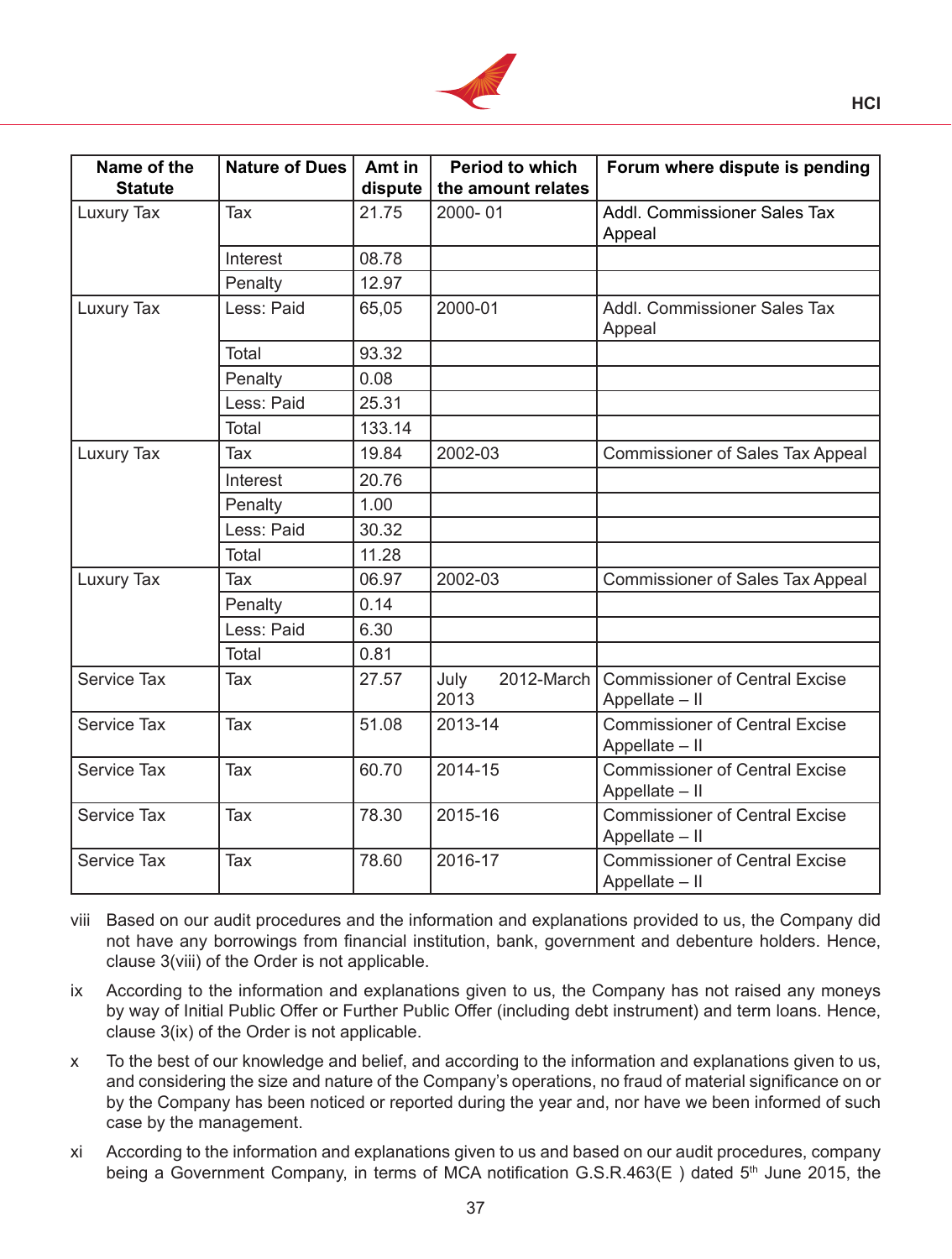

provisions of section 197 of Companies Act, 2013 relating to Managerial remuneration are not applicable to company hence clause 3 (xi) of the Order is not applicable.

- xii According to the information and explanations given to us, the Company is not a Nidhi Company and hence clause 3(xii) of the Order is not applicable.
- xiii *According to the information and explanations obtained by us:*
	- (i) *The Company has not appointed Independent Directors and hence to that extent the Company has not complied with the provision of section 177 (2) of the Act, which in turn results in non compliance with section 177(iv) of the Act.*
	- (ii) *The Company has not complied with the provisions of section 188 of the Act.* However*,* details of the related parties have been disclosed in the financial statements which are identified by the Management in terms of IND AS 24 "Related Party Disclosure" and the same are relied upon by us.
- xiv According to the information and explanations given to us and based on our examination of the records of the Company, the Company has not made any preferential allotment or private placement of shares or fully or partly convertible debentures during the year.
- xv According to the information and explanations obtained by us, the Company has not entered into any non-cash transactions with directors or persons connected with him and hence clause 3(xv) of the Order is not applicable.
- xvi According to the information and explanations given to us, the Company is not required to be registered under section 45-IA of the Reserve Bank of India Act 1934.

**For S A R A & Associates Chartered Accountants Firm Registration No.120927W)**

**Sd/- (Manoj Agarwal) Partner Membership No. 119509 UDIN:20119509AAAANP8534**

Place : Mumbai Date : 08.12.2020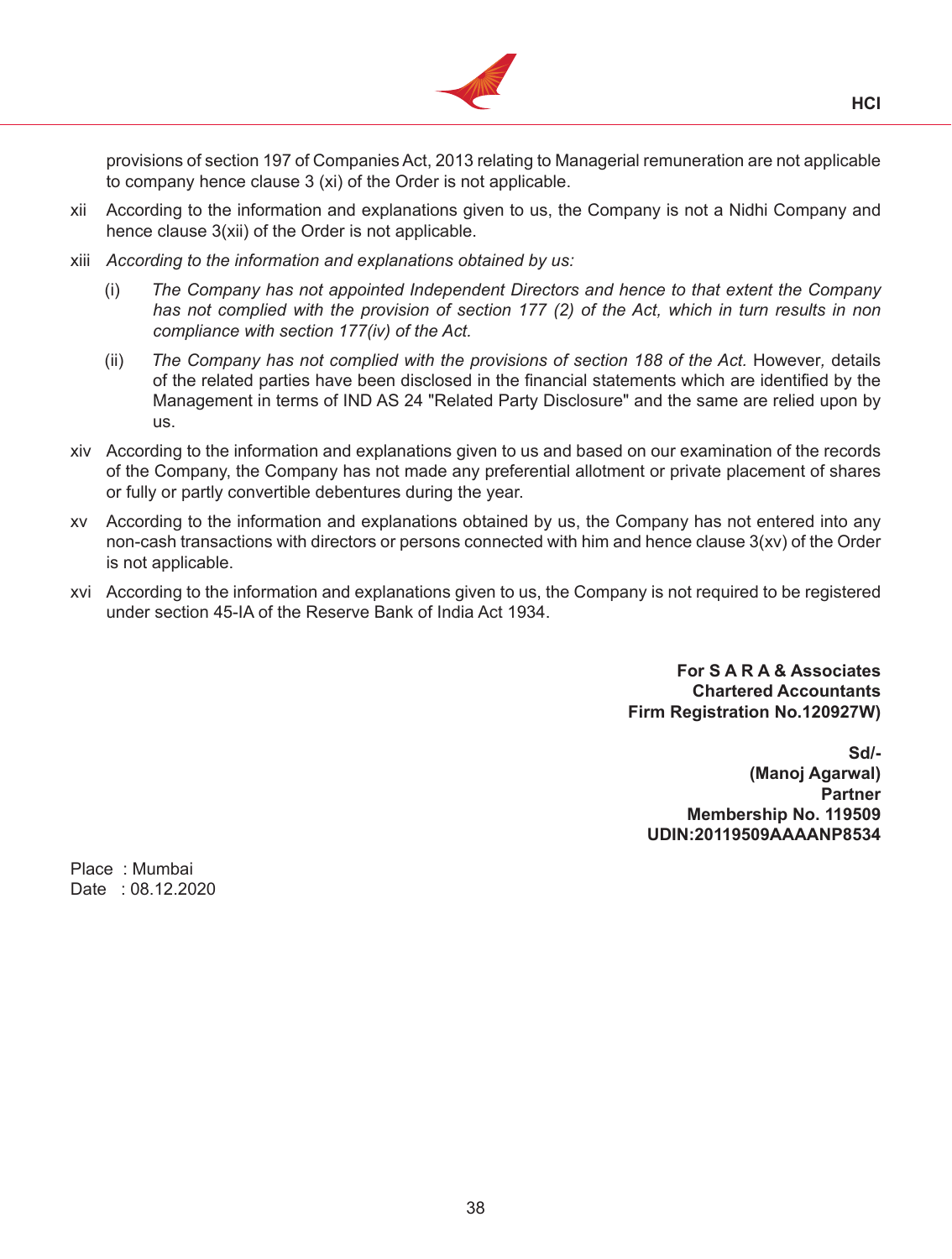

# **ANNEXURE "B" CHANGED TO THE INDEPENDENT AUDITORS REPORT**

As referred to in our Independent Auditors' Report to the members of the Company on the financial statement for the year ended 31<sup>st</sup> March 2020, we report that

Based on the information and explanations obtained by us, we furnish our comments on the directions issued by the Comptroller and Auditor General of India relating to the accounts of the Company for the year ended 31<sup>st</sup> March 2020.

| $\mathbf 1$ | Whether the Company has system in place to process<br>all the accounting transaction through IT systems?<br>If yes, the implications of processing of accounting<br>transaction outside IT system on the integrity of the<br>accounts alongwith the financial implications, if any,<br>may be stated | According to the information, explanations and<br>records provided to us, the Company has all<br>accounting transaction is processed through IT<br>system.<br>Based on our audit procedures, on test basis,<br>wherever the accounting transactions are based<br>on working outside IT system, no instances of<br>lack of integrity of accounts and not financial<br>implications has been noted/reported. |
|-------------|------------------------------------------------------------------------------------------------------------------------------------------------------------------------------------------------------------------------------------------------------------------------------------------------------|------------------------------------------------------------------------------------------------------------------------------------------------------------------------------------------------------------------------------------------------------------------------------------------------------------------------------------------------------------------------------------------------------------|
| 2.          | Whether there is any restructuring of an existing loan<br>or cases of Waiver/Write off of debts/loans/interest<br>etc., made by a lender to the Company due to the<br>company's inability to repay the loan? If yes, the<br>financial impact may be stated the amount involved.                      | During the year under review, there were no<br>cases of restructuring of an existing loan waiver/<br>write off of debts/loans/interest and hence the<br>said clause is not applicable                                                                                                                                                                                                                      |
| 3           | Whether fund received/receivable for specific<br>schemes from central/state agencies were properly<br>accounted for/utilized as per its terms and conditions?<br>List the case of deviation.                                                                                                         | To the best of our information, checks applied by<br>us during the course of our audit, we are of the<br>opinion that there is no fund received during the<br>year for any specific scheme and hence the said<br>clause is not applicable.                                                                                                                                                                 |

### **For S A R A & Associates Chartered Accountants (Firm Registration No.120927W)**

**Sd/- (Manoj Agarwal) Partner Membership No. 119509 UDIN:20119509AAAANP8534**

Place : Mumbai Date : 08.12.2020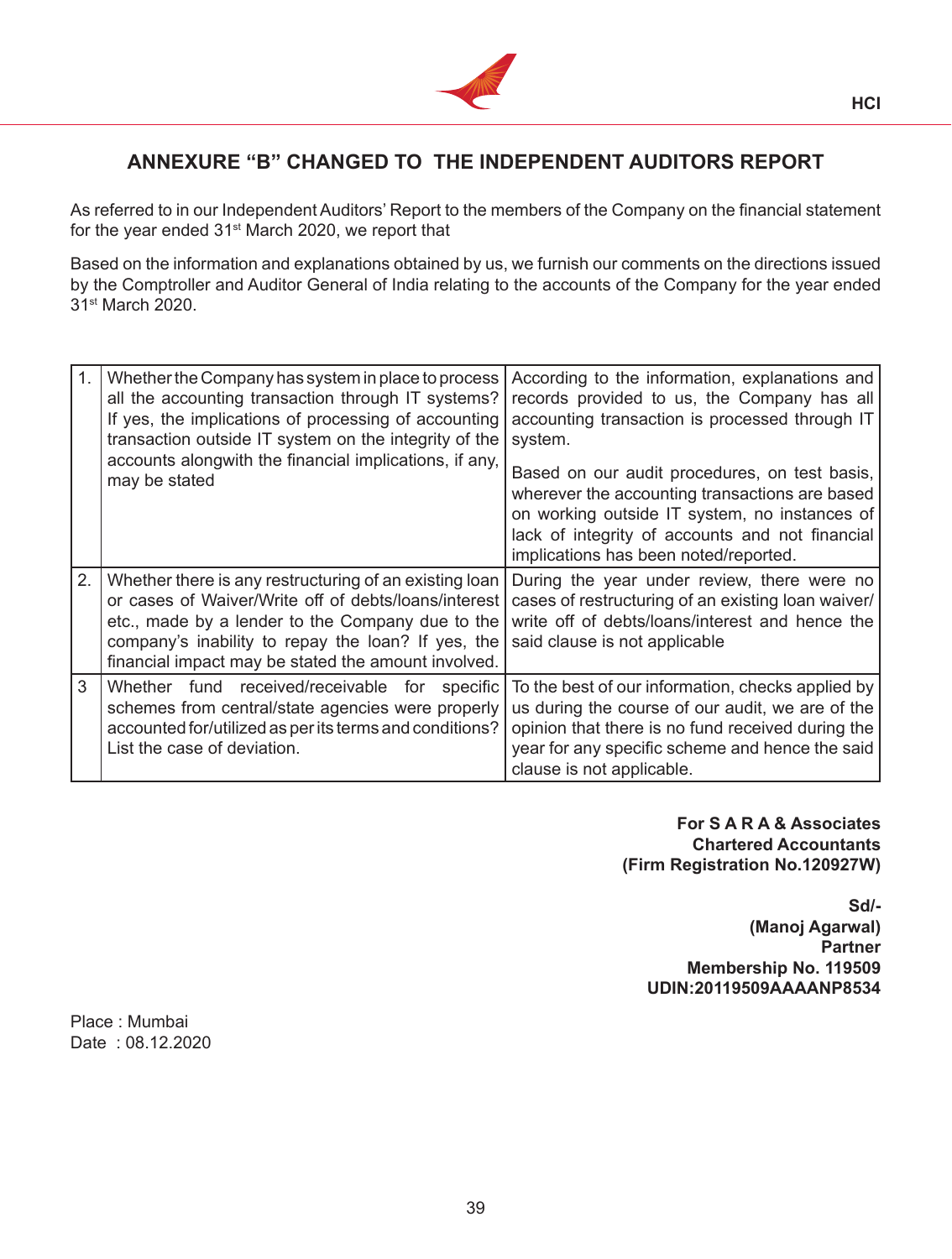

# **ANNEXURE - C TO THE INDEPENDENT AUDITORS' REPORT**

**Report on the Internal Financial Controls under Clause (i) of Sub-section 3 of Section 143 of the Companies Act, 2013 ("the Act")** 

We have audited the internal financial controls over financial reporting of **Hotel Corporation of India Limited ("the Company")** as of 31st March 2020 in conjunction with our audit of the financial statements of the Company for the year ended on that date.

# **Management's Responsibility for Internal Financial Controls**

The Company's management is responsible for establishing and maintaining internal financial controls based on the internal control over financial reporting criteria established by the Company considering the essential components of internal control stated in the Guidance Note on Audit of Internal Financial Controls over Financial Reporting issued by the Institute of Chartered Accountants of India ("ICAI"). These responsibilities include the design, implementation and maintenance of adequate internal financial controls that were operating effectively for ensuring the orderly and efficient conduct of its business, including adherence to Company"s policies, the safeguarding of its assets, the prevention and detection of frauds and errors, the accuracy and completeness of the accounting records, and the timely preparation of reliable financial information, as required under the Act.

### **Auditors' Responsibility**

Our responsibility is to express an opinion on the Company's internal financial controls over financial reporting based on our audit. We conducted our audit in accordance with the Guidance Note on Audit of Internal Financial Controls over Financial Reporting (the "Guidance Note") and the Standards on Auditing, issued by ICAI and deemed to be prescribed under section 143(10) of the Act to the extent applicable to an audit of internal financial controls, both applicable to an audit of Internal Financial Controls and, both issued by the ICAI. Those Standards and the Guidance Note require that we comply with ethical requirements and plan and perform the audit to obtain reasonable assurance about whether adequate internal financial controls over financial reporting was established and maintained and if such controls operated effectively in all material respects.

Our audit involves performing procedures to obtain audit evidence about the adequacy of the internal financial controls system over financial reporting and their operating effectiveness. Our audit of internal financial controls over financial reporting included obtaining an understanding of internal financial controls over financial reporting, assessing the risk that a material weakness exists, and testing and evaluating the design and operating effectiveness of internal control based on the assessed risk. The procedures selected depend on the auditor's judgment, including the assessment of the risks of material misstatement of the financial statements, whether due to fraud or error.

We believe that the audit evidence we have obtained is sufficient and appropriate to provide a basis for our audit opinion on the Company's internal financial controls system over financial reporting.

# **Meaning of Internal Financial Controls over Financial Reporting**

A Company's internal financial control over financial reporting is a process designed to provide reasonable assurance regarding the reliability of financial reporting and the preparation of financial statements for external purposes in accordance with generally accepted accounting principles. A Company's internal financial control over financial reporting includes those policies and procedures that (1) pertain to the maintenance of records that, in reasonable detail, accurately and fairly reflect the transactions and dispositions of the assets of the Company; (2) provide reasonable assurance that transactions are recorded as necessary to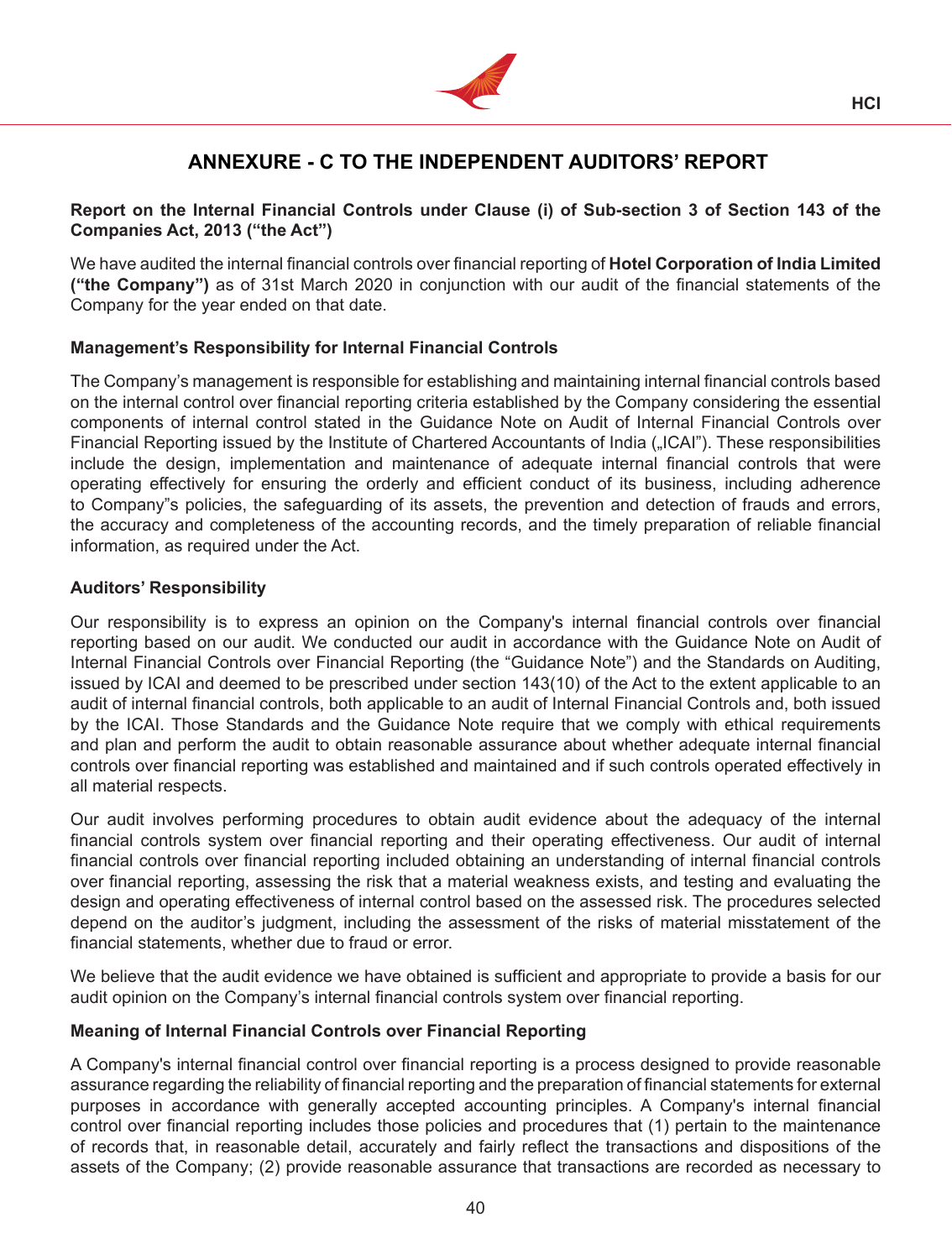

permit preparation of financial statements in accordance with generally accepted accounting principles, and that receipts and expenditure of the Company are being made only in accordance with authorisations of management and directors of the Company; and (3) provide reasonable assurance regarding prevention or timely detection of unauthorised acquisition, use, or disposition of the Company's assets that could have a material effect on the financial statements.

# **Inherent Limitations of Internal Financial Controls Over Financial Reporting**

Because of the inherent limitations of internal financial controls over financial reporting, including the possibility of collusion or improper management override of controls, material misstatements due to error or fraud may occur and not be detected. Also, projections of any evaluation of the internal financial controls over financial reporting to future periods are subject to the risk that the internal financial control over financial reporting may become inadequate because of changes in conditions, or that the degree of compliance with the policies or procedures may deteriorate.

# **Disclaimer of Opinion**

According to the information and explanation given to us, the Company has not established its internal financial controls over financial reporting on criteria based on or considering the essential components of internal controls stated in the Guidance Note on Audit of Internal Financial Controls Over Financial Reporting issued by the Institute of Chartered Accountants of India. Because of this reason, we are unable to obtain sufficient appropriate audit evidence to provide a basis for our opinion whether the Company had adequate internal financial controls over financial reporting and whether such internal financial controls were operating effectively as at 31st March, 2020.

We have considered the disclaimer reported above in determining the nature, timing and extent of audit tests applied in our audit of the financial statements of the Company and our disclaimer does not affect our opinion on the financial statements of the Company.

> **For S A R A & Associates Chartered Accountants (Firm Registration No.120927W)**

**Sd/- (Manoj Agarwal) Partner Membership No. 119509 UDIN:20119509AAAANP8534**

Place : Mumbai Date : 08.12.2020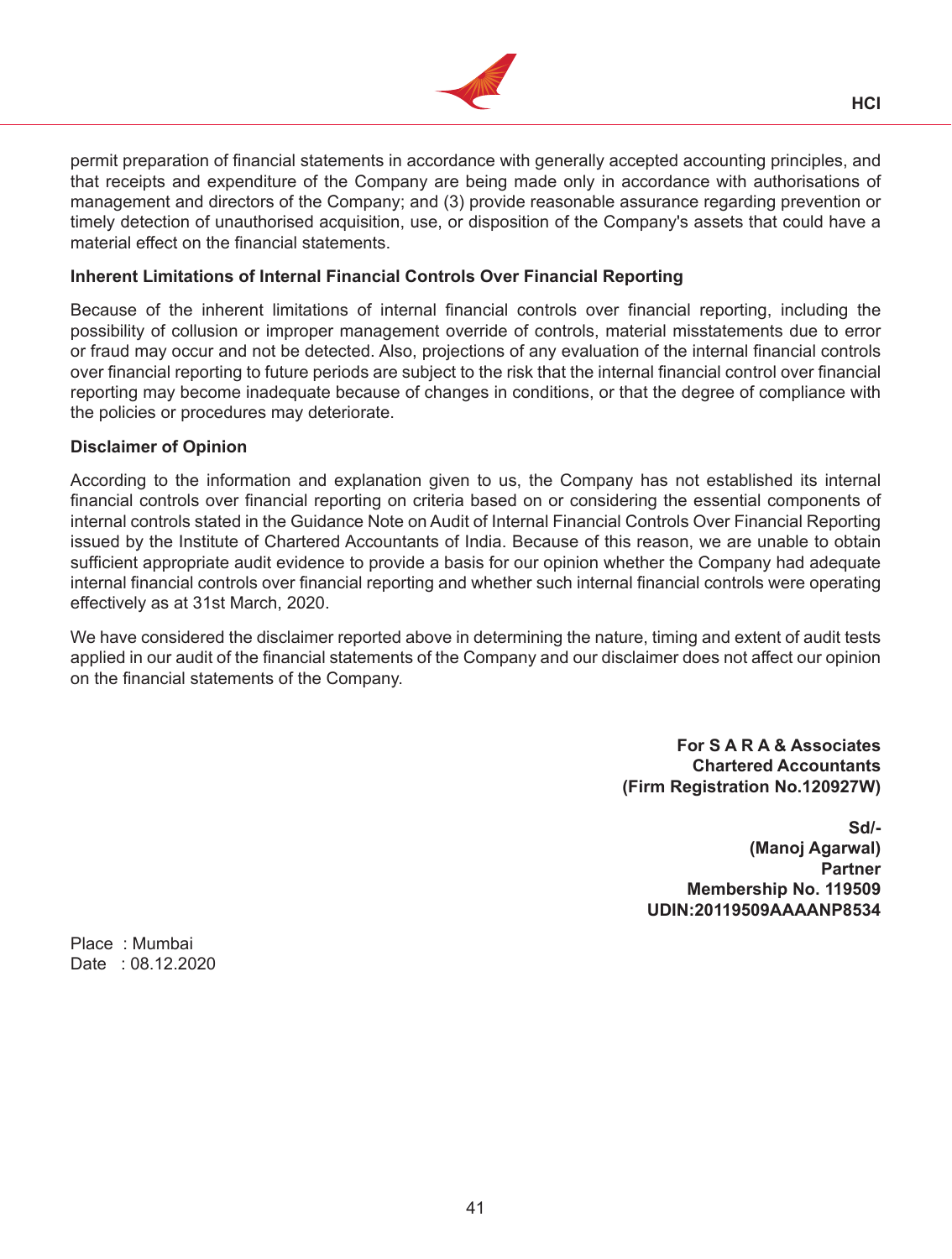

# **MANAGEMENT REPLIES TO THE REVISED INDEPENDENT AUDITORS' REPORT ON THE CONSOLIDATED FINANCIAL STATEMENT OF HOTEL CORPORATION OF INDIA LIMITED FOR THE FINANCIAL YEAR 2019-20**

| <b>AUDITORS' REPORT FOR THE FINANCIAL YEAR 2019-20</b> |                                                                                                                                                                                                                                                                                                                                                                                                                                                                                                                                                                                                                                 | <b>MANAGEMENT COMMENTS</b>  |
|--------------------------------------------------------|---------------------------------------------------------------------------------------------------------------------------------------------------------------------------------------------------------------------------------------------------------------------------------------------------------------------------------------------------------------------------------------------------------------------------------------------------------------------------------------------------------------------------------------------------------------------------------------------------------------------------------|-----------------------------|
|                                                        | <b>INDEPENDENT AUDITOR'S REPORT</b>                                                                                                                                                                                                                                                                                                                                                                                                                                                                                                                                                                                             |                             |
|                                                        | To the Members of Hotel Corporation of India Limited<br><b>REVISED Report on the Audit of the Financial Statements</b>                                                                                                                                                                                                                                                                                                                                                                                                                                                                                                          |                             |
|                                                        | <b>Opinion</b>                                                                                                                                                                                                                                                                                                                                                                                                                                                                                                                                                                                                                  |                             |
| 1.                                                     | Being a government company, the office of the Comptroller This is a statement of fact<br>and Auditor General of India has carried out supplementary<br>audit of the Company pursuant to the provisions of section<br>143 (6) of the Companies Act, 2013. The office of the<br>Comptroller and Auditor General of India has issued<br>provisional comments on the Independent Auditors Report<br>on the standalone financial statements considering which<br>we here revise our original report dated 27th October 2020.                                                                                                         |                             |
| 2.                                                     | We have audited the financial statements of The Hotel<br>Corporation of India Limited ("the Company"), which<br>comprise the Balance Sheet as at 31st March 2020, and the<br>Statement of Profit and Loss (including Other Comprehensive<br>Income), (statement of changes in equity) and statement of<br>Cash Flow Statement for the year then ended and notes to<br>the financial statements, including a summary of significant<br>accounting policies and other explanatory information<br>(hereinafter referred to as Financial Statements).                                                                               |                             |
| 3.                                                     | In our opinion and to the best of our information and<br>according to the explanation given to us, the aforesaid<br>Financial Statement give the information (other than certain<br>information mentioned in Emphasis of Matters) required<br>by the Companies Act, 2013 ("the Act"), in the manner so<br>required and give a true and fair view in conformity with the<br>accounting principles generally accepted in India, of the<br>state of affairs of the company as at 31st March 2020, its<br>loss (including other comprehensive income), the changes<br>in equity and its cash flows for the year ended on that date. | This is a statement of fact |
|                                                        | <b>Basis for Opinion</b>                                                                                                                                                                                                                                                                                                                                                                                                                                                                                                                                                                                                        |                             |
|                                                        | We concluded our audit in accordance with the Standards<br>on Auditing (SAs) specified under section 143(10) of the<br>Act. Our responsibilities under those Standards are further<br>described in the Auditor's Responsibilities for the Audit<br>of the Financial Statements section of our report. We are<br>independent of the Company in accordance with the Code                                                                                                                                                                                                                                                          |                             |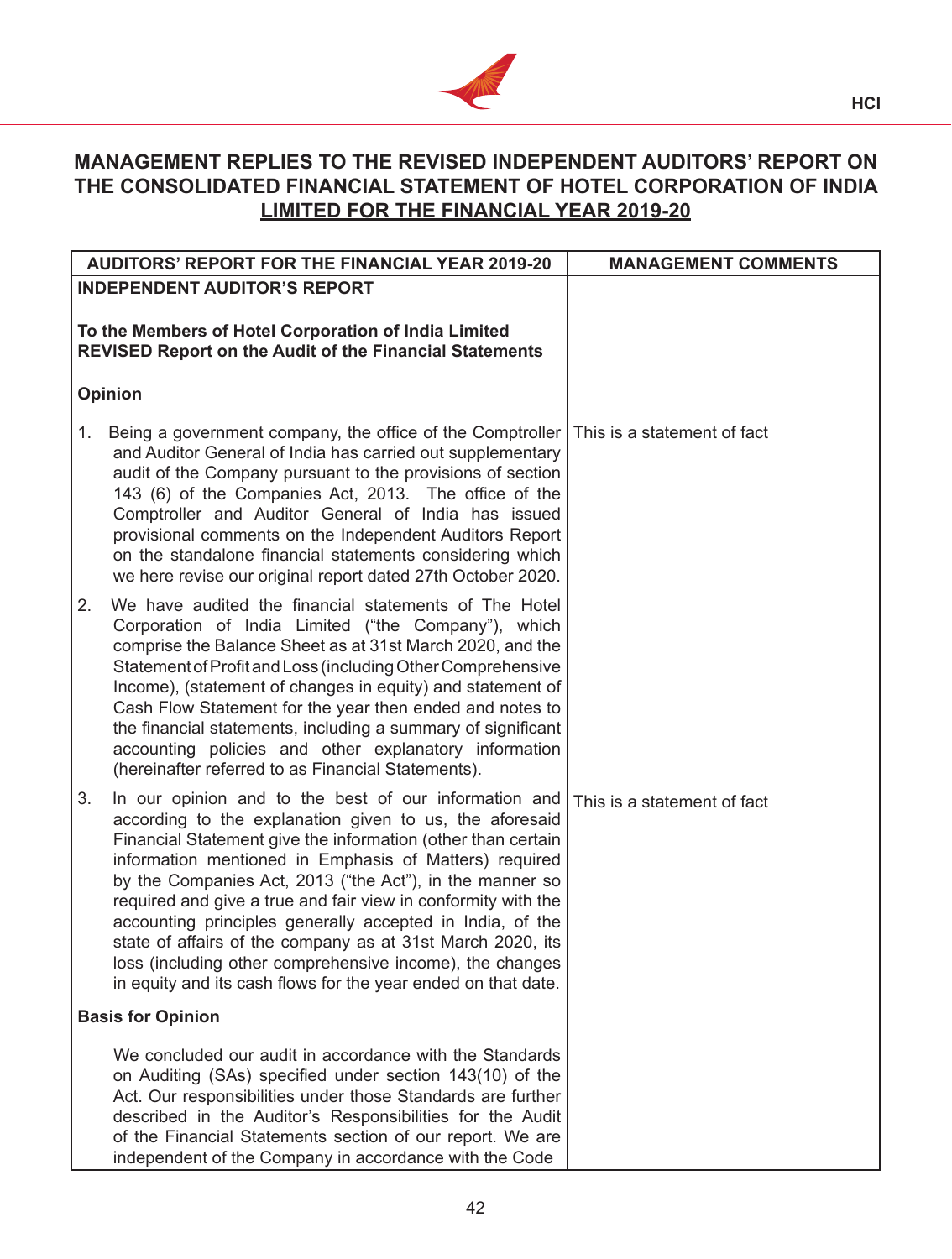

| of Ethics issued by the Institute of Chartered Accountants of<br>India together with ethical requirements that are relevant to our<br>audit of the financial statements under the provisions of the Act<br>and the Rules there under, and we have fulfilled our other ethical<br>responsibilities in accordance with these requirements and the<br>ICAI"s Code of Ethics. We believe that our audit evidence we<br>have obtained is sufficient and appropriate to provide a basis for<br>our opinion.                                                                                                                                                                                                                             |                                                                                                                                                                                                                                                                                                                                                                     |
|-----------------------------------------------------------------------------------------------------------------------------------------------------------------------------------------------------------------------------------------------------------------------------------------------------------------------------------------------------------------------------------------------------------------------------------------------------------------------------------------------------------------------------------------------------------------------------------------------------------------------------------------------------------------------------------------------------------------------------------|---------------------------------------------------------------------------------------------------------------------------------------------------------------------------------------------------------------------------------------------------------------------------------------------------------------------------------------------------------------------|
| <b>Material Uncertainty Related to Going Concern</b>                                                                                                                                                                                                                                                                                                                                                                                                                                                                                                                                                                                                                                                                              |                                                                                                                                                                                                                                                                                                                                                                     |
| The Company has incurred a net loss of Rs. 6554.70 lakhs<br>during the year ended March 31, 2020 and, as of that date,<br>the Company's current liabilities excess its total assets by Rs.<br>34093.35 lakhs and it has accumulated losses of Rs. 57059.05<br>lakhs which has resulted in complete erosion of the net worth<br>of the company. In spite of these events or conditions which<br>may cast a significant doubt on the ability of the company to<br>continue as a going concern, the management is of the opinion<br>that going concern basis of accounting is appropriate in view of<br>the continued support of the Holding Company, Government of<br>India and having regards to other facts mentioned in Note 53. | The Company has already disclosed<br>in note no. 53 that in the opinion of the<br>Management, the Company continues<br>to be a going concern.                                                                                                                                                                                                                       |
| Our opinion is not modified in respect of this matter.                                                                                                                                                                                                                                                                                                                                                                                                                                                                                                                                                                                                                                                                            |                                                                                                                                                                                                                                                                                                                                                                     |
| <b>Emphasis of Matter</b>                                                                                                                                                                                                                                                                                                                                                                                                                                                                                                                                                                                                                                                                                                         |                                                                                                                                                                                                                                                                                                                                                                     |
| We draw attention to:                                                                                                                                                                                                                                                                                                                                                                                                                                                                                                                                                                                                                                                                                                             |                                                                                                                                                                                                                                                                                                                                                                     |
| 1.<br>The Company is in the process of obtaining confirmation<br>of balances from other Trade Receivables, Trade Payables,<br>Loan and Advances, Deposits and Other liabilities.<br>Loans and Advances and Other advances receivable are<br>considered good for recovery though the same are in the<br>process of being reconciled, referred to in Note Nos. 37.                                                                                                                                                                                                                                                                                                                                                                  | In respect of Receivables/ Payables, the<br>holding Company and its subsidiaries<br>which form the major parties are<br>completely reconciled. These companies<br>in fact constitute a major portion of the<br>total Receivables and Payables of the<br>company. The confirmation process for<br>the remaining parties is estimated to be<br>completed by 31.3.2021 |
| 2. Other receivable under Other Financial Assets include<br>Rs.47.96 lakhs due from AAI since 2009-10. The Company<br>is of the view that the above sum is good for recovery and<br>hence no provision is required in respect thereof. (Refer<br>note no. 31).                                                                                                                                                                                                                                                                                                                                                                                                                                                                    | The Company has to settle the dispute<br>between Airports Authority of India(AAI)<br>and the Company relating to lease rentals<br>and turnover levy payable by it to AAI.<br>As and when this matter is discussed,<br>the matter regarding receivable from<br>AAI would also be discussed.                                                                          |
| 3.<br>Amount receivable from J & K government in respect of cost<br>sharing arrangements with SKICC is Rs.1197.92 lakhs are<br>very old. These balances are subject to reconciliation and<br>confirmation. (Refer note no. 32 (a)).                                                                                                                                                                                                                                                                                                                                                                                                                                                                                               | The matter is being pursued with the<br>SKICC and J&K government.                                                                                                                                                                                                                                                                                                   |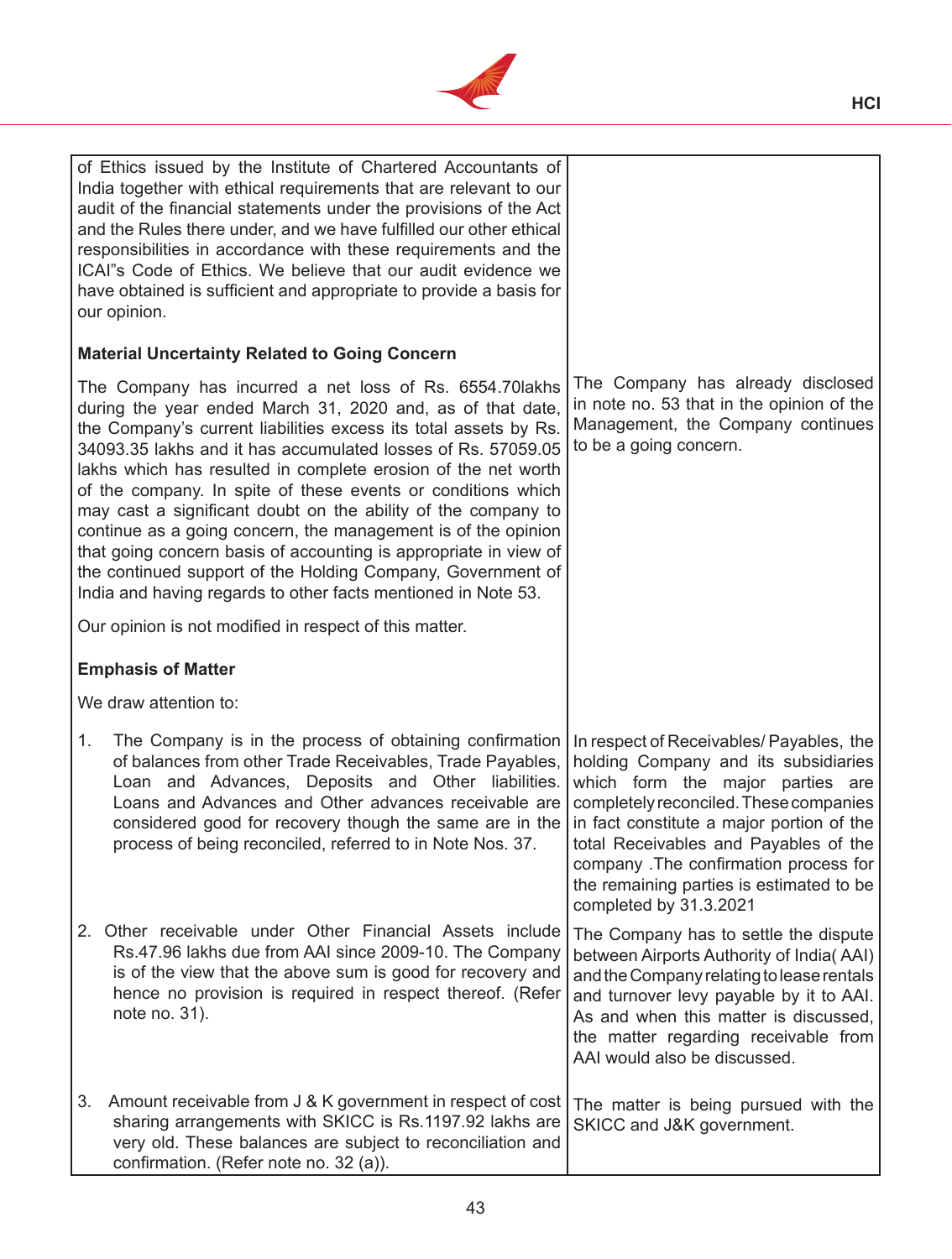

| 4.                                                                                                                                                                                                                                                                                                                     |    | The amount payable to J & K government on account of joint<br>construction is Rs. 451.85 lakhs and amount receivable<br>on account of joint construction is Rs. 417.76 lakhs are<br>very old. These balances are subject to reconciliation and<br>confirmation. (Refer note no. 32 (b)).                                                | The matter is being pursued with the<br>J&K government.                                                                                                                                                                                                                                       |
|------------------------------------------------------------------------------------------------------------------------------------------------------------------------------------------------------------------------------------------------------------------------------------------------------------------------|----|-----------------------------------------------------------------------------------------------------------------------------------------------------------------------------------------------------------------------------------------------------------------------------------------------------------------------------------------|-----------------------------------------------------------------------------------------------------------------------------------------------------------------------------------------------------------------------------------------------------------------------------------------------|
| The Company is showing capital work in progress for Hi-lift<br>5.<br>TATA Chassis of Rs. 24.36lakhs since 31st March, 2009.<br>The above work is not completed from last 10 years, the<br>company is of the view that there is no impairment of assets<br>and the work will be completed earliest. (Refer note no. 34) |    |                                                                                                                                                                                                                                                                                                                                         | In view of the financial crunch in earlier<br>years, the hilift could not be completed.<br>However the work of the Hilift<br>İS<br>presently almost complete. In view of<br>Covid 19 situation, the workshop was<br>totally closed and non functional) from<br>March to August 2020.          |
|                                                                                                                                                                                                                                                                                                                        |    |                                                                                                                                                                                                                                                                                                                                         | The factory is now functioning and the<br>hilift work has been almost completed<br>except for the fitment of stabilizer which<br>being a specialised job is pending as the<br>person concerned is at present under<br>treatment for covid 19.                                                 |
|                                                                                                                                                                                                                                                                                                                        |    |                                                                                                                                                                                                                                                                                                                                         | Taking into consideration the maximum<br>time of treatment and the time required<br>for fitting and testing the stabilizer, it is<br>expected that the hilift delivery would<br>be latest by November 2020                                                                                    |
|                                                                                                                                                                                                                                                                                                                        |    | 6. The Company has not complied with certain provision of the<br>Act. As a consequence thereof:                                                                                                                                                                                                                                         |                                                                                                                                                                                                                                                                                               |
|                                                                                                                                                                                                                                                                                                                        | a. | The Company has not appointed Independent<br>Directors as required under the provisions of Section<br>149(4) of the Companies Act, 2013 read with Rule 4<br>of the Companies (Appointment and Qualification of<br>Directors) Rules, 2014 and hence, no meeting of the<br>Independent Directors could be held during the Audit<br>Period | Hotel Corporation of India Limited<br>(HCI) is a subsidiary of Air India Limited<br>(AIL), a Government Company. As per<br>Article 22 of the Articles of Association<br>of the Company, all the Directors of<br>the Company are appointed by AIL in<br>consultation with Government of India. |
|                                                                                                                                                                                                                                                                                                                        | b. | Since the Company has not appointed Independent<br>Directors, the Company has not complied with the<br>provisions of Section 177(2) and Section 178 of<br>the Companies Act, 2013 read with Rule 6 of the                                                                                                                               | HCI had requested Government of India<br>to nominate at least two Independent<br>Directors on its Board and the reply is<br>awaited.                                                                                                                                                          |
|                                                                                                                                                                                                                                                                                                                        |    | Companies (Meetings of Board and its Powers)<br>Rules, 2014 as regards the composition of the Audit<br>Committee and the Nomination and Remuneration<br>Committee of the Board.                                                                                                                                                         | As per the provisions of Section 177(2)<br>the Audit Committee shall consist of<br>a minimum of three Directors with<br>Independent<br>Directors<br>forming<br>a<br>majority.                                                                                                                 |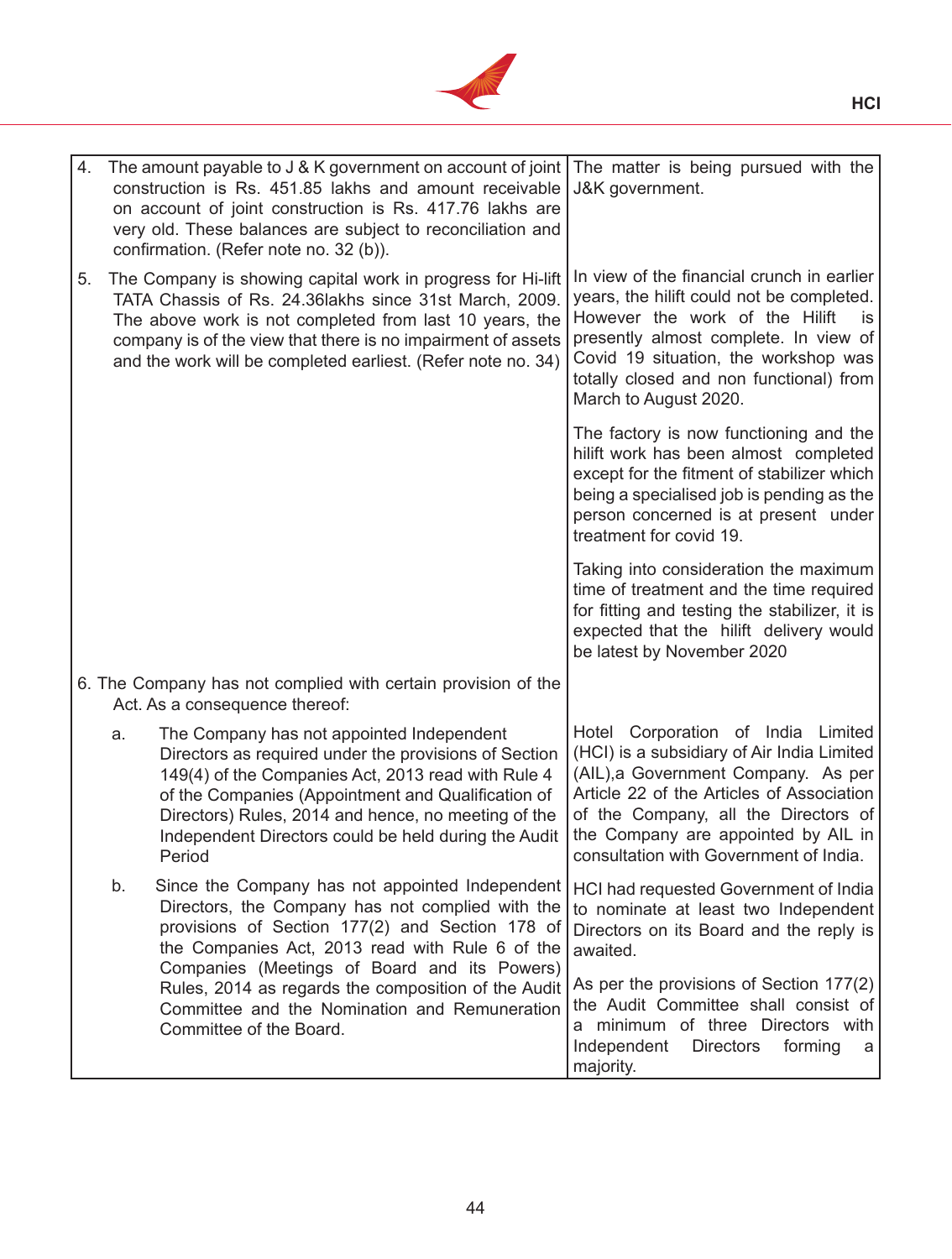

|                                                                                                                                                                                                                                                                                                                                                                                                                                                                                                                                                                                                          | As<br>required under<br>section<br>178,<br>Nomination and<br>the<br>Remuneration<br>Committee should consist of 3 or<br>more Non Executive Directors out of<br>which not less than one half should be<br>Independent Directors.                                                                                                                      |
|----------------------------------------------------------------------------------------------------------------------------------------------------------------------------------------------------------------------------------------------------------------------------------------------------------------------------------------------------------------------------------------------------------------------------------------------------------------------------------------------------------------------------------------------------------------------------------------------------------|------------------------------------------------------------------------------------------------------------------------------------------------------------------------------------------------------------------------------------------------------------------------------------------------------------------------------------------------------|
|                                                                                                                                                                                                                                                                                                                                                                                                                                                                                                                                                                                                          | Presently there is no Independent<br>Director on the Board of HCI and the<br>matter has been taken up with AIL.                                                                                                                                                                                                                                      |
| 7. The Company has internal control system which need<br>strengthening for followings:<br>Strengthening the internal audit process so as to<br>a.<br>ensure adequate coverage of all the areas and ensure<br>effective internal controls at all units of the Company.                                                                                                                                                                                                                                                                                                                                    | External Internal Auditors are appointed<br>to strengthen and enhance the scope<br>of Internal audit in several areas of the<br>company's business. With the assistance<br>of these auditors the company intends<br>to strengthen the scope and coverage<br>of internal audit commensurate with<br>the size and nature of the company's<br>business. |
| b.<br>Laying down Standard Operating Procedures with<br>regard to timely accounting of all transactions to<br>ensure that proper books of accounts are maintained.<br>(Refer note no. 49 and 50)                                                                                                                                                                                                                                                                                                                                                                                                         | Efforts would be made to comply with<br>the observations of auditors                                                                                                                                                                                                                                                                                 |
| 8. Fair value of the financial assets and financial liabilities is<br>arrived based upon best information available or provided<br>by the management. We have relied upon the management<br>information for fair valuation on the absence of other required<br>information.                                                                                                                                                                                                                                                                                                                              | This is a Statement of fact                                                                                                                                                                                                                                                                                                                          |
| Our opinion is not modified in respect of above matters.                                                                                                                                                                                                                                                                                                                                                                                                                                                                                                                                                 |                                                                                                                                                                                                                                                                                                                                                      |
| <b>Key Audit Matters</b>                                                                                                                                                                                                                                                                                                                                                                                                                                                                                                                                                                                 |                                                                                                                                                                                                                                                                                                                                                      |
| Key audit matters are those matters that, in our professional<br>judgment, were of most significance in our audit of the financial<br>statements of the current period. These matters were addressed<br>in the context of our audit of the financial statements as a whole,<br>and in forming our opinion thereon, and we do not provide a<br>separate opinion on these matters. In addition to the matter<br>described in the Material Uncertainty Related to Going Concern<br>section, we have determined the matters described below to be<br>the key audit matters to be communicated in our report: | This is a statement of fact                                                                                                                                                                                                                                                                                                                          |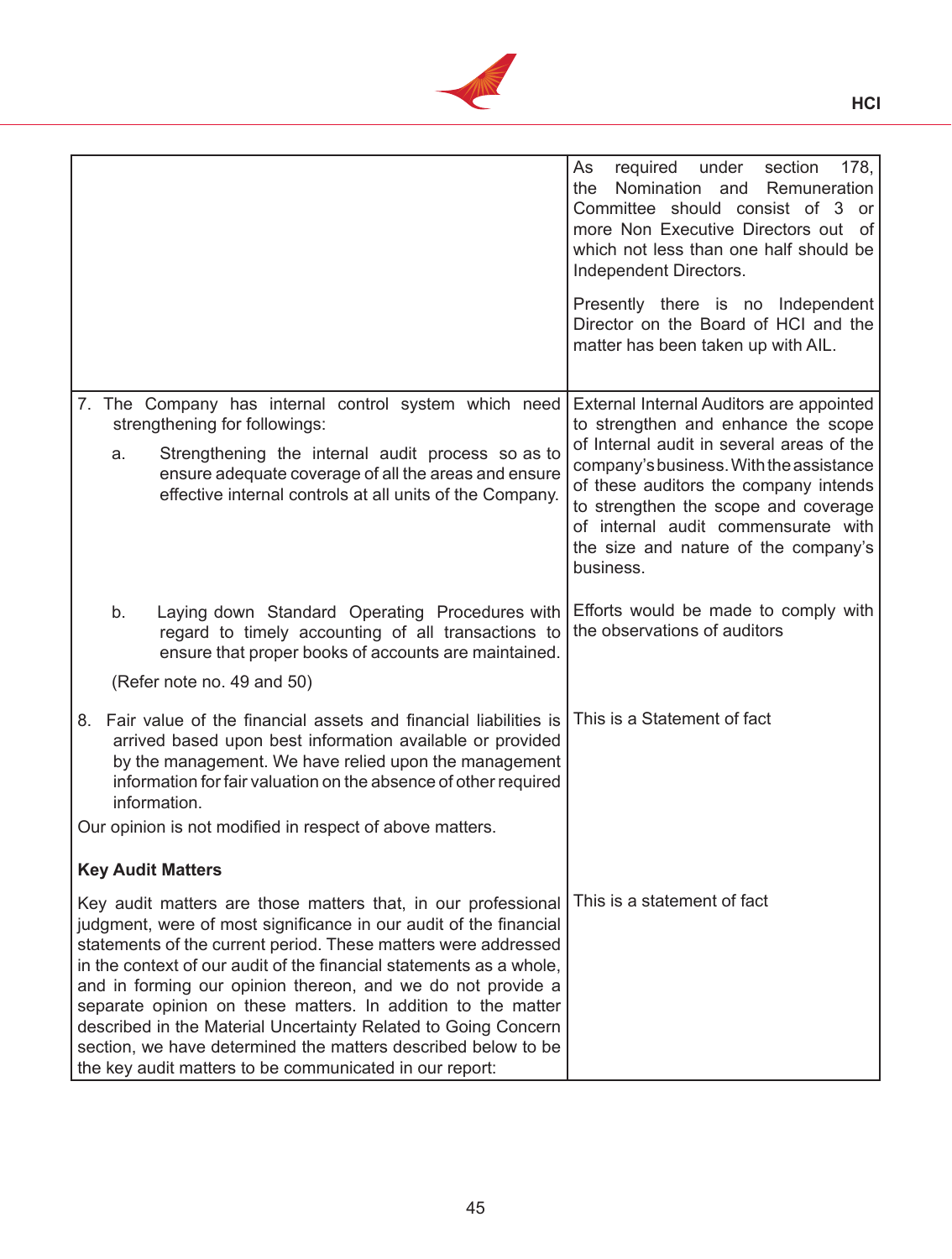

| <b>Key Audit Matters</b>                                                                                                                                                                                                                                                                                                                                                                                                                                                                                                                                                                                                                                                                                                                                                                                                                                                                                                                                                                                                                                                          | Principal<br>audit<br>procedure<br>performed                                                                                                                                                                                                                                                                                                                                                                                                                                                                                                                                                   |  |
|-----------------------------------------------------------------------------------------------------------------------------------------------------------------------------------------------------------------------------------------------------------------------------------------------------------------------------------------------------------------------------------------------------------------------------------------------------------------------------------------------------------------------------------------------------------------------------------------------------------------------------------------------------------------------------------------------------------------------------------------------------------------------------------------------------------------------------------------------------------------------------------------------------------------------------------------------------------------------------------------------------------------------------------------------------------------------------------|------------------------------------------------------------------------------------------------------------------------------------------------------------------------------------------------------------------------------------------------------------------------------------------------------------------------------------------------------------------------------------------------------------------------------------------------------------------------------------------------------------------------------------------------------------------------------------------------|--|
| <b>Going Concern</b>                                                                                                                                                                                                                                                                                                                                                                                                                                                                                                                                                                                                                                                                                                                                                                                                                                                                                                                                                                                                                                                              |                                                                                                                                                                                                                                                                                                                                                                                                                                                                                                                                                                                                |  |
| The company is in loss, net<br>worth is fully eroded, going<br>concern needs to be examined                                                                                                                                                                                                                                                                                                                                                                                                                                                                                                                                                                                                                                                                                                                                                                                                                                                                                                                                                                                       | We have verified financial<br>statement of Holding Company,<br>the management projection<br>and clarification suggest that<br>though the company in a loss<br>but continuous support of<br>holding company as well as<br>the Government will ensure<br>the company runs its business<br>as going concern. There is no<br>bank loan; no creditors went<br>for insolvency etc. suggests<br>support from holding company<br>will enable going concern<br>on continuous basis. Based<br>upon the above facts and data<br>we have performed our audit<br>procedure and make opinion<br>accordingly. |  |
| <b>Fixed Assets/Leased</b>                                                                                                                                                                                                                                                                                                                                                                                                                                                                                                                                                                                                                                                                                                                                                                                                                                                                                                                                                                                                                                                        | We have obtained the working                                                                                                                                                                                                                                                                                                                                                                                                                                                                                                                                                                   |  |
| <b>Assets</b><br>The new Accounting Standard<br>suggest capitalisation of lease<br>asset and creating<br>lease<br>liability. Expenses need to be<br>charged as depreciation and<br>finance cost instead of rental<br>expenses.                                                                                                                                                                                                                                                                                                                                                                                                                                                                                                                                                                                                                                                                                                                                                                                                                                                    | lease assets including<br>of<br>amortisation<br>schedule<br>and<br>ensured that the same is in<br>line with Accounting Standards<br>and accurately disclosed in<br>the financial statements.                                                                                                                                                                                                                                                                                                                                                                                                   |  |
| <b>Responsibility of Management for Financial Statements</b>                                                                                                                                                                                                                                                                                                                                                                                                                                                                                                                                                                                                                                                                                                                                                                                                                                                                                                                                                                                                                      |                                                                                                                                                                                                                                                                                                                                                                                                                                                                                                                                                                                                |  |
| The Company's Board of Directors is responsible for the<br>matters stated in Section 134(5) of the Act with respect to the<br>preparation of these financial statements that give a true and fair<br>view of the financial position, financial performance, (changes<br>in equity) and cash flows of the Company in accordance with<br>the accounting principles generally accepted in India, including<br>the Accounting Standards specified under Section 133 of the<br>Act. This responsibility also includes maintenance of adequate<br>accounting records in accordance with the provisions of the Act<br>for safeguarding the assets of the Company and for preventing<br>and detecting frauds and other irregularities; selection and<br>application of appropriate accounting policies; making judgments<br>and estimates that are reasonable and prudent; design,<br>implementation and maintenance of adequate internal financial<br>controls, that were operating effectively for ensuring the accuracy<br>and completeness of the accounting records, relevant to the | This is a statement of fact                                                                                                                                                                                                                                                                                                                                                                                                                                                                                                                                                                    |  |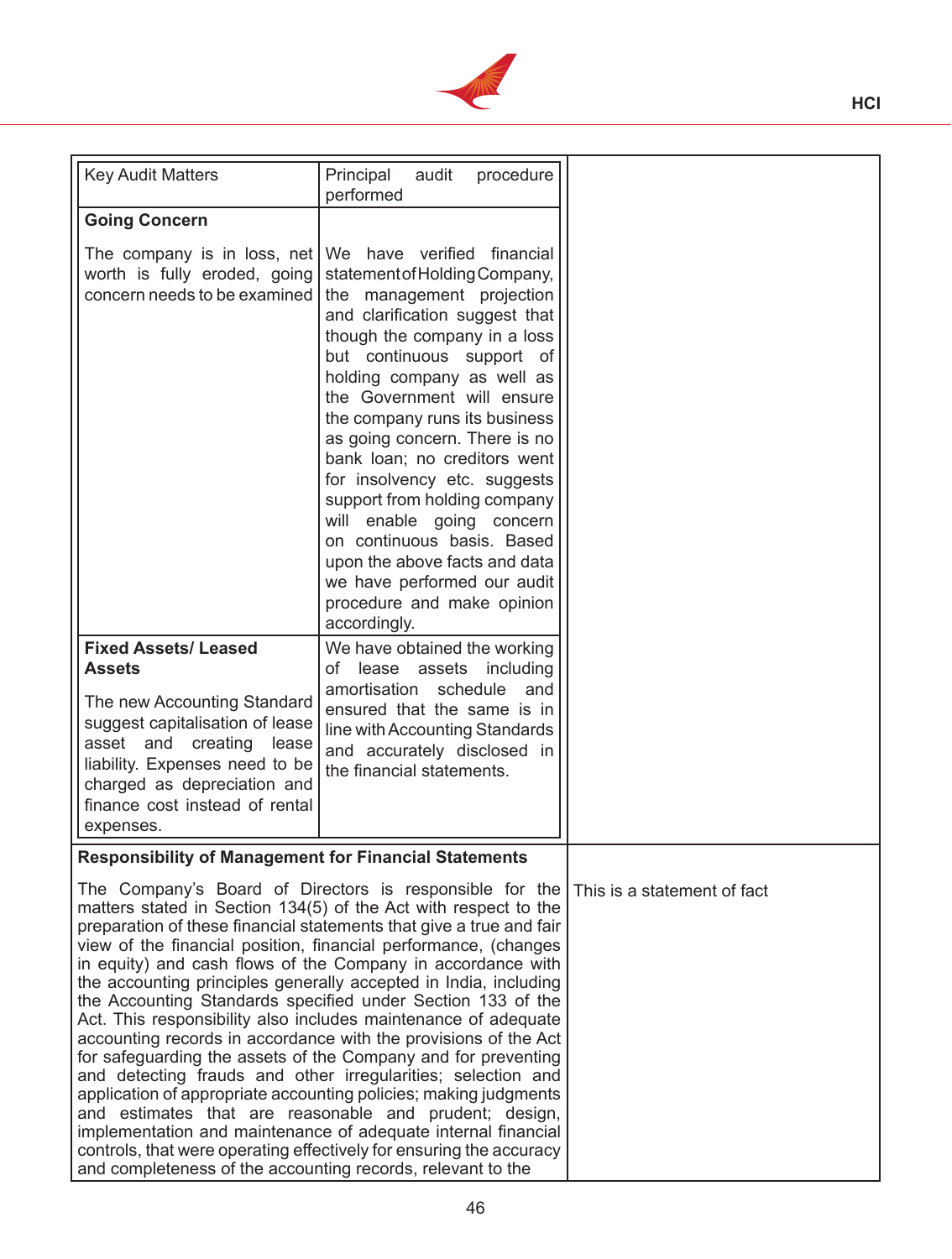

| preparation and presentation of the financial statements that<br>give a true and fair view and are free from material misstatement,<br>whether due to fraud or error.                                                                                                                                                                                                                                                                                                                                                                                                                                                                                                                                |                              |
|------------------------------------------------------------------------------------------------------------------------------------------------------------------------------------------------------------------------------------------------------------------------------------------------------------------------------------------------------------------------------------------------------------------------------------------------------------------------------------------------------------------------------------------------------------------------------------------------------------------------------------------------------------------------------------------------------|------------------------------|
| In preparing the financial statements, management is responsible<br>for assessing the Company's ability to continue as a going<br>concern, disclosing, as applicable, matters related to going<br>concern and using the going concern basis of accounting unless<br>management either intends to liquidate the Company or to cease<br>operation, or has no realistic alternative but to do so.                                                                                                                                                                                                                                                                                                       |                              |
| Those Board of Directors are also responsible for overseeing the<br>company's financial reporting process.                                                                                                                                                                                                                                                                                                                                                                                                                                                                                                                                                                                           |                              |
| Auditor's Responsibilities for the Audit of the Financial<br><b>Statements</b>                                                                                                                                                                                                                                                                                                                                                                                                                                                                                                                                                                                                                       |                              |
| Our objectives are to obtain reasonable assurance about whether<br>the financial statements as a whole are free from material<br>misstatement, whether due to fraud or error, and to issue an<br>auditor's report that includes our opinion. Reasonable assurance<br>is a high level of assurance, but is not a guarantee that an audit<br>conducted in accordance with SAs will always detect a material<br>misstatement when it exists. Misstatements can arise from fraud<br>or error and are considered material if, individually or in the<br>aggregate, they could reasonably be expected to influence the<br>economic decisions of users taken on the basis of these financial<br>statements. | This is a statement of fact. |
| <b>Report on Other Legal and Regulatory Requirements</b>                                                                                                                                                                                                                                                                                                                                                                                                                                                                                                                                                                                                                                             |                              |
| 1. As required by the Companies (Auditor's Report) Order, 2016<br>("the Order") issued by the Central Government of India in terms<br>of sub-section (11) of section 143 of the Act, we give in the<br>Annexure A, a statement on the matters Specified in paragraphs<br>3 and 4 of the Order, to the extent applicable.                                                                                                                                                                                                                                                                                                                                                                             | This is a statement of fact  |
| 2. As per requirement of Section 143(5) of the Act, we are<br>enclosing our report in Annexure B.                                                                                                                                                                                                                                                                                                                                                                                                                                                                                                                                                                                                    |                              |
| 3. As required by section 143(3) of the Act, we report that:                                                                                                                                                                                                                                                                                                                                                                                                                                                                                                                                                                                                                                         |                              |
| a) We have sought and obtained all the information and<br>explanations which to the best of our knowledge and belief were<br>necessary for the purpose of our audit.                                                                                                                                                                                                                                                                                                                                                                                                                                                                                                                                 |                              |
| b) In our opinion proper books of account as required by law<br>have been kept by the Company so far as it appears from our<br>examination of those books;                                                                                                                                                                                                                                                                                                                                                                                                                                                                                                                                           |                              |
| c) The Balance Sheet, Statement of Profit and Loss, and Cash                                                                                                                                                                                                                                                                                                                                                                                                                                                                                                                                                                                                                                         |                              |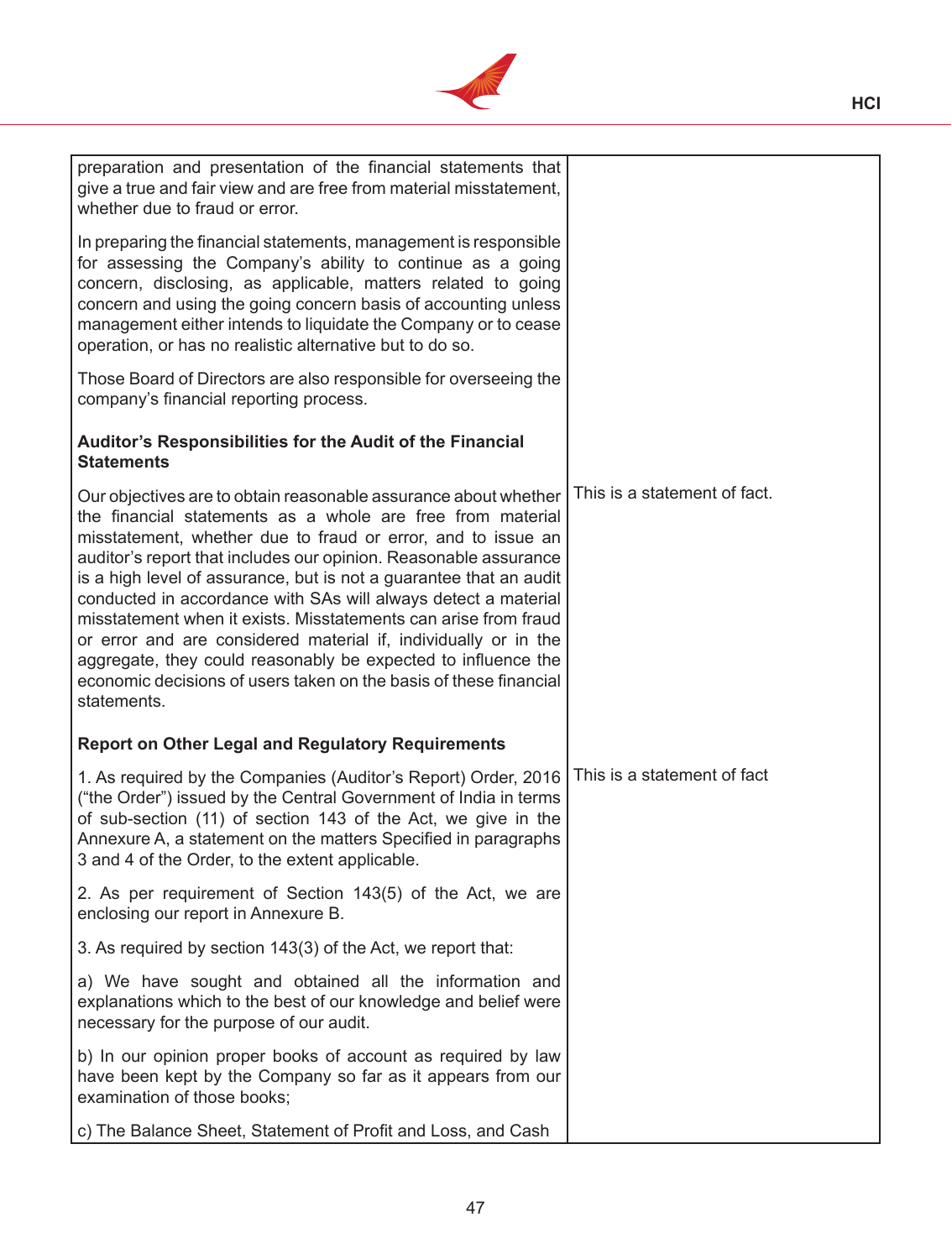

**HCI**

|                                                                                                                                                    | Flow Statement dealt with by this Report are in agreement with<br>the books of account;                                                                                                                                                                                                                                                                                                            |                                                                                                                                                                 |
|----------------------------------------------------------------------------------------------------------------------------------------------------|----------------------------------------------------------------------------------------------------------------------------------------------------------------------------------------------------------------------------------------------------------------------------------------------------------------------------------------------------------------------------------------------------|-----------------------------------------------------------------------------------------------------------------------------------------------------------------|
|                                                                                                                                                    | d) In our opinion, the aforesaid financial statements comply<br>with the Accounting Standards specified under Section 133 of<br>the Act, read with provisions of Companies (Indian Accounting<br>Standards) Rules 2015 as amended;                                                                                                                                                                 |                                                                                                                                                                 |
|                                                                                                                                                    | e) The Company being a Government Company as defined in<br>Section 2(45) of the Companies Act, 2013, is exempted from<br>applicability of section 164(2) of the Companies Act, 2013 vide<br>circular no. 1/2/2014 - CL.-V dated 5th June, 2015 issued by<br>Ministry of Corporate Affairs.                                                                                                         |                                                                                                                                                                 |
|                                                                                                                                                    | f) With respect to the adequacy of the internal financial controls<br>over financial reporting of the Company and the operating<br>effectiveness of such controls, refer to our separate Report in<br>"Annexure C".                                                                                                                                                                                |                                                                                                                                                                 |
|                                                                                                                                                    | g) With respect to the other matters to be included in the Auditor's<br>Report in accordance with Rule 11 of the Companies (Audit<br>and Auditors) Rules, 2014, in our opinion and to the best of our<br>information and according to the explanations given to us:                                                                                                                                |                                                                                                                                                                 |
| i.<br>The Company has disclosed the impact of pending litigations<br>on its financial position in its financial statements. (Refer<br>Note No. 27) |                                                                                                                                                                                                                                                                                                                                                                                                    | This is a statement of fact                                                                                                                                     |
| The company does not have any long-term contracts<br>ii.<br>including derivatives contracts and hence there are no<br>material foreseeable losses. |                                                                                                                                                                                                                                                                                                                                                                                                    |                                                                                                                                                                 |
| There were no amounts which were required to be<br>iii.<br>transferred to the Investor Education and Protection Fund<br>by the Company.            |                                                                                                                                                                                                                                                                                                                                                                                                    |                                                                                                                                                                 |
|                                                                                                                                                    | Annexure-A to the Independent Auditors' Report                                                                                                                                                                                                                                                                                                                                                     |                                                                                                                                                                 |
|                                                                                                                                                    | As referred to in our Independent Auditors' Report to the members<br>of the Company on the financial statements for the year ended<br>31st March 2020, we report that :                                                                                                                                                                                                                            |                                                                                                                                                                 |
|                                                                                                                                                    | i(a) The Company is maintaining records of fixed assets including<br>quantitative details and location; however the same is not proper<br>and in the process of updating the same and correcting physical<br>verification deficiency with books of accounts.                                                                                                                                       | This process is being checked with the<br>physical verification of the assets. It is<br>expected to be completed in the current<br>year.                        |
|                                                                                                                                                    | (b) The Company is in the process of conducting physical<br>verification of its Fixed Assets in a phased manner. During the<br>year some of the fixed assets has been physically verified but<br>not reconciled with books of accounts, and in the absence of un-<br>reconciled records of Fixed Assets referred to in (a) above, the<br>extent of the discrepancies if any, cannot be ascertained | The company is in the process of<br>reconciling the fixed assets physically<br>verified with the Fixed Assets Register.<br>No major discrepancies are expected. |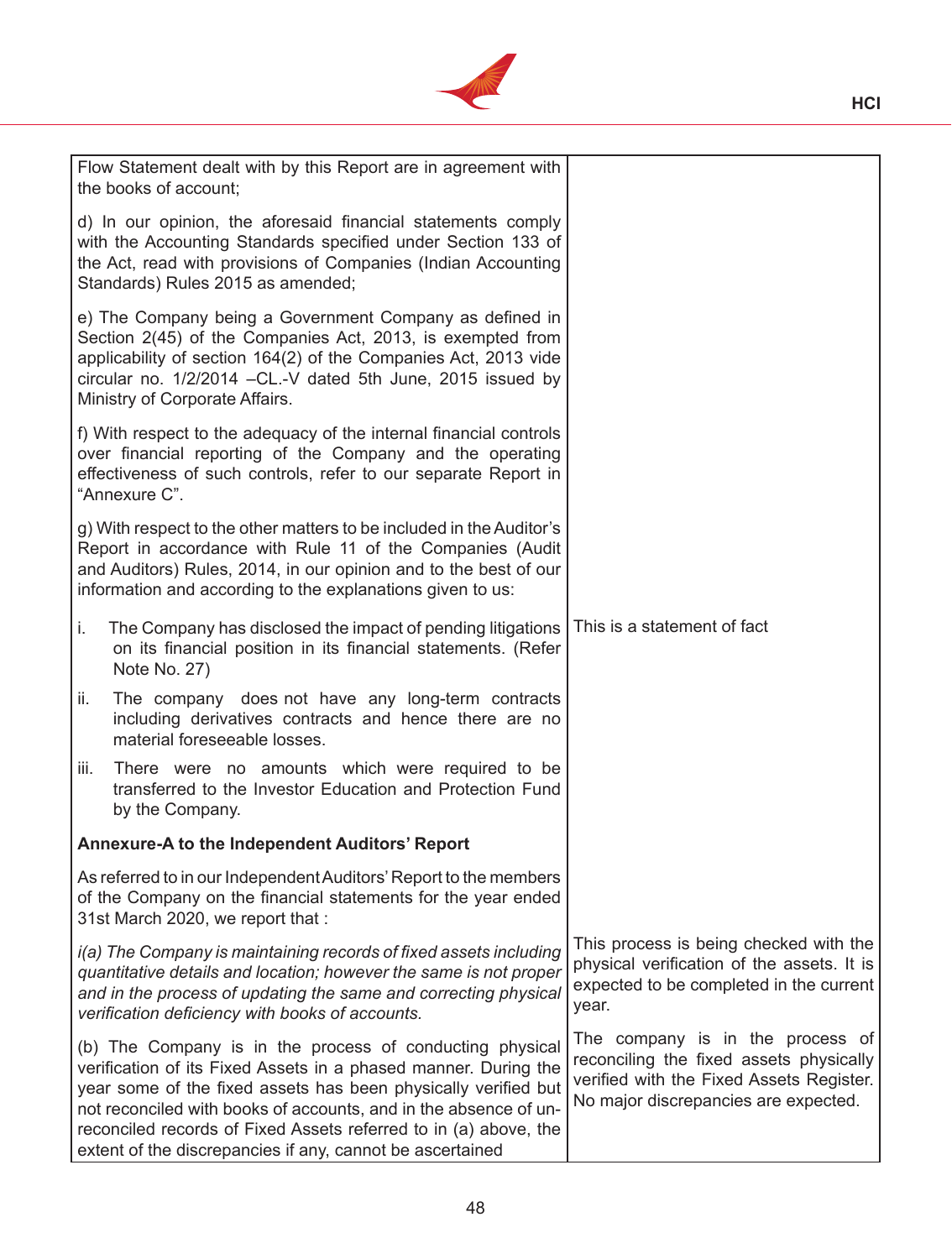

| and hence, the resultant impact of the same on the accounts will<br>be dealt with in the year in which finality is reached. (Refer Note<br>No. 46).                                                                                                                                                                                                                                                                                                                                                                                                                                                                      |                                                             |
|--------------------------------------------------------------------------------------------------------------------------------------------------------------------------------------------------------------------------------------------------------------------------------------------------------------------------------------------------------------------------------------------------------------------------------------------------------------------------------------------------------------------------------------------------------------------------------------------------------------------------|-------------------------------------------------------------|
| (c)According to the information, explanations and records<br>provided to us the title deeds of immovable properties are held<br>in the name of the Company except relating to 4 flats in Sher-e-<br>Punjab Society conveyance deed in respect thereof are pending<br>to be execution.                                                                                                                                                                                                                                                                                                                                    | The matter is being pursued with the<br>Cooperative society |
| ii. As explained to us, inventories have been physically verified<br>time to time by Management and Internal Auditor. In our opinion,<br>the frequency of verification by the management is reasonable<br>and discrepancies which were noticed on physical verification<br>which were material have been properly dealt within the books<br>of accounts.                                                                                                                                                                                                                                                                 | This is a statement of fact                                 |
| iii. The Company has not granted any loans to any party, covered<br>in the register maintained under section 189 of the Act and hence<br>clause 3(iii) of the Order is not applicable.                                                                                                                                                                                                                                                                                                                                                                                                                                   | This is a statement of fact                                 |
| iv. According to the information and explanations provided to us<br>the Company has not made any loans, investments, guarantees<br>and securities, within the meaning of section 185 and 186 of the<br>Act, and hence clause 3(iv) of the Order is not applicable.                                                                                                                                                                                                                                                                                                                                                       | This is a statement of fact                                 |
| v. According to the information and explanations provided to us,<br>the Company has not accepted deposits within the meaning of<br>section 73 to 76 or any other relevant provision of the Companies<br>Act, 2013, and hence clause $3(v)$ of the Order is not applicable.                                                                                                                                                                                                                                                                                                                                               | This is a statement of fact                                 |
| vi. In our opinion and based on the information & explanation<br>given by the management, maintenance of cost records has not<br>been prescribed by the Central Government under sub-section<br>(1) of section 148 of the Act in respect of the Company's products.                                                                                                                                                                                                                                                                                                                                                      | This is a statement of fact                                 |
| vii (a) According to the information and explanations given to us<br>and on the basis of our examination of the records, the Company<br>is generally regular in depositing undisputed statutory dues<br>including Provident Fund, Employees" State Insurance, Income<br>Tax, Goods and Service Tax, Cess and other material statutory<br>dues applicable to the Company with the appropriate authorities.<br>No undisputed amounts in respect of the aforesaid statutory<br>dues were outstanding as at the last day of the financial year<br>for a period of more than six months from the date they became<br>payable. | This is a statement of fact                                 |
| (b) Statutory dues which have not been deposited on account<br>of dispute and the forum where dispute is pending are as under:                                                                                                                                                                                                                                                                                                                                                                                                                                                                                           |                                                             |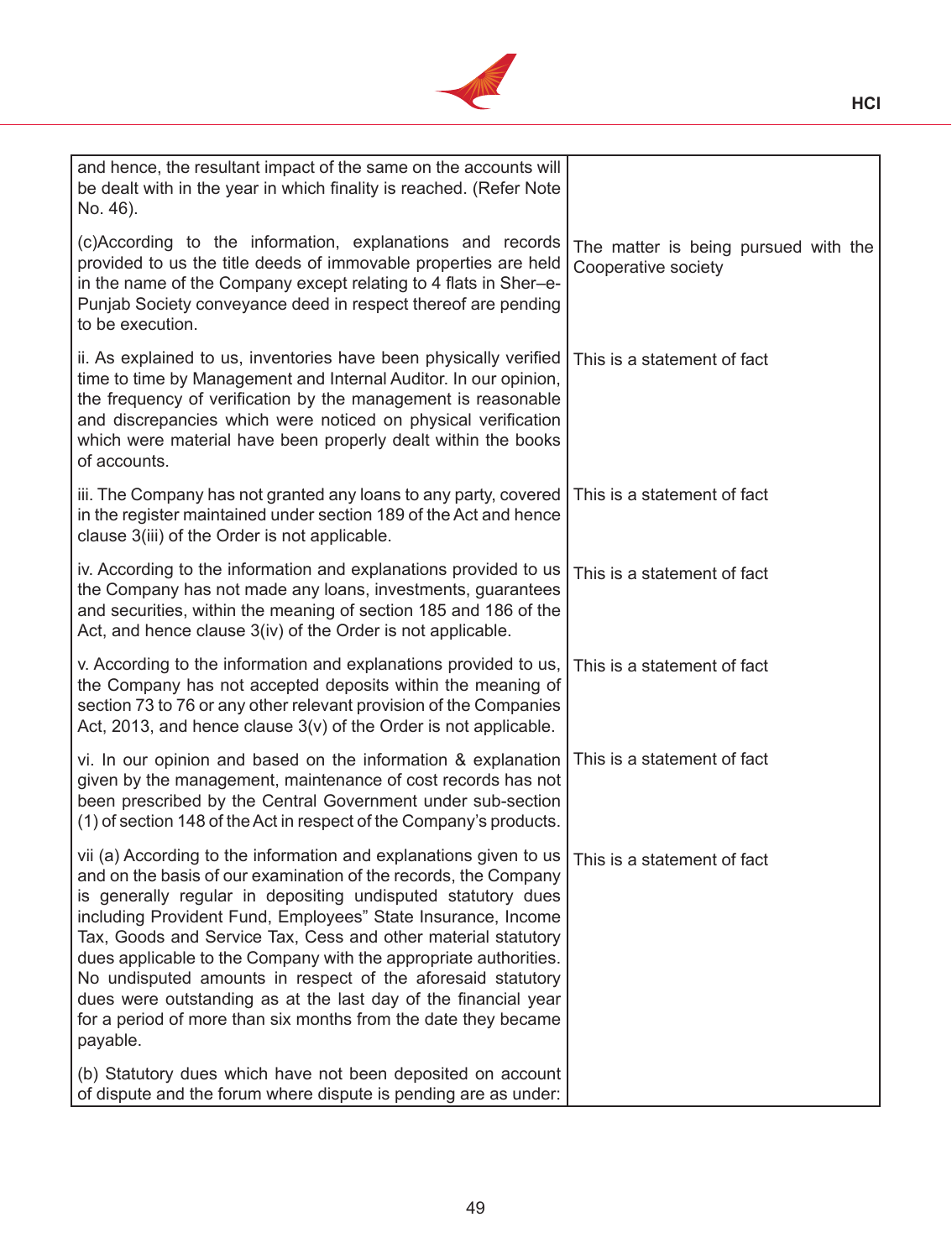

| Name of the Statute                                                                                                                                                                                                                                                                                                                                           | Nature of Dues                                   | Amt in dispute                            | Period to which<br>the amount relates | Forum where<br>dispute is<br>pending              |                             |
|---------------------------------------------------------------------------------------------------------------------------------------------------------------------------------------------------------------------------------------------------------------------------------------------------------------------------------------------------------------|--------------------------------------------------|-------------------------------------------|---------------------------------------|---------------------------------------------------|-----------------------------|
| Luxury Tax                                                                                                                                                                                                                                                                                                                                                    | Tax<br>Less Paid<br>Total                        | 21.75<br>08.78<br>12.97                   | $2000 - 01$                           | Addl.<br>Commissioner<br>Sales Tax<br>Appeal      | This is a statement of fact |
| Luxury Tax                                                                                                                                                                                                                                                                                                                                                    | Tax<br>Interest<br>Penalty<br>Less Paid<br>Total | 65.05<br>93.32<br>0.08<br>25.31<br>133.14 | $2000 - 01$                           | Addl.<br>Commissioner<br>Sales Tax<br>Appeal      |                             |
| Luxury Tax                                                                                                                                                                                                                                                                                                                                                    | Tax<br>Interest<br>Penalty<br>Less Paid<br>Total | 19.84<br>20.76<br>1.00<br>30.32<br>11.28  | 2002-03                               | Commissioner<br>of Sales<br>Tax<br>Appeal         |                             |
| Luxury Tax                                                                                                                                                                                                                                                                                                                                                    | Tax<br>Penalty<br>Less Paid<br>Total             | 06.97<br>0.14<br>6.30<br>0.81             | 2002-03                               | Commissioner<br>of Sales<br>Tax<br>Appeal         |                             |
| Service Tax                                                                                                                                                                                                                                                                                                                                                   | Tax                                              | 27.57                                     | July 2012- March<br>2013              | Commossioner<br>of Central Excise<br>Appellate II |                             |
| Service Tax                                                                                                                                                                                                                                                                                                                                                   | Tax                                              | 51.08                                     | 2013-14                               | Commossioner<br>of Central Excise<br>Appellate II |                             |
| Service Tax                                                                                                                                                                                                                                                                                                                                                   | Tax                                              | 60.70                                     | 2014-15                               | Commossioner<br>of Central Excise<br>Appellate II |                             |
| Service Tax                                                                                                                                                                                                                                                                                                                                                   | Tax                                              | 78.30                                     | 2015-16                               | Commossioner<br>of Central Excise<br>Appellate II |                             |
| Service Tax                                                                                                                                                                                                                                                                                                                                                   | Tax                                              | 78.60                                     | 2016-17                               | Commossioner<br>of Central Excise<br>Appellate II |                             |
| viii Based on our audit procedures and the information and<br>explanations provided to us, the Company did not have any<br>borrowings from financial institution, bank, government and<br>debenture holders. Hence, clause 3(viii) of the Order is not<br>applicable.                                                                                         |                                                  |                                           |                                       |                                                   | This is a statement of fact |
| ix. According to the information and explanations given to us,<br>the Company has not raised any moneys by way of Initial Public<br>Offer or Further Public Offer (including debt instrument) and term<br>loans. Hence, clause 3(ix) of the Order is not applicable.                                                                                          |                                                  |                                           |                                       | This is a statement of fact                       |                             |
| x. To the best of our knowledge and belief, and according to<br>the information and explanations given to us, and considering<br>the size and nature of the Company's operations, no fraud of<br>material significance on or by the Company has been noticed or<br>reported during the year and, nor have we been informed of such<br>case by the management. |                                                  |                                           | This is a statement of fact           |                                                   |                             |
| xi. According to the information and explanations given to us and<br>based on our audit procedures, company being a Government<br>Company, in terms of MCA notification G.S.R.463(E) dated 5th<br>June 2015, the provisions of section 197 of Companies Act,                                                                                                  |                                                  |                                           |                                       | This is a statement of fact                       |                             |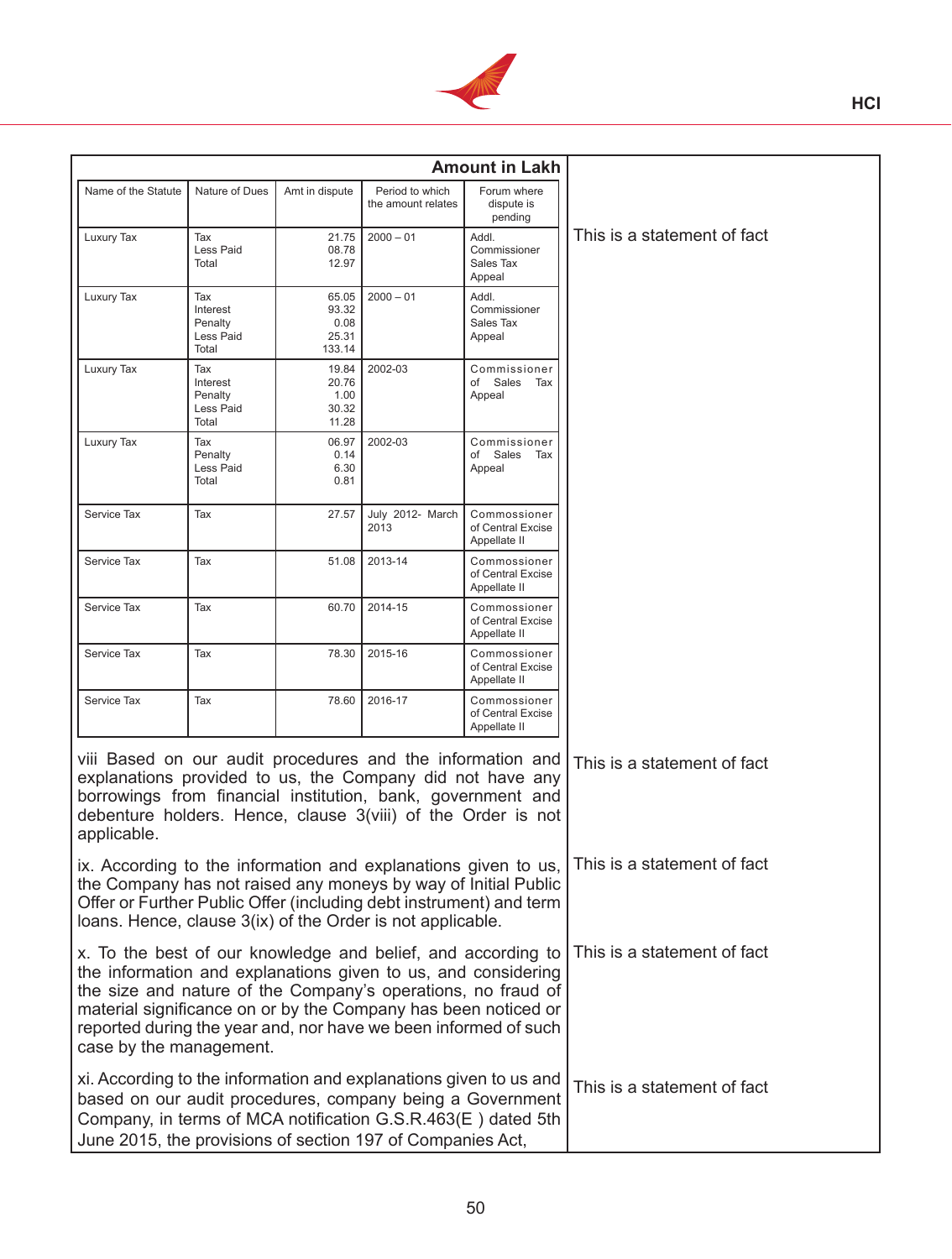

| 2013 relating to Managerial remuneration are not applicable to<br>company hence clause 3 (xi) of the Order is not applicable.                                                                                                                                                                                          |                                                                                                                                                                                                                                                                                                                                                                                                                                                                                            |
|------------------------------------------------------------------------------------------------------------------------------------------------------------------------------------------------------------------------------------------------------------------------------------------------------------------------|--------------------------------------------------------------------------------------------------------------------------------------------------------------------------------------------------------------------------------------------------------------------------------------------------------------------------------------------------------------------------------------------------------------------------------------------------------------------------------------------|
| xii. According to the information and explanation given to us, the<br>Company is not a Nidhi Company and hence clause 3(xii) of<br>the Order is not appoicable                                                                                                                                                         | This is a statement of fact                                                                                                                                                                                                                                                                                                                                                                                                                                                                |
| xiii. According to the information and explanations obtained by<br>us:                                                                                                                                                                                                                                                 |                                                                                                                                                                                                                                                                                                                                                                                                                                                                                            |
| (i)<br>The Company has not appointed Independent Directors and<br>hence to that extent the Company has not complied with the<br>provision of section 177 (2) of the Act, which in turn results<br>in non compliance with section 177(iv) of the Act.                                                                   | As per the provisions of Section 177(2)<br>the Audit Committee shall consist of<br>a minimum of three Directors with<br>Independent<br><b>Directors</b><br>forming<br>a<br>majority. As required under section<br>178, the Nomination and Remuneration<br>Committee should consist of 3 or<br>more Non Executive Directors out of<br>which not less than one half should be<br>Independent Directors.                                                                                      |
| The Company has not complied with the provisions of<br>(ii)<br>section 188 of the Act. However, details of the related<br>parties have been disclosed in the financial statements<br>which are identified by the Management in terms of IND AS<br>24 "Related Party Disclosure" and the same are relied upon<br>by us. | Presently there is no Independent<br>Director on the Board of HCI and the<br>matter has been taken up with AIL. First<br>Proviso to Section 188 states that no<br>contract or arrangement shall be entered<br>into except with the prior approval of the<br>Company in a general meeting.                                                                                                                                                                                                  |
|                                                                                                                                                                                                                                                                                                                        | Although, vide Notification dated 5<br>June 2015 issued by the Ministry of<br>Corporate Affairs, exemption has been<br>granted to Government Companies<br>from application of First Provision to<br>Section 188 i.e. to obtain approval of<br>the shareholders in respect of contracts<br>or arrangements entered into by it<br>with any other Government Company,<br>approval of the Audit Committee / Board<br>is required to be obtained for the same<br>and the same is complied with. |
| xiv. According to the information and explanations given to us and<br>based on our examination of the records of the Company,<br>the Company has not made any preferential allotment or<br>private placement of shares or fully or partly convertible<br>debentures during the year.                                   | This is a statement of fact                                                                                                                                                                                                                                                                                                                                                                                                                                                                |
| xv. According to the information and explanations obtained<br>by us, the Company has not entered into any non-cash<br>transactions with directors or persons connected with him<br>and hence clause 3(xv) of the Order is not applicable.                                                                              | This is a statement of fact                                                                                                                                                                                                                                                                                                                                                                                                                                                                |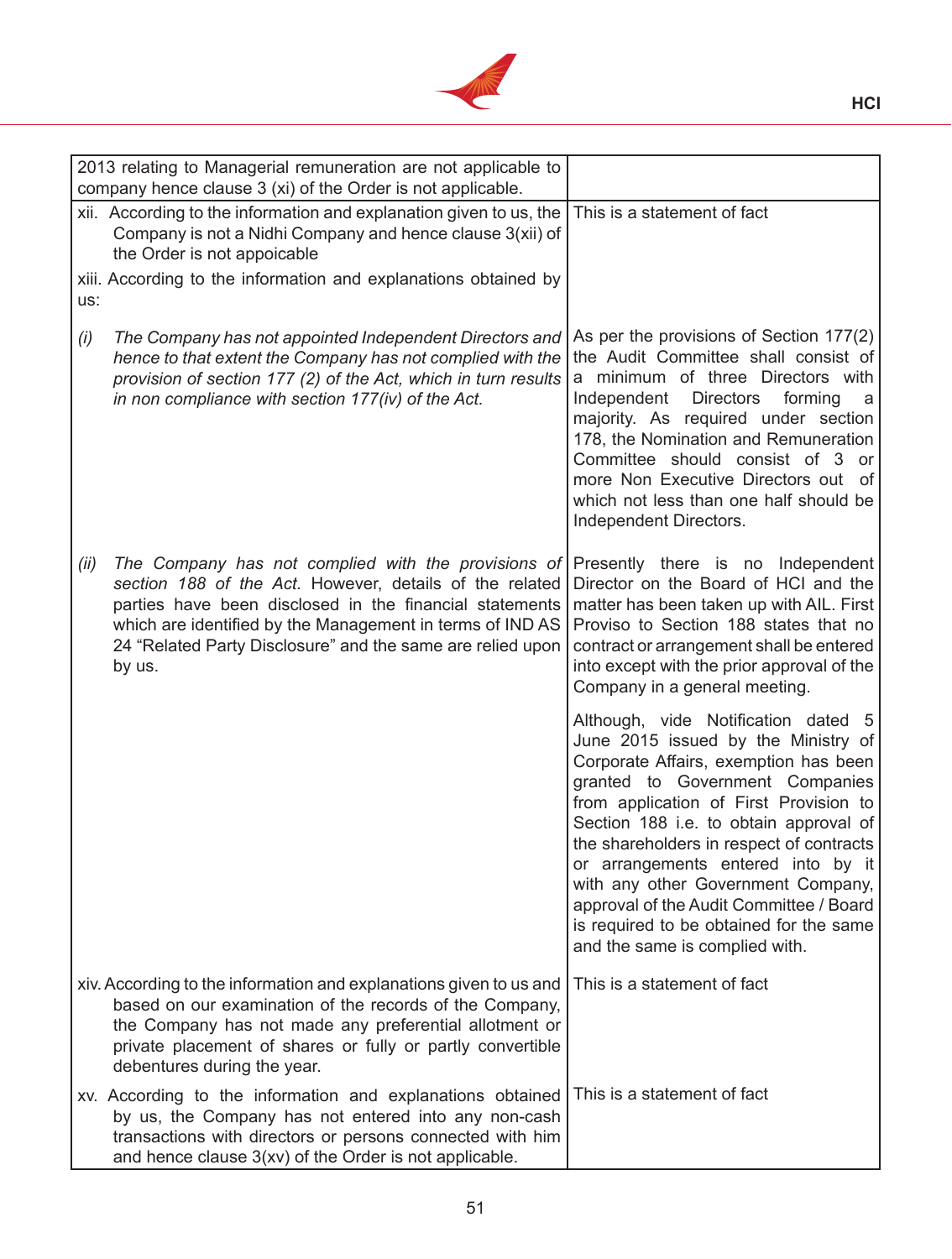

| xvi. According to the information and explanations given to us, This is a statement of fact<br>the Company is not required to be registered under section<br>45-IA of the Reserve Bank of India Act 1934.                                                                                                                                                                                                                                                                                                                                                                                                                                                                                                                                                                                             |  |
|-------------------------------------------------------------------------------------------------------------------------------------------------------------------------------------------------------------------------------------------------------------------------------------------------------------------------------------------------------------------------------------------------------------------------------------------------------------------------------------------------------------------------------------------------------------------------------------------------------------------------------------------------------------------------------------------------------------------------------------------------------------------------------------------------------|--|
| Format of Annexure "B" changed to the Independent<br><b>Auditors Report</b>                                                                                                                                                                                                                                                                                                                                                                                                                                                                                                                                                                                                                                                                                                                           |  |
| As referred to in our Independent Auditors' Report to the members   This is a statement of fact<br>of the Company on the financial statement for the year ended<br>31st March 2020, we report that:                                                                                                                                                                                                                                                                                                                                                                                                                                                                                                                                                                                                   |  |
| Based on the information and explanations obtained by us, we<br>furnish our comments on the directions issued by the Comptroller<br>and Auditor General of India relating to the accounts of the<br>Company for the year ended 31st March 2020.                                                                                                                                                                                                                                                                                                                                                                                                                                                                                                                                                       |  |
| 1<br>Whether the Company has According to the information,<br>system in place to process all explanations and<br>records<br>the accounting transaction provided<br>to<br>the<br>us,<br>through IT systems?<br>Company has all accounting<br> f <br>yes, the implications<br>of transaction is<br>processed<br>through IT system.<br>processing of accounting<br>transaction<br>outside<br>IT<br><b>Based</b><br>audit<br><b>on</b><br>our<br>system on the integrity of<br>procedures, on test basis,<br>the accounts alongwith the<br>wherever the<br>accounting<br>financial implications, if any,<br>transactions are based on<br>may be stated<br>working outside IT system,<br>no instances of lack of<br>integrity of accounts and not<br>financial implications<br>has<br>been noted/reported. |  |
| $\overline{2}$<br>Whether<br>there<br>is<br>During<br>the<br>under<br>any<br>year<br>restructuring of an existing   review, there were no cases<br>loan or cases of Waiver/ of restructuring of an existing<br>Write off of debts/loans/   loan waiver/write off of debts/<br>loans/interest and hence the<br>interest etc., made by a<br>lender to the Company due<br>said clause is not applicable.<br>to the company's inability<br>to repay the loan? If yes,<br>the financial impact may be<br>stated the amount involved.                                                                                                                                                                                                                                                                       |  |
| 3<br>Whether<br>fund<br>received/<br>To the best of our information,<br>for<br>receivable<br>checks applied by us during<br>specific<br>schemes from central/state<br>the course of our audit, we<br>are of the opinion that there<br>agencies<br>were<br>properly<br>accounted for/utilized as per<br>is no fund received during<br>its terms and conditions?<br>the year for any specific<br>List the case of deviation.<br>scheme and hence the said<br>clause is not applicable.                                                                                                                                                                                                                                                                                                                  |  |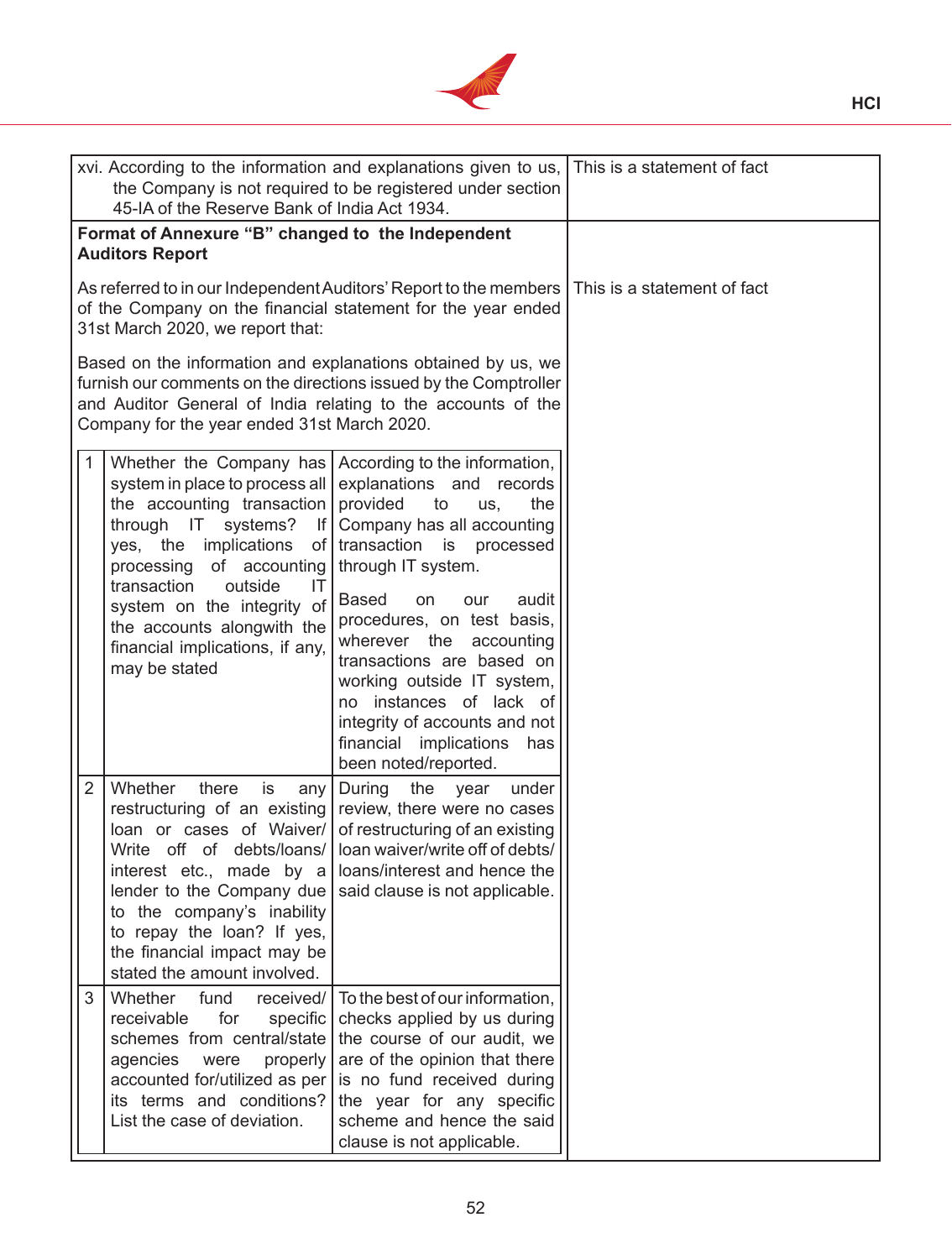

| Annexure - C to the Independent Auditors' Report                                                                                                                                                                                                                                                                                                                                                                                                                                                                                                                                                                                                                                                                                                                                                                                                                                                                                                                                                                  |                             |
|-------------------------------------------------------------------------------------------------------------------------------------------------------------------------------------------------------------------------------------------------------------------------------------------------------------------------------------------------------------------------------------------------------------------------------------------------------------------------------------------------------------------------------------------------------------------------------------------------------------------------------------------------------------------------------------------------------------------------------------------------------------------------------------------------------------------------------------------------------------------------------------------------------------------------------------------------------------------------------------------------------------------|-----------------------------|
| Report on the Internal Financial Controls under Clause (i)<br>of Sub-section 3 of Section 143 of the Companies Act, 2013<br>("the Act")                                                                                                                                                                                                                                                                                                                                                                                                                                                                                                                                                                                                                                                                                                                                                                                                                                                                           |                             |
| We have audited the internal financial controls over financial<br>reporting of Hotel Corporation of India Limited ("the<br><b>Company")</b> as of 31st March 2020 in conjunction with our audit<br>of the financial statements of the Company for the year ended<br>on that date.                                                                                                                                                                                                                                                                                                                                                                                                                                                                                                                                                                                                                                                                                                                                 | This is a statement of fact |
| <b>Management's Responsibility for Internal Financial</b><br><b>Controls</b>                                                                                                                                                                                                                                                                                                                                                                                                                                                                                                                                                                                                                                                                                                                                                                                                                                                                                                                                      |                             |
| The Company's management is responsible for establishing<br>and maintaining internal financial controls based on the internal<br>control over financial reporting criteria established by the<br>Company considering the essential components of internal<br>control stated in the Guidance Note on Audit of Internal Financial<br>Controls over Financial Reporting issued by the Institute of<br>Chartered Accountants of India ("ICAI" maintenance of adequate<br>internal financial controls that were operating effectively for<br>ensuring the orderly and efficient conduct of its business,<br>including adherence to Company"s policies, the safeguarding of<br>its assets, the prevention and detection of frauds and errors, the<br>accuracy and completeness of the accounting records, and the<br>timely preparation of reliable financial information, as required<br>under the Act.                                                                                                                | This is a statement of fact |
| <b>Auditors' Responsibility</b>                                                                                                                                                                                                                                                                                                                                                                                                                                                                                                                                                                                                                                                                                                                                                                                                                                                                                                                                                                                   |                             |
| Our responsibility is to express an opinion on the Company's<br>internal financial controls over financial reporting based on our<br>audit. We conducted our audit in accordance with the Guidance<br>Note on Audit of Internal Financial Controls over Financial<br>Reporting (the "Guidance Note") and the Standards on Auditing,<br>issued by ICAI and deemed to be prescribed under section<br>143(10) of the Act to the extent applicable to an audit of internal<br>financial controls, both applicable to an audit of Internal Financial<br>Controls and, both issued by the ICAI. Those Standards and the<br>Guidance Note require that we comply with ethical requirements<br>and plan and perform the audit to obtain reasonable assurance<br>about whether adequate internal financial controls over financial<br>reporting was established and maintained and if such controls<br>operated effectively in all material respects.<br>Our audit involves performing procedures to obtain audit evidence | This is a statement of fact |
| about the adequacy of the internal financial controls system over<br>financial reporting and their operating effectiveness.                                                                                                                                                                                                                                                                                                                                                                                                                                                                                                                                                                                                                                                                                                                                                                                                                                                                                       |                             |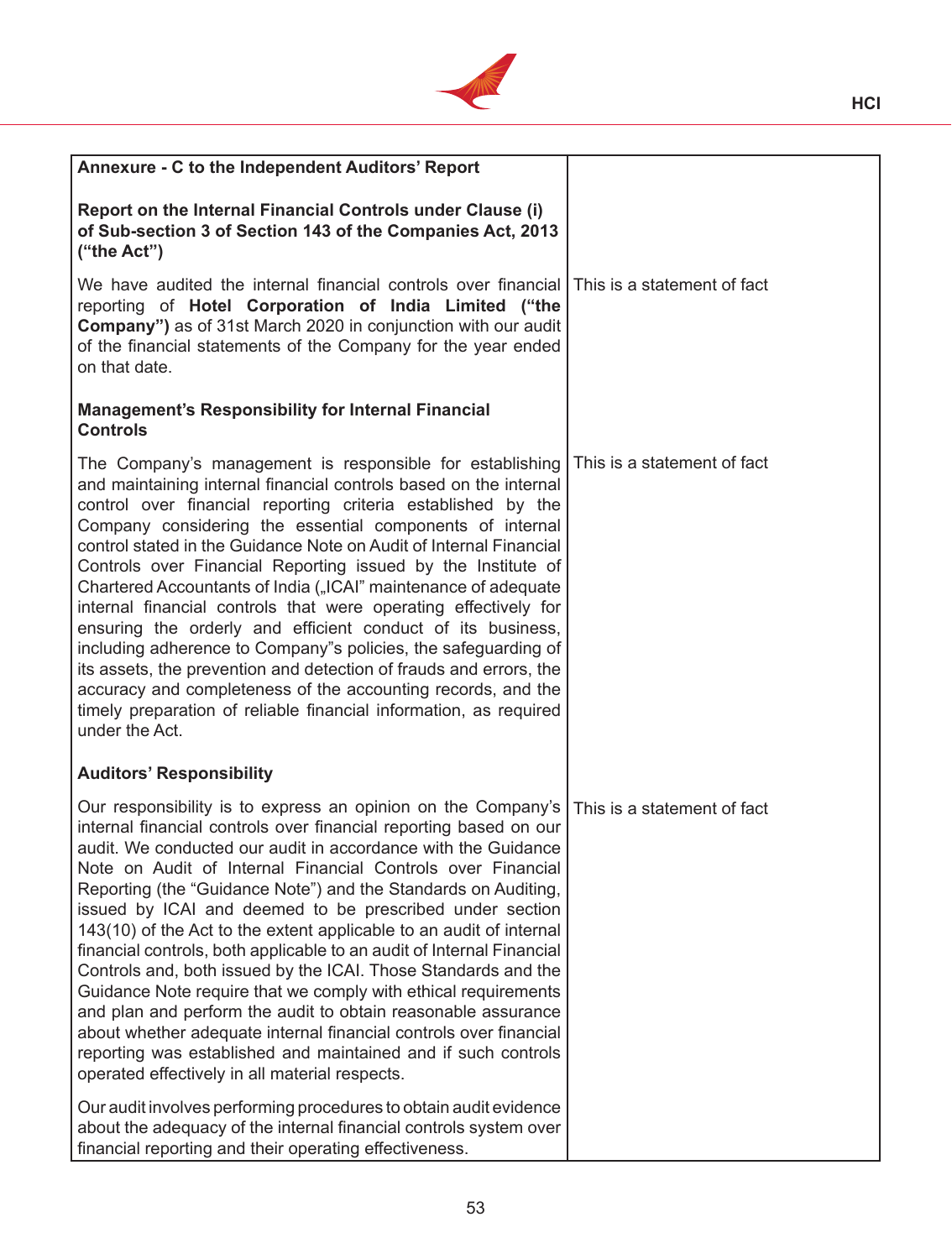

| Our audit of internal financial controls over financial reporting<br>included obtaining an understanding of internal financial controls<br>over financial reporting, assessing the risk that a material<br>weakness exists, and testing and evaluating the design and<br>operating effectiveness of internal control based on the assessed<br>risk. The procedures selected depend on the auditor's judgment,<br>including the assessment of the risks of material misstatement of<br>the financial statements, whether due to fraud or error. |                             |
|------------------------------------------------------------------------------------------------------------------------------------------------------------------------------------------------------------------------------------------------------------------------------------------------------------------------------------------------------------------------------------------------------------------------------------------------------------------------------------------------------------------------------------------------|-----------------------------|
| We believe that the audit evidence we have obtained is sufficient<br>and appropriate to provide a basis for our audit opinion on the<br>Company's internal financial controls system over financial<br>reporting.                                                                                                                                                                                                                                                                                                                              | This is a statement of fact |
| <b>Meaning of Internal Financial Controls over Financial</b><br><b>Reporting</b>                                                                                                                                                                                                                                                                                                                                                                                                                                                               |                             |
| A Company's internal financial control over financial reporting is<br>a process designed to provide reasonable assurance regarding<br>the reliability of financial reporting and the preparation of financial<br>statements for external purposes in accordance with generally<br>accepted accounting principles. A Company's internal financial<br>control over financial reporting includes those policies and<br>procedures that                                                                                                            | This is a statement of fact |
| (1) pertain to the maintenance of records that, in reasonable detail,<br>accurately and fairly reflect the transactions and dispositions of<br>the assets of the Company;                                                                                                                                                                                                                                                                                                                                                                      |                             |
| (2) provide reasonable assurance that transactions are recorded<br>as necessary to permit preparation of financial statements in<br>accordance with generally accepted accounting principles, and<br>that receipts and expenditure of the Company are being made<br>only in accordance with authorisations of management and<br>directors of the Company; and                                                                                                                                                                                  |                             |
| (3) provide reasonable assurance regarding prevention or timely<br>detection of unauthorised acquisition, use, or disposition of<br>the Company's assets that could have a material effect on the<br>financial statements.                                                                                                                                                                                                                                                                                                                     |                             |
| Inherent Limitations of Internal Financial Controls Over<br><b>Financial Reporting</b>                                                                                                                                                                                                                                                                                                                                                                                                                                                         |                             |
| Because of the inherent limitations of internal financial controls<br>over financial reporting, including the possibility of collusion<br>or improper management override of controls, material<br>misstatements due to error or fraud may occur and not be<br>detected. Also, projections of any evaluation of the internal<br>financial controls over financial reporting to future periods are                                                                                                                                              |                             |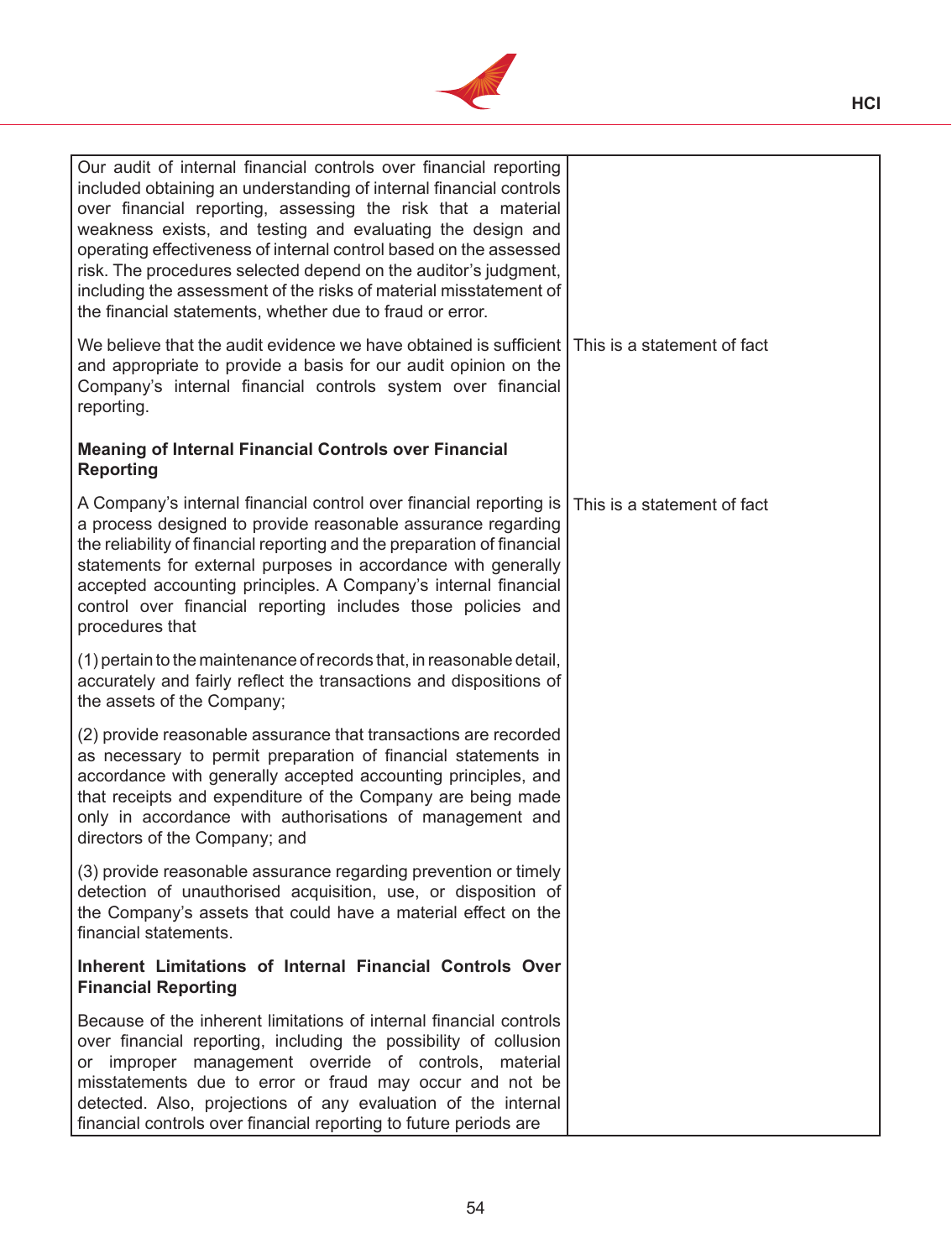

subject to the risk that the internal financial control over financial reporting may become inadequate because of changes in conditions, or that the degree of compliance with the policies or procedures may deteriorate.

# **Disclaimer of Opinion**

According to the information and explanation given to us, the Company has not established its internal financial controls over financial reporting on criteria based on or considering the essential components of internal controls stated in the Guidance Note on Audit of Internal Financial Controls Over Financial Reporting issued by the Institute of Chartered Accountants of India. Because of this reason, we are unable to obtain sufficient appropriate audit evidence to provide a basis for our opinion whether the Company had adequate internal financial controls over financial reporting and whether such internal financial controls were operating effectively as at 31st March, 2020.

We have considered the disclaimer reported above in determining the nature, timing and extent of audit tests applied in our audit of the financial statements of the Company and our disclaimer does not affect our opinion on the financial statements of the Company.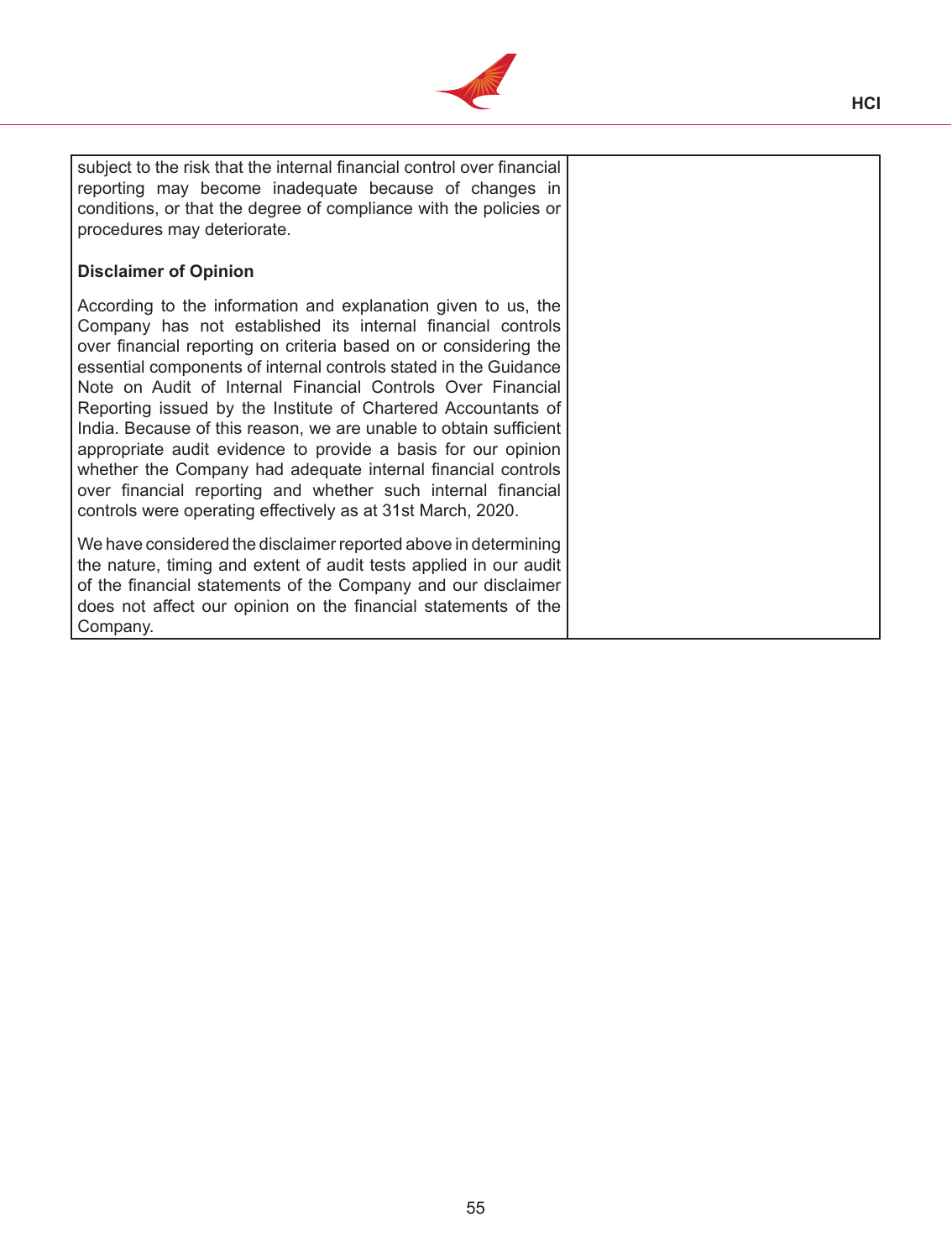

### **BALANCE SHEET AS AT 31st MARCH, 2020**

|                |      |                                       |                |             |                             |                             | (Rs. In lakhs) |
|----------------|------|---------------------------------------|----------------|-------------|-----------------------------|-----------------------------|----------------|
|                |      | <b>Particulars</b>                    | <b>Note</b>    |             | Year ending 31st March 2020 | Year ending 31st March 2019 |                |
|                |      | <b>ASSETS:</b>                        |                |             |                             |                             |                |
| $\mathbf{1}$   |      | <b>Non-current Assets</b>             |                |             |                             |                             |                |
|                | (i)  | Property, Plant & Equipment           | 3A             | 2,064.10    |                             | 2,279.70                    |                |
|                | (ii) | Intangible Assets                     | 3B             |             |                             |                             |                |
|                |      | (iii) Capital Work-in-Progress        | 3C             | 24.37       |                             | 24.37                       |                |
|                |      | (iv) Right to Use an Asset            | 4              | 3,053.58    |                             |                             |                |
|                | (v)  | Financial assets:                     |                |             |                             |                             |                |
|                |      | a) Trade Receivables                  |                |             |                             |                             |                |
|                |      | b) Loans                              | 5              | 99.31       |                             | 98.00                       |                |
|                |      | c) Other Financial Assets             | 6              |             |                             |                             |                |
|                |      | (vi) Income Tax Assets (Net)          | $\overline{7}$ |             |                             |                             |                |
|                |      | (vii) Other Non-Current Assets        | 8              | 77.42       | 5,318.78                    | 77.42                       | 2,479.49       |
| $\overline{2}$ |      | <b>Current Assets</b>                 |                |             |                             |                             |                |
|                | (i)  | Inventories                           | 9              | 141.94      |                             | 201.37                      |                |
|                | (ii) | Financial assets:                     |                |             |                             |                             |                |
|                |      | a) Trade Receivables                  | 10             | 4,517.56    |                             | 3,277.03                    |                |
|                |      | b) Cash and Cash equivalents          | 11             | 628.21      |                             | 1,155.89                    |                |
|                |      | c) Bank balances other than (b) above | 12             | 635.62      |                             | 600.68                      |                |
|                |      | d) Loans                              | 5              |             |                             |                             |                |
|                |      | e) Other Financial Assets             | 6              | 2,015.30    |                             | 1,952.27                    |                |
|                |      | (iii) Income Tax Assets (Net)         | 7              | 1,379.16    |                             | 1,801.58                    |                |
|                |      | (iv) Other Current Assets             | 8              | 883.20      | 10,200.99                   | 753.85                      | 9,742.67       |
|                |      | <b>Total Assets</b>                   |                |             | 15,519.76                   |                             | 12,222.16      |
|                |      | <b>EQUITY AND LIABILITIES:</b>        |                |             |                             |                             |                |
| 1              |      | <b>Equity</b>                         |                |             |                             |                             |                |
|                |      | a) Equity Share Capital               | 13             | 13,760.00   |                             | 13,760.00                   |                |
|                |      | b) Other Equity                       | 14             | (57,059.05) | (43, 299.05)                | (50, 504.35)                | (36,744.35)    |
| $\overline{2}$ |      | Liabilities :                         |                |             |                             |                             |                |
|                | (i)  | <b>Non-current Liabilities</b>        |                |             |                             |                             |                |
|                |      | a) Finacial Liabilities               |                |             |                             |                             |                |
|                |      | i) Borrowings                         | 15             |             |                             |                             |                |
|                |      | ii) Long Term Lease Liability         | 16             | 3,584.64    |                             |                             |                |
|                |      | iii) Other Financial Liabilities      | 17             |             |                             |                             |                |
|                |      | b) Provisions                         | 18             | 5,621.05    |                             | 4,714.24                    |                |
|                |      | c) Other Non-current Liabilities      | 19             |             | 9,205.69                    |                             | 4.714.24       |
|                | (ii) | <b>Current Liabilities</b>            |                |             |                             |                             |                |
|                |      | a) Finacial Liabilities               |                |             |                             |                             |                |
|                |      | i) Borrowings                         | 15             | 37,964.36   |                             | 32,990.51                   |                |
|                |      | ii) Short Term Lease Liability        | 16             |             |                             |                             |                |
|                |      | ii) Trade Payables                    |                |             |                             |                             |                |
|                |      | a) MSME                               | 20             | 66.14       |                             | 81.95                       |                |
|                |      | b) Other Trade Payables               | 20             | 429.99      |                             | 436.40                      |                |
|                |      | iii) Other Financial Liabilities      | 17             | 8,391.49    |                             | 8,183.10                    |                |
|                |      | b) Provisions                         | 18             | 981.61      |                             | 907.29                      |                |
|                |      | c) Other Current Liabilities          | 19             | 1,779.53    | 49,613.12                   | 1,653.02                    | 44,252.27      |
|                |      | <b>Total Equity &amp; Liabilities</b> |                |             | 15,519.76                   |                             | 12,222.16      |

The accompanying notes are an integral part of the Financial Statements

#### As per our report of even date

Chartered Accountants Firm Registration No. 0120927W

**(Manoj Agarwal) Chairman** Director **Director Chairman** Director **Director Partner DIN 07728790** Membership No: 119509

#### **For S A R A & ASSOCIATES For and on behalf of the Board of Directors**

 $Sd/ Sd/-$ DIN 01023747

 $Sd/ Sd/-$ **(Thrity C Dalal) (Shyamala P Kunder)**  Chief Financial Officer Company Secretary<br>FCA 034616 ACS 8203 FCA 034616 ACS 8203

Place : Mumbai Place : Mumbai Place : New Delhi<br>
Date : 27-10-2020 Date : 21-10-2020

Sd/- **(Rajiv Bansal) (Satyendra Kumar Mishra)**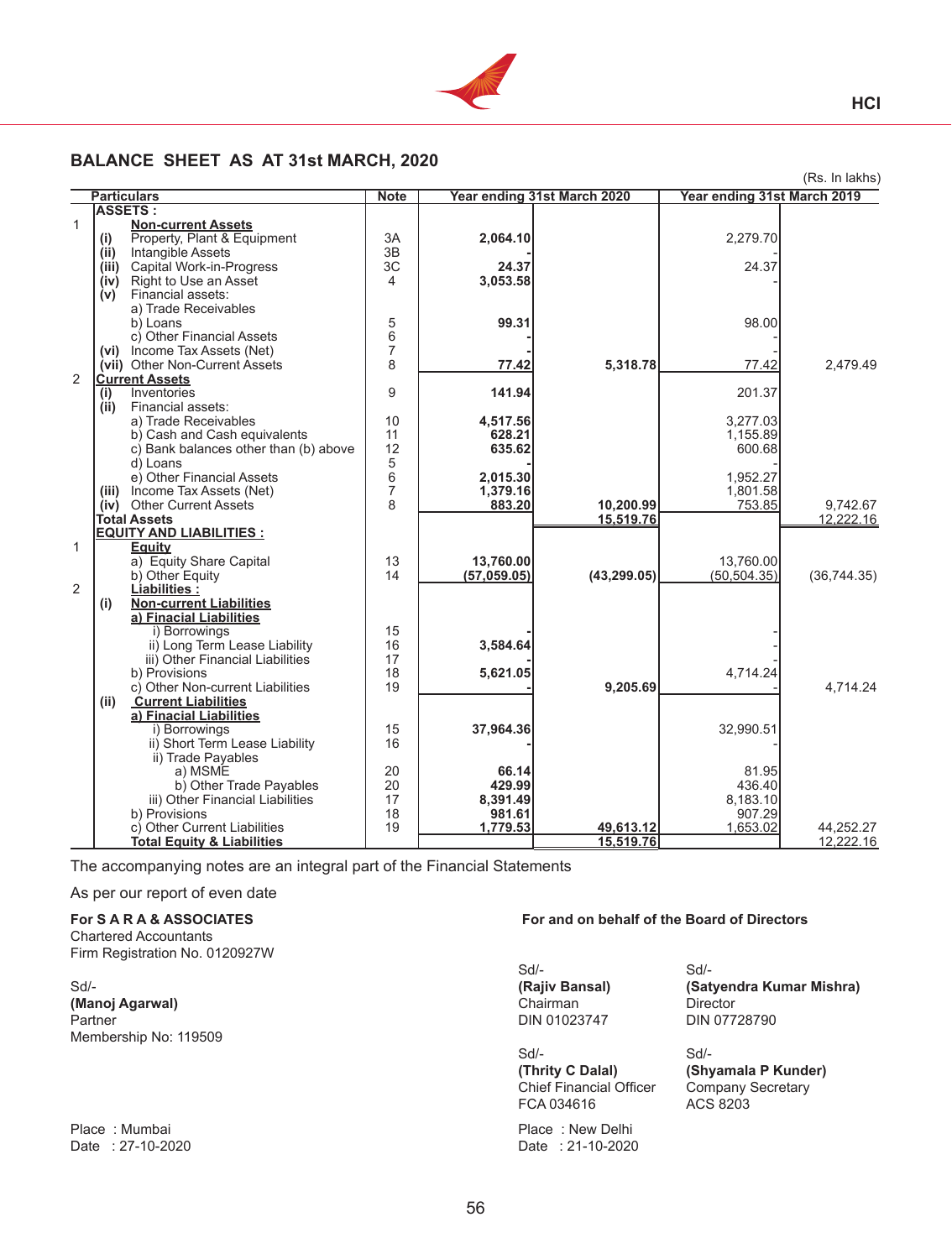

# **STATEMENT OF PROFIT AND LOSS FOR THE YEAR ENDED 30TH MARCH 2020**

|                                                             |              |             | (Rs. In lakhs) |
|-------------------------------------------------------------|--------------|-------------|----------------|
| <b>Particulars</b>                                          | <b>Notes</b> | 31-Mar-20   | 31-Mar-19      |
|                                                             |              | (Rs.)       | (Rs.)          |
| <b>Continuing operations</b>                                |              |             |                |
| <b>INCOME</b>                                               |              |             |                |
| Revenue from operations                                     | 21           | 5,956.64    | 5,974.93       |
| <b>Revenue from operations</b>                              |              | 5,956.64    | 5,974.93       |
| Other income                                                | 22           | 805.89      | 753.37         |
|                                                             |              | 805.89      | 753.37         |
| <b>Total revenue</b>                                        |              | 6,762.53    | 6,728.30       |
| <b>EXPENSES</b>                                             |              |             |                |
| Cost of raw material consumed                               | 23           | 1,382.10    | 1,363.14       |
| <b>Employee Benefits</b>                                    | 24           | 5,731.76    | 5,499.63       |
| <b>Finance Cost</b>                                         | 25           | 2,873.66    | 2,968.76       |
| Depreciation / Amortisation Expenses                        | 3 & 4        | 495.29      | 1,508.23       |
| <b>Other Expenses</b>                                       | 26           | 1,834.53    | 2,251.22       |
| <b>Total Expenses</b>                                       |              | 12,317.34   | 13,590.98      |
| Loss before Tax                                             |              | (5,554.81)  | (6,862.68)     |
| <b>Tax Expense</b>                                          |              |             |                |
| <b>Current Tax</b>                                          |              |             |                |
| Deferred Tax                                                |              |             |                |
| Add (Less)- Short (Excess) Provision of Earlier Years       |              |             |                |
| Profit/(Loss) for the year                                  |              | (5,554.81)  | (6,862.68)     |
| <b>Other Comprehensive Income</b>                           |              |             |                |
| a. Items that will not be classified to Profit & Loss       |              |             |                |
| i.Remeasurement Gain / (Loss) on Defined Benefit Obligation | 27           | (999.89)    | (257.67)       |
| Total Comprehensive Income for the year                     |              | (6, 554.70) | (7, 120.35)    |
| <b>Earning per Equity Share</b>                             |              |             |                |
| <b>Basic</b>                                                |              | (47.64)     | (51.75)        |
| <b>Diluted</b>                                              |              | (47.64)     | (51.75)        |
| Significant accounting policies                             | $\mathbf{2}$ |             |                |

The accompanying notes are an integral part of the Financial Statements As per our report of even date

Chartered Accountants

Firm Registration No. 0120927W

**(Manoj Agarwal) Chairman** Director **Director Chairman** Director **Director Partner DIN 07728790** Membership No: 119509

#### **For S A R A & ASSOCIATES For and on behalf of the Board of Directors**

 $Sd$  -  $Sd$  -  $Sd$  -DIN 01023747

 $Sd$  -  $Sd$  -  $Sd$  -**(Thrity C Dalal) (Shyamala P Kunder)**  Chief Financial Officer Company S<br>FCA 034616 6 6203 FCA 034616 ACS 8203

Place : Mumbai Place : Mumbai Place : New Delhi<br>
Date : 27-10-2020 Date : 21-10-2020

Sd/- **(Rajiv Bansal) (Satyendra Kumar Mishra)**

**HCI**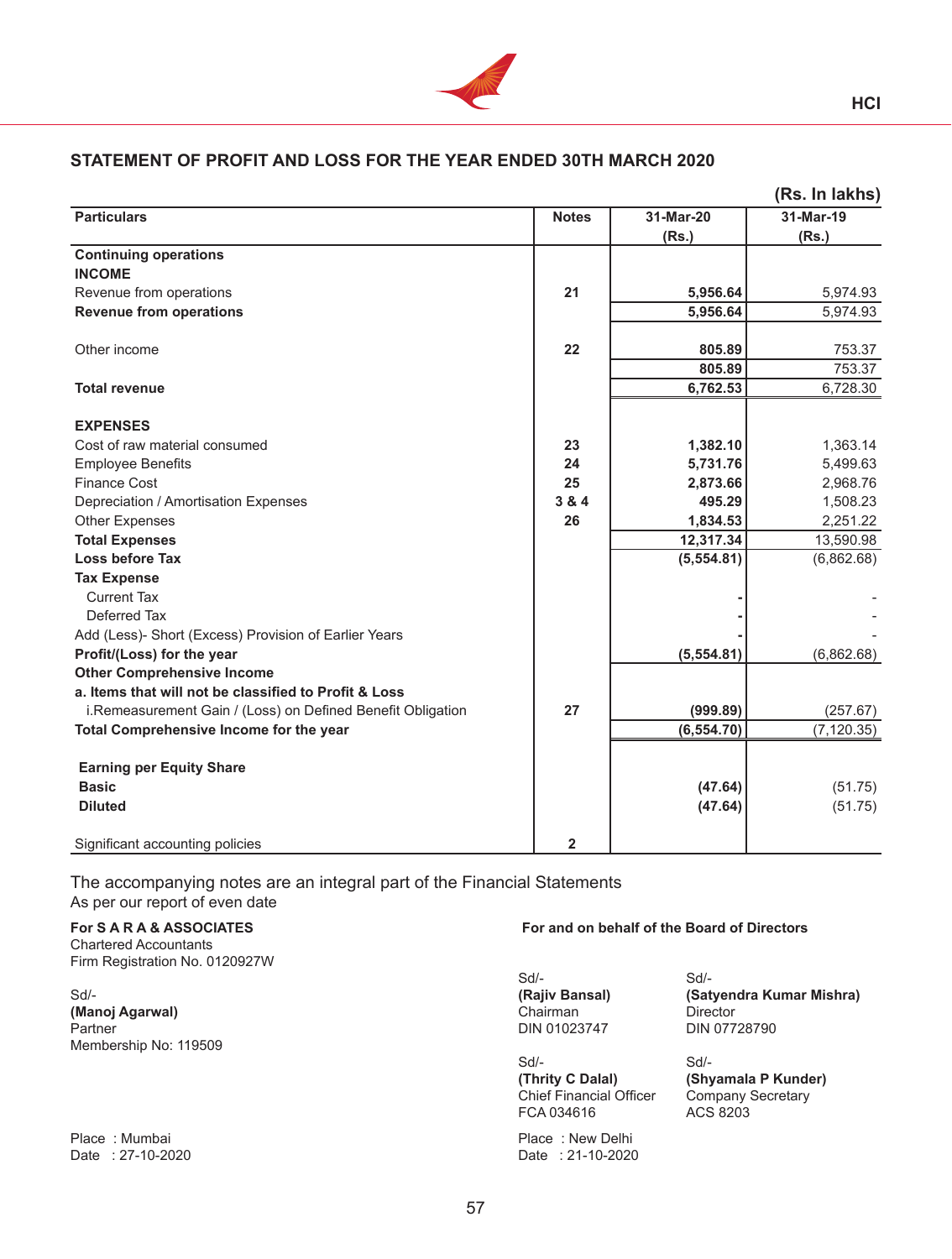

# **STATEMENT OF CHANGES IN EQUITY**

### **(A) Equity Share Capital**

#### **(Rs. in Lakhs)**

**HCI**

|                                                | No. of shares |           |
|------------------------------------------------|---------------|-----------|
| As at 1st April, 2017                          | 13,760,000    | 13,760.00 |
| Change in equity share capital during the year |               |           |
| As at 1st April, 2018                          | 13,760,000    | 13,760.00 |
| Change in equity share capital during the year |               |           |
| As at 31st March, 2019                         | 13,760,000    | 13,760.00 |
| Change in equity share capital during the year |               |           |
| <b>As at 31st March, 2020</b>                  | 13,760,000    | 13,760.00 |
|                                                |               |           |

#### **(B) Other Equity**

**(Rs. in Lakhs) Particulars Total General Reserve General Reserve Amalgamation Retained Earnings Balance as at 1 April 2018** - (43,384.00) (43,384.00) Profit for the year  $(6,862.68)$   $(6,862.68)$ Other Comprehensive Income (net of tax) - - (257.67) (257.67) **Balance as at 31 March 2019** - (50,504.35) (50,504.35)

#### **(Rs. in Lakhs)**

| <b>Particulars</b>                      |                |                     |                 | <b>Total</b> |
|-----------------------------------------|----------------|---------------------|-----------------|--------------|
|                                         | <b>General</b> | <b>General</b>      | <b>Retained</b> |              |
|                                         | <b>Reserve</b> | <b>Reserve</b>      | <b>Earnings</b> |              |
|                                         |                | <b>Amalgamation</b> |                 |              |
| <b>Balance as at 1 April 2019</b>       |                |                     | (50, 504.35)    | (50, 504.35) |
| Profit for the year                     |                |                     | (5,554.81)      | (5,554.81)   |
| Other Comprehensive Income (net of tax) |                |                     | (999.89)        | (999.89)     |
| Balance as at 31st March, 2020          |                |                     | (57,059.05)     | (57,059.05)  |

As per our report of even date

Chartered Accountants Firm Registration No. 0120927W

**(Manoj Agarwal)** Chairman Director Membership No: 119509

Date : 27-10-2020

#### **For S A R A & ASSOCIATES For and on behalf of the Board of Directors**

 $Sd$  -  $Sd$  -  $Sd$  -

 $Sd$  -  $Sd$  -  $Sd$  -**(Thrity C Dalal) (Shyamala P Kunder)**  Chief Financial Officer Company S<br>FCA 034616 6 6203 FCA 034616 ACS 8203

Place : Mumbai Place : Mumbai Place : New Delhi<br>
Date : 27-10-2020

Sd/- **(Rajiv Bansal) (Satyendra Kumar Mishra)** DIN 07728790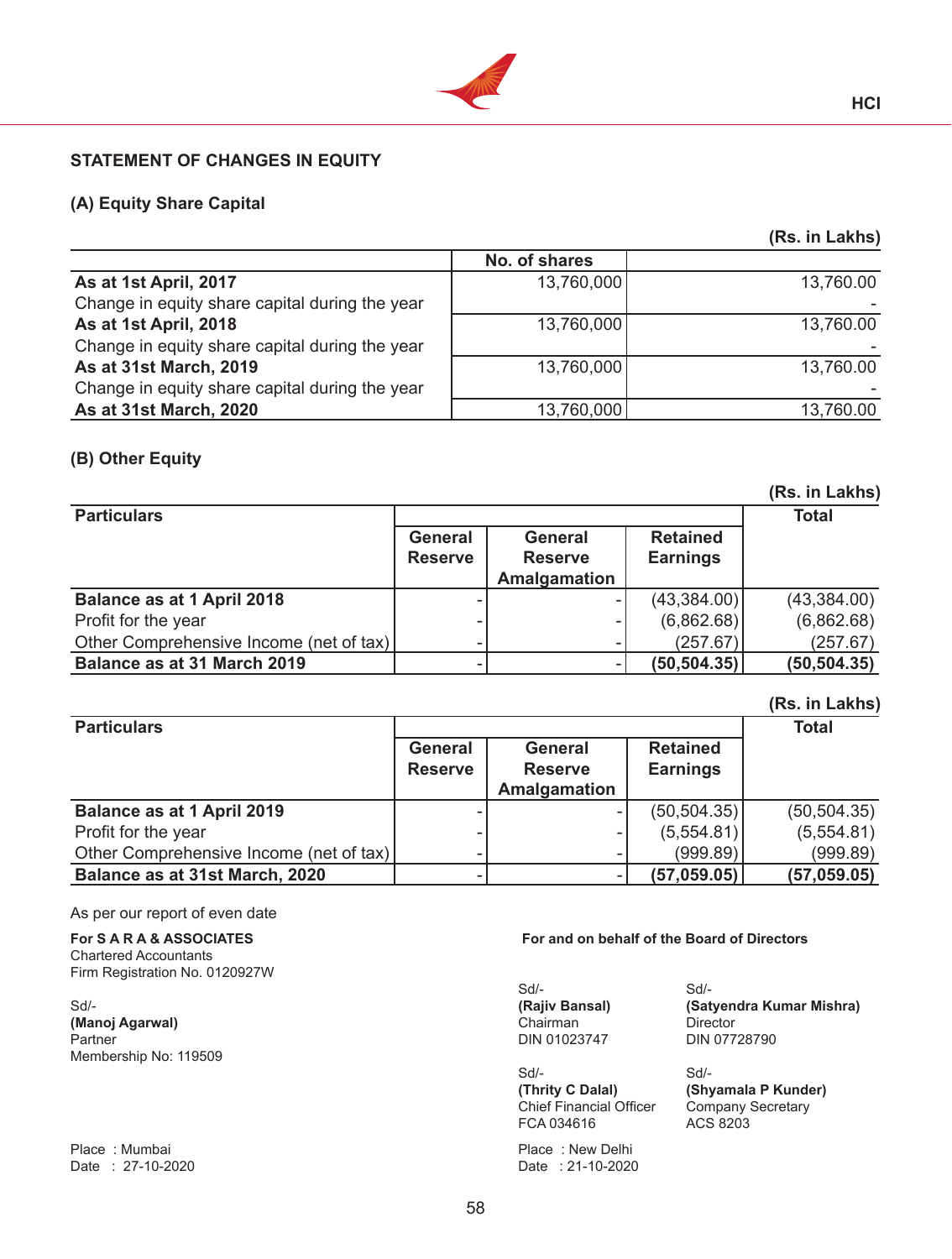

### **CASH FLOW STATEMENT FOR THE YEAR ENDED 31st MARCH 2020 (Rs. In lakhs)**

**HCI**

| <b>Particulars</b>                                             | 31-Mar-20  | 31-Mar-19  |
|----------------------------------------------------------------|------------|------------|
| A. CASH FLOW FROM OPERATING ACTIVITIES                         |            |            |
| Loss for the Year                                              | (5,554.81) | (6,862.68) |
| Adjustment for                                                 |            |            |
| Depreciation (Net)                                             | 495.29     | 1,508.23   |
| <b>Finance Cost</b>                                            | 2,873.66   | 2,968.76   |
| Loss/(Profit) on Sale of Fixed Assets                          |            |            |
| Exceptional Items (Excess Depreciation Written Back)           |            |            |
| <b>Prior Period Items</b>                                      |            |            |
| <b>Provision for Doubtful Debts</b>                            |            |            |
| Interest Income                                                | (433.33)   | (90.45)    |
| Operating loss before working capital changes                  | (2,619.19) | (2,476.14) |
| Movement in working capital:                                   |            |            |
| (Increase)/Decrease in Trade and Other Receivables             | (1,469.17) | 420.44     |
| (Increase)/Decrease in Inventories                             | 59.43      | 40.73      |
| Increase/(Decrease) in Trade and Other Payables                | 5,267.77   | 6,036.48   |
| <b>Cash generated from operations</b>                          | 1,238.84   | 4,021.51   |
| Less: Taxes paid / (Refunded)                                  | 422.43     | 268.57     |
| Net cash generated/(used in) from operating activities - (A)   | 1,661.28   | 3,752.95   |
| <b>B. CASH FLOW FROM INVESTING ACTIVITIES</b>                  |            |            |
| (Additions)/ Sale of Fixed Assets / CWIP                       | (2.75)     | (41.22)    |
| Additions (Right to Use an Asset)                              | (3,330.52) |            |
| Sale of Fixed Assets                                           |            |            |
| <b>Interest Received</b>                                       | 433.33     | 90.45      |
| Net cash generated/(used in) from investing activities - (B)   | (2,899.94) | 49.23      |
| <b>C. CASH FLOW FROM FINANCING ACTIVITIES</b>                  |            |            |
| <b>Issue of Equity Shares</b>                                  |            |            |
| <b>Interest Paid</b>                                           | (2,873.66) | (2,968.76) |
| Increase/(Decrease) in Short Term Lease Liability              |            |            |
| Increase/(Decrease) in Long Term Lease Liability               | 3,584.64   |            |
| Net cash from financing activities - (C)                       | 710.98     | (2,968.76) |
| Net increase/ (decrease) in cash or cash equivalents - (A+B+C) | (527.68)   | 833.42     |
| Cash and bank balance as at beginning of the year              | 1,155.90   | 322.48     |
| Cash and bank balance at the end of the year                   | 628.21     | 1,155.90   |
| Earmarked balances with banks                                  | 1.23       | 0.78       |
| Cash and cash equivalents as at the end of the year            | 626.98     | 1,155.12   |
|                                                                | 628.21     | 1,155.90   |

The Cash flow Statement has been prepared under the "Indirect Method" as set out in Ind AS 7- 'Cash Flow Statement' issued by the Institute of Chartered Accountants of India and presents cash flows from operating, investing and financing activities.

As per our report of even date

Chartered Accountants Firm Registration No. 0120927W

**(Manoj Agarwal) (Manoj Agarwal) Chairman** Director **Director Director Partner DIN 07728790** Membership No: 119509

Place : Mumbai **Place** : Mumbai **Place** : New Delhi

#### **For S A R A & ASSOCIATES For and on behalf of the Board of Directors**

 $Sd/ Sd/-$ DIN 01023747

 $Sd/ Sd/-$ **(Thrity C Dalal) (Shyamala P Kunder)**  Chief Financial Officer Company S<br>FCA 034616 ACS 8203 FCA 034616 ACS 8203

Date : 27-10-2020 Date : 21-10-2020

Sd/- **(Rajiv Bansal) (Satyendra Kumar Mishra)**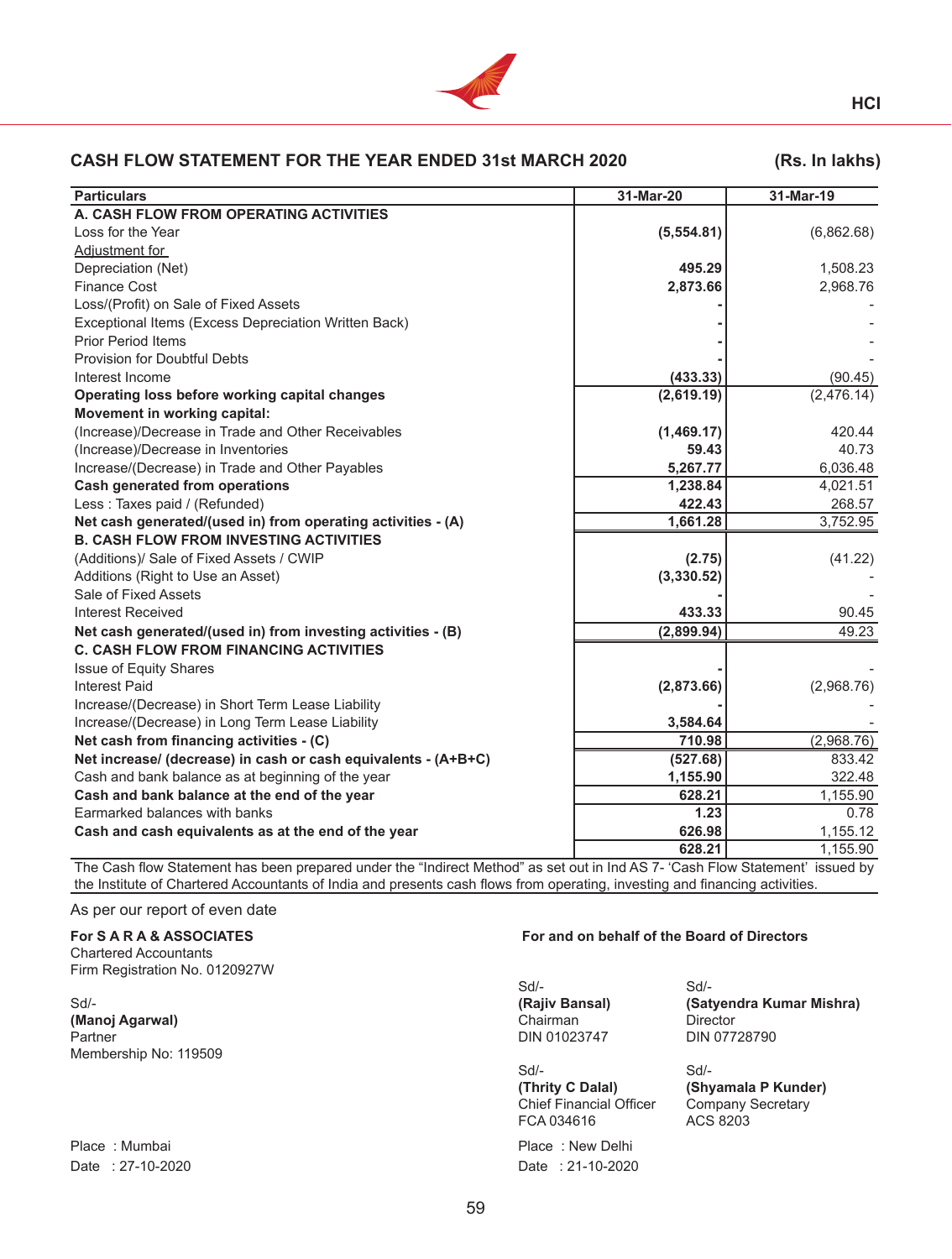

# **NOTES TO THE FINANCIAL STATEMENTS FOR THE YEAR ENDED MARCH 31, 2020**

# **(Rupees in lakhs except otherwise stated)**

**HCI**

# **NOTE 1: CORPORATE INFORMATION**

Hotel Corporation of India Limited, (a Government of India Company) is a company incorporated in India, registered under the provisions of Companies Act. The Company is primarily engaged in the business of owning, operating & managing Hotels and Flight Caterings. It is a subsidiary of "Air India Limited" (AIL). The registered office of the Company is situated at Transport Annexe Building, Old Airport, Air India Complex, Kalina, Santacruz East, Mumbai 400029.

# **NOTE 2: BASIS OF PREPARATION, CRITICAL ACCOUNTING ESTIMATES AND JUDGEMENTS, SIGNIFICANT ACCOUNTING POLICIES AND RECENT ACCOUNTING PRONOUNCEMENTS**

### **The financial statements have been prepared on the following basis:**

### **i. Basis of Preparation and Compliance with IND AS**

 For all period upto and including the year ended March 31, 2017, the Company prepared its financial statements in accordance with generally accepted accounting principles in India (Indian GAAP) and complied with the accounting standard (previous GAAP) as notified under section 133 of the Companies Act, 2013 read together with Rule 7 of the Companies (Accounts) Rules, 2014 as amended to the extent applicable, and the presentation requirements of the Companies Act, 2013.

 In accordance with the notification, dated February 16, 2015, issued by the Ministry of Corporate Affairs, the company has adopted Indian Accounting Standards (Ind AS) notified under section 133 read with Rule 4A of the Companies (Indian Accounting Standards) Rules 2015, as amended, and the relevant provisions of the Companies Act, 2013 (collectively, "Ind ASs") with effect from April 1, 2017 the Company is required to prepare its financial statements in accordance with Ind AS for the year ended March 31, 2018. These financial statements as and for the year ended March 31, 2018 (the "Ind AS Financial Statements") were the first financial statements the Company has prepared in accordance with Ind AS and financial statements for the year ended March 31<sup>st</sup> 2020 is also prepared on the same basis.

### **ii. Basis of measurement:**

Financial statements have been prepared on the historical cost and on accrual basis except for certain financial assets and liabilities which are measured at fair value or amortized cost at the end of each financial year.

### **iii. Critical accounting estimates /judgments:**

In preparing these financial statements, management has made judgments, estimates and assumptions that affect the application of accounting policies and the reported amounts of assets, liabilities, income and expenses and actual results may differ from these estimates.

Estimates and underlying assumptions are reviewed on an ongoing basis. Revisions to accounting estimates where necessary are recognized prospectively.

 Significant areas of estimation and judgments (as stated in the respective Accounting Policies) that have the most significant effect on the Financial statements are as follows:

- a) Impairment of Assets.
- b) Measurement of useful life and residual values of property, plant and equipment and the assessment as to which components of the cost may be capitalized.
- c) Basis of classification of Non-Current Assets held for sale.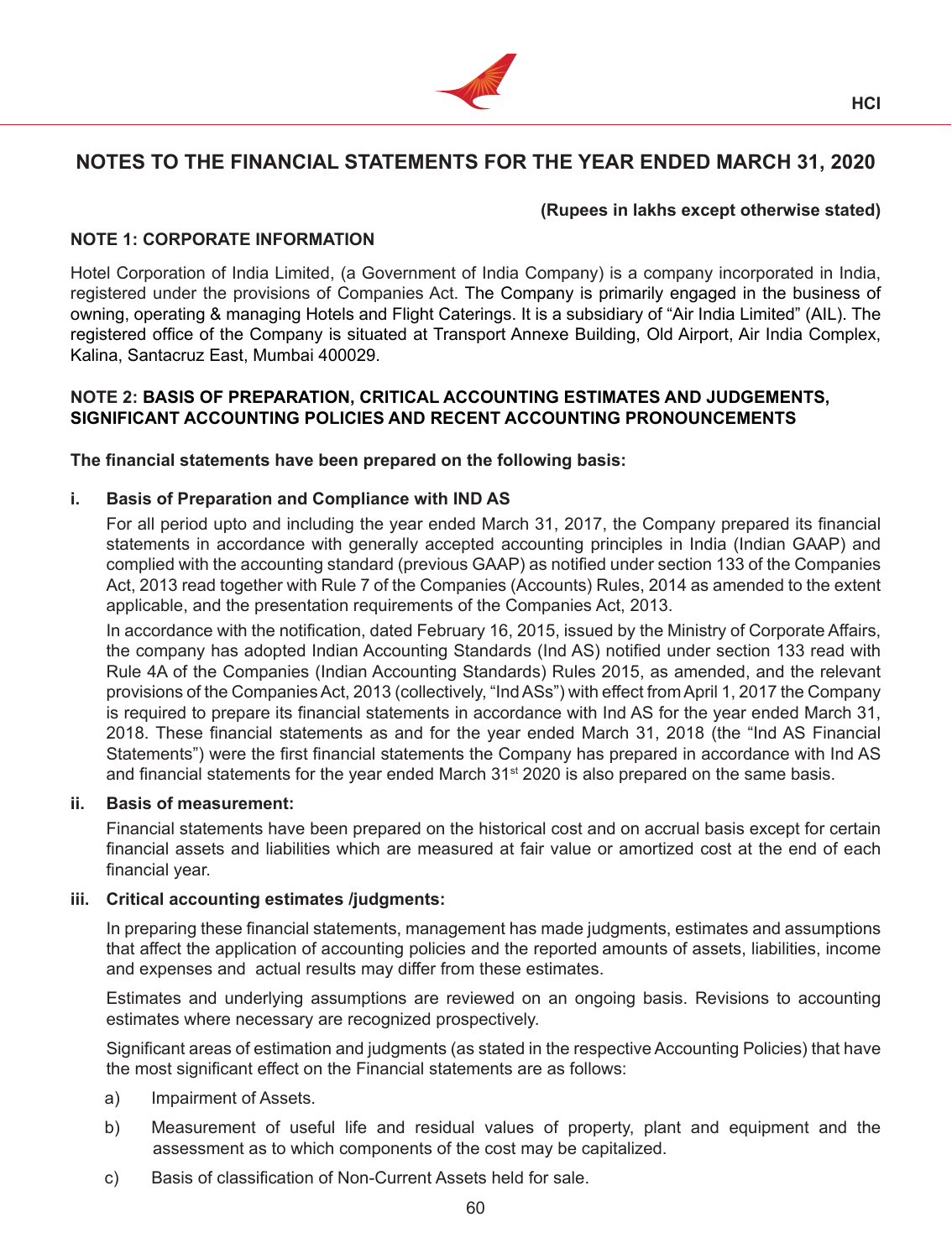

- d) Recognition of Deferred Tax Assets.
- e) Recognition and measurement of defined benefit obligations.
- f) Judgment required to ascertain lease classification.
- g) Measurement of Fair Values and Expected Credit Loss (ECL).
- h) Judgment is required to ascertain whether it is probable or not that an outflow of resources embodying economic benefits will be required to settle the taxation disputes and legal claim.

### **iv. Operating cycle & Classification of Current &Non-Current:**

 Presentation of assets and liabilities in the financial statement has been made based on current / noncurrent classification provided under the Companies Act 2013. The Company being in service sector, there is no specific operating cycle; however, 12 months period has been adopted as "the Operating Cycle" in-terms of the provisions of Schedule III to the Companies Act 2013. Accordingly, current liabilities and current assets include the current portion of non-current financial liabilities and assets.

### **v. Estimation uncertainty relating to the global health pandemic on COVID-19:**

On March 11, 2020, the World Health Organisation declared COVID-19 outbreak as a pandemic. Responding to the potentially serious threat that this pandemic has to public health, the Indian Government has taken a series of measures to contain the outbreak, which included imposing multiple 'lock-downs' across the country, from March 22, 2020, and extended up to July 31, 2020. The lockdowns and restrictions imposed on various activities due to COVID – 19 pandemic have posed challenges to the business of the Company. Lockdown guidelines issued by Central/State governments mandated closure of hotel operations and cessation of air traffic and other forms of public transport. This has resulted in low occupancies / shutdowns of our hotels AT Delhi and Srinagar and flight kitchens at Mumbai and Delhi. The Delhi hotel was shut down temporarily during the lockdown phase as the Company was not part of Government denominated essential services. With the lifting of the partial lockdown restrictions, the Company has re-opened the hotels in the non-containment zones, after establishing thorough and well-rehearsed safety protocols. The Company expects the hotels to become fully operational after the lockdown is lifted completely and the confidence of travelers is restored. The Company expects the demand for its services to pick up albeit at a slower pace once lockdown is lifted. The Company has assessed the potential impact of COVID-19 on its capital and financial resources, profitability, liquidity position, and demand for its services.

Various steps have been initiated by the Company. The Company does not foresee any disruption in raw material supplies. The Company has also assessed the potential impact of COVID-19 on the carrying value of property, plant & equipment, right-of-use assets, intangible assets, trade receivables, inventories, and other current assets appearing in the financial statements of the Company. In developing the assumptions and estimates relating to the future uncertainties in the economic conditions because of this pandemic, the Company as at the date of approval of these Financial statements has used internal and external sources of information and based on current estimates, expects to recover the carrying amounts of these assets. The impact of the global health pandemic may be different from that estimated as at the date of approval of these financial statements and the Company will continue to closely monitor any material changes to future economic conditions.

### **vi. Significant Accounting Policies:**

# **A. Inventories(IND AS – 2)**

Inventories primarily consist of soft furnishing (linen), cutlery / crockery and stores and spares. Cost of inventories comprise all costs of purchase after deducting non-refundable rebates and discounts and all other costs incurred in bringing the inventories to their present location and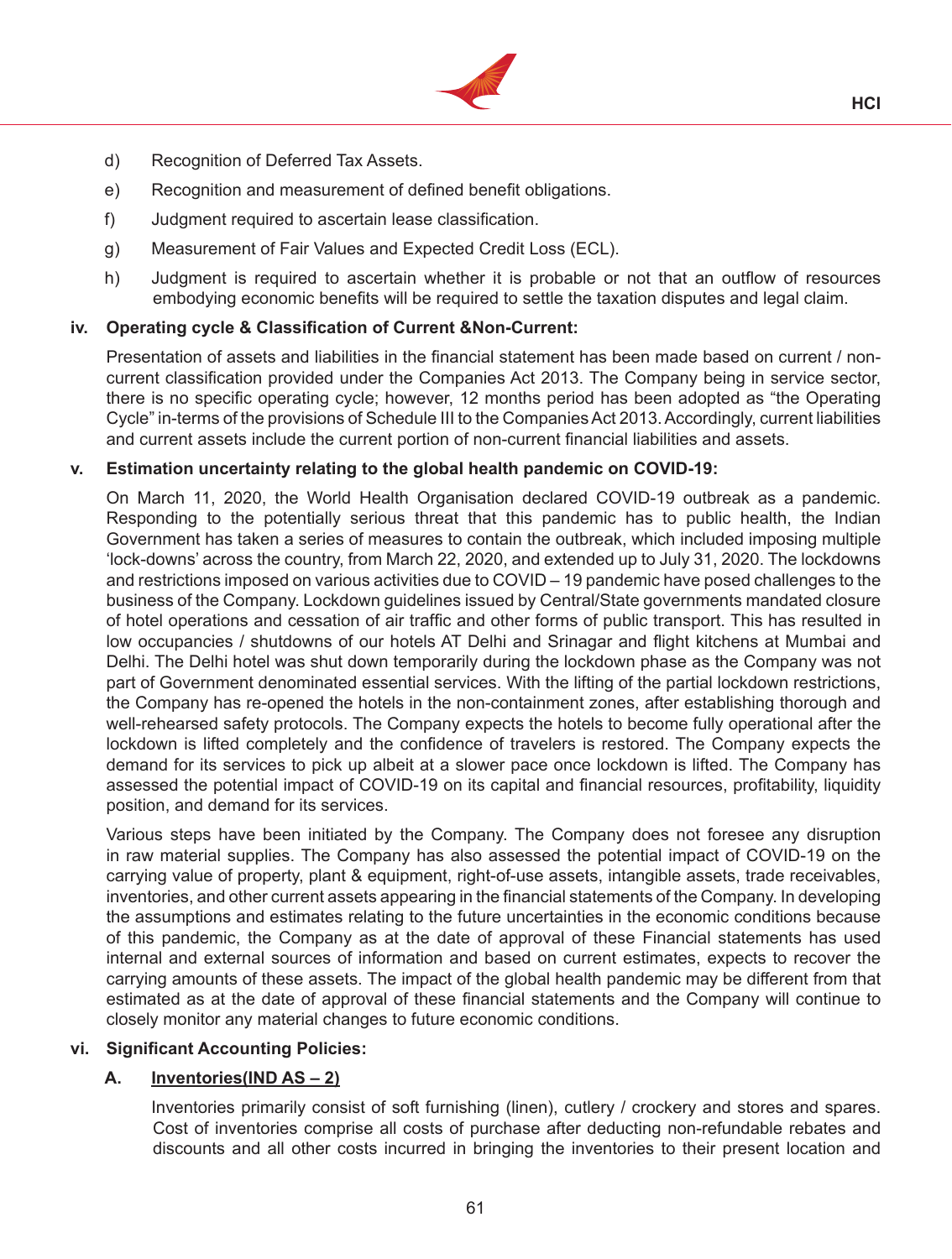

condition and is determined on weighted average basis.

Inventories are valued at lower of cost and Net Realisable Value (NRV)Expendables & Consumables are charged off at the time of initial issue, except those meant for repairs of repairable items which are expensed off when the work order is closed on completion of repair work.

Soft furnishing (linen) and Stores & Supplies (cutlery & crockery) are being valued at lower of cost or NRV and written off to the Statement of Profit and Loss as and when issued for consumption.

# **B. Cash Flow Statement (IND AS–7)**

 Cash flows are reported using indirect method as set out in Ind AS-7 "Statement of Cash Flows" whereby profit/(loss) before tax is adjusted for the effect of transactions of non cash nature and any deferrals or accruals of past or future cash receipt to payments. The Cash flow from operating, investing and financing activities of the company is segregated based on available information.

# **C. Taxation (IND AS - 12)**

# **Current Income Tax**

Current tax comprises the expected tax payable or receivable on the taxable income or loss for the year and any adjustment to the tax payable or receivable in respect of previous years. The amount of current tax reflects the best estimate of the tax amount expected to be paid or received after considering the uncertainty, if any, related to income taxes. It is measured using tax rates (and tax laws) enacted or substantively enacted by the reporting date. Current tax assets and current tax liabilities are offset only if there is a legally enforceable right to set off the recognized amounts, and it is intended to realize the asset and settle the liability on a net basis or simultaneously.

# **Deferred Tax**

Deferred tax is recognized in respect of temporary differences between the carrying amounts of assets and liabilities for financial reporting purposes and the corresponding amounts used for taxation purposes.

Deferred tax liabilities are recognized for all taxable temporary differences. Deferred tax assets are recognized for unused tax losses, unused tax credits and deductible temporary differences to the extent that is probable that future taxable profits will be available against which they can be used. The carrying amount of deferred tax assets is reviewed at the end of each reporting period and reduced to the extent that it is no longer probable that sufficient taxable profits will be available to allow all or part of the asset to be recovered.

Deferred tax is measured at the tax rates that are expected to apply to the period when the assets are realized or liability is settled, based on the laws that have been enacted or substantively enacted by the reporting date.

 The measurement of deferred tax reflects the tax consequences that would follow from the manner in which the Company expects, at the reporting date, to recover or settle the carrying amount of its assets and liabilities.

Deferred tax assets and liabilities are offset if there is a legally enforceable right to offset current tax liabilities and assets, and they relate to income taxes levied by the same tax authority, but they intend to settle current tax liabilities and assets on a net basis or their tax assets and liabilities will be realized simultaneously.

# **D. Property, Plant and Equipment: ( PPE) ( IND AS - 16)**

# i. Property, Plant and Equipment

Property, plant and equipment are carrying at deemed cost from the date of transition.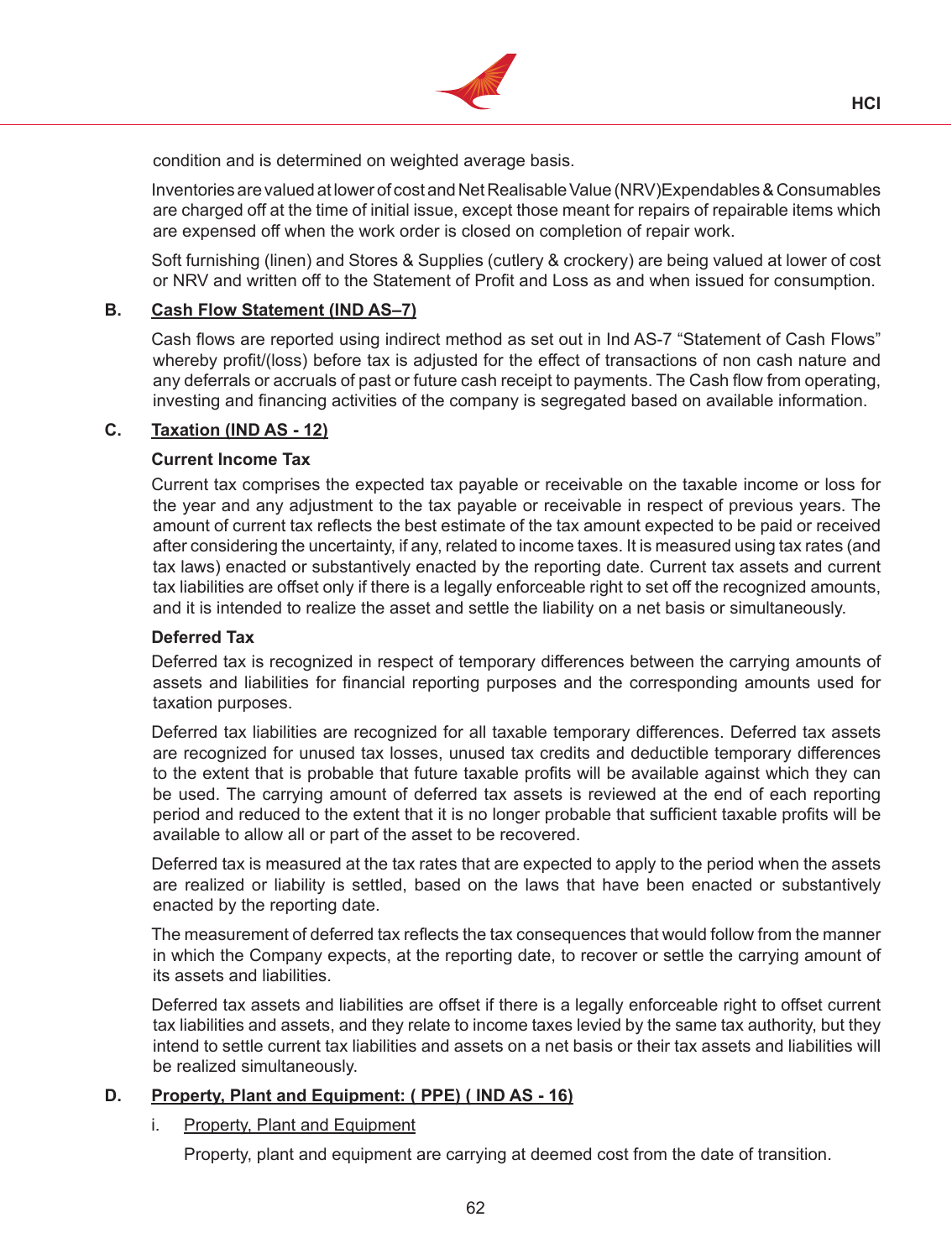

The initial cost of property, plant and equipment comprises its purchase price, including non refundable duties and taxes, attributable borrowing cost and any other directly attributable costs of brining an asset to working condition and location for its intended use. It also includes the present value of expected cost for decommissioning and removing of an asset and restoring the site after its use, if the recognition criteria for a provision are met.

Expenditure incurred after the property, plant and equipment have been put into operation, such as repairs and maintenance, are normally charges to the statement of profit and loss in the period in which the costs are incurred. Major overhaul expenditure is capitalized if the recognition criteria are met.

Gains and losses on disposal of an item of property, plant and equipment are determined by deducting the proceeds of disposal from the carrying amount of property, plant and equipment and are recognized net within other income/other expenditure in statement of profit and loss.

The residual value, useful lives and method of depreciation of property, plant and equipments are reviewed at each financial year end and adjusted prospectively, if appropriate.

 Further physical verification of Assets is done on a rotational basis so that every asset is verified in every two years and the discrepancies observed in the course of the verification adjusted in the year in which report is submitted and finalized.

### ii. Capital work in progress

Assets in the course of construction are capitalized in capital work in progress account. At the point when the asset is capable of operating in the manner intended by management, the cost of construction is transferred to the appropriate category of property, plant and equipment.

### iii. Depreciation / Amortization:

Property, plant and equipment are stated at cost less accumulated depreciation and any provision for impairment. Depreciation commences when the assets are ready for their intended use.

Depreciation is provided on straight-line method over the useful life of the Property, plant and equipment as prescribed in the Schedule II of the Companies Act 2013 (except as otherwise stated), keeping a residual value of 5% of the original cost. Depreciation method, useful life and residual values are reviewed by the Management at each year end.

Cost incurred on major renovation/refurbishment, modernization/conversion are depreciated over the useful life and / or period of lease as the case may be.

 Kitchen utensils purchased for the first time for a new unit are written off equally in four years. Any additions in the subsequent years are written off in the year of purchase.

Carpets purchased initially for a new unit/major renovation are capitalized as Fixed Assets in the year of purchase and depreciated on the Straight Line Method as specified in Para d above. Carpets purchased in the subsequent years are being written off as Soft furnishings in the year of purchase.

Heavy curtains are written off in the year of issue.

### **E. Employee Retirement Benefits ( IND AS - 19)**

 The Retirement Benefits to the employees comprise of "Defined Contribution Plans" and "Defined Benefit Plans".

a) **Defined Contribution Plans** consist of contributions to Employees Provident Fund and Employees State Insurance Scheme. The Company has created separate Trusts to administer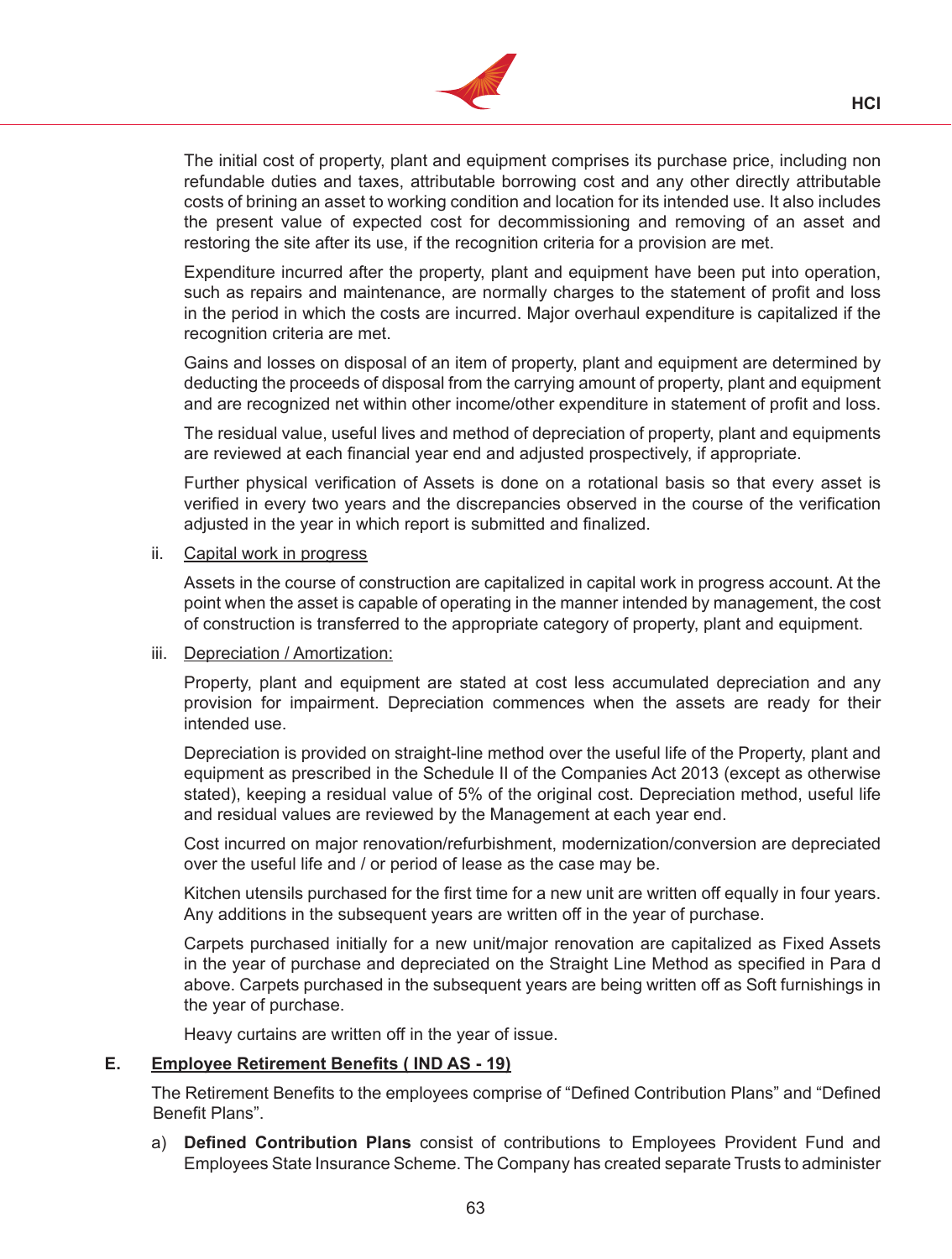

Provident Fund contributions to which contributions are made regularly. ESI dues are regularly deposited with government authorities.

b) **Defined Benefit Plans** which are not funded, consist of Gratuity, and Post Retirement Medical Benefits and other benefits. The liability for these benefits is actuarially determined under the Projected Unit Credit Method at the yearend as per Indian Laws.

 The obligation is measured at the present value of estimated future cash flows. The discount rates used for determining the present value of obligation under defined benefit plans, is based on the market yields on Government securities as at the balance sheet date, having maturity periods approximating to the terms of related obligations. Re -measurements gains and losses arising from experience adjustments and changes in actuarial assumptions are recognized in the period in which they occur, directly in Other Comprehensive Income. They are included in "Other Equity" in the "Statement of Changes in Equity" and in the Balance Sheet.

 Changes in the present value of the defined benefit obligation resulting from settlement or curtailments are recognized immediately in Statement of Profit and Loss as past service cost.

c) **Other Long-Term Employee Benefits** in the form of Leave Encashment are accounted as other long-term employee benefits. The Company's net obligation in respect of Leave Encashment is the amount of benefit to be settled in future that employees have earned in return for their service in the current and previous years. The benefit is discounted to determine its present value. The obligation is measured on the basis of an actuarial valuation using the projected unit credit method. Re-measurements are recognized in Statement of Profit and Loss in the period in which they arise.

# d) **Short Term Benefits :**

Short Term Employee Benefits are accounted for in the period during which the services have been rendered.

# **F. Foreign Currency Transactions ( IND AS - 21)**

The management has determined the currency of the primary economic environment in which the company operates i.e. functional currency, to be Indian Rupees (Rs). The financial statements are presented in Indian Rupees, which is company's functional and presentation currency.

### **Foreign Currency Monetary Items**:

- i) Foreign currency Revenue and Expenditure transactions relating to Foreign Stations are recorded at established monthly rates (based on published IATA rates). Interline settlement with Airlines for transportation is carried out at the exchange rate published by IATA for respective month.
- ii) Foreign currency monetary items are translated using the exchange rate circulated by Foreign Exchange Dealers Association of India (FEDAI). Gains/ (losses) arising on account of realization/settlement of foreign exchange transactions and on translation of monetary foreign currency assets and liabilities are recognized in the Statement of Profit and Loss.
- iii) In respect of long term foreign currency monetary items originating before  $1<sup>st</sup>$  April, 2016, the effect of exchange differences arising on settlement or reporting of long term monetary items at the rates different from those at which they were initially recorded during the period, or reported in previous financial statements, is accounted as addition or deduction to the cost of the assets so far as it relates to acquisition of depreciable capital assets and is depreciated over the balance useful life of the concerned asset and in other cases such difference is accumulated by transfer to "Foreign Currency Monetary Items Translation Difference Account"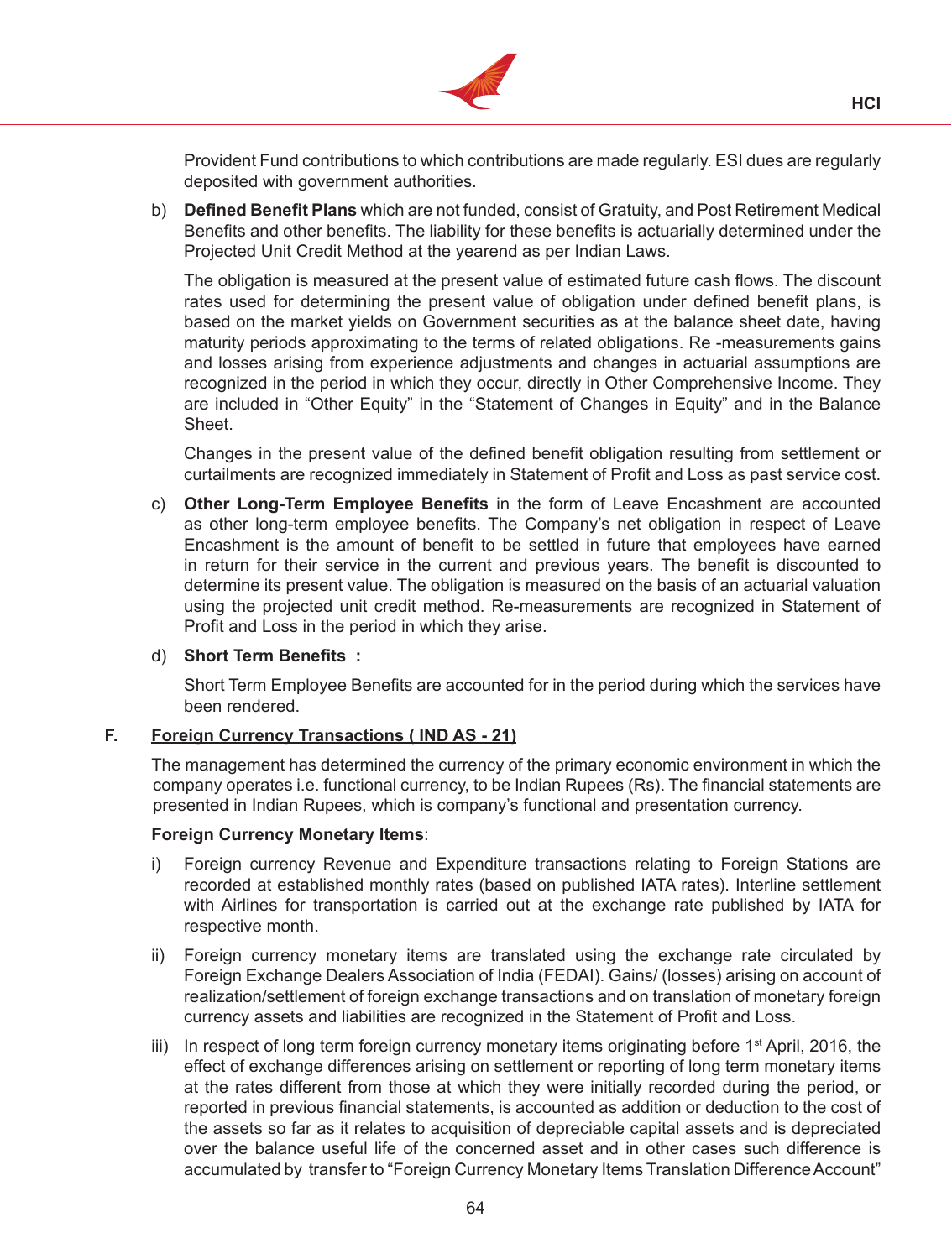

to be amortized over the balance period of such long term Assets or Liability.

**Exchange variation** is not considered at the year-end in respect of Debts and Loans & Advances for which doubtful provision exists since they are not expected to be realized.

# **G. Borrowing Cost: (IND AS - 23)**

Borrowing cost that are directly attributable to acquisition, construction of qualifying assets including capital work–in-progress are capitalized, as part of the cost of assets, up to the date of commencement of commercial use of the assets.

# **H. Earnings Per Share ( IND AS - 33)**

The Company presents basic and diluted earnings/ (loss) per share (EPS) data for its equity shares. Basic earnings per equity share are computed by dividing the net profit after tax attributable to the equity shareholders by the weighted average number of equity shares outstanding during the year. Diluted earnings per equity share is computed by dividing adjusted net profit after tax by the aggregate of weighted average number of equity shares and dilutive potential equity shares during the year.

### **I. Impairment of Assets ( IND AS – 36)**

Assets that are subject to amortisation are reviewed for impairment periodically including whenever events or changes in circumstances indicate that the carrying amount may not be recoverable. An impairment loss is recognised for the amount by which the asset's carrying amount exceeds its recoverable amount.

Recoverable amount is the higher of fair value less costs of disposal and value in use. In assessing value in use, the estimated future cash flows are discounted to their present value using a pre-tax discount rate that reflects current market assessments of the time value of money and the risks specific to the asset for which the estimates of future cash flows have not been adjusted.

If the recoverable amount of an asset (or cash-generating unit) is estimated to be less than its carrying amount, the carrying amount of the asset (or cash-generating unit) is reduced to its recoverable amount. An impairment loss is recognised immediately in the Statement of Profit and Loss.

When an impairment loss subsequently reverses, the carrying amount of the asset (or a cashgenerating unit) is increased to the revised estimate of its recoverable amount, but so that the increased carrying amount does not exceed the carrying amount that would have been determined had no impairment loss been recognised for the asset (or cash-generating unit) in prior years. A reversal of an impairment loss is recognised immediately in the Statement of Profit and Loss.

The Company assesses at each Balance Sheet date whether there is any indication that carrying amount of its non– financial asset has been impaired. If any such indication exists, the provision for impairment is made in accordance with IND AS-36.

# **J. Provisions, Contingent Liabilities/Capital Commitments & Contingent Assets (IND AS - 37)**

Provisions involving a substantial degree of estimation in measurement are recognized when there is a present obligation (legal or constructive)as a result of past events and it is probable that there will be an outflow of resources. If the effect of the time value of money is material, provisions are discounted using a current pre-tax rate that reflects, when appropriate, the risks specific to the liability. These estimates are reviewed at each reporting date and adjusted to reflect the current best estimates. The expense relating to a provision is presented in the statement of profit and loss.

Contingent liabilities are disclosed by way of a note in respect of possible obligations that may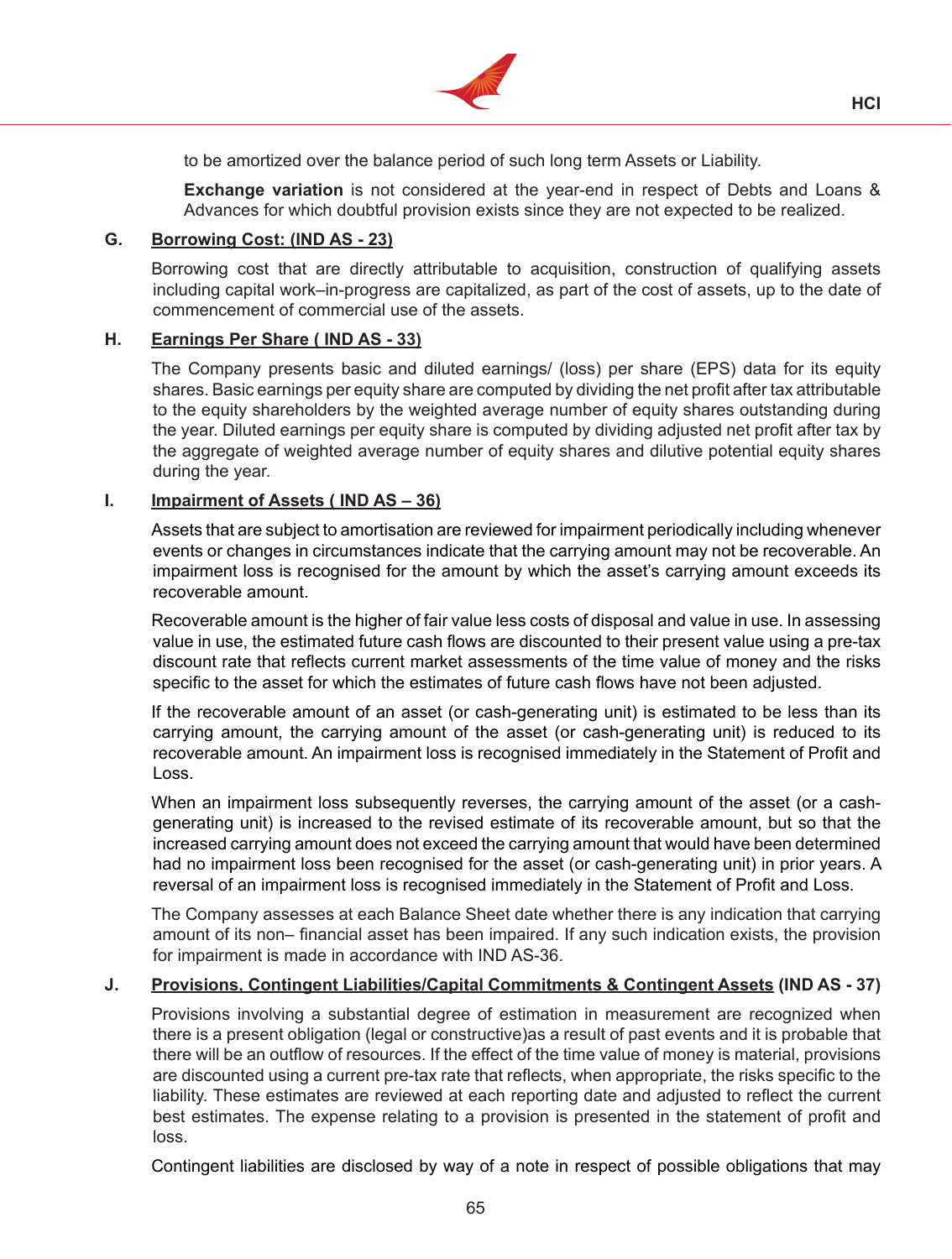

arise from past events but their existence is confirmed by the occurrence or non-occurrence of one or more uncertain future events not wholly within the control of the Company.

Contingent assets are possible assets that arises from past events and whose existence will be confirmed only by the occurrence or non-occurrence of one or more uncertain future events not wholly within the control of the Company. A contingent asset is disclosed, when an inflow of economic benefits is probable.

### **K. Non- Current Assets Held For Sale ( IND AS - 105)**

Assets are classified as held for sale if it is highly probable that they will be recovered primarily through sale in its present condition than through continuing use. The net book value of such assets, are transferred from the block of fixed assets to "Assets held for Sale" at lower of the carrying value or Fair Value less cost to sell. No depreciation is provided, once the assets is transferred to Assets Held for Sale.

### **L. Intangible Assets (IND AS – 38)**

Intangible assets acquired are measured on initial recognition at cost; following initial recognition intangible assets are carried at cost less any accumulated amortization and accumulated impairment loss. The useful lives of intangible assets is assessed for five years. Specialized systems software acquired outright and license fee paid for such patented software are capitalized.

The costs relating to annual license fees, development, updation, implementation and maintenance of computer software are charged to revenue account.

Gains or losses arising from the retirement or disposal proceeds and the carrying amount of the assets recognized as income or expenses in the Statement of profit and loss when the asset is derecognized.

### **M. Financial Instruments (IND AS – 109)**

Afinancial instrument is any contract that gives rise to a financial asset of one entity and a financial liability or equity instrument of another entity.

### **a. Financial Assets**

### **(i) Classification**

The Company classifies financial assets as subsequently measured at amortized cost, fair value through other comprehensive income or fair value through Statement of Profit and Loss on the basis of its business model for managing the financial assets and the contractual cash flows characteristics of the financial asset.

### **(ii) Initial recognition and measurement**

All financial assets are recognized initially at fair value plus, in the case of financial assets not recorded at fair value through Statement of Profit and Loss, transaction costs that are attributable to the acquisition of the financial asset.

### **(iii) Subsequent measurement**

For purposes of subsequent measurement financial assets are classified in below categories:

**(a) Financial assets carried at amortized cost:** Afinancial asset other than derivatives and specific investments, is subsequently measured at amortized cost if it is held within a business model whose objective is to hold the asset in order to collect contractual cash flows and the contractual terms of the financial asset give rise on specified dates to cash flows that are solely payments of principal and interest on the principal amount outstanding.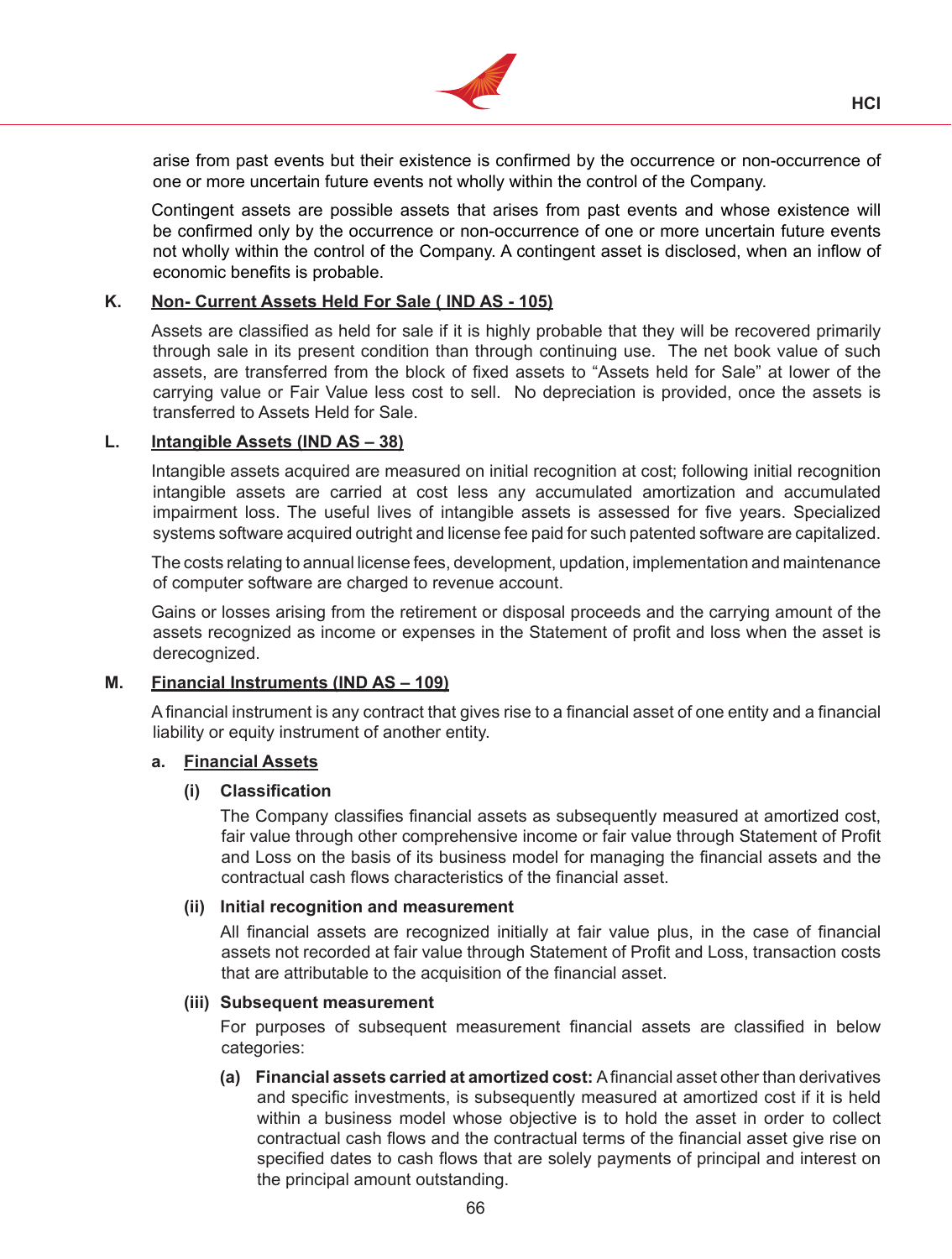

- **(b) Financial assets at fair value through other comprehensive income:** A financial asset comprising specific investment is subsequently measured at fair value through other comprehensive income if it is held within a business model whose objective is achieved by both collecting contractual cash flows and selling financial assets and the contractual terms of the financial asset give rise on specified dates to cash flows that are solely payments of principal and interest on the principal amount outstanding. The Company has made an irrevocable election for its investments which are classified as equity instruments to present the subsequent changes in fair value in other comprehensive income based on its business model.
- **(c) Financial assets at fair value through Statement of Profit and Loss:** A financial asset comprising derivatives which is not classified in any of the above categories are subsequently fair valued through profit or loss.

### **(iv) De-recognition**

A financial asset is primarily derecognized when the rights to receive cash flows from the asset have expired or the Company has transferred its rights to receive cash flows from the asset

# **(v) Impairment of other financial assets**

The Company assesses impairment based on expected credit losses (ECL) model for measurement and recognition of impairment loss on the financial assets that are trade receivables or contract revenue receivables and all lease receivables etc.

### **(vi) Write-off**

The gross carrying amount of a financial asset is written off (either partially or in full) to the extent that there is no realistic prospect of recovery. This is generally the case when the Company determines that the counterparty does not have assets or sources of income that could generate sufficient cash flows to repay the amounts subject to the write-off. However, financial assets that are written off could still be subject to enforcement activities in order to comply with the Company's procedures for recovery of amounts due.

# **b. Financial Liabilities**

### **(i) Initial recognition and measurement**

All financial liabilities are recognized initially at fair value and, in the case of loans and borrowings and payables, net of directly attributable transaction costs. The Company's financial liabilities include trade and other payables, loans and borrowings including bank overdrafts, and derivative financial instruments.

### **(ii) Classification**

 The Company classifies all financial liabilities as subsequently measured at amortized cost, except for financial liabilities at fair value through Statement of Profit and Loss. Such liabilities, including derivatives shall be subsequently measured at fair value.

### **(iii) Subsequent measurement**

The measurement of financial liabilities depends on their classification, as described below.

### **a) Financial liabilities at amortized cost:**

After initial recognition, interest-bearing loans and borrowings are subsequently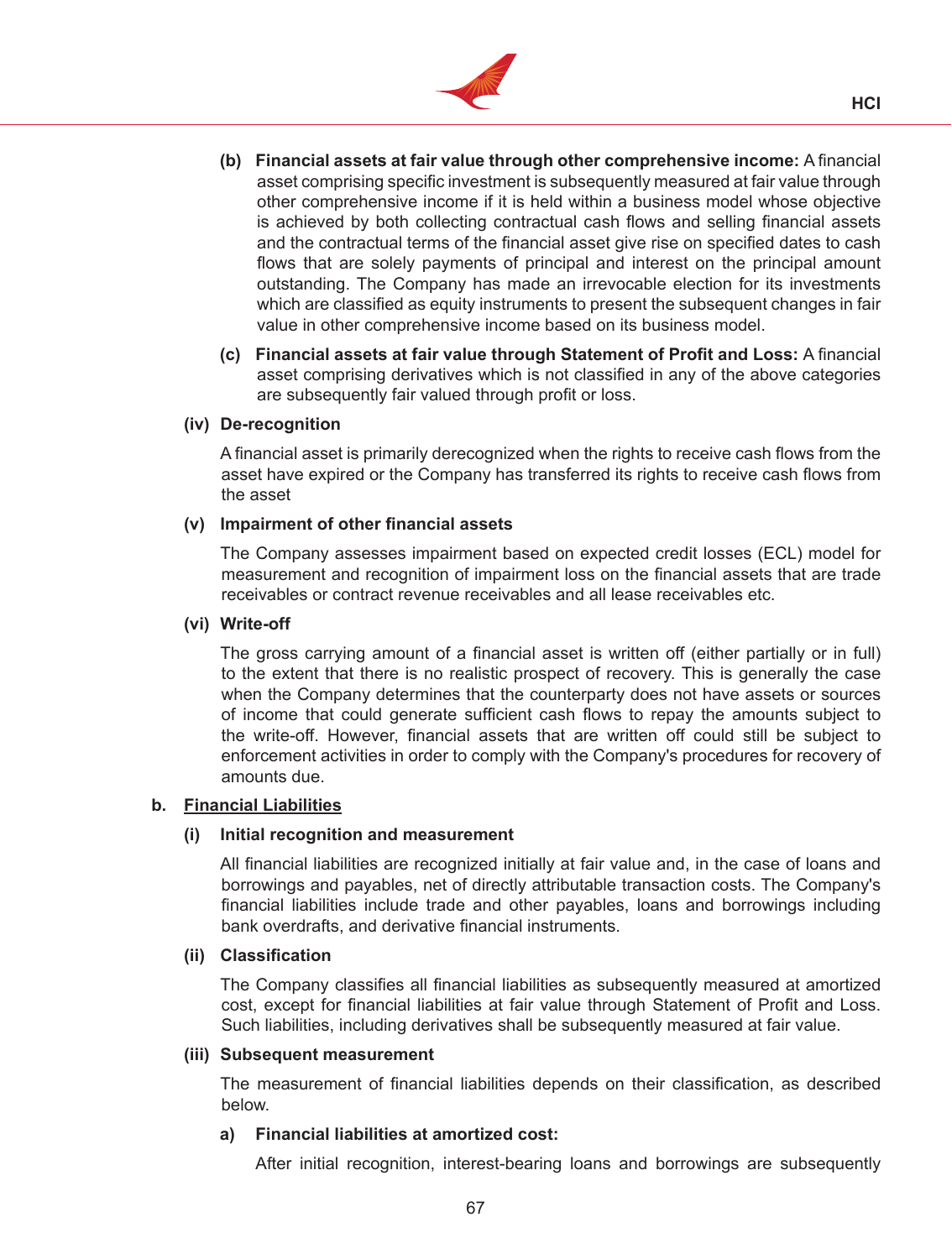

measured at amortized cost using the Effective Interest Rate (EIR) method. Gains and losses are recognized in Statement of Profit and Loss when the liabilities are derecognized as well as through the EIR amortization process. Amortized cost is calculated by taking into account any discount or premium on acquisition and fees or costs that are an integral part of the EIR. The EIR amortization is included as finance costs in the Statement of Profit and Loss.

# **b) Financial liabilities at fair value through Statement of Profit and Loss:**

Financial liabilities at fair value through Statement of Profit and Loss include financial liabilities held for trading and financial liabilities designated upon initial recognition as at fair value through Statement of Profit and Loss. Financial liabilities are classified as held for trading if they are incurred for the purpose of repurchasing in the near term. This category comprises derivative financial instruments entered into by the Company that are not designated as hedging instruments in hedge relationships as defined by IND AS 109. Separated embedded derivatives are also classified as held for trading unless they are designated as effective hedging instruments. Gains or losses on liabilities held for trading are recognized in the Statement of Profit and Loss.

### **(iv) De-recognition**

A financial liability is derecognized when the obligation under the liability is discharged or cancelled or expires.

# **(v) Offsetting of financial instruments**

Financial assets and financial liabilities are offset and the net amount is reported in the balance sheet if there is a currently enforceable legal right to offset the recognized amounts and there is an intention to sell on a net basis, to realize the assets and sell the liabilities simultaneously

### **N. Fair Value Measurement (IND AS - 113)**

The Company measures financial instruments and specific investments (other than subsidiary, joint venture and associates), at fair value at each balance sheet date.

 All assets and liabilities for which fair value is measured or disclosed in the financial statements are categorized within the fair value hierarchy, described as below, based on the lowest level input that is significant to the fair value measurement as a whole:

- Level 1: Quoted (unadjusted) market prices in active markets for identical assets or liabilities
- Level 2: Valuation techniques for which the lowest level input that is significant to the fair value measurement is directly or indirectly observable.
- Level 3: Valuation techniques for which the lowest level input that is significant to the fair value measurement is unobservable.

For assets and liabilities that are recognized in the balance sheet on a recurring basis, the Company determines whether transfers have occurred between levels in the hierarchy by re-assessing categorization (based on the lowest level input that is significant to the fair value measurement as a whole) at the end of each reporting period.

For the purpose of fair value disclosures, the Company has determined classes of assets and liabilities on the basis of the nature, characteristics and risks of the asset or liability and the level of the fair value hierarchy as explained above.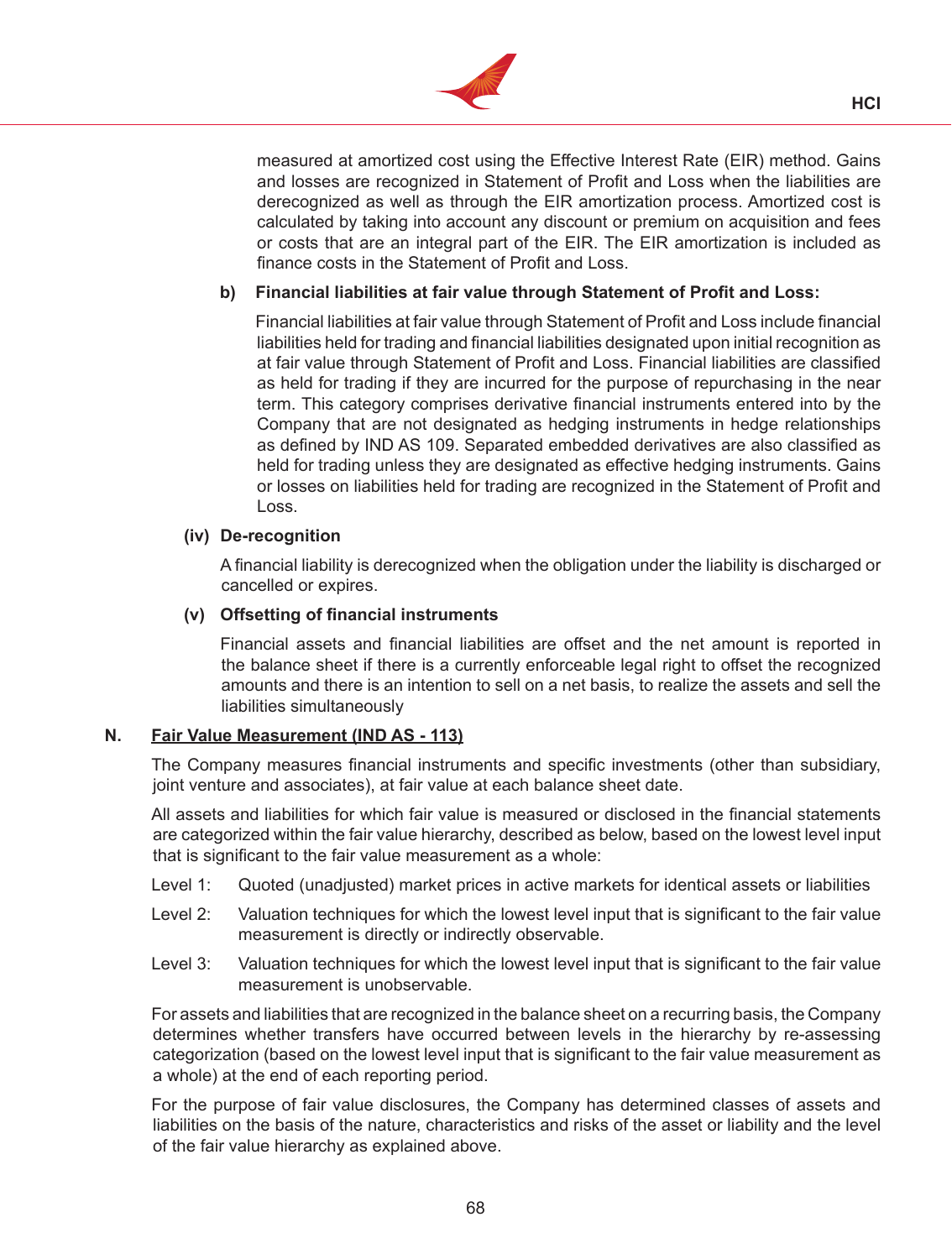

# **O. Revenue Recognition ( IND AS –115)**

Revenue is recognized at an amount that reflects the consideration to which the Company expects to be entitled in exchange for transferring the goods or services to a customer i.e. on transfer of control of the goods or service to the customer. Revenue from sales of goods of rendering of services is net of Indirect taxes, returns and discounts.

#### **Income from operations**

- **a) Rooms, Food and Beverage & Banquets:** Revenue is recognized at the transaction price that is allocated to the performance obligation. Revenue includes room revenue, food and beverage sale and banquet services which is recognized once the rooms are occupied, food and beverages are sold and banquet services have been provided as per the contract with the customer. Credit notes received from vendors are recognized on acceptance of claim/receipt of credit note.
- **b) Space and shop rentals**: Rentals basically consists of rental revenue earned from letting of spaces for retails and office at the properties. Theses contacts for rentals are generally of short terms in nature. Revenue is recognized in the period in which services are being rendered.
- **c) Other allied services** : In relation to laundry income, communication income, health, club income and other allied services, the revenue has been recognized by reference to the time of service rendered. Gain or loss arising out of sale/scrap of PPE over the net depreciated value is taken to Statement of Profit & Loss as Non-Operating Revenue or Expenses.

#### **d) Other Items**:

- i) Scrap Sales, reimbursement to employees towards medical, leave pay, claims of interest from suppliers, other staff claims etc., are recognized on cash basis.
- ii) Liability / claims for amounts payable towards dues are recognized to the extent of claims / invoices received

**Contract balance** (effective from April 1, 2018)

## a) **Contract assets**

A contract asset is the right to consideration in exchange for goods or services transferred to the customer. If the Company performs by transferring goods or services to a customer before the customer pays consideration or before payment is due, a contract asset is recognized for the earned consideration that is conditional.

#### b) **Contract liabilities**

A contract liability is the obligation to transfer services to a customer for which the Company has received consideration form the customer. If a customer pays consideration before the Company transfers goods or services to the customers, a contract liability is recognized when the payment is made. Contract liabilities are recognized as revenue when the Company performs under the contract

#### i. **Interest**

Interest income is accrued on a time proportion basis using the effective interest rate method.

## ii. **Dividend**

Dividend income is recognized when the Company's right to receive the amount is established.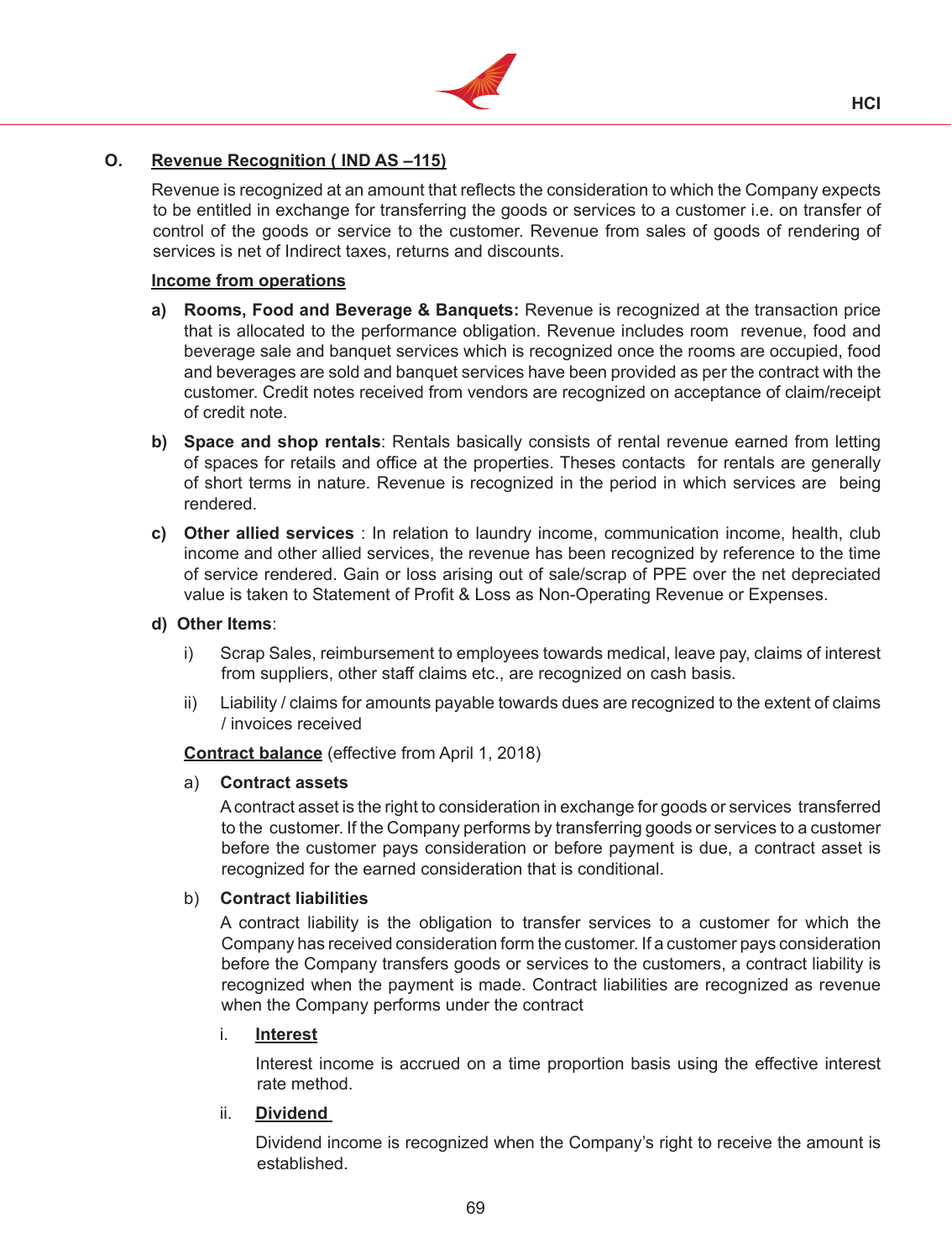

## **P. Leases (IND AS - 116)**

A contract is, or contains a lease when it conveys the right to control the use of an identified asset for a period of time in exchange for consideration.

#### **Company as a lessee**

To assess whether a contract conveys the right to control the use of an identified asset, the Company assesses whether:

- (i) the contract involves the use of an identified asset
- (ii) the Company has substantially all of the economic benefits from use of the asset through the period of the lease and
- (iii) the Company has the right to direct the use of the asset.

At the date of commencement of the lease, the Company recognises a right-of-use asset ("ROU") and a corresponding lease liability for all lease arrangements in which it is a lessee, except for leases with a term of twelve months or less (short-term leases) and low value leases. For these short-term and low value leases, the Company recognises the lease payments as an operating expense on a straight-line basis over the term of the lease. Lease contracts may contain both lease and non-lease components. The Company allocates payments in the contract to the lease and non-lease components based on their relative prices and applies the lease accounting model only to lease components.

The right-of-use assets are initially recognised at cost, which comprises the initial amount of the lease liability adjusted for initial direct costs incurred, lease payments made at or before the commencement date, and less any lease incentives received. They are subsequently measured at cost less accumulated depreciation and impairment losses. Right-of-use assets are also adjusted for any re-measurement of lease liabilities. Unless the Company is reasonably certain to obtain ownership of the leased assets or renewal of the leases at the end of the lease term, recognised right-of-use assets are depreciated to a residual value over the shorter of their estimated useful life or lease term.

The lease liability is initially measured at the present value of the lease payments to be made over the lease term. In calculating the present value of lease payments, the Company uses its incremental borrowing rate at the lease commencement date if the interest rate implicit in the lease is not readily determinable.

The lease term includes periods subject to extension options which the Company is reasonably certain to exercise and excludes the effect of early termination options where the Company is not reasonably certain that it will exercise the option.

 Lease liabilities are re-measured with a corresponding adjustment to the related right-of-use asset if the Company changes its assessment if whether it will exercise an extension or a termination option and any lease modification. Payments which are 'in-substance fixed' are charged against the lease liability.

 Lease liability and Right Of Use Assets have been separately presented in the Balance Sheet and lease payments are presented as follows in the Company's statement of cash flows:

- short-term lease payments, payments for leases of low-value assets and variable lease payments that are not included in the measurement of the lease liabilities are presented within cash flows from operating activities;
- payments for the interest element of recognised lease liabilities are included in 'interest paid' within cash flows from operating activities; and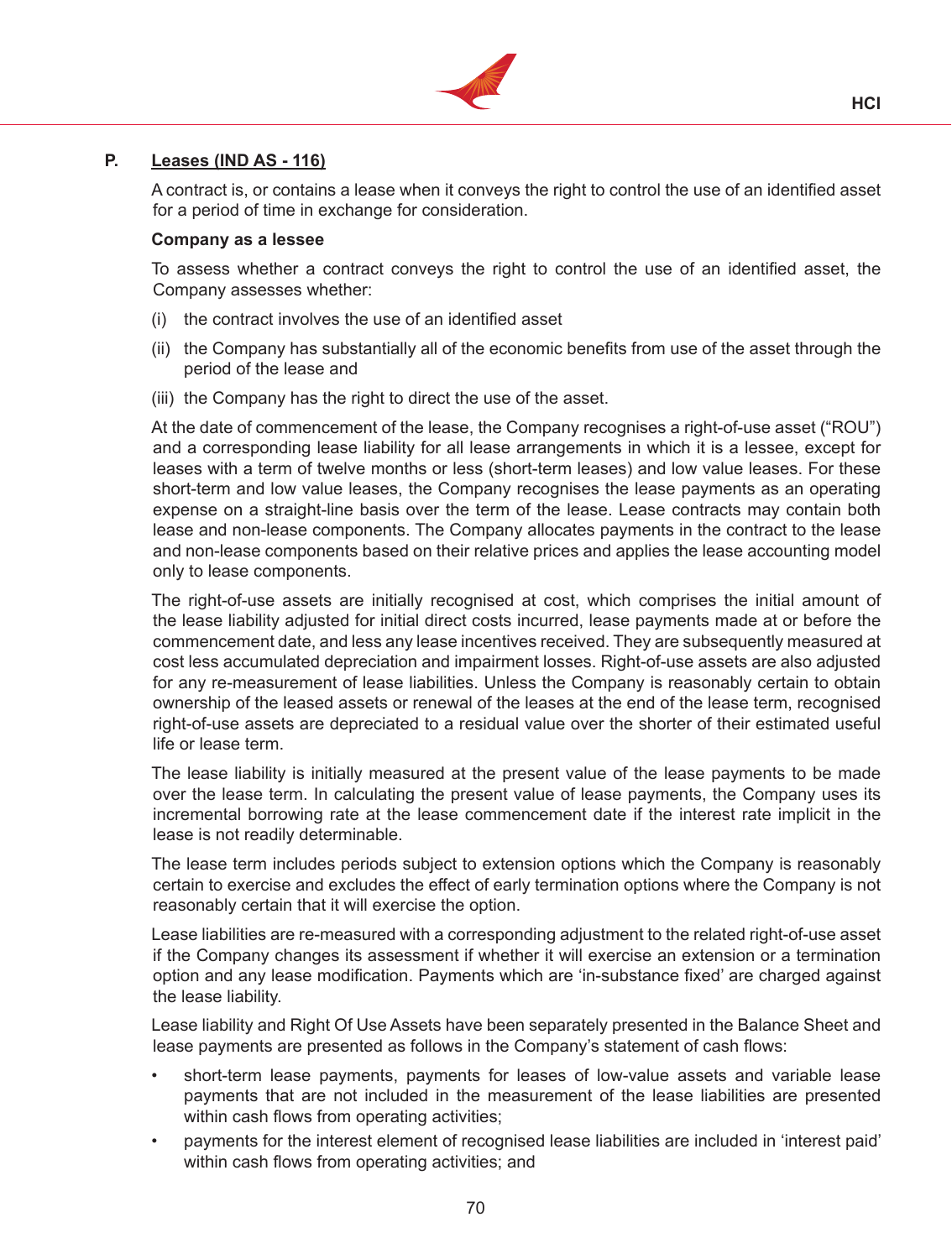

• payments for the principal element of recognised lease liabilities are presented within cash flows from financing activities

#### **Transition to IND As 116**

Ministry of Corporate Affairs ("MCA") through Companies (Indian Accounting Standards) Amendment Rules, 2019 and Companies (Indian Accounting Standards) Second Amendment Rules, has notified Ind AS 116 Leases which replaces the existing lease standard, Ind AS 17 Leases and other interpretations. Ind AS 116 sets out the principles for the recognition, measurement, presentation and disclosure of leases for both lessees and lessors. It introduces a single, on-balance sheet lease accounting model for lessees. The Company has adopted Ind AS 116, effective annual reporting period beginning April 1, 2019 and applied the standard to its leases, prospectively with the effect of initially applying the standard, recognised on the date of initial application (April 1, 2019). Accordingly, the Company has not restated comparative information, instead, the prospective effect of initially applying this standard has been recognised as on April 1, 2019.

For transition, the Company has elected not to apply the requirements of Ind AS 116 to leases which are expiring within 12 months from the date of transition by class of asset and leases for which the underlying asset is of low value on a lease-by-lease basis.

#### **Q. Manufacturer's Credit (Cash & Non Cash Incentives)**

Manufacturer's credit entitlements are accounted for on accrual basis and credited to 'Incidental Revenues' by contra debit to 'Advances'; when the credit entitlement are used, the 'advances' are adjusted against the liability created for either acquiring an asset or incurring an expenditure.

#### **R. Cash And Cash Equivalents**

Cash and cash equivalents consist of cash at bank and in hand and short-term deposits with an original maturity of three months or less, which are subject to an insignificant risk of changes in value.

#### **S. Recent Accounting Pronouncements**

#### **a. New and amended standards adopted by the Company:**

The Company has applied the following standards and amendments for the first time for their annual reporting period commencing April 1, 2019:

- Ind AS 116 Leases
- Accounting for income tax when there is uncertainty over income tax treatment of an item by tax authorities (Ind AS 12 – Income Taxes (amendments relating to uncertainty over income tax treatments));
- Accounting for plan amendment, curtailment or settlement occurring in between the reporting periods in case of long-term employee benefit plans (Ind AS 19 – Plan Amendment, Curtailment or Settlement);

The Company has changed its accounting policies as a result of adopting Ind AS 116. The company elected to adopt the new standard prospectively with effect from April 1, 2019. This is disclosed in Note 39.

The other amendments listed above did not have any material impact on the amounts recognized in prior periods and are not expected to significantly affect the current or future periods.

#### **b. New Standards or other amendments issued but not yet effective:**

Ministry of Corporate Affairs ("MCA") notifies new standard or amendments to the existing standards. There is no such notification which would have been applicable from April 1, 2020.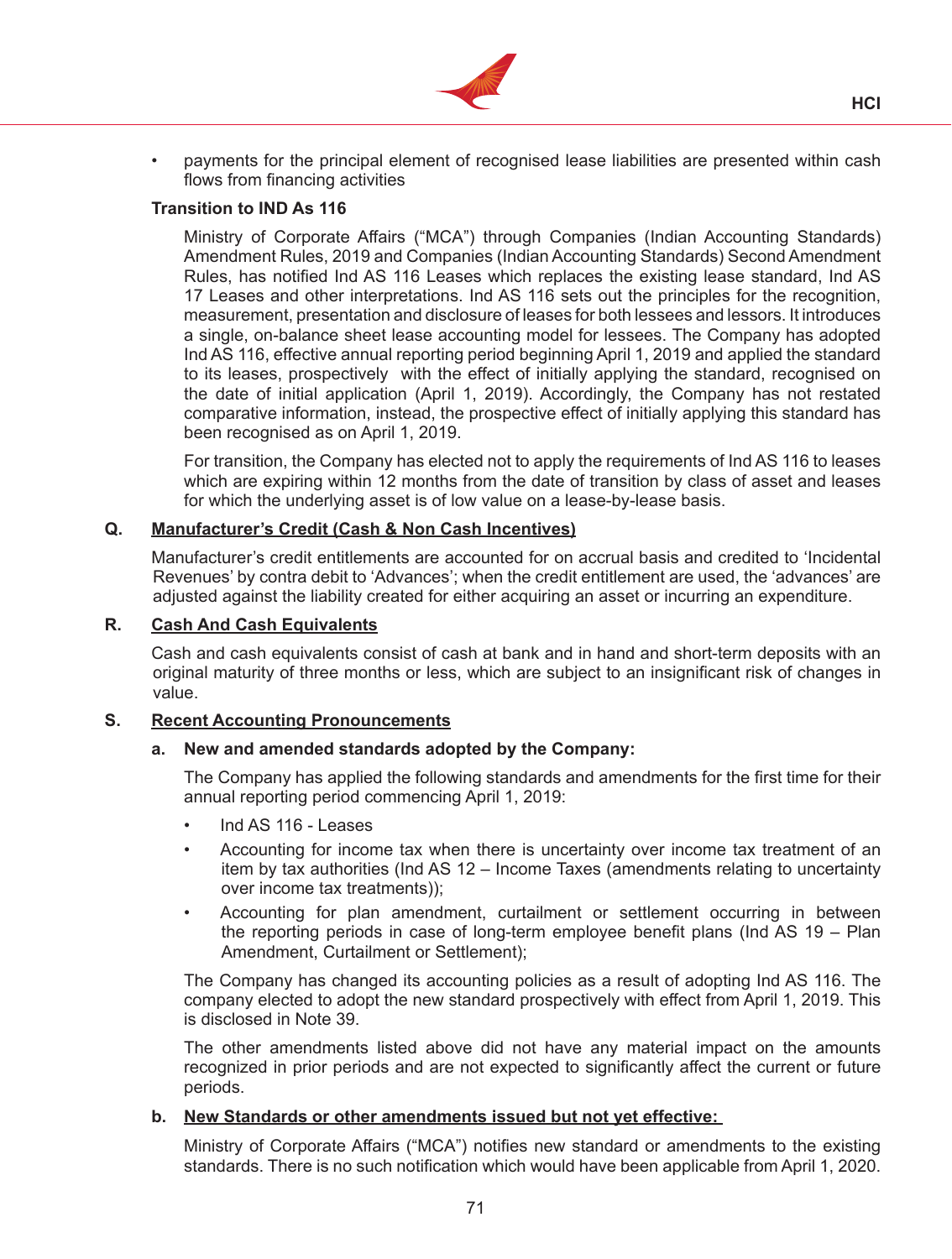

# **NOTE 3A & 3B : PROPERTY PLANT AND EQUIPMENT**

|   |                |                                                             |                            |                  |                                    |                        |                            |                 |                                    |                                           |                     | (Rs. In lakhs)         |
|---|----------------|-------------------------------------------------------------|----------------------------|------------------|------------------------------------|------------------------|----------------------------|-----------------|------------------------------------|-------------------------------------------|---------------------|------------------------|
|   | SI.<br>No.     | <b>Particulars</b>                                          |                            |                  | <b>GROSS BLOCK</b>                 |                        |                            |                 | <b>DEPRECIATION</b>                |                                           |                     | <b>NET BLOCK</b>       |
|   |                |                                                             | As at<br>April 01,<br>2019 | <b>Additions</b> | Deductions /<br><b>Adjustments</b> | As at<br>31-Mar-<br>20 | As at<br>April 01,<br>2019 | For the<br>year | Deductions /<br><b>Adjustments</b> | <b>Total</b><br><b>Upto 31-</b><br>Mar-20 | As at 31-<br>Mar-20 | As at<br>31-Mar-<br>19 |
| A |                | <b>TANGIBLE ASSETS:</b>                                     |                            |                  |                                    |                        |                            |                 |                                    |                                           |                     |                        |
|   | $\mathbf{1}$   | LAND (LEASEHOLD)                                            | 16.75                      |                  |                                    | 16.75                  | 0.83                       | 0.27            |                                    | 1.10                                      | 15.65               | 15.92                  |
|   | $\overline{2}$ | <b>BUILDING &amp;</b><br><b>OWNERSHIP FLATS</b>             | 3,248.69                   |                  |                                    | 3,248.69               | 1,510.90                   | 120.38          |                                    | 1,631.28                                  | 1,617.41            | 1.737.79               |
|   | 3              | PLANT &<br><b>MACHINERY</b>                                 | 551.74                     | 2.38             |                                    | 554.12                 | 266.12                     | 45.35           |                                    | 311.47                                    | 242.65              | 285.62                 |
|   | $\overline{4}$ | <b>FURNITURE &amp;</b><br><b>FIXTURES</b>                   | 38.86                      | 0.27             |                                    | 39.13                  | 25.60                      | 1.86            |                                    | 27.46                                     | 11.67               | 13.26                  |
|   | 5              | OFFICE EQUIP.<br><b>ELECTL</b><br><b>INSTALLATIONS ETC.</b> | 332.71                     | 0.10             |                                    | 332.81                 | 208.53                     | 34.24           |                                    | 242.77                                    | 90.04               | 124.18                 |
|   | 6              | <b>VEHICLES</b>                                             | 141.20                     |                  |                                    | 141.20                 | 40.18                      | 15.42           |                                    | 55.60                                     | 85.60               | 101.02                 |
|   | $\overline{7}$ | OBJECT D'ART.                                               | 0.00                       |                  |                                    | 0.00                   |                            |                 |                                    |                                           | 0.00                | 0.00                   |
|   | 8              | <b>COMPUTERS</b>                                            | 7.20                       |                  |                                    | 7.20                   | 5.29                       | 0.83            |                                    | 6.12                                      | 1.08                | 1.91                   |
|   | <b>ASSETS</b>  | <b>TOTAL FOR TANGIBLE</b>                                   | 4,337.15                   | 2.75             |                                    | 4,339.90               | 2.057.45                   | 218.35          |                                    | 2,275.80                                  | 2.064.10            | 2,279.70               |
| B |                | <b>INTANGIBLE ASSETS:</b>                                   |                            |                  |                                    |                        |                            |                 |                                    |                                           |                     |                        |
|   | <b>ASSETS</b>  | <b>TOTAL FOR INTANGIBLE</b>                                 |                            |                  |                                    |                        |                            |                 |                                    |                                           |                     |                        |
|   |                | <b>TOTAL ASSETS</b>                                         | 4,337.15                   | 2.75             |                                    | 4,339.90               | 2,057.45                   | 218.35          |                                    | 2,275.80                                  | 2,064.10            | 2,279.70               |
|   |                | Previous Year                                               | 4.307.31                   | 29.84            |                                    | 4.337.15               | 549.21                     | 1.508.23        |                                    | 2.057.45                                  | 2,279.70            | 3,758.09               |
| C |                | <b>NOTE 3C: CAPITAL WORK IN PROGRESS</b>                    |                            |                  |                                    |                        |                            |                 |                                    |                                           |                     |                        |
|   |                | <b>Capital Work-in-Progress</b>                             |                            |                  |                                    |                        |                            |                 |                                    |                                           | 24.37               | 24.37                  |
|   |                | <b>GRAND TOTAL</b>                                          | 4,337.15                   | 2.75             |                                    | 4,339.90               | 2,057.45                   | 218.35          |                                    | 2,275.80                                  | 2,088.47            |                        |

# **NOTE 4 - RIGHT TO USE AN ASSET**

|                                      |                       | (Rs. In lakhs) |
|--------------------------------------|-----------------------|----------------|
| <b>Particulars</b>                   | <b>Leasehold Land</b> | <b>Total</b>   |
| Cost                                 |                       |                |
| <b>Balance as at April 1st, 2018</b> |                       |                |
| - Other Acquisitions                 |                       |                |
| Balance as at March 31st, 2019       |                       |                |
| - Other Acquisitions                 | 3330.52               | 3330.52        |
| Balance as at March 31st, 2020       | 3,330.52              | 3,330.52       |
| Amortisation and Impairment          |                       |                |
| <b>Balance as at April 1st, 2018</b> |                       |                |
| - Amortisation charge for the year   |                       |                |
| Balance as at March 31st, 2019       |                       |                |
| - Amortisation charge for the year   | 276.94                | 276.94         |
| Transaction Impact of IND 116        | 0.00                  | 0.00           |
| Balance as at March 31st, 2020       | 276.94                | 276.94         |
| <b>Carrying Value</b>                |                       |                |
| At March 31, 2019                    |                       |                |
| At March 31, 2020                    | 3,053.58              | 3,053.58       |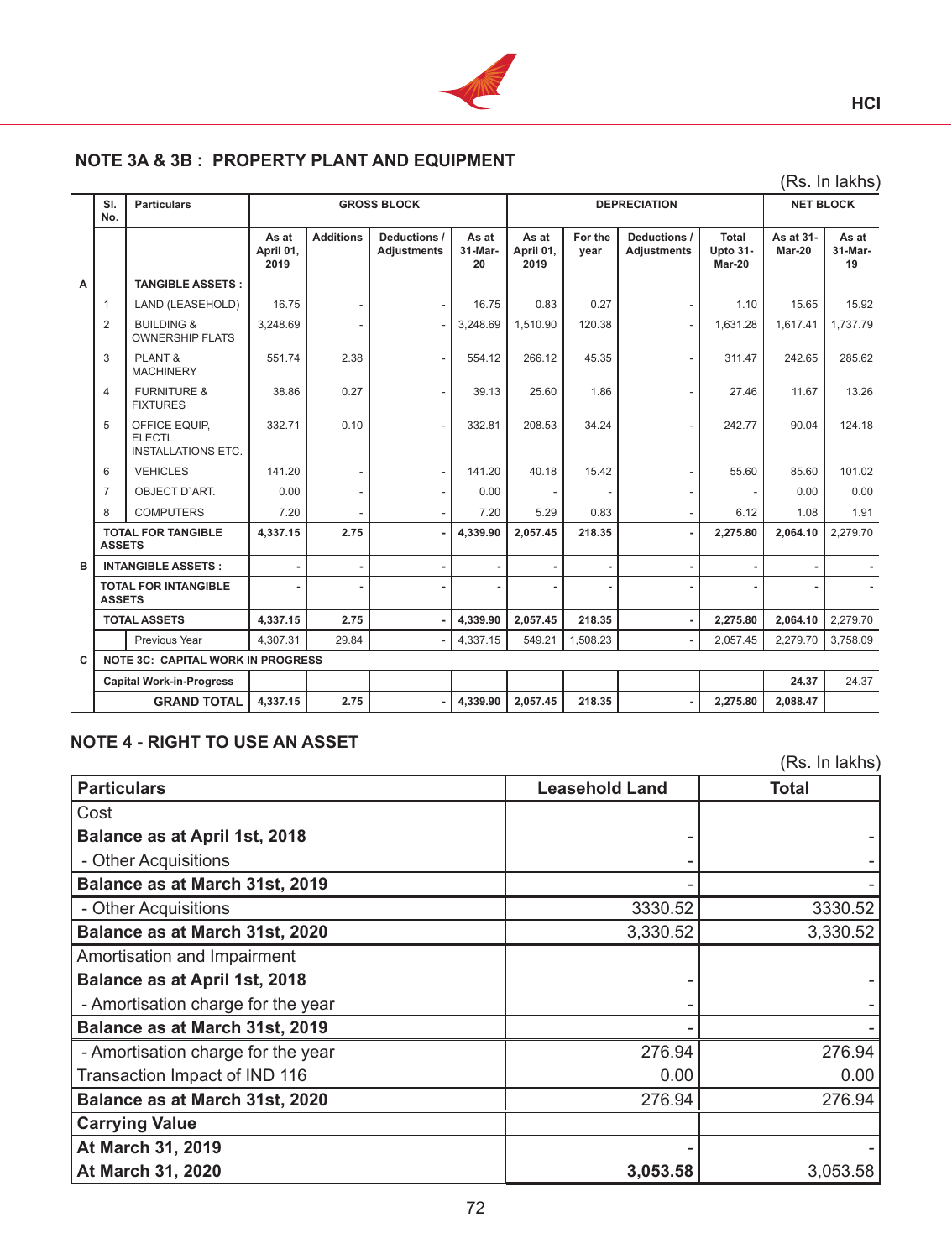

# **NOTE 5 - LOANS**

**Particulars Non-current 1 Current 31-Mar-20 31-Mar-19 31-Mar-20 31-Mar-19** Deposits with Public Bodies and with Miscellaneous Parties  **99.31** 98.00 TOTAL 99.31 98.00 - -

# **NOTE 6 - OTHER FINANCIAL ASSETS**

(Rs. In lakhs)

| <b>Particulars</b>                           |           | <b>Non-current</b> | <b>Current</b> |           |
|----------------------------------------------|-----------|--------------------|----------------|-----------|
|                                              | 31-Mar-20 | 31-Mar-19          | 31-Mar-20      | 31-Mar-19 |
| <b>Advances Recoverable from Parties</b>     |           |                    |                |           |
| Unsecured Considered Good                    |           |                    | 1,750.27       | 1,675.91  |
| <b>Unsecured Considered Doubtful</b>         |           |                    |                |           |
| Less: Allowance for Doubtful Advances        |           |                    |                |           |
| <b>Advances Recoverable from Employees</b>   |           |                    |                |           |
| <b>Unsecured Advances Considered Good</b>    |           |                    | 47.13          | 24.20     |
| <b>Unsecured Considered Doubtful</b>         |           |                    |                |           |
| Less: Allowance for Doubtful Advances        |           |                    |                |           |
| Deposit-Others (having maturity of more than |           |                    | 47.88          | 75.53     |
| 12 months)                                   |           |                    |                |           |
| Less: Allowance for Doubtful Deposits        |           |                    |                |           |
| <b>Interest Accrued on Fixed Deposits</b>    |           |                    | 45.05          | 79.89     |
| <b>Other Non-Trade Receivables</b>           |           |                    |                |           |
| <b>Unsecured Considered Good</b>             |           |                    | 124.97         | 96.74     |
| <b>Unsecured Considered Doubtful</b>         |           |                    |                |           |
| Less: Allowance for Doubtful Receivables     |           |                    |                |           |
| TOTAL                                        |           |                    | 2,015.30       | 1,952.27  |

## **NOTE 7 - INCOME TAX ASSETS**

(Rs. In lakhs)

| <b>Particulars</b>                    | 31-Mar-20 l | <b>1 31-Mar-19</b> | 31-Mar-20   31-Mar-19 |          |
|---------------------------------------|-------------|--------------------|-----------------------|----------|
| Advance Payment of Income Tax and TDS |             |                    | 1.379.16              | 1,801.58 |
| <b>TOTAL</b>                          |             | -                  | 1.379.16              | 1,801.58 |

**HCI**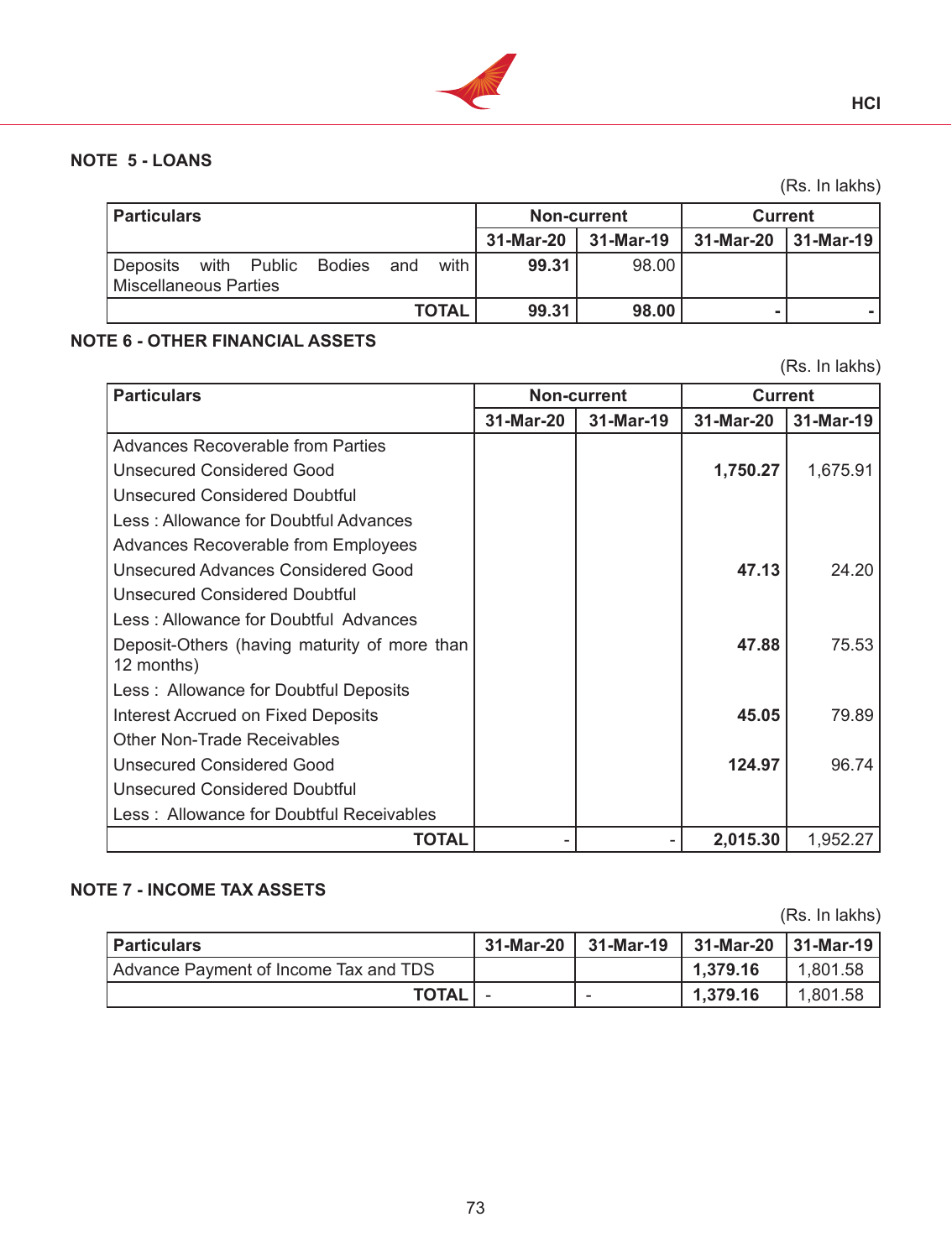

# **NOTE 8 - OTHER NON FINANCIAL ASSETS ( Considered Good )**

(Rs. In lakhs)

| <b>Particulars</b>                    |           | <b>Non-current</b> | <b>Current</b> |           |
|---------------------------------------|-----------|--------------------|----------------|-----------|
|                                       | 31-Mar-20 | 31-Mar-19          | 31-Mar-20      | 31-Mar-19 |
| Capital Advance                       |           |                    |                |           |
| Advances other than Capital Advances  |           |                    | 18.35          | 43.85     |
| <b>Prepaid Expenses</b>               |           |                    | 28.70          | 20.17     |
| <b>Balance with Govt. Authorities</b> | 77.42     | 77.42              |                |           |
| Due from Holding Company              |           |                    |                |           |
| Other advances                        |           |                    | 836.15         | 689.83    |
| <b>Control Accounts</b>               |           |                    |                |           |
| <b>Total</b>                          | 77.42     | 77.42              | 883.20         | 753.85    |

## **NOTE 9 - INVENTORIES**

(Rs. In lakhs) **Particulars 31-Mar-20 31-Mar-19** Raw Material/ Food and Beverages 28.50 Stores **76.19** 119.43 Operating Supplies **40.46 40.46 53.44 TOTAL 141.94 201.37** 

## **NOTE 10 - TRADE RECEIVABLES**

(Rs. In lakhs)

| <b>Particulars</b>                                           |              | 31-Mar-20 | 31-Mar-19 |
|--------------------------------------------------------------|--------------|-----------|-----------|
| Secured - Considered Good                                    |              |           |           |
| <b>Unsecured - Considered Good</b>                           |              | 4,517.56  | 3,277.03  |
| Unsecured - Considered Doubtful                              |              | 88.24     | 88.24     |
| Trade Receivables having significant increase in credit risk |              |           |           |
| Trade Receivables - Credit Impaired                          |              |           |           |
|                                                              |              | 4,605.80  | 3,365.27  |
| Less: Allowance for Doubtful Debts                           |              | (88.24)   | (88.24)   |
|                                                              | <b>TOTAL</b> | 4,517.56  | 3,277.03  |

## **NOTE 11 - CASH AND CASH EQUIVALENTS**

(Rs. In lakhs) **Particulars 31-Mar-20 31-Mar-19 Balances with Banks:** in Current Accounts **416.47** 848.80 in Deposit Accounts (Maturity less than 3 months ) **210.51 210.51 210.51** 306.32 Cheques on Hand / in Transit **0.09** 0.61 Cash on Hand (As Certified) **1.14** 0.16 **TOTAL 628.21** 1,155.89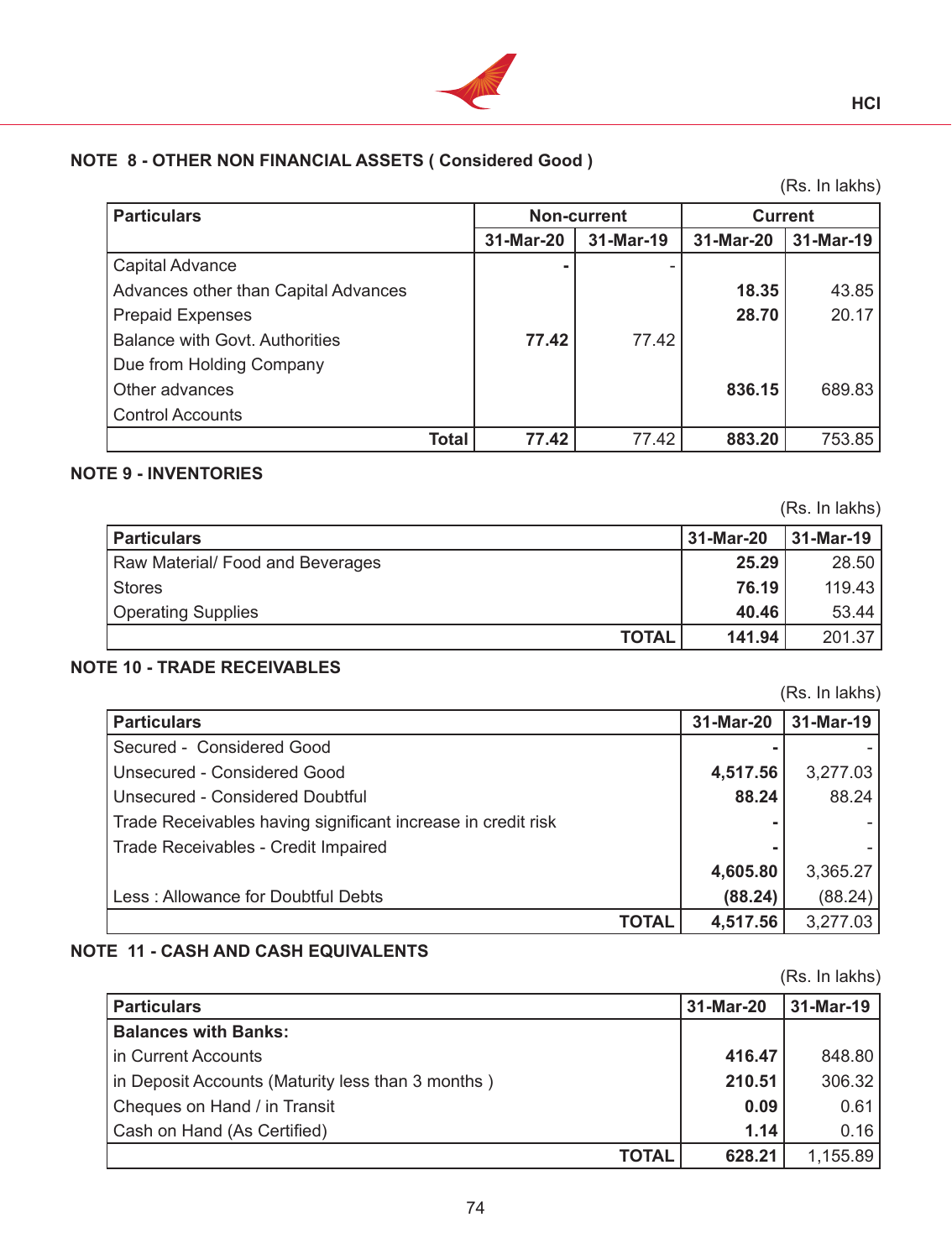

# **NOTE 12 - BANK BALANCES OTHER THAN CASH AND CASH EQUIVALENTS**

|                                                                |           | (Rs. In lakhs) |
|----------------------------------------------------------------|-----------|----------------|
| <b>Particulars</b>                                             | 31-Mar-20 | 31-Mar-19      |
| <b>Other Bank Balances</b>                                     |           |                |
| Margin money deposits                                          | 4.42      | 4.42           |
| Deposits - Others (More than 3 months but Less than 12 Months) | 631.20    | 596.26         |
| <b>TOTAL</b>                                                   | 635.62    | 600.68         |

#### **NOTE 13 - SHARE CAPITAL**

|                                                                |           | (Rs. In lakhs) |
|----------------------------------------------------------------|-----------|----------------|
|                                                                | 31-Mar-20 | $ 31-Mar-19 $  |
| <b>Authorised Share Capital</b>                                |           |                |
| 150,00,000 (P.Y. - 150,00,000) Equity Shares of Rs 100/- each  | 15,000.00 | 15,000.00      |
|                                                                | 15,000.00 | 15,000.00      |
| Issued, subscribed and fully paid-up shares                    |           |                |
| 1,37,60,000 (P.Y. - 137,60,000) Equity Shares of Rs 100/- each | 13,760.00 | 13,760.00      |

## **13.a. Reconciliation of the shares outstanding at the beginning and at the end of the year**

(Rs. In lakhs)

| <b>Equity Shares</b>         | 31-Mar-20              |               | 31-Mar-19                             |               |
|------------------------------|------------------------|---------------|---------------------------------------|---------------|
|                              | <b>Nos</b>             | <b>Amount</b> | <b>Nos</b>                            | <b>Amount</b> |
| At the beginning of the Year | 13,760,000   13,760.00 |               | 13,760,000                            | 13,760.00     |
| Issued during the Year       |                        |               |                                       |               |
| As at the end of the Year    |                        |               | $13,760,000$   13,760.00   13,760,000 | 13,760.00     |

The company has only one class of equity shares having a par value of Rs.100 per share. Each holder of equity shares is entitled to one vote per share. The company declares and pays dividends in Indian rupees. In the event of liquidation, Equity Share holders will be entitled to receive the assets of the company remaining after distribution of all preferential amount, in proportion to the number of shares held by them.

## **13.b. Shares held by Holding Company and President of India**

Out of equity shares issued by the company, shares held by its Holding Company and President of India are as below:

| <b>Particulars</b>                                   | 31-Mar-20    | 31-Mar-19                     |
|------------------------------------------------------|--------------|-------------------------------|
| President of India                                   | 2,700,000.00 | 2,700,000.00                  |
| Air India Limited (Holding Company) and its nominees |              | 11,060,000.00   11,060,000.00 |

## **13.c. Details of shareholders holding more than 5% shares in the company**

| <b>Particulars</b>                                                   | 31-Mar-20            |               | 31-Mar-19  |         |  |
|----------------------------------------------------------------------|----------------------|---------------|------------|---------|--|
|                                                                      | <b>Nos</b>           | $\frac{0}{0}$ | <b>Nos</b> | $\%$    |  |
| President of India                                                   | 2,700,000            | 19.62%        | 2,700,000  | 19.62%  |  |
| Air India Limited (Holding Company)   11,060,000<br>and its nominees |                      | 80.38%        | 11,060,000 | 80.38%  |  |
| <b>TOTAL</b>                                                         | 13,760,000   100.00% |               | 13,760,000 | 100.00% |  |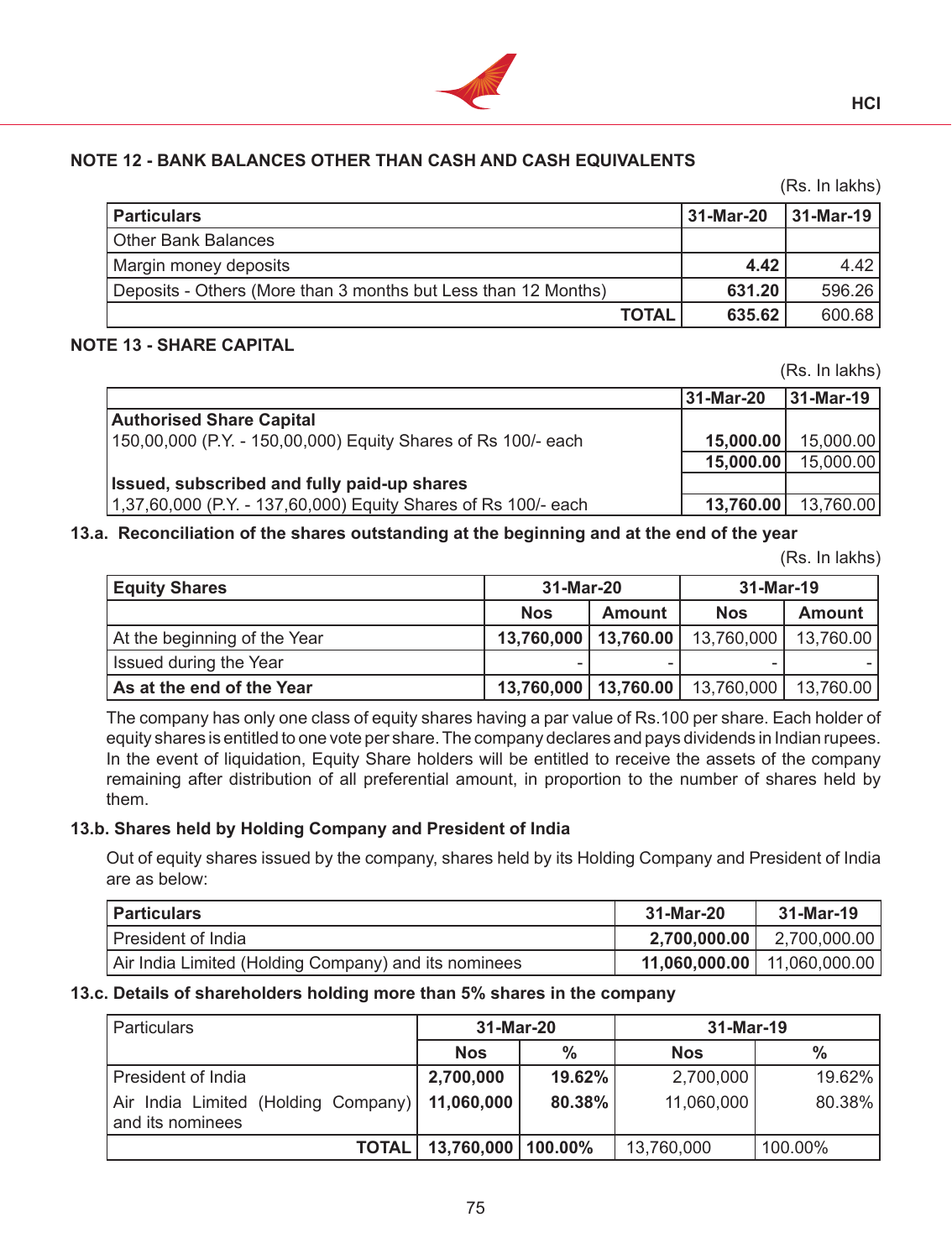

## **NOTE 14 - OTHER EQUITY**

**Particulars 31-Mar-20 31-Mar-19 a) Retained Earnings Balance as per last financial statements (50,246.68)** (43,384.00) Loss for the year (5,554.81) (6,862.68) Add/Less: Prior Period Adjustments **Closing Balance** (55,801.49) (50,246.68) **b) Other Comprehensive Income** Balance as per last financial statements (257.67) Add/Less: Remeasurement of Defined Benefit Obligation (999.89) (257.67) **Closing Balance** (1,257.56) (257.67) **Balance as at the end of the year (57,059.05)** (50,504.35)

## **NOTE 15 - BORROWINGS**

(Rs. In lakhs)

| <b>Particulars</b>            | <b>Non-current</b> |                     | <b>Current</b> |           |  |
|-------------------------------|--------------------|---------------------|----------------|-----------|--|
|                               |                    | 31-Mar-20 31-Mar-19 | 31-Mar-20      | 31-Mar-19 |  |
| Amount due to Holding Company |                    |                     | 37,964.36      | 32,990.51 |  |
| <b>TOTAL</b>                  | -                  | -                   | 37,964.36      | 32,990.51 |  |

## **NOTE 16 - LEASE LIABILITY**

(Rs. In lakhs)

| <b>Particulars</b> | Non-current         |   | <b>Current</b> |           |
|--------------------|---------------------|---|----------------|-----------|
|                    | 31-Mar-20 31-Mar-19 |   | 31-Mar-20      | 31-Mar-19 |
| Lease Liability    | 3,584.64            |   |                |           |
| <b>TOTAL</b>       | 3,584.64            | - |                |           |

## **NOTE 17 - OTHER FINANCIALS LIABILITIES**

(Rs. In lakhs)

| <b>Particulars</b>            | <b>Non-current</b> |                       | <b>Current</b> |           |
|-------------------------------|--------------------|-----------------------|----------------|-----------|
|                               |                    | 31-Mar-20   31-Mar-19 | 31-Mar-20      | 31-Mar-19 |
| Interest Accrued & due        |                    |                       |                |           |
| Lease Rent Payable            |                    |                       | 6,008.63       | 5,861.14  |
| <b>Retention Money</b>        |                    |                       | 2.00           | 2.00      |
| <b>Earnest Money</b>          |                    |                       | 57.76          | 68.08     |
| <b>Security Deposits</b>      |                    |                       | 13.49          | 20.54     |
| Shop & Other Deposits         |                    |                       | 319.49         | 319.49    |
| Payable to Employees          |                    |                       | 1,704.23       | 1,679.57  |
| <b>Other Accounts Payable</b> |                    |                       | 285.89         | 232.28    |
| <b>TOTAL</b>                  |                    |                       | 8,391.49       | 8,183.10  |

(Rs. In lakhs)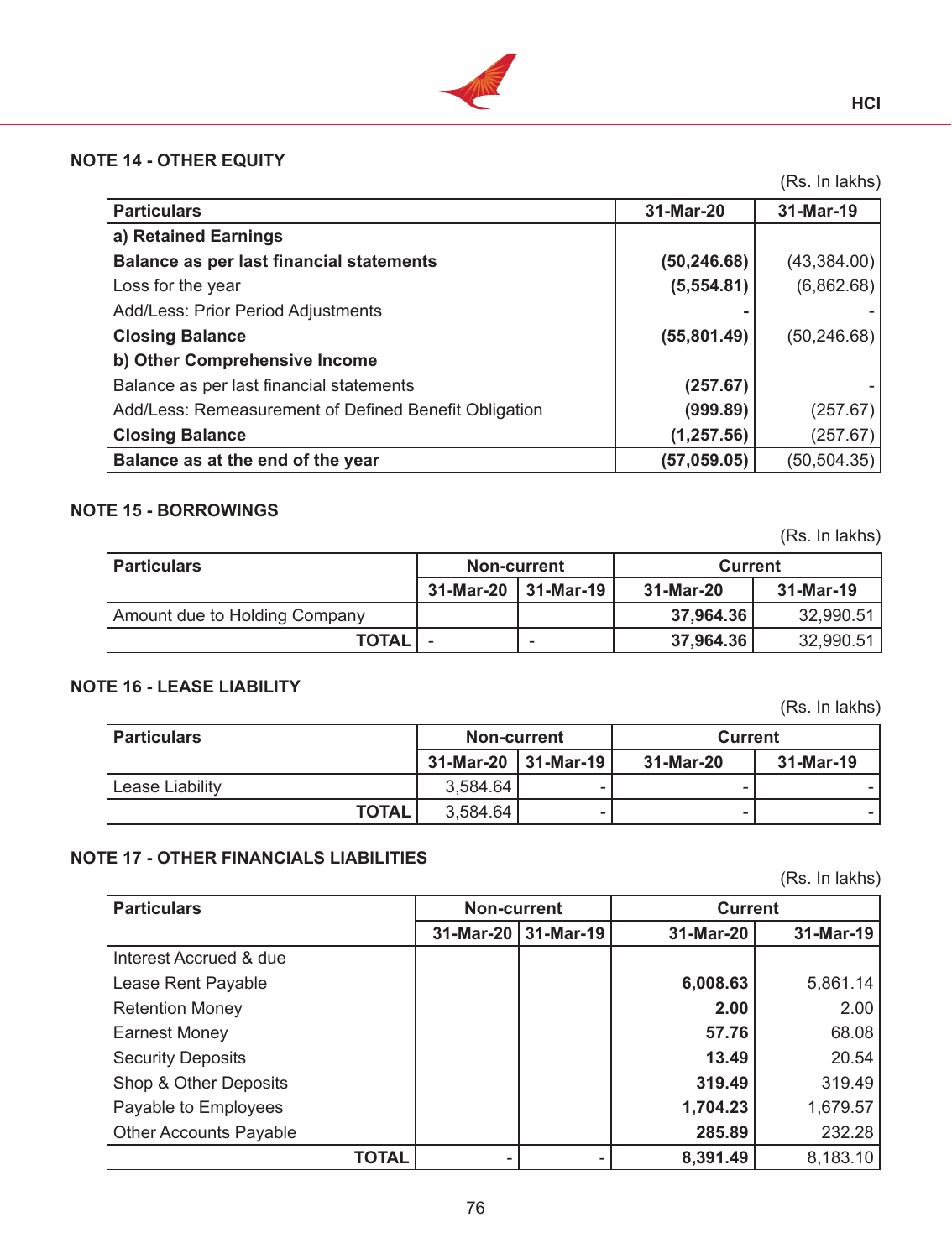# **NOTE 18 - PROVISIONS**

| <b>Particulars</b>                          | <b>Non-current</b> |           | <b>Current</b> |           |
|---------------------------------------------|--------------------|-----------|----------------|-----------|
|                                             | 31-Mar-20          | 31-Mar-19 | 31-Mar-20      | 31-Mar-19 |
| Gratuity                                    | 2,576.56           | 2,076.83  | 646.48         | 579.17    |
| Leave Encashment                            | 989.12             | 760.99    | 262.82         | 254.33    |
| <b>Provison for Post Retirement Medical</b> | 1,951.17           | 1,786.37  | 72.31          | 73.79     |
| Post Retirement Benefit Scheme Contribution | 104.20             | 90.05     |                |           |
| <b>TOTAL</b>                                | 5,621.05           | 4,714.24  | 981.61         | 907.29    |

#### **NOTE 19 - OTHER LIABILITIES**

(Rs. In lakhs)

(Rs. In lakhs)

| <b>Particulars</b>                          | <b>Non-current</b> |           | <b>Current</b> |           |
|---------------------------------------------|--------------------|-----------|----------------|-----------|
|                                             | 31-Mar-20          | 31-Mar-19 | 31-Mar-20      | 31-Mar-19 |
| <b>Statutory Dues</b>                       |                    |           | 446.30         | 456.77    |
| Credit balance in Sundry Debtors / Advances |                    |           | 16.73          | 15.49     |
| <b>Outstanding Libilities</b>               |                    |           | 20.22          | 36.82     |
| Provision towards Interim Relief            |                    |           | 843.61         | 696.92    |
| <b>Others</b>                               |                    |           | 452.67         | 447.02    |
| <b>TOTAL</b>                                |                    |           | 1,779.53       | 1,653.02  |

## **NOTE 20 - TRADE PAYABLES**

(Rs. In lakhs)

| <b>Particulars</b>                                                                 | 31-Mar-20 | 31-Mar-19 |
|------------------------------------------------------------------------------------|-----------|-----------|
| Small  <br>outstanding<br>Total<br>dues of Micro Enterprises<br>and<br>Enterprises | 66.14     | 81.95     |
| Total outstanding dues of other than Micro Enterprises and Small<br>Enterprises    | 429.99    | 436.40    |
| <b>TOTAL</b>                                                                       | 496.13    | 518.35    |

## **DUES TO MICRO AND SMALL ENTERPRISES**

The Company has certain dues to suppliers registered under Micro, Small and Medium Enterprises Development Act, 2006 (MSMED Act). The disclosures pursuant to the said MSMED Act are as follows:

|                                                                        | 31-Mar-20 | 31-Mar-19 |
|------------------------------------------------------------------------|-----------|-----------|
| a) The principal amount remaining unpaid to any supplier at the end of | 66.14     | 81.95     |
| the year                                                               |           |           |
| (b) Interest due remaining unpaid at the end of the year               |           |           |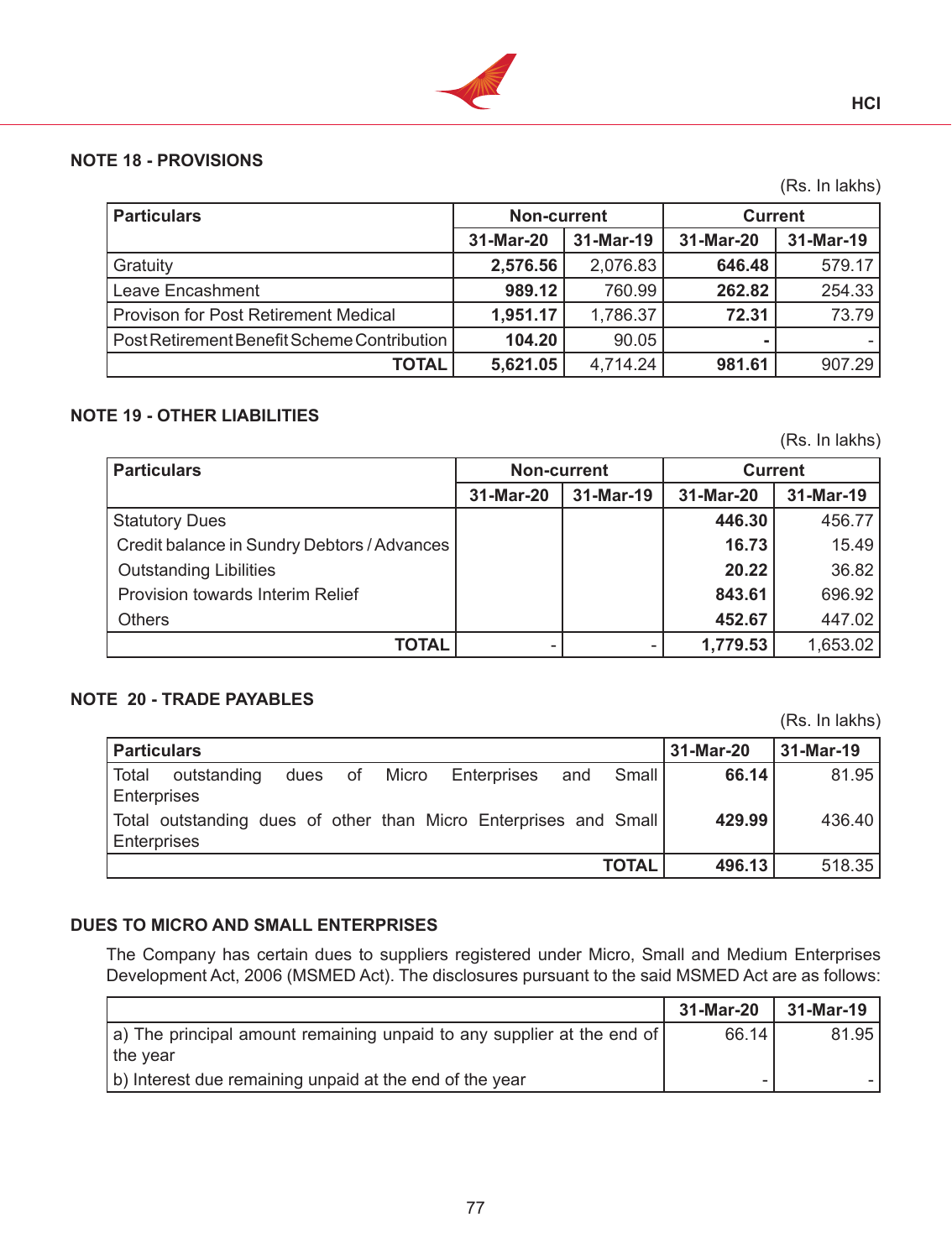

## **NOTE 21 - REVENUE FROM OPERATIONS**

|                                               |           | (Rs. In lakhs) |
|-----------------------------------------------|-----------|----------------|
| <b>Particulars</b>                            | 31-Mar-20 | 31-Mar-19      |
| <b>Revenue from Hotels and Flight Kitchen</b> |           |                |
| Rooms - Guest Accommodation                   | 1,968.60  | 2,139.67       |
| Food, Cigars and Cigarettes                   | 2,913.09  | 2,799.15       |
| <b>Other Services</b>                         | 730.73    | 783.91         |
| License fees for Shops and Offices            | 344.22    | 252.18         |
| Beverages (Wine and Liquor)                   |           | 0.02           |
| <b>TOTAL</b>                                  | 5,956.64  | 5,974.93       |

#### **NOTE 22 - OTHER INCOME**

(Rs. In lakhs)

| <b>Particulars</b>                 | 31-Mar-20 | 31-Mar-19 |
|------------------------------------|-----------|-----------|
| Interest Income                    | 433.33    | 90.45     |
| Profit on sale of asset            |           |           |
| Excess provision written back      | 11.96     | 427.37    |
| Sundry balances written back (Net) | 2.27      | 216.34    |
| <b>Others</b>                      | 358.33    | 19.21     |
| <b>TOTAL</b>                       | 805.89    | 753.37    |

## **NOTE 23 - COST OF RAW MATERIALS CONSUMED**

(Rs. In lakhs) **Particulars 31-Mar-20 31-Mar-19 Food Consumed (Including Cigars and Cigarettes)** Opening stock **28.51** 35.88 Add: Purchases **1,224.69** 1,229.55 Less: Closing stock (25.29) (28.51)  **1,227.89** 1,236.92 **Beverages (Wine and Liquor) Opening Stock** Add: Purchases **0.09 - 0.09** Less: Closing stock **- and a structure of the structure of the structure of the structure of the structure of the structure of the structure of the structure of the structure of the structure of the structure of the struct 0.09** - **Consumption of Stores and Supplies** Opening Stock **119.43** 128.66 Add: Purchases **110.88 116.99** Less: Closing Stock **(76.19)** (119.43)  **154.12** 126.22 **Cost of Raw material consumed 1,382.10 | 1,363.14**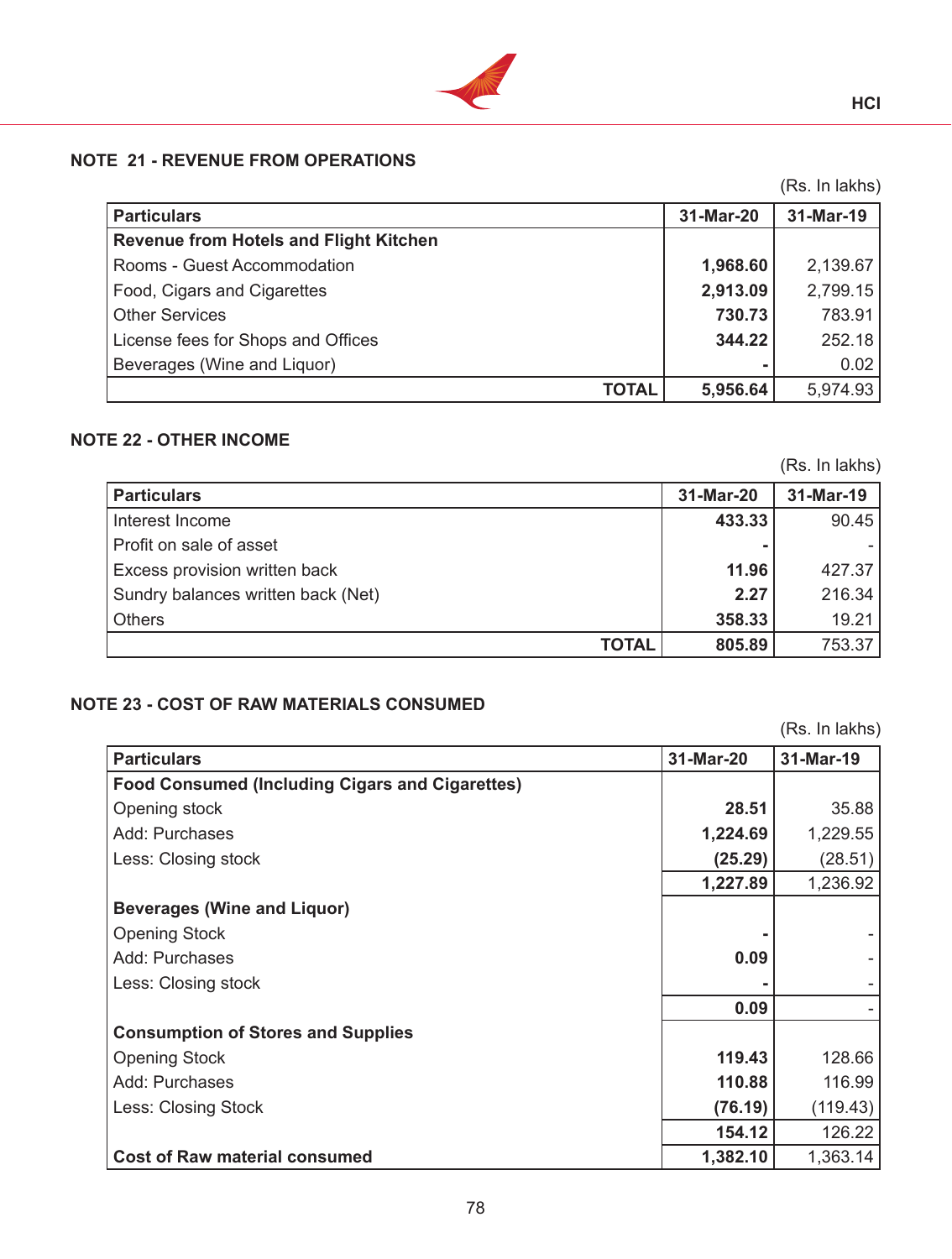

# **NOTE 24 - EMPLOYEE BENEFITS**

(Rs. In lakhs)

| <b>Particulars</b>                            |              | 31-Mar-20 | 31-Mar-19 |
|-----------------------------------------------|--------------|-----------|-----------|
| Salaries, Wages, Bonus                        |              | 4,312.57  | 4,365.91  |
| Gratuity                                      |              | 267.43    | 284.97    |
| Leave Encashment                              |              | 481.08    | 176.01    |
| <b>Post Retirement Medical Benefit</b>        |              | 159.90    | 141.56    |
| Contribution to Provident Fund and Other Fund |              | 402.31    | 386.97    |
| <b>Staff Welfare Expenses</b>                 |              | 108.47    | 144.21    |
|                                               | <b>TOTAL</b> | 5,731.76  | 5,499.63  |

# **NOTE 25 - FINANCE COST**

(Rs. In lakhs)

| <b>Particulars</b>                          | 31-Mar-20 | 31-Mar-19 |
|---------------------------------------------|-----------|-----------|
| Interest on borrowings from Holding Company | 2,607.84  | 2,573.91  |
| <b>Interest on Statutory Dues</b>           | 9.63      | 377.98    |
| Interest on Lease Liability                 | 254.12    |           |
| Interest - Others                           | 2.07      | 16.87     |
| <b>TOTAL</b>                                | 2,873.66  | 2,968.76  |

# **NOTE 26 - OTHER EXPENSES**

(Rs. In lakhs)

| <b>Particulars</b>             | 31-Mar-20 | 31-Mar-19 |
|--------------------------------|-----------|-----------|
| Power & Fuel                   | 976.09    | 1,087.24  |
| Lease Rent                     | 199.01    | 485.90    |
| <b>Security Charges</b>        | 145.81    | 137.72    |
| Repairs & Maintenance:         |           |           |
| <b>Building</b>                | 33.40     | 50.30     |
| <b>Plant and Machinery</b>     | 40.05     | 45.05     |
| <b>Others</b>                  | 62.18     | 76.29     |
| Miscellaneous Expenses         | 43.90     | 39.82     |
| Travelling & Conveyance:       |           |           |
| Travelling                     | 5.36      | 9.47      |
| Conveyance                     | 5.82      | 5.69      |
| Hire charges                   | 0.22      | 0.14      |
| <b>Vehicle Expenses</b>        | 19.30     | 17.68     |
| Soft Furnishing                | 39.12     | 51.37     |
| <b>Rates and Taxes</b>         | 32.48     | 33.15     |
| <b>Printing and Stationery</b> | 23.83     | 20.68     |
| Legal and Professional Charges | 146.89    | 137.02    |
| Communication costs            | 14.85     | 12.86     |
| Insurance                      | 19.07     | 19.99     |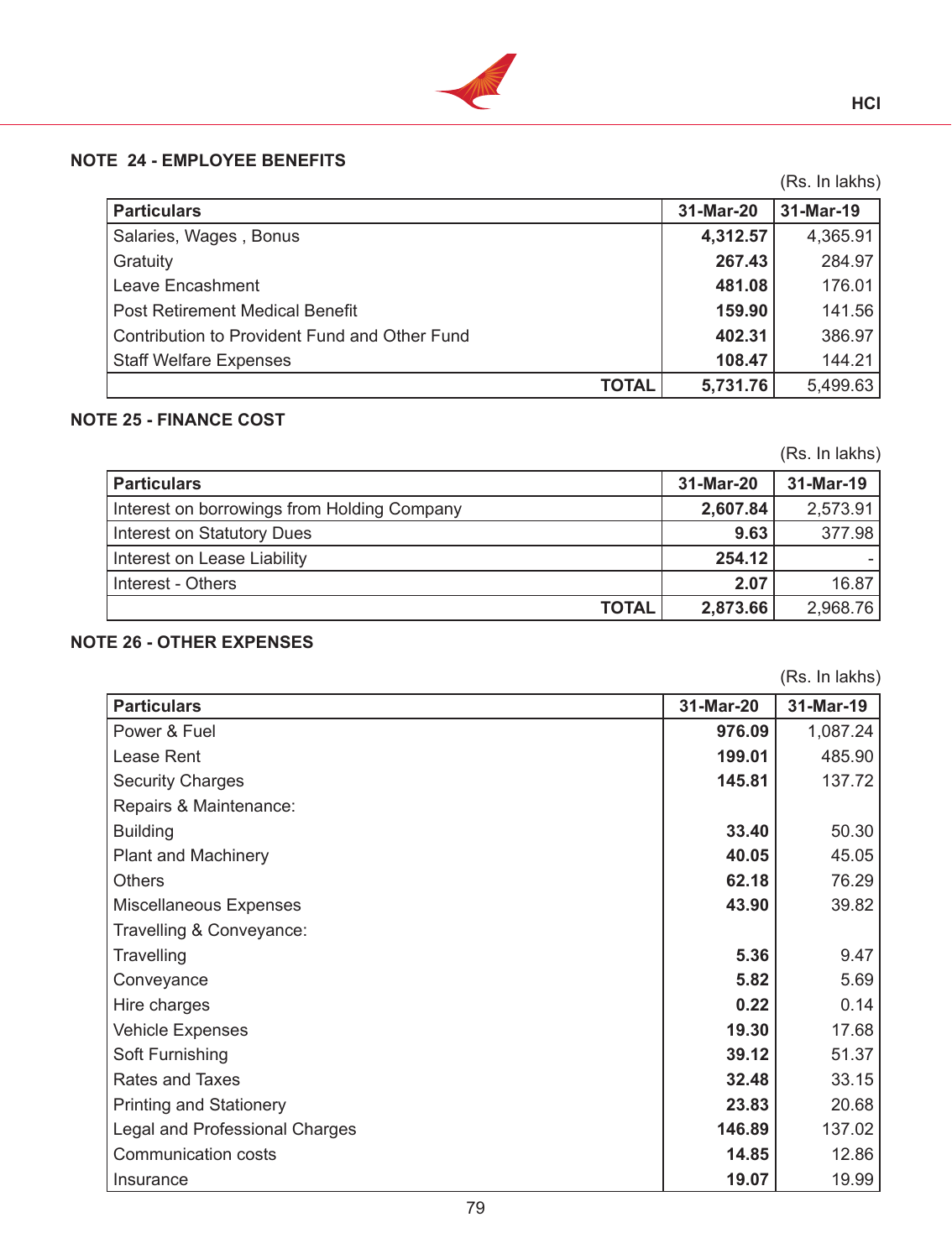

| <b>Particulars</b>                    | 31-Mar-20 | 31-Mar-19 |
|---------------------------------------|-----------|-----------|
| <b>Advertisement and Publicity</b>    | 0.95      | 0.84      |
| Commission                            | 1.11      | 0.56      |
| Payment to Auditor (Refer note below) | 2.25      | 2.43      |
| <b>Guest Transportation</b>           | 22.84     | 17.02     |
| <b>TOTAL</b>                          | 1,834.53  | 2,251.22  |
|                                       |           |           |
| <b>Note: Payment to Auditor</b>       | 31-Mar-20 | 31-Mar-19 |
| For Audit Fees                        | 2.25      | 2.25      |
| For Reimbursement of expenses         |           | 0.18      |

## **NOTE 27 - OTHER COMPREHENSIVE INCOME**

(Rs. In lakhs)

 **2.25** 2.43

| <b>Particulars</b> |              | 31-Mar-20 | 31-Mar-19 |
|--------------------|--------------|-----------|-----------|
| Gratuity           |              | 917.89    | 103.67    |
| <b>PRMS</b>        |              | 82.00     | 154.00    |
|                    | <b>TOTAL</b> | 999.89    | 257.67    |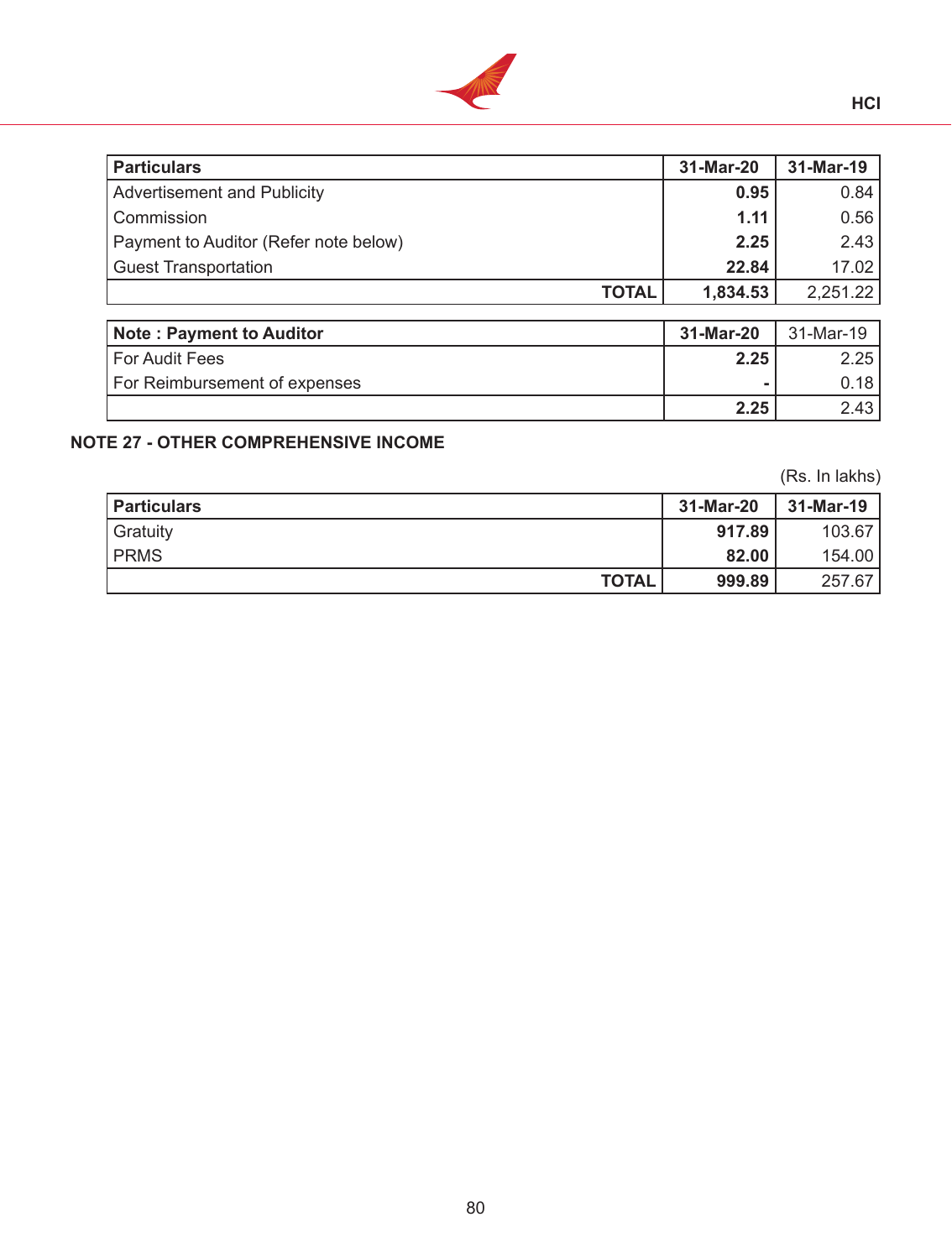

**Notes forming part of the financial statements for the year ended 31 March 2020 (Rupees in lakhs except if otherwise stated)**

#### **28 Employee Benefits**

#### **A. Defined Contribution Scheme:**

Contributions to Defined Contribution Scheme of Provident Fund and Employee State Insurance are charged to the Statement of Profit & Loss, Rs 402.31 lakhs (Previous Year Rs.386.97 lakhs)

#### **B. Defined Benefit Plan:**

**Gratuity:** Gratuity is payable to all eligible employees of the Company on superannuation, death, or permanent disablement, in terms of the provisions of the Payment of Gratuity Act

- **C. Privilege Leave Encashment:** Privilege Leave Encashment is payable to all eligible employees at the time of retirement upto a maximum of 300 days.
- **D. Post Retirement Medical Scheme:** Post Retirement Medical Scheme is payable to all permanent employees who opt for the scheme at the time of retirement. The reimbursement of medical expenses for self and spouse for their entire lifetime is upto a maximum of Rs 10 lakhs

#### **E. Disclosure as per Ind AS – 19**

| Sr.           | <b>Particulars</b>                    | <b>Gratuity</b>                                               |                                                        |  |
|---------------|---------------------------------------|---------------------------------------------------------------|--------------------------------------------------------|--|
| No.           |                                       | As at 31.03.20                                                | As at 31.03.19                                         |  |
| a)            | Type of Benefit                       | <b>Gratuity</b>                                               | Gratuity                                               |  |
|               | Country                               | <b>India</b>                                                  | India                                                  |  |
|               | <b>Reporting Currency</b>             | <b>INR</b>                                                    | <b>INR</b>                                             |  |
|               | <b>Reporting Standard</b>             | <b>Indian Accounting</b>                                      | <b>Indian Accounting</b>                               |  |
|               |                                       | Standard 19 (Ind AS 19)                                       | Standard 19 (Ind AS 19)                                |  |
|               | <b>Funding Status</b>                 | <b>Unfunded</b>                                               | <b>Unfunded</b>                                        |  |
|               | <b>Starting Period</b>                | $1-Apr-19$                                                    | $1-Apr-18$                                             |  |
|               | Date of Reporting                     | 31-Mar-20                                                     | 31-Mar-19                                              |  |
|               | Period of Reporting                   | <b>12 Months</b>                                              | 12 Months                                              |  |
| b)            | <b>Assumptions (Previous Period)</b>  |                                                               |                                                        |  |
|               | <b>Expected Return on Plan Assets</b> | <b>N.A.</b>                                                   | N.A.                                                   |  |
|               | Rate of Discounting                   | 7.22%                                                         | 7.65%                                                  |  |
|               | Rate of Salary Increase               | 5.00%                                                         | 5.00%                                                  |  |
|               | Rate of Employee Turnover             | 2.00%                                                         | 2.00%                                                  |  |
|               | Mortality Rate During Employment      | <b>Indian Assured Lives</b>                                   | <b>Indian Assured Lives</b>                            |  |
|               |                                       | Mortality (2006-08) Ult                                       | Mortality (2006-08) Ult                                |  |
|               | Mortality Rate After Employment       |                                                               |                                                        |  |
| $\mathbf{c})$ | <b>Assumptions (Current Period)</b>   |                                                               |                                                        |  |
|               | <b>Expected Return on Plan Assets</b> |                                                               |                                                        |  |
|               | Rate of Discounting                   | 6.43%                                                         | 7.22%                                                  |  |
|               | Rate of Salary Increase               | 5.00%                                                         | 5.00%                                                  |  |
|               | Rate of Employee Turnover             | 2.00%                                                         | 2.00%                                                  |  |
|               | Mortality Rate During Employment      | <b>Indian Assured Lives</b><br><b>Mortality (2006-08) Ult</b> | <b>Indian Assured Lives</b><br>Mortality (2006-08) Ult |  |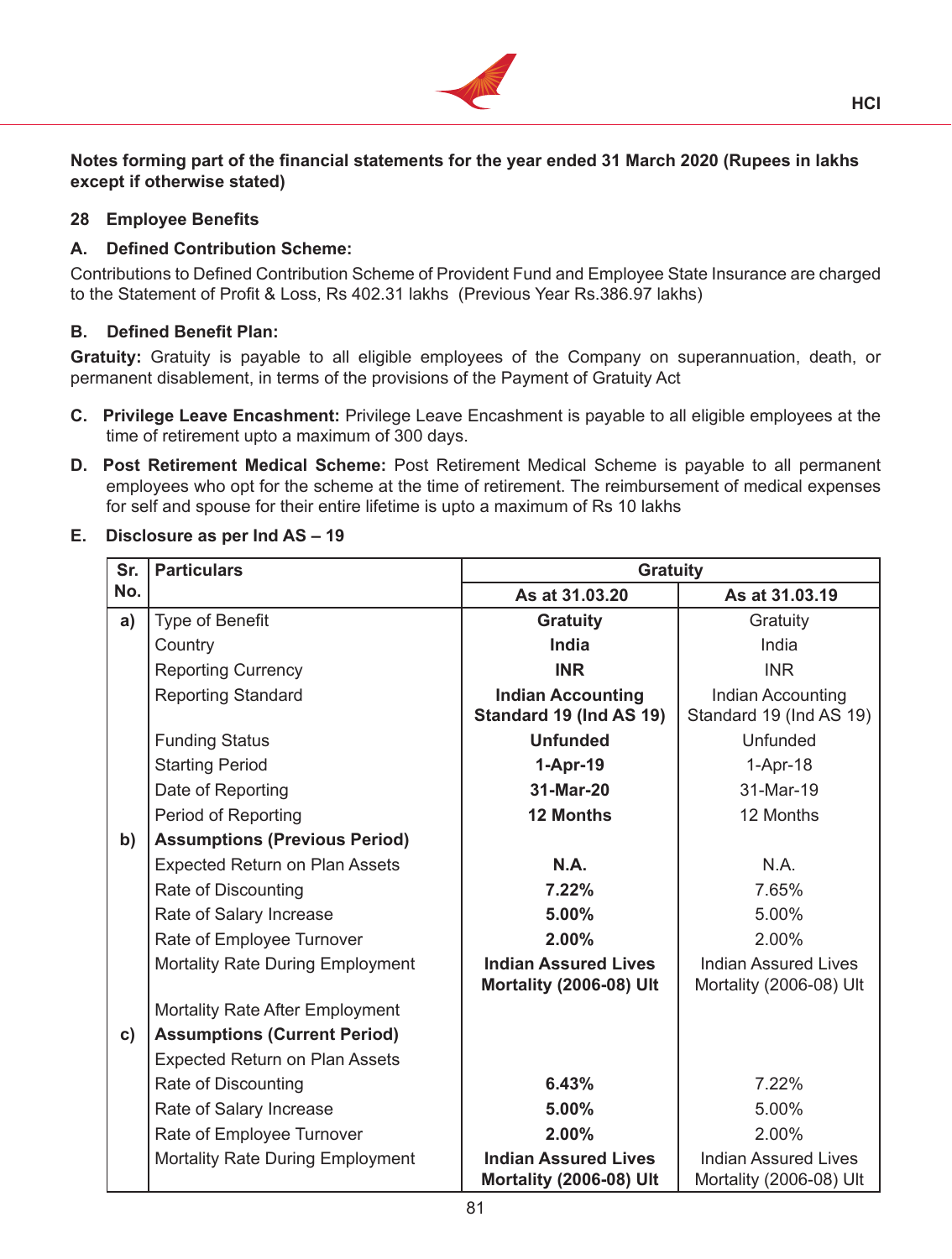

|    | Mortality Rate After Employment                                                                  |          |          |
|----|--------------------------------------------------------------------------------------------------|----------|----------|
| d) | <b>Table Showing Change in the Present</b>                                                       |          |          |
|    | Value of Projected Benefit Obligation                                                            |          |          |
|    | Present Value of Benefit Obligation at                                                           | 2,656.00 | 2,767.04 |
|    | the Beginning of the Period                                                                      |          |          |
|    | <b>Interest Cost</b>                                                                             | 191.76   | 211.68   |
|    | <b>Current Service Cost</b>                                                                      | 75.66    | 80.07    |
|    | <b>Past Service Cost</b>                                                                         |          |          |
|    | Liability Transferred In/Acquisitions                                                            |          |          |
|    | (Liability Transferred Out/ Divestments)                                                         |          |          |
|    | (Gains)/ Losses on Curtailment                                                                   |          |          |
|    | (Liabilities Extinguished on Settlement)                                                         |          |          |
|    | (Benefit Paid Directly by the Employer)                                                          | (618.27) | (499.68) |
|    | (Benefit Paid From the Fund)                                                                     |          |          |
|    | The Effect Of Changes in Foreign<br><b>Exchange Rates</b>                                        |          |          |
|    | Actuarial (Gains)/Losses on Obligations<br>Due to Change in Demographic<br>Assumptions           |          |          |
|    | Actuarial (Gains)/Losses on Obligations<br>Due<br>Financial<br>to<br>Change<br>in<br>Assumptions | 89.70    | 39.09    |
|    | Actuarial (Gains)/Losses on Obligations<br>- Due to Experience                                   | 828.19   | 57.80    |
|    | Present Value of Benefit Obligation at<br>the End of the Period                                  | 3,223.04 | 2,656.00 |
| e) | Table Showing Change in the Fair<br><b>Value of Plan Assets</b>                                  |          |          |
|    | Fair Value of Plan Assets at the<br>Beginning of the Period                                      |          |          |
|    | Interest Income                                                                                  |          |          |
|    | Contributions by the Employer                                                                    |          |          |
|    | Expected<br>Contributions<br>the<br>by<br><b>Employees</b>                                       |          |          |
|    | Assets Transferred In/Acquisitions                                                               |          |          |
|    | (Assets Transferred Out/ Divestments)                                                            |          |          |
|    | (Benefit Paid from the Fund)                                                                     |          |          |
|    | (Assets Distributed on Settlements)                                                              |          |          |
|    | (Expenses and Tax for managing the<br>Benefit Obligations- paid from the fund)                   |          |          |
|    | <b>Effects of Asset Ceiling</b>                                                                  |          |          |
|    | The Effect of Changes In Foreign<br><b>Exchange Rates</b>                                        |          |          |

**HCI**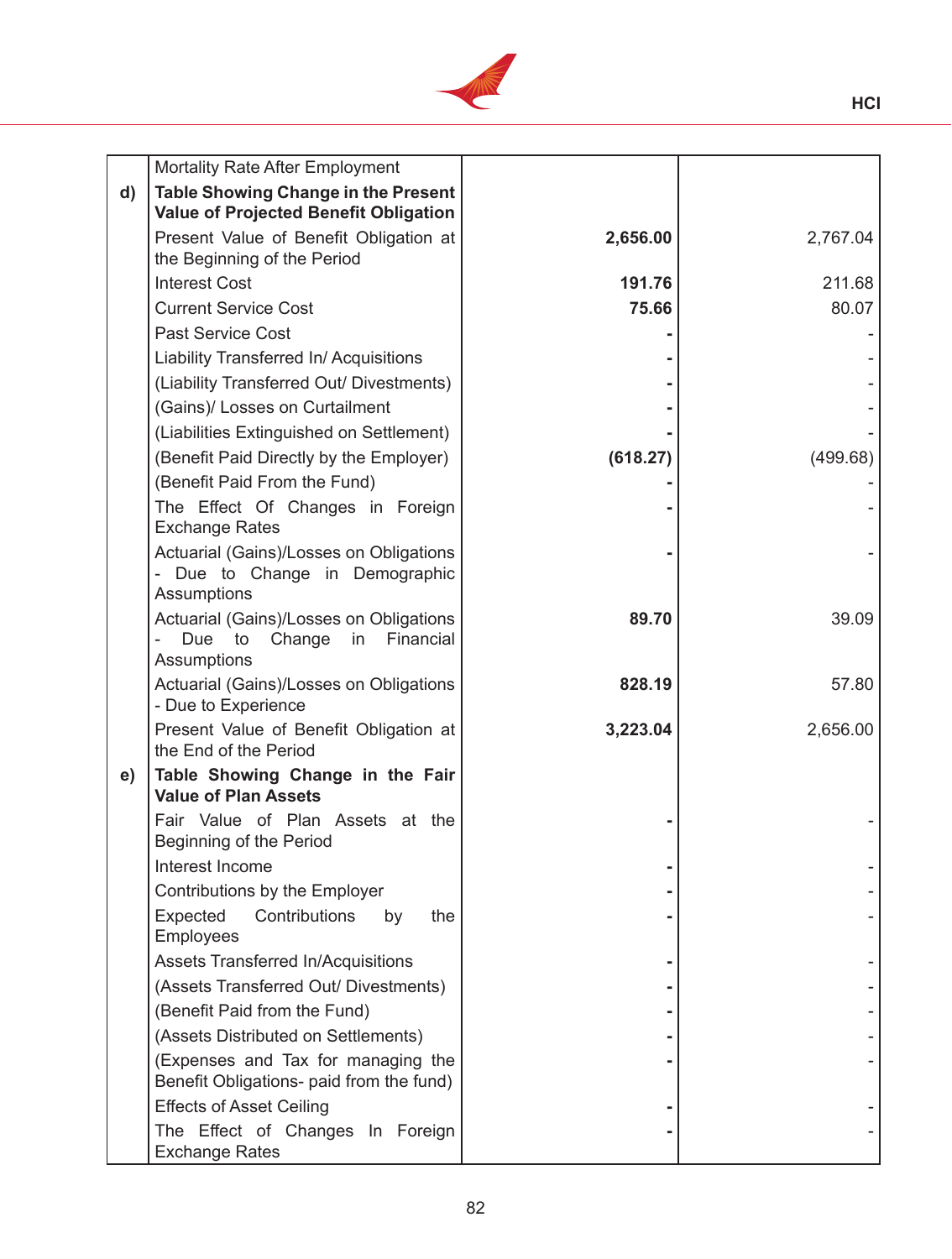

|              | Return on Plan Assets, Excluding<br>Interest Income                                         |            |            |
|--------------|---------------------------------------------------------------------------------------------|------------|------------|
|              | Fair Value of Plan Assets at the End of<br>the Period                                       |            |            |
| f)           | Amount Recognized in the Balance<br><b>Sheet</b>                                            |            |            |
|              | (Present Value of Benefit Obligation at<br>the end of the Period)                           | (3,223.04) | (2,656.00) |
|              | Fair Value of Plan Assets at the end of<br>the Period                                       |            |            |
|              | Funded Status (Surplus/ (Deficit))                                                          | (3,223.04) | (2,656.00) |
|              | Net (Liability)/Asset Recognized in the<br><b>Balance Sheet</b>                             | (3,223.04) | (2,656.00) |
| g)           | <b>Net Interest Cost for Current Period</b>                                                 |            |            |
|              | Present Value of Benefit Obligation at<br>the Beginning of the Period                       | 2,656.00   | 2,767.04   |
|              | (Fair Value of Plan Assets at the<br>Beginning of the Period)                               |            |            |
|              | Net Liability/(Asset) at the Beginning                                                      | 2,656.00   | 2,767.04   |
|              | <b>Interest Cost</b>                                                                        | 191.76     | 211.68     |
|              | (Interest Income)                                                                           |            |            |
|              | Net Interest Cost for Current Period                                                        | 191.76     | 211.68     |
| h)           | <b>Expenses Recognized</b><br>in<br>the<br>Statement of Profit or Loss for                  |            |            |
|              | <b>Current Period</b>                                                                       |            |            |
|              | <b>Current Service Cost</b>                                                                 | 75.66      | 80.07      |
|              | <b>Net Interest Cost</b>                                                                    | 191.76     | 211.68     |
|              | <b>Past Service Cost</b>                                                                    |            |            |
|              | (Expected Contributions<br>by<br>the<br>Employees)                                          |            |            |
|              | (Gains)/Losses on Curtailments And<br><b>Settlements</b>                                    |            |            |
|              | Net Effect of Changes in Foreign<br><b>Exchange Rates</b>                                   |            |            |
|              | <b>Expenses Recognized</b>                                                                  | 267.43     | 291.75     |
| $\mathbf{i}$ | Expenses Recognized in the Other<br>Comprehensive Income (OCI) for<br><b>Current Period</b> |            |            |
|              | Actuarial (Gains)/Losses on Obligation<br>For the Period                                    | 917.89     | 96.89      |
|              | Return on Plan Assets, Excluding<br>Interest Income                                         |            |            |
|              | Change in Asset Ceiling                                                                     |            |            |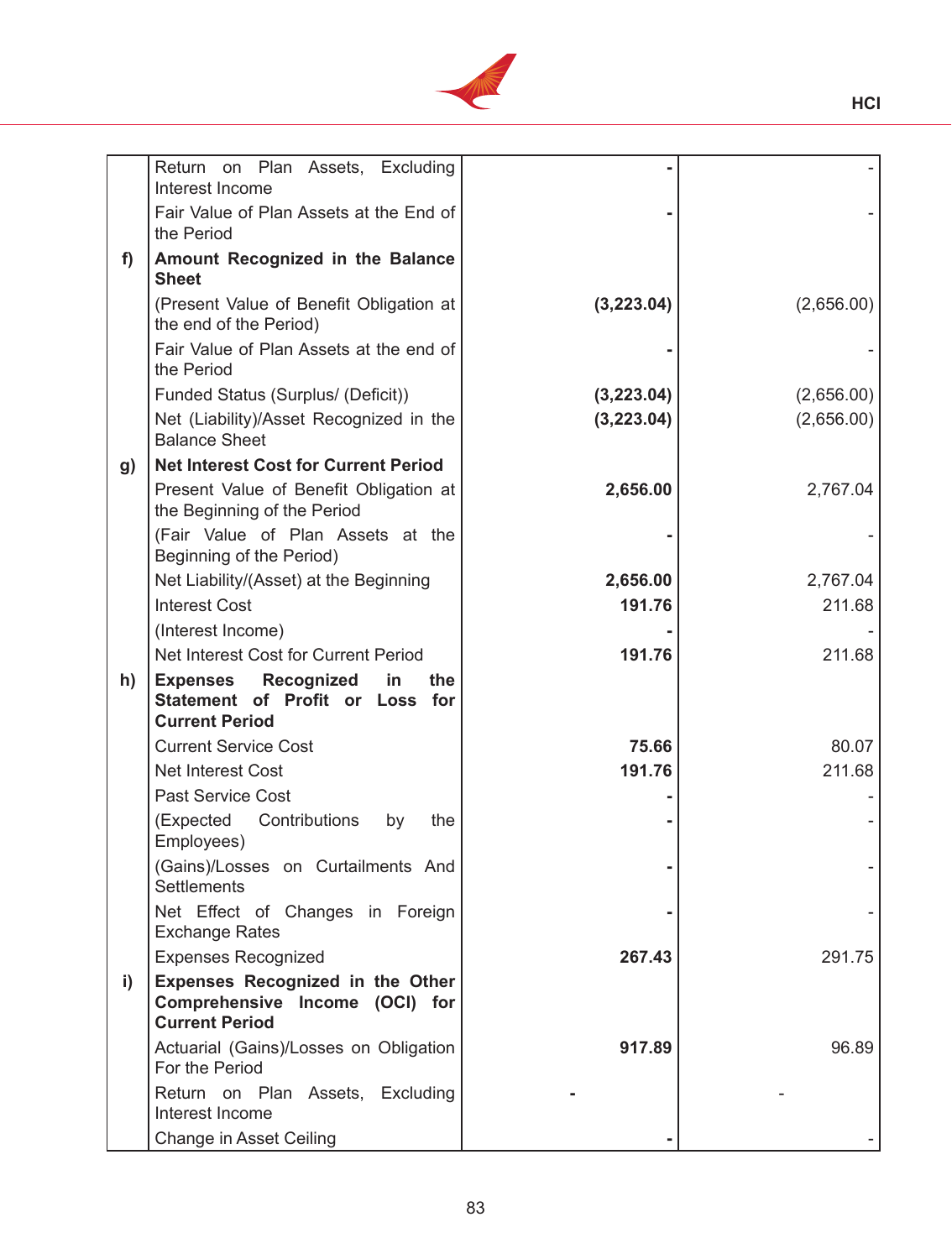

|              | Net (Income)/Expense For the Period<br>Recognized in OCI                                          | 917.89   | 96.89    |
|--------------|---------------------------------------------------------------------------------------------------|----------|----------|
|              | <b>Balance Sheet Reconciliation</b>                                                               |          |          |
| j)           | <b>Opening Net Liability</b>                                                                      | 2,656.00 | 2,767.04 |
|              | Expenses Recognized in Statement of                                                               | 267.43   | 291.75   |
|              | Profit or Loss                                                                                    |          |          |
|              | Expenses Recognized in OCI                                                                        | 917.89   | 96.89    |
|              | Net Liability/(Asset) Transfer In                                                                 |          |          |
|              | Net (Liability)/Asset Transfer Out                                                                |          |          |
|              | (Benefit Paid Directly by the Employer)                                                           | (618.27) | (499.68) |
|              | (Employer's Contribution)                                                                         |          |          |
|              | Net Liability/(Asset) Recognized in the<br><b>Balance Sheet</b>                                   | 3,223.04 | 2,656.00 |
| k)           | <b>Other Details</b>                                                                              |          |          |
|              | No of Active Members                                                                              | 613      | 696      |
|              | Per Month Salary For Active Members                                                               | 211.14   | 177.52   |
|              | Weighted Average Duration of the<br><b>Projected Benefit Obligation</b>                           | 5        | 5        |
|              | <b>Average Expected Future Service</b>                                                            |          | 6        |
|              | <b>Projected Benefit Obligation</b>                                                               | 3,223.04 | 2,656.00 |
|              | Prescribed Contribution For Next Year<br>$(12$ Months)                                            |          |          |
| $\mathbf{I}$ | <b>Net Interest Cost for Next Year</b>                                                            |          |          |
|              | Present Value of Benefit Obligation at<br>the End of the Period                                   | 3,223.04 | 2,656.00 |
|              | (Fair Value of Plan Assets at the End of<br>the Period)                                           |          |          |
|              | Net Liability/(Asset) at the End of the<br>Period                                                 | 3,223.04 | 2,656.00 |
|              | <b>Interest Cost</b>                                                                              | 207.24   | 191.76   |
|              | (Interest Income)                                                                                 |          |          |
|              | Net Interest Cost for Next Year                                                                   | 207.24   | 191.76   |
| m)           | <b>Expenses</b><br>Recognized<br>in<br>the<br><b>Statement of Profit or Loss for Next</b><br>Year |          |          |
|              | <b>Current Service Cost</b>                                                                       | 95.13    | 75.66    |
|              | <b>Net Interest Cost</b>                                                                          | 207.24   | 191.76   |
|              | (Expected<br>Contributions<br>the<br>by<br>Employees)                                             |          |          |
|              | <b>Expenses Recognized</b>                                                                        | 302.37   | 267.43   |
| n)           | Maturity Analysis of the Benefit<br><b>Payments: From the Fund</b>                                |          |          |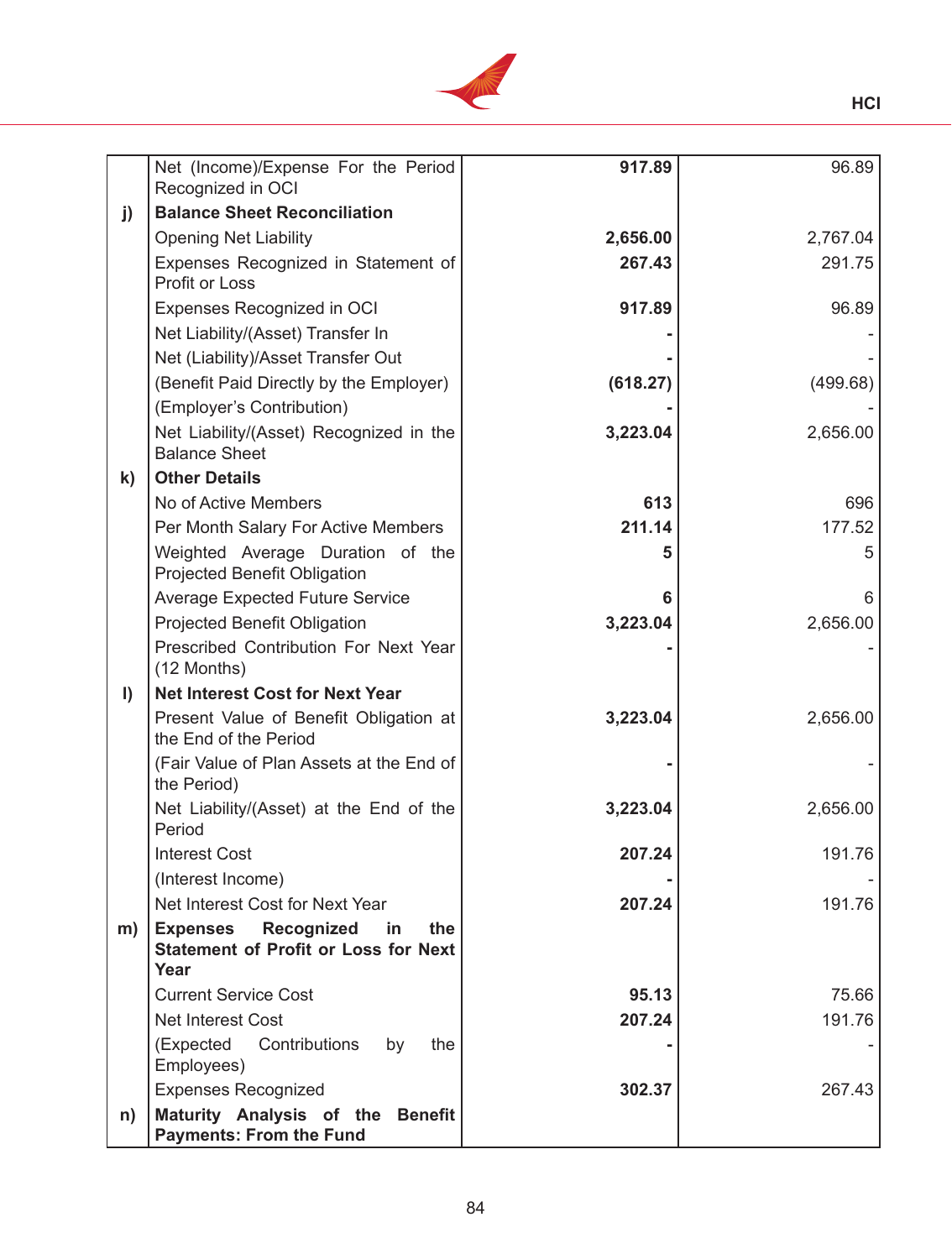

|              | Projected Benefits Payable in Future<br>Years From the Date of Reporting |          |          |
|--------------|--------------------------------------------------------------------------|----------|----------|
|              | 1st Following Year                                                       |          |          |
|              | 2nd Following Year                                                       |          |          |
|              | 3rd Following Year                                                       |          |          |
|              | 4th Following Year                                                       |          |          |
|              | 5th Following Year                                                       |          |          |
|              | Sum of Years 6 To 10                                                     |          |          |
|              | Sum of Years 11 and above                                                |          |          |
| $\mathsf{o}$ | Maturity Analysis of the Benefit<br><b>Payments: From the Employer</b>   |          |          |
|              | Projected Benefits Payable in Future<br>Years From the Date of Reporting |          |          |
|              | 1st Following Year                                                       | 646.48   | 579.17   |
|              | 2nd Following Year                                                       | 290.38   | 255.67   |
|              | 3rd Following Year                                                       | 606.80   | 424.90   |
|              | 4th Following Year                                                       | 440.88   | 458.49   |
|              | 5th Following Year                                                       | 420.44   | 311.80   |
|              | Sum of Years 6 To 10                                                     | 1,165.80 | 991.15   |
|              | Sum of Years 11 and above                                                | 643.47   | 545.56   |
| p)           | <b>Sensitivity Analysis</b>                                              |          |          |
|              | Projected Benefit Obligation on Current<br><b>Assumptions</b>            | 3,223.04 | 2,656.00 |
|              | Delta Effect of +1% Change in Rate of<br>Discounting                     | (112.65) | (88.98)  |
|              | Delta Effect of -1% Change in Rate of<br>Discounting                     | 121.71   | 96.06    |
|              | Delta Effect of +1% Change in Rate of<br>Salary Increase                 | 122.22   | 97.20    |
|              | Delta Effect of -1% Change in Rate of<br>Salary Increase                 | (115.18) | (91.63)  |
|              | Delta Effect of +1% Change in Rate of<br><b>Employee Turnover</b>        | 7.23     | 9.10     |
|              | Delta Effect of -1% Change in Rate of<br><b>Employee Turnover</b>        | (7.64)   | (9.61)   |

The sensitivity analysis have been determined based on reasonably possible changes of the respective assumptions occurring at the end of the reporting period, while holding all other assumptions constant.

The sensitivity analysis presented above may not be representative of the actual change in the projected benefit obligation as it is unlikely that the change in assumptions would occur in isolation of one another as some of the assumptions may be correlated.

 Furthermore, in presenting the above sensitivity analysis, the present value of the projected benefit obligation has been calculated using the projected unit credit method at the end of the reporting period, which is the same method as applied in calculating the projected benefit obligation as recognised in the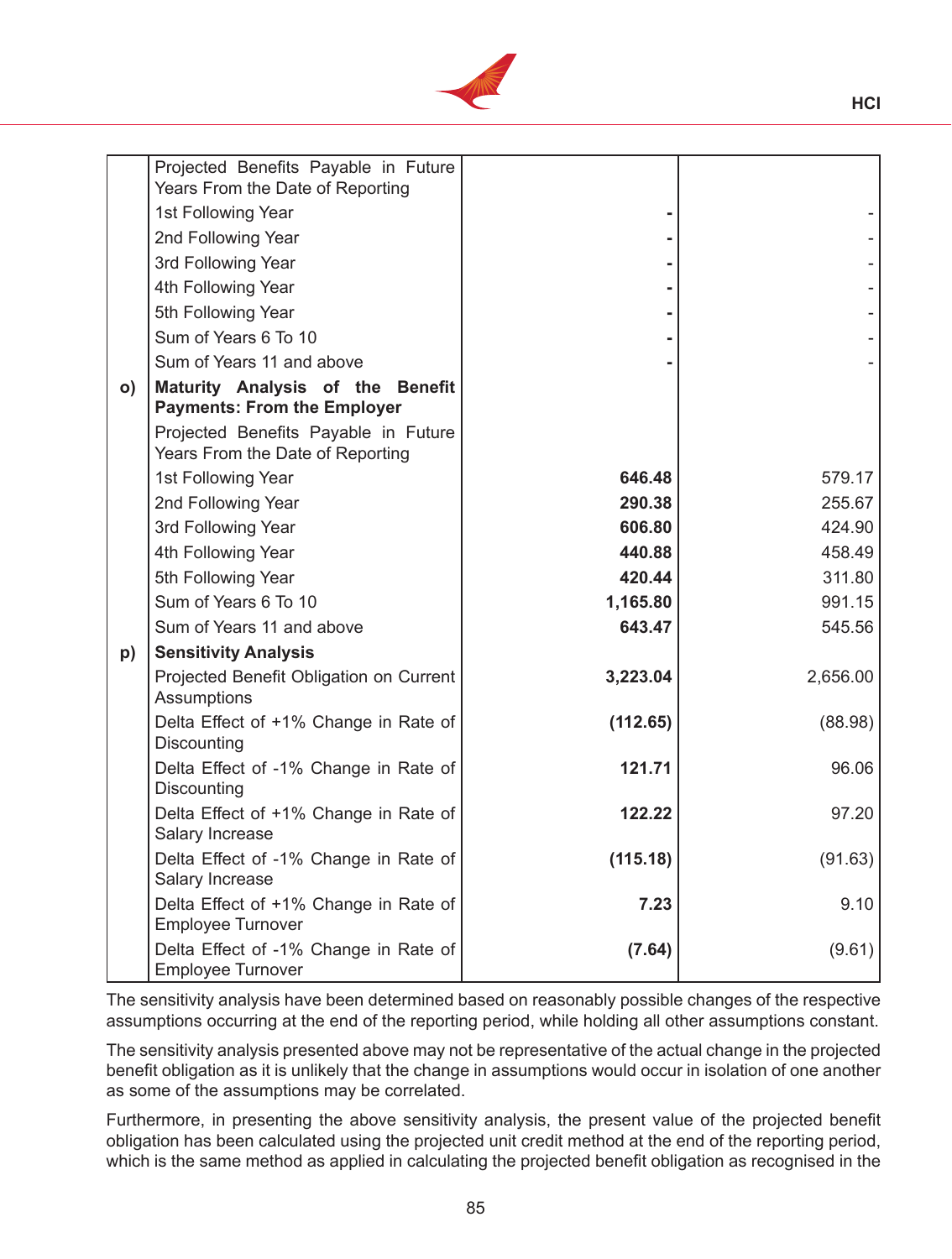

balance sheet.

There was no change in the methods and assumptions used in preparing the sensitivity analysis from prior years.

# **II Post Retirement Medical Benefits**

| Sr.          | <b>Particulars</b>                                                                  | <b>Post Retirement Medical Benefits</b>                   |                                                    |  |
|--------------|-------------------------------------------------------------------------------------|-----------------------------------------------------------|----------------------------------------------------|--|
| No.          |                                                                                     | As at 31.03.20                                            | As at 31.03.19                                     |  |
| a)           | <b>Type of Benefit</b>                                                              | <b>Medical</b>                                            | Medical                                            |  |
|              | Country                                                                             | <b>India</b>                                              | India                                              |  |
|              | <b>Reporting Currency</b>                                                           | <b>INR</b>                                                | <b>INR</b>                                         |  |
|              | <b>Reporting Standard</b>                                                           | <b>Indian Accounting</b>                                  | Indian Accounting                                  |  |
|              |                                                                                     | Standard 19 (Ind AS 19)                                   | Standard 19 (Ind AS 19)                            |  |
|              | <b>Funding Status</b>                                                               | <b>Unfunded</b>                                           | Unfunded                                           |  |
|              | <b>Starting Period</b>                                                              | $1-Apr-19$                                                | $1-Apr-18$                                         |  |
|              | Date of Reporting                                                                   | 31-Mar-20                                                 | 31-Mar-19                                          |  |
|              | Period of Reporting                                                                 | <b>12 Months</b>                                          | 12 Months                                          |  |
| $\mathbf{b}$ | <b>Assumptions (Previous Period)</b>                                                |                                                           |                                                    |  |
|              | <b>Expected Return on Plan Assets</b>                                               | <b>N.A.</b>                                               | N.A.                                               |  |
|              | Rate of Discounting                                                                 | 7.79%                                                     | 7.76%                                              |  |
|              | <b>Medical Cost Inflation</b>                                                       | 4.00%                                                     | 4.00%                                              |  |
|              | Rate of Employee Turnover                                                           | 2.00%                                                     | 2.00%                                              |  |
|              | <b>Mortality Rate During Employment</b>                                             | <b>Indian Assured Lives</b><br>Mortality (2006-08)        | <b>Indian Assured Lives</b><br>Mortality (2006-08) |  |
|              | Mortality Rate After Employment                                                     | <b>Indian Assured Lives</b><br><b>Mortality (2006-08)</b> | <b>Indian Assured Lives</b><br>Mortality (2006-08) |  |
| c)           | <b>Assumptions (Current Period)</b>                                                 |                                                           |                                                    |  |
|              | <b>Expected Return on Plan Assets</b>                                               | <b>N.A.</b>                                               | N.A.                                               |  |
|              | Rate of Discounting                                                                 | 6.83%                                                     | 7.79%                                              |  |
|              | <b>Medical Cost Inflation</b>                                                       | 4.00%                                                     | 4.00%                                              |  |
|              | Rate of Employee Turnover                                                           | 2.00%                                                     | 2.00%                                              |  |
|              | Mortality Rate During Employment                                                    | <b>Indian Assured Lives</b><br>Mortality (2006-08)        | <b>Indian Assured Lives</b><br>Mortality (2006-08) |  |
|              | Mortality Rate After Employment                                                     | <b>Indian Assured Lives</b><br><b>Mortality (2006-08)</b> | <b>Indian Assured Lives</b><br>Mortality (2006-08) |  |
| d)           | <b>Table Showing Change in the Present</b><br>Value of Projected Benefit Obligation |                                                           |                                                    |  |
|              | Present Value of Benefit Obligation at<br>the Beginning of the Period               | 1,950.20                                                  | 1,708.64                                           |  |
|              | <b>Interest Cost</b>                                                                | 152.00                                                    | 133.00                                             |  |
|              | <b>Current Service Cost</b>                                                         | 22.00                                                     | 20.00                                              |  |
|              | <b>Past Service Cost</b>                                                            |                                                           |                                                    |  |
|              | Liability Transferred In/Acquisitions                                               |                                                           |                                                    |  |
|              | (Liability Transferred Out/ Divestments)                                            |                                                           |                                                    |  |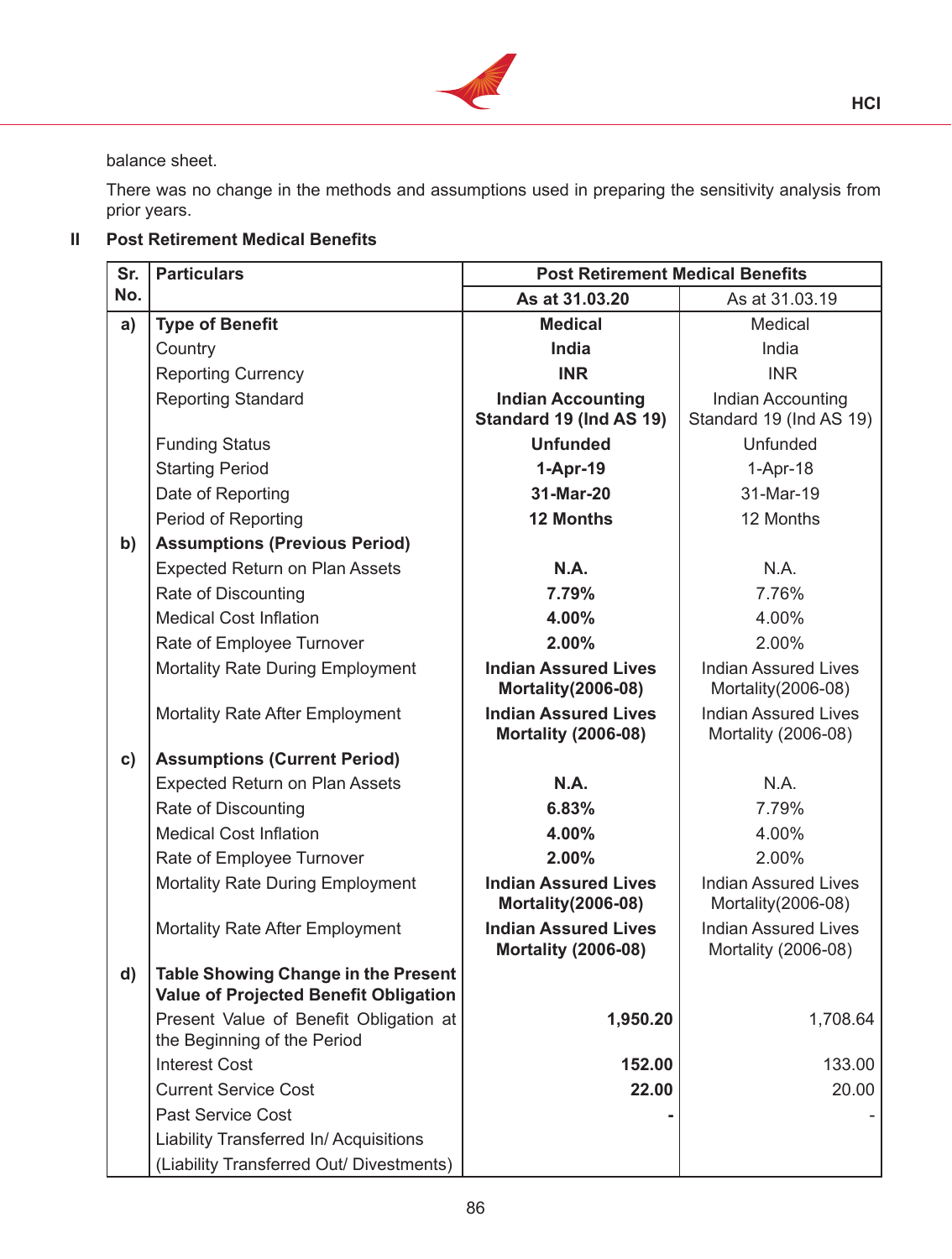

|    | (Gains)/ Losses on Curtailment                                          |             |            |
|----|-------------------------------------------------------------------------|-------------|------------|
|    | (Liabilities Extinguished on Settlement)                                |             |            |
|    | (Benefit Paid Directly by the Employer)                                 | (78.37)     | (65.44)    |
|    | (Benefit Paid From the Fund)                                            |             |            |
|    |                                                                         |             |            |
|    | The Effect Of Changes in Foreign<br><b>Exchange Rates</b>               |             |            |
|    |                                                                         |             |            |
|    | Actuarial (Gains)/Losses on Obligations<br>Due to Change in Demographic |             |            |
|    | <b>Assumptions</b>                                                      |             |            |
|    | Actuarial (Gains)/Losses on Obligations                                 | 222.00      | (7.00)     |
|    | Due to Change<br>in Financial                                           |             |            |
|    | <b>Assumptions</b>                                                      |             |            |
|    | Actuarial (Gains)/Losses on Obligations                                 | (140.00)    | 161.00     |
|    | - Due to Experience                                                     |             |            |
|    | Present Value of Benefit Obligation at                                  | 2,127.83    | 1,950.20   |
|    | the End of the Period                                                   |             |            |
| e) | Table Showing Change in the Fair                                        |             |            |
|    | <b>Value of Plan Assets</b>                                             |             |            |
|    | Fair Value of Plan Assets at the                                        |             |            |
|    | Beginning of the Period                                                 |             |            |
|    | Interest Income                                                         |             |            |
|    | Contributions by the Employer                                           |             |            |
|    | Contributions<br>Expected<br>the<br>by                                  |             |            |
|    | <b>Employees</b>                                                        |             |            |
|    | Assets Transferred In/Acquisitions                                      |             |            |
|    | (Assets Transferred Out/ Divestments)                                   |             |            |
|    | (Benefit Paid from the Fund)                                            |             |            |
|    | (Assets Distributed on Settlements)                                     |             |            |
|    | <b>Effects of Asset Ceiling</b>                                         |             |            |
|    |                                                                         |             |            |
|    | The Effect of Changes In Foreign<br><b>Exchange Rates</b>               |             |            |
|    | Return on Plan Assets, Excluding                                        |             |            |
|    | Interest Income                                                         |             |            |
|    | Fair Value of Plan Assets at the End of                                 |             |            |
|    | the Period                                                              |             |            |
| f) | Amount Recognized in the Balance                                        |             |            |
|    | <b>Sheet</b>                                                            |             |            |
|    | (Present Value of Benefit Obligation at                                 | (2, 128.83) | (1,950.20) |
|    | the end of the Period)                                                  |             |            |
|    | Fair Value of Plan Assets at the end of                                 |             |            |
|    | the Period                                                              |             |            |
|    | Funded Status (Surplus/ (Deficit))                                      | (2, 128.83) | (1,950.20) |
|    | Net (Liability)/Asset Recognized in the                                 | (2, 128.83) | (1,950.20) |
|    | <b>Balance Sheet</b>                                                    |             |            |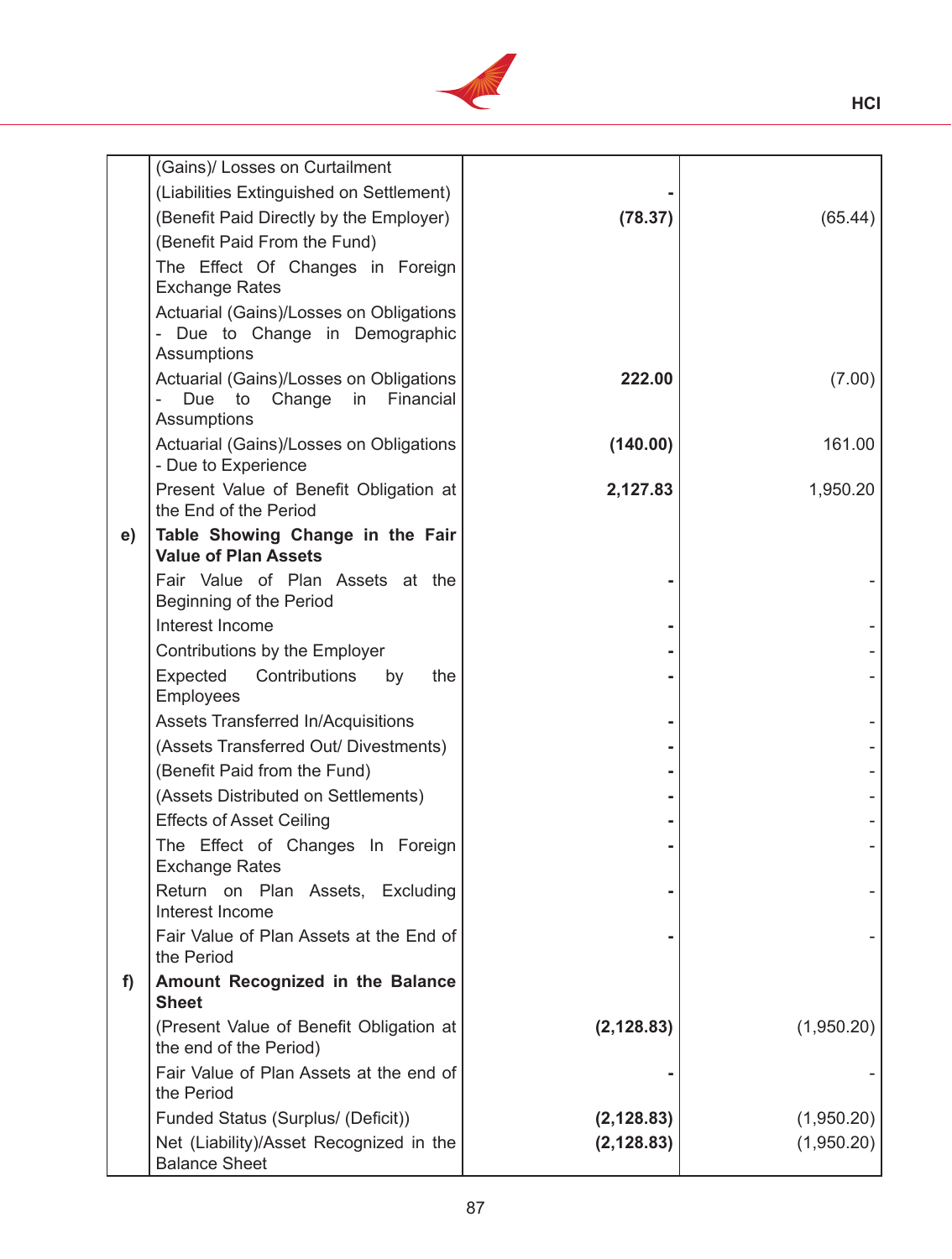

| g) | <b>Net Interest Cost for Current Period</b>                                                 |          |          |
|----|---------------------------------------------------------------------------------------------|----------|----------|
|    | Present Value of Benefit Obligation at                                                      | 1,950.20 | 1,708.64 |
|    | the Beginning of the Period                                                                 |          |          |
|    | (Fair Value of Plan Assets at the                                                           |          |          |
|    | Beginning of the Period)                                                                    |          |          |
|    | Net Liability/(Asset) at the Beginning                                                      | 1,950.20 | 1,708.64 |
|    | <b>Interest Cost</b>                                                                        | 152.00   | 133.00   |
|    | (Interest Income)                                                                           |          |          |
|    | Net Interest Cost for Current Period                                                        | 152.00   | 133.00   |
| h) | <b>Expenses Recognized</b><br>in<br>the                                                     |          |          |
|    | Statement of Profit or Loss for                                                             |          |          |
|    | <b>Current Period</b>                                                                       |          |          |
|    | <b>Current Service Cost</b>                                                                 | 22.00    | 20.00    |
|    | <b>Net Interest Cost</b>                                                                    | 152.00   | 133.00   |
|    | <b>Past Service Cost</b>                                                                    |          |          |
|    | (Expected<br>Contributions<br>the<br>by<br>Employees)                                       |          |          |
|    | (Gains)/Losses on Curtailments And<br><b>Settlements</b>                                    |          |          |
|    | Net Effect of Changes in Foreign<br><b>Exchange Rates</b>                                   |          |          |
|    | <b>Expenses Recognized</b>                                                                  | 174.00   | 153.00   |
| i) | Expenses Recognized in the Other<br>Comprehensive Income (OCI) for<br><b>Current Period</b> |          |          |
|    | Actuarial (Gains)/Losses on Obligation<br>For the Period                                    | 82.00    | 154.00   |
|    | Return on Plan Assets, Excluding<br>Interest Income                                         |          |          |
|    | Change in Asset Ceiling                                                                     |          |          |
|    | Net (Income)/Expense For the Period<br>Recognized in OCI                                    | 82.00    | 154.00   |
| j) | <b>Balance Sheet Reconciliation</b>                                                         |          |          |
|    | <b>Opening Net Liability</b>                                                                | 1,950.20 | 1,708.64 |
|    | Expenses Recognized in Statement of<br>Profit or Loss                                       | 174.00   | 153.00   |
|    | Expenses Recognized in OCI                                                                  | 82.00    | 154.00   |
|    | Net Liability/(Asset) Transfer In                                                           |          |          |
|    | Net (Liability)/Asset Transfer Out                                                          |          |          |
|    | (Benefit Paid Directly by the Employer)                                                     | (78.37)  | (65.80)  |
|    | (Employer's Contribution)                                                                   |          |          |
|    | Net Liability/(Asset) Recognized in the<br><b>Balance Sheet</b>                             | 2,127.83 | 1,950.20 |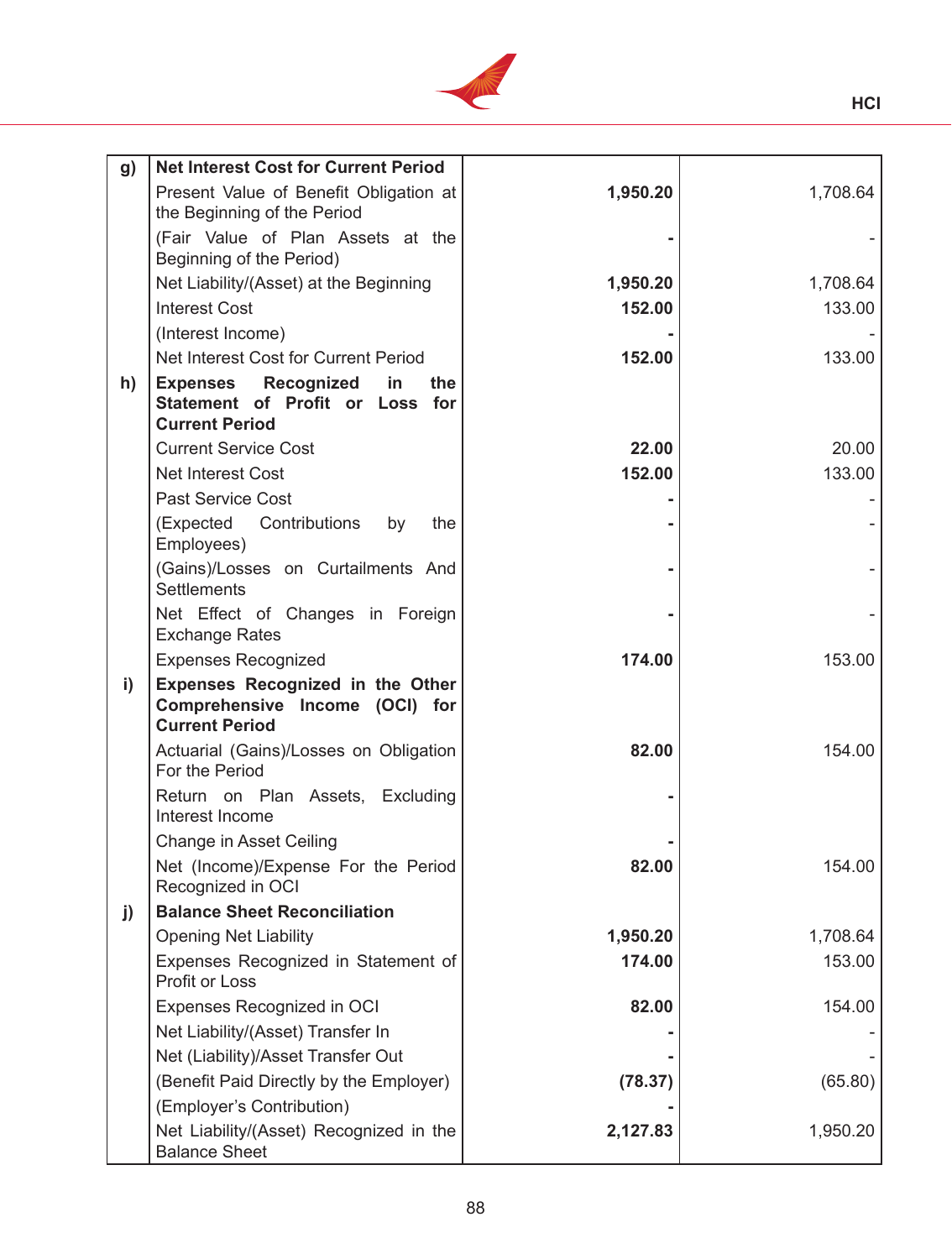

| k)           | <b>Category of Assets</b>                                                                         |          |          |
|--------------|---------------------------------------------------------------------------------------------------|----------|----------|
|              | Government of India Assets                                                                        |          |          |
|              | <b>State Government Securities</b>                                                                |          |          |
|              | <b>Special Deposits Scheme</b>                                                                    |          |          |
|              | <b>Debt Instruments</b>                                                                           |          |          |
|              | <b>Corporate Bonds</b>                                                                            |          |          |
|              | Cash And Cash Equivalents                                                                         |          |          |
|              | Insurance fund                                                                                    |          |          |
|              | <b>Asset-Backed Securities</b>                                                                    |          |          |
|              | <b>Structured Debt</b>                                                                            |          |          |
|              | Other                                                                                             |          |          |
|              | Total                                                                                             |          |          |
| $\mathsf{I}$ | <b>Other Details</b>                                                                              |          |          |
|              | No of Active Members                                                                              | 577      | 696      |
|              | Per Month Salary For Active Members                                                               | 2.07     | 1.78     |
|              | Weighted Average Duration of the<br><b>Projected Benefit Obligation</b>                           | 30       | 30       |
|              | Average Future Term                                                                               | 30       | 30       |
|              | Projected Benefit Obligation (PBO)                                                                | 2,127.83 | 1,950.20 |
|              | Prescribed Contribution For Next Year<br>(12 Months)                                              |          |          |
| m)           | <b>Net Interest Cost for Next Year</b>                                                            |          |          |
|              | Present Value of Benefit Obligation at<br>the End of the Period                                   | 2,127.83 | 1,950.20 |
|              | (Fair Value of Plan Assets at the End of<br>the Period)                                           |          |          |
|              | Net Liability/(Asset) at the End of the<br>Period                                                 | 2,127.83 | 1,950.20 |
|              | <b>Interest Cost</b>                                                                              | 145.00   | 152.00   |
|              | (Interest Income)                                                                                 |          |          |
|              | Net Interest Cost for Next Year                                                                   | 145.00   | 152.00   |
| n)           | Recognized<br>the<br><b>Expenses</b><br>in<br><b>Statement of Profit or Loss for Next</b><br>Year |          |          |
|              | <b>Current Service Cost</b>                                                                       | 20.00    | 22.00    |
|              | <b>Net Interest Cost</b>                                                                          | 145.00   | 152.00   |
|              | (Expected<br>Contributions<br>the<br>by<br>Employees)                                             |          |          |
|              | <b>Expenses Recognized</b>                                                                        | 165.00   | 174.00   |
| $\mathbf{o}$ | Maturity Analysis of the Benefit<br><b>Payments: From the Fund</b>                                |          |          |
|              | Projected Benefits Payable in Future<br>Years From the Date of Reporting                          |          |          |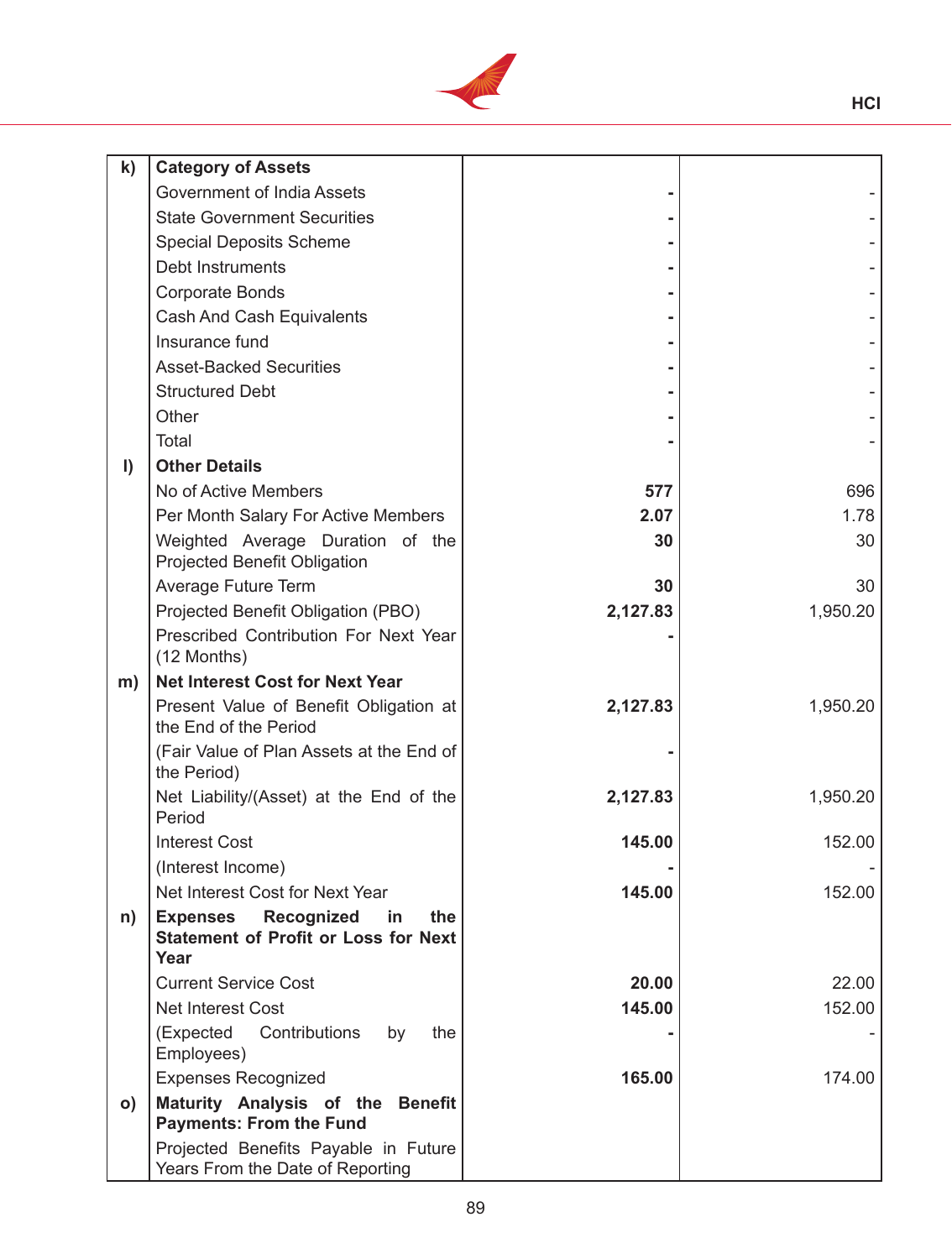

|    | 1st Following Year                                                       |          |          |
|----|--------------------------------------------------------------------------|----------|----------|
|    | 2nd Following Year                                                       |          |          |
|    | 3rd Following Year                                                       |          |          |
|    | 4th Following Year                                                       |          |          |
|    | 5th Following Year                                                       |          |          |
|    | Sum of Years 6 To 10                                                     |          |          |
|    | Sum of Years 11 and above                                                |          |          |
| p) | Maturity Analysis of the Benefit<br><b>Payments: From the Employer</b>   |          |          |
|    | Projected Benefits Payable in Future<br>Years From the Date of Reporting |          |          |
|    | 1st Following Year                                                       | 72.00    | 62.00    |
|    | 2nd Following Year                                                       | 84.00    | 77.00    |
|    | 3rd Following Year                                                       | 99.00    | 90.00    |
|    | 4th Following Year                                                       | 113.00   | 103.00   |
|    | 5th Following Year                                                       | 126.00   | 120.00   |
|    | Sum of Years 6 To 10                                                     | 631.00   | 628.00   |
| q) | <b>Sensitivity Analysis</b>                                              |          |          |
|    | Projected Benefit Obligation on Current<br>Assumptions                   | 2,127.83 | 1,950.20 |
|    | Delta Effect of +1% Change in Rate of<br>Discounting                     | (226.00) | (201.00) |
|    | Delta Effect of -1% Change in Rate of<br>Discounting                     | 277.00   | 245.00   |
|    | Delta Effect of +1% Change in Medical<br><b>Cost Inflation</b>           | 282.00   | 252.00   |
|    | Delta Effect of -1% Change in Medical<br><b>Cost Inflation</b>           | (234.00) | (209.00) |

The sensitivity analysis have been determined based on reasonably possible changes of the respective assumptions occurring at the end of the reporting period, while holding all other assumptions constant.

The sensitivity analysis presented above may not be representative of the actual change in the projected benefit obligation as it is unlikely that the change in assumptions would occur in isolation of one another as some of the assumptions may be correlated.

 Furthermore, in presenting the above sensitivity analysis, the present value of the projected benefit obligation has been calculated using the projected unit credit method at the end of the reporting period, which is the same method as applied in calculating the projected benefit obligation as recognised in the balance sheet

## **29. Deferred tax Assets**

The Company has not recognized deferred tax assets arising on account of carried forward tax losses and unabsorbed depreciation to the extent of the deferred tax liability arising since the availability of sufficient future taxable income against which the said benefits can be set off is not possible to be ascertained with virtual certainty.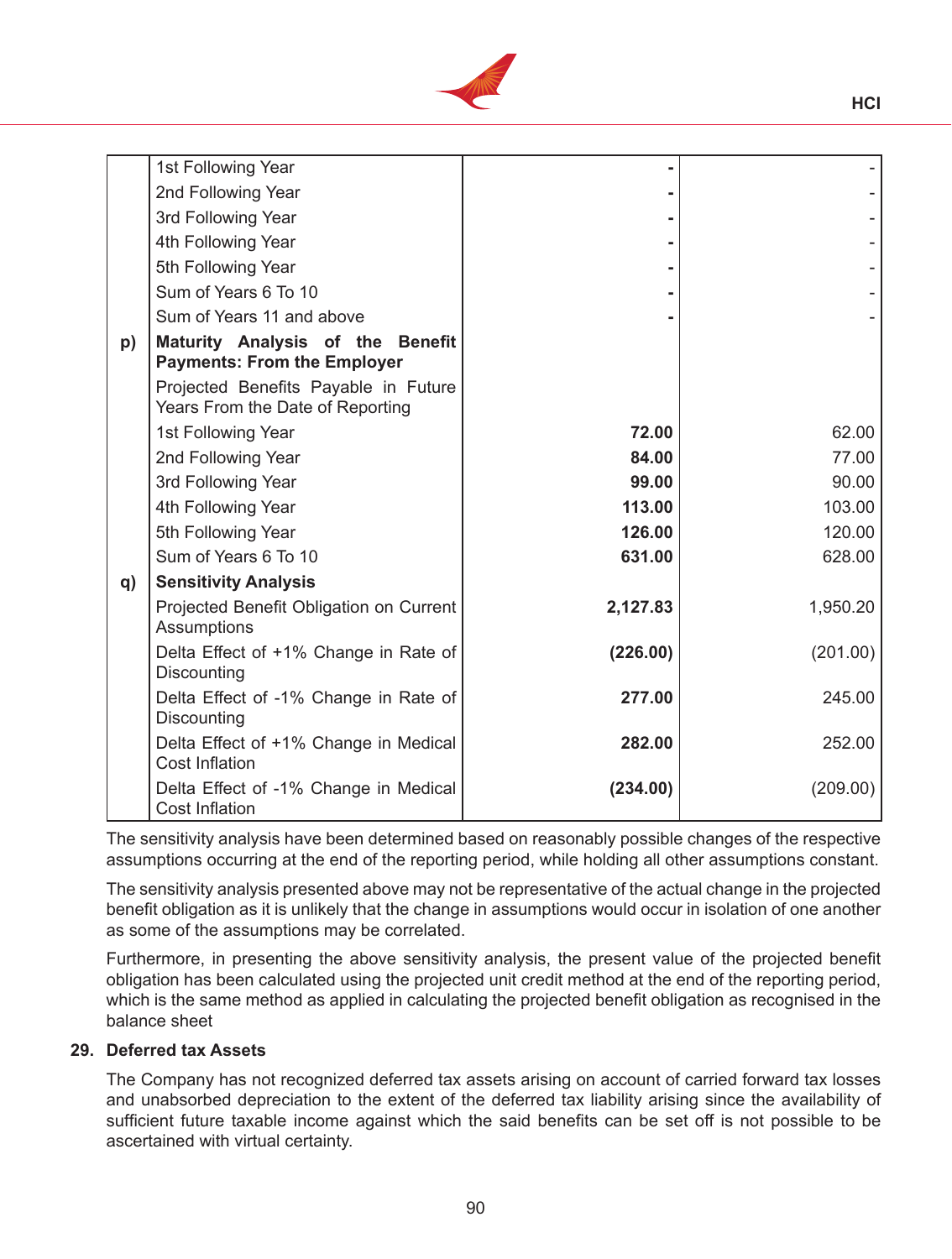

## **30. Contingent Liabilities and Contingent Assets:**

## **A. Contingent Liabilities**

In compliance of Ind AS 37 on "Provisions, Contingent Liabilities and Contingent Assets", the required information is as under:

| No.           | <b>Description</b>                                                                                                      | Opening<br><b>Balance as</b><br>on 1st April<br>2019 | <b>Additions</b><br>during<br>the year<br>2019-20 | <b>Utilisation</b><br>during the<br>year 2019-<br>20 | <b>Reversals</b><br>during the<br>year 2019-<br>20 | <b>Closing</b><br><b>Balance</b><br>as on 31st<br><b>March</b><br>2020 |
|---------------|-------------------------------------------------------------------------------------------------------------------------|------------------------------------------------------|---------------------------------------------------|------------------------------------------------------|----------------------------------------------------|------------------------------------------------------------------------|
| i)            | Sales Tax / VAT                                                                                                         | 19.24                                                |                                                   |                                                      | (19.24)                                            |                                                                        |
| ii)           | Luxury Tax                                                                                                              | 228.91                                               |                                                   |                                                      |                                                    | 228.91                                                                 |
| iii)          | <b>Excise Duty</b>                                                                                                      | 197.28                                               |                                                   |                                                      | (197.28)                                           |                                                                        |
| iv)           | <b>Service Tax</b>                                                                                                      | 296.25                                               |                                                   |                                                      |                                                    | 296.25                                                                 |
| V)            | Counter claim of Sahara<br><b>Hospitality Ltd</b>                                                                       | 235.67                                               |                                                   |                                                      |                                                    | 235.67                                                                 |
| vi)           | Arbitration Award for B D<br>& P Hotels challenged in<br>Court                                                          | 54.00                                                |                                                   |                                                      |                                                    | 54.00                                                                  |
| vii)          | Arbitration<br>proceedings<br>against N S Associates                                                                    | 787.79                                               |                                                   |                                                      |                                                    | 787.79                                                                 |
| viii)         | Premium payable on fore<br>shore land of erstwhile<br>Hotel<br>Centaur<br>Juhu<br>Beach to Government of<br>Maharashtra | 448.00                                               |                                                   |                                                      |                                                    | 448.00                                                                 |
| $\mathsf{ix}$ | <b>Guarantees</b><br>given<br>to<br>Customs<br>Department<br>flight<br>for<br>the<br>kitchen<br>operations              | 3.00                                                 |                                                   |                                                      |                                                    | 3.00                                                                   |
| X)            | <b>Others</b>                                                                                                           | 506.21                                               |                                                   |                                                      |                                                    | 506.21                                                                 |
| xi)           | Awards that have gone<br>against the Company and<br>preferred an appeal                                                 | 10.62                                                |                                                   |                                                      |                                                    | 10.62                                                                  |
| xii)          | Interest on dues payable<br>to AAI                                                                                      | 8,553.80                                             | 909.52                                            |                                                      | (2,617.61)                                         | 6,845.70                                                               |
|               | <b>Total</b>                                                                                                            | 11,340.77                                            | 909.52                                            |                                                      | (2,834.14)                                         | 9,416.15                                                               |

#### **Claims against the Company not acknowledged as debts**

- i) Disputed Sales Tax Liability for which the Company had preferred an appeal with Additional Commissioner of Sales Tax in relation with demand of Sales Tax for 2000-01 has been completed during the year and a refund order received
- ii) Claims of Luxury Tax authorities, for financial year 2000-01 and 2002-03 for which the Company has preferred an appeal with Additional Commissioner of Sales Tax against which Company has paid Rs.70.71 lakhs (previous year Rs. 70.71 lakhs) under protest.
- iii) Claim of excise duty for which the Company had preferred an appeal has been dismissed in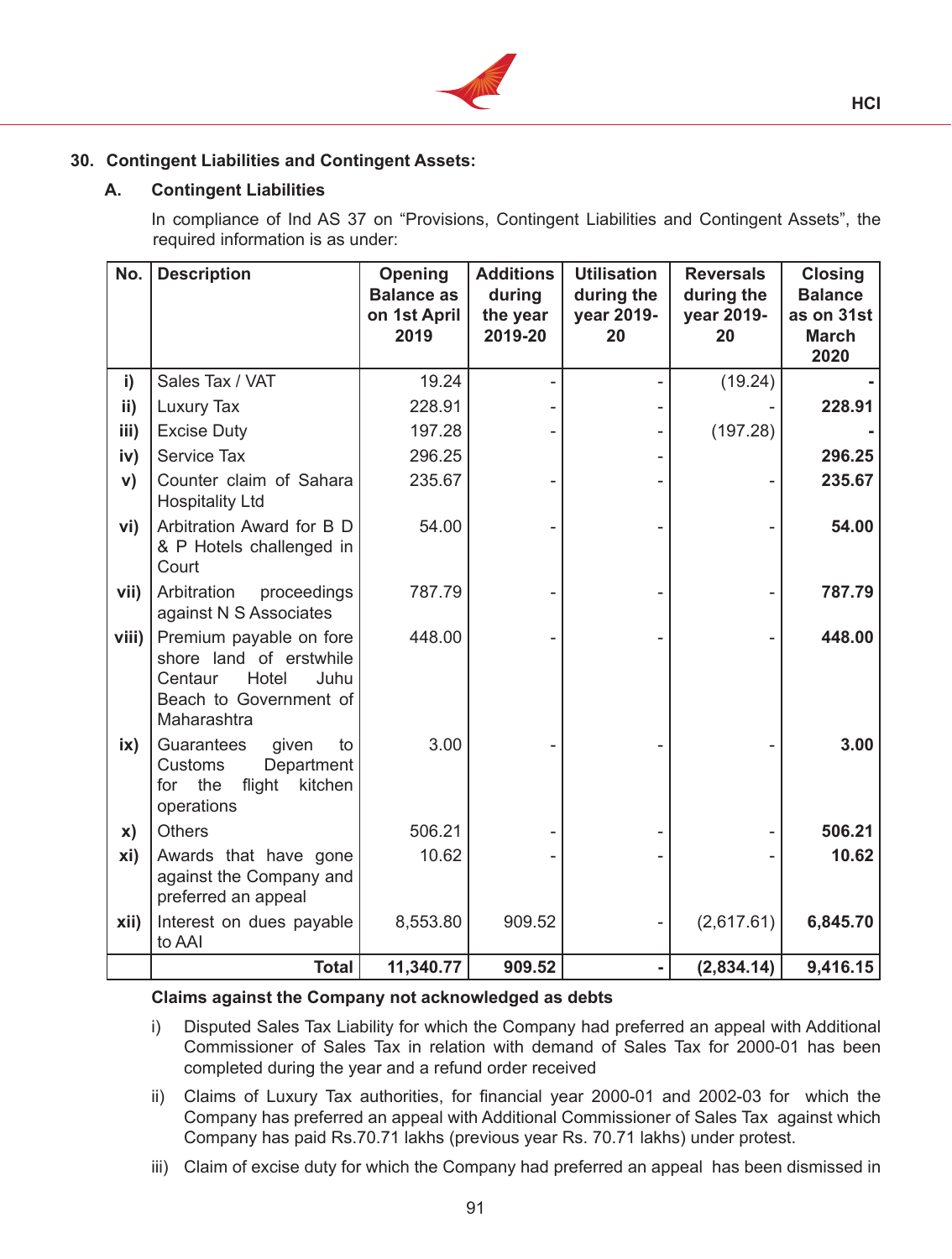

favour of the Company during the year

- iv) Claim of Service Tax for which the Company has preferred an appeal
- v) Counter Claim of Rs. 236 lakhs by M/s Sahara Hospitality Ltd. (formerly known as M/s Batra Hospitality Pvt. Ltd.), the buyer of Centaur Hotel Mumbai Airport, towards Net Current Assets which was disputed by the Company, as the Net Current Assets and other obligations of the buyer were to be settled in terms of the Agreement to Sell dated 18.4.2002. In the prior years, the Hon'ble Arbitral Tribunal published their award under which the buyer had to pay Rs 188 lakhs and interest thereon along with legal costs of Rs 40 lakhs. The buyers preferred an appeal in the Hon'ble High Court of Bombay against the award.The Hon'ble High Court has set aside the Arbitration Award. This has been challenged by the Company before the Divisional Bench of the Hon'ble High Court of Bombay which has been admitted and is pending for hearing.
- vi) The Management Contract Agreement executed on 15 September 2010 with M/s B.D.&P Hotels (India) Pvt Limited for running the Centaur Hotel Lake View, Srinagar (CLVH) under Management Contract. However, before handing over the unit, a communication was received from the Ministry forwarding the decision taken in the meeting of the Committee of Secretaries, GoI stating that J&K Govt had indicated that since the land was leased to the Company by J&K Government, the Management Contract was not feasible and the decision of offering the unit under Management Contract may be reviewed. Accordingly, with the approval of the Board the said Management Contract was terminated on 26 September 2011 and the interest free Security Deposit of Rs.1000 lakhs and proportionate Minimum Guaranteed Amount of Rs 108 lakhs deposited by the party was returned to the Bidder, M/s BD & P Hotel (India) Pvt. Ltd.

 M/s B.D.&P Hotels (India) Pvt Limited had filed a writ in the High Court of Bombay for invoking arbitration. The Hon'ble High Court granted the appeal of the party and sole arbitrator was appointed. The party challenged the termination of the Agreement and claimed Rs 34100 lakhs plus 18% interest from the Company, The Arbitration Award was received on 14th August 2015 directing HCI to hand over the property to the party along with legal cost of Rs 54 lakhs, which was challenged by the Company in the Hon'ble High Court of Bombay . Vide order dated 8 January 2019 passed by the single judge the arbitration petition has been dismissed.

Subsequently, the Company has challenged the said order before the Division Bench of Hon'ble High Court of Bombay in March 2019, which came up for hearing on 2 January 2020 and again on 3 March 2020. The options available to the Company are being explored with the guidance of the Senior Counsel in the matter.

- vii) The Company had entered into an Agreement with M/s. N S Associates for renovation of guest rooms together with connected shafts and corridors at Centaur Hotel, Delhi Airport. Certain disputes and differences arose with the said Party and the final bill was not settled. Accordingly, the party invoked arbitration clause claiming an amount of Rs 788 lakhs and interest thereon @ 15%. Arbitration award was published by the Learned Arbitral Tribunal on 19.10.2019 by holding that theCompany has to pay Rs. 88.43 lakhs along with litigation costs of Rs.5.00 lakhs to the party. The Company has filed a petition under section 34 of the Arbitration and Conciliation Act, 1996 for partly setting aside the impugned award which has been admitted. Hearing in the matter is pending
- viii) Subsequent to the sale of Centaur Hotel Juhu Beach in 2002, Govt. of Maharashtra claimed an amount of Rs 448 lakhs from M/s V. Hotels and from the Company for premium payable on the transfer of 1810 sq.mtr of land attached to the hotel property which was on lease from the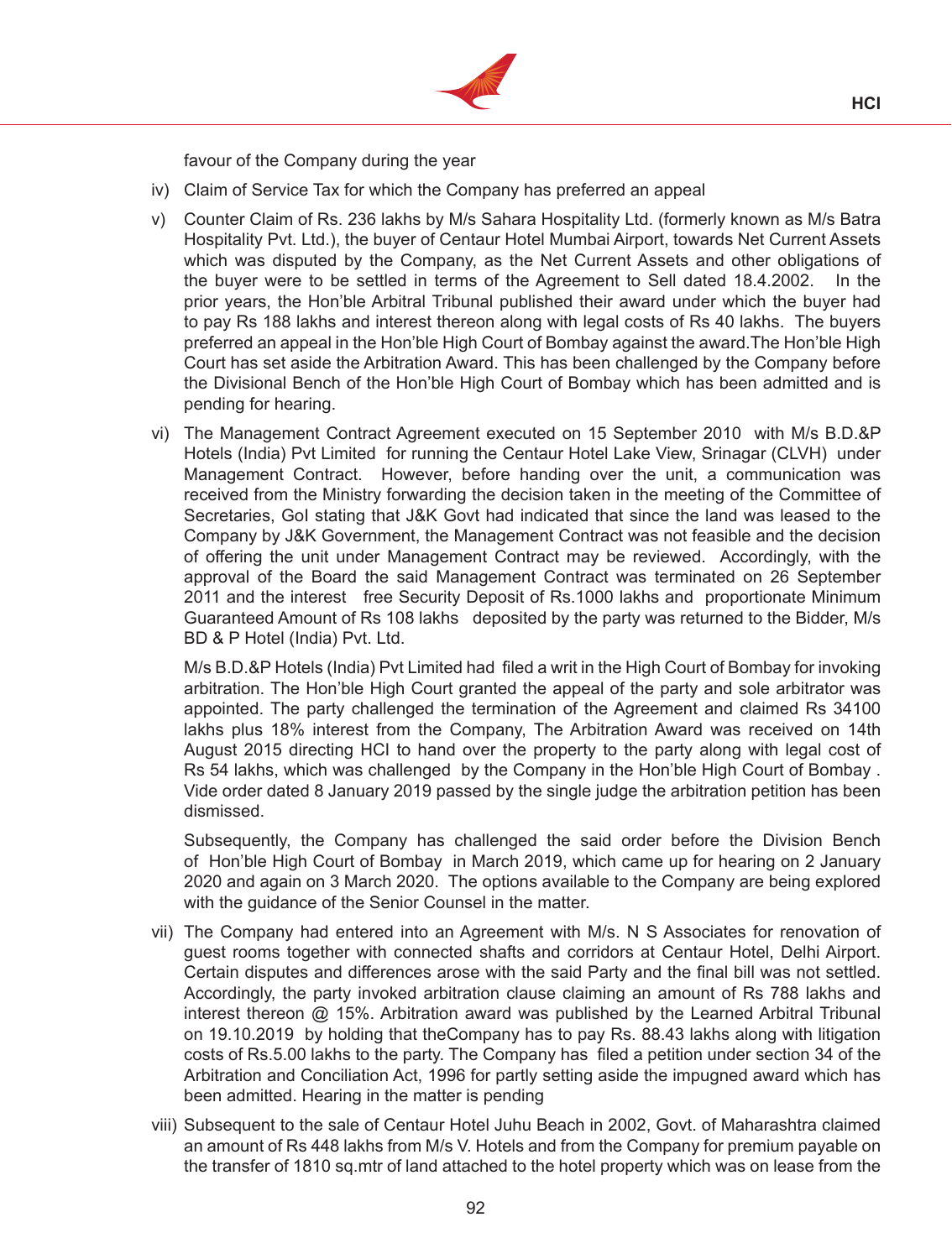

State Govt. and is to be kept open to sky - to be used only as garden. The same was disputed by the Company before the Revenue Minister, Government of Maharashtra. The Order of the State Government dated 1.6.2014 has directed M/s V. Hotels to make payment of the said premium which has been challenged by them in the Bombay High Court.

**HCI**

- ix) Guarantees given to Customs Authorities
- x) Others
- xi) Awards that have gone against the Company for which appeals are preferred and pending disposal.
- xii) Interest on account of outstanding dues payable to Airports Authority of India
- xiii) Claims made by employees indeterminate

#### **B. Contingent Assets**

 The Hon'ble Arbitral Tribunal published their award under which M/s Sahara Hospitality Ltd. (formerly known as M/s Batra Hospitality Pvt. Ltd.), the buyer of Centaur Hotel Mumbai Airport had to pay an amount of Rs 188 lakhs and interest thereon along with legal costs of Rs 40 lakhs. The buyers preferred an appeal in the Hon'ble High Court of Bombay against the award. The Hon'ble High Court has set aside the Arbitration Award which has been challenged by the Company before the Divisional Bench of the Hon'ble High Court of Bombay which has been admitted and is pending for hearing. (refer 30 A v) above)

**31.** Other Receivables under Other Financial Assets (Note 6) - Rs.124.97 lakhs (previous year Rs 96.74 lakhs) - includes Rs. 38.42 lakhs due from AAI for the period from 1986-87 to 2005-06 and Rs. 9.54 lakhs for the period from 2006-07 to 2009-10 .

The Company is of the view that the above sum is good for recovery and hence no provision is required in respect thereof.

- **32.** The matters relating to cost of construction of Centaur Lake View Hotel Srinagar and the cost sharing arrangement between the hotel and Sher e Kashmir Convention Centre (SKICC) between the Company and Government of Jammu & Kashmir (J&K) had been agreed by both the parties in a joint meeting held on 15 October 2004 and all the matters of divergent views were settled.
	- a) Amount receivable from J & K government in respect of cost sharing arrangements with SKICC is Rs .1197.92 lakhs - (previous year Rs 1123.56 lakhs)- (Note 6)
	- b) The amount payable to J & K government on account of joint construction is Rs. 451.85 lakhs and amount receivable on account of joint construction is Rs. 417.76 lakhs. (Note 19)

 These balances are subject to reconciliation and confirmation. Adjustment, if any will be accounted in the year in which finality is reached.

#### **33. Wage Revision:**

a) The earlier wage agreements with workmen had expired on 31.12.2006. The Unions submitted their Charters of Demands

After protracted negotiations between Wage Negotiation Committee of the Management and Co-Ordination Committee of HCI Unions and after receipt of final approval from the Ministry of Civil Aviation, the Memorandum of Understanding dated 08.08.2019 was entered into between the unions and the Company for implementing wage revision for the Unionised category of employees for a period of 10 years effective 18.08.2008. The wage revision was implemented in the financial year 2019-20.

In view of the above , total estimated provision for wage revision was made in the books of accounts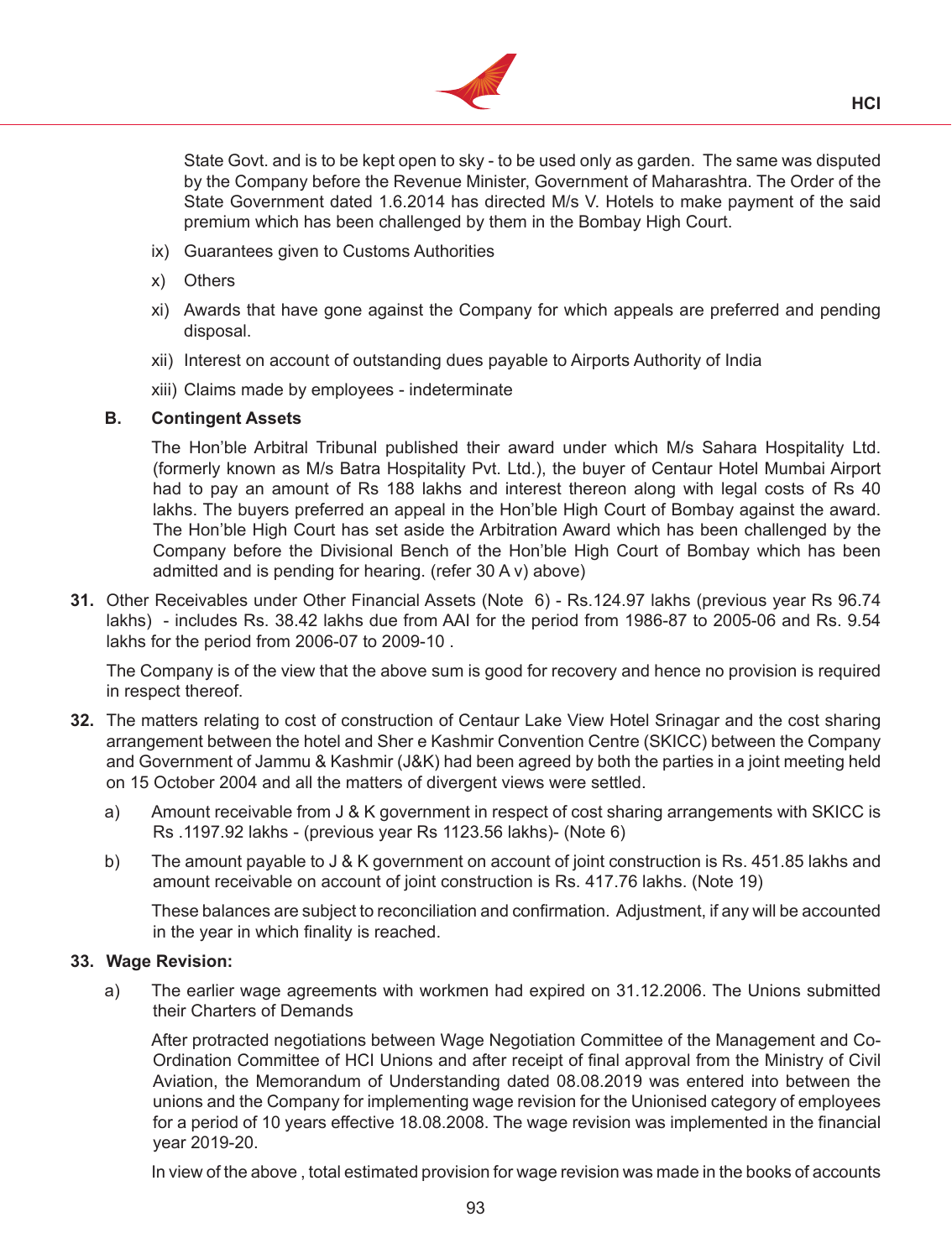

in 2018-19 totalling to Rs 963.60 lakhs . The calculations for arrears payable to employees effective 08.08.2008 are in progress. Hence any differential provision would be made in the year it is finalised.

b) The wage revision relating to the Officers Cadre which was due on 01.01.2007 for a period of 10 years which is still pending. However, in view of the financial position of the Company the wage revision has been deferred.

 The Management had announced an adhoc of Rs 5,000/- per month per employee for officers effective 1.1.2017 which continues and has been accounted for upto 31st March 2020.

**34.** Chefair Delhi acquired one Hi - lift TATA Chassis at a cost of Rs 10.14 lakhs during the financial year 2007-08. Based on operational considerations it was transferred to Chefair Mumbai on 21st March, 2009 for customisation to meet local requirements. The Company is in the process of getting the balance work done from the contractor. Rs 24.36 lakhs is reflected as Capital Work –in –Progress as on 31st March, 2020.

#### **35. Renovation of Hotels :**

The Company received a sum of Rs 500 lakhs during 2015-16 against issue of equity shares from the Government of India for renovation of hotels. In April 2017, the Company appointed a Consultant to undertake the upgradation and refurbishing of 75 guest rooms and other allied works for Centaur Srinagar. However, the same is not actively pursued in view of the situation in the Valley and uncertainty regarding handing over of the Srinagar hotel property to the J&K Government.

#### **36. Commitments:**

#### **Capital Commitments**

Estimated amount of contracts remaining to be executed on Capital Account are given hereunder:

| <b>Particulars</b> | As at 31st March 2020 | As at 31st March 2019 |
|--------------------|-----------------------|-----------------------|
| hilift             | 4.54                  | 2.84                  |
| Total              | 4.54                  | 2.84                  |

#### **37. Confirmations of Balances**

- i) The Company has reconciled the balances in respect of Trade Receivables, Trade Payables, Loans and Advances, Deposits in respect of the Holding Company and its subsidiaries as on 31st March 2020
- ii) The Company is in the process of obtaining confirmation of balances in respect of other Trade Receivables, Trade Payables, Loans and Advances, Deposits and Other Liabilities as on 31st March, 2020. Accordingly, such accounts reflect the balances as per their respective ledger accounts and are subject to adjustments, if any on reconciliation of accounts. The difference, if any, will be adjusted in the accounts as and when reconciliation is completed.

#### **38. LEASES- IND AS 116**

 Effective April 1,2019, the Company adopted Ind As 116 "Leases " and applied the standard to all lease contracts existing on April 1, 2019 by electing 'prospective approach with the cumulative effect at the date of initial application. Consequently, the Company recorded the lease liabilty at the present value of the lease payments discounted at the incremental borrowing rate and the right -of-use asset at its carrying amount as if the standard had been applied since the commencement date of the lease. Comparatives as at the year ended March 31,2019 have not been retrospectively adjusted and there fore will continue to be reported under the accounting policies included as part of our Annual Report for year ended March 31,2019.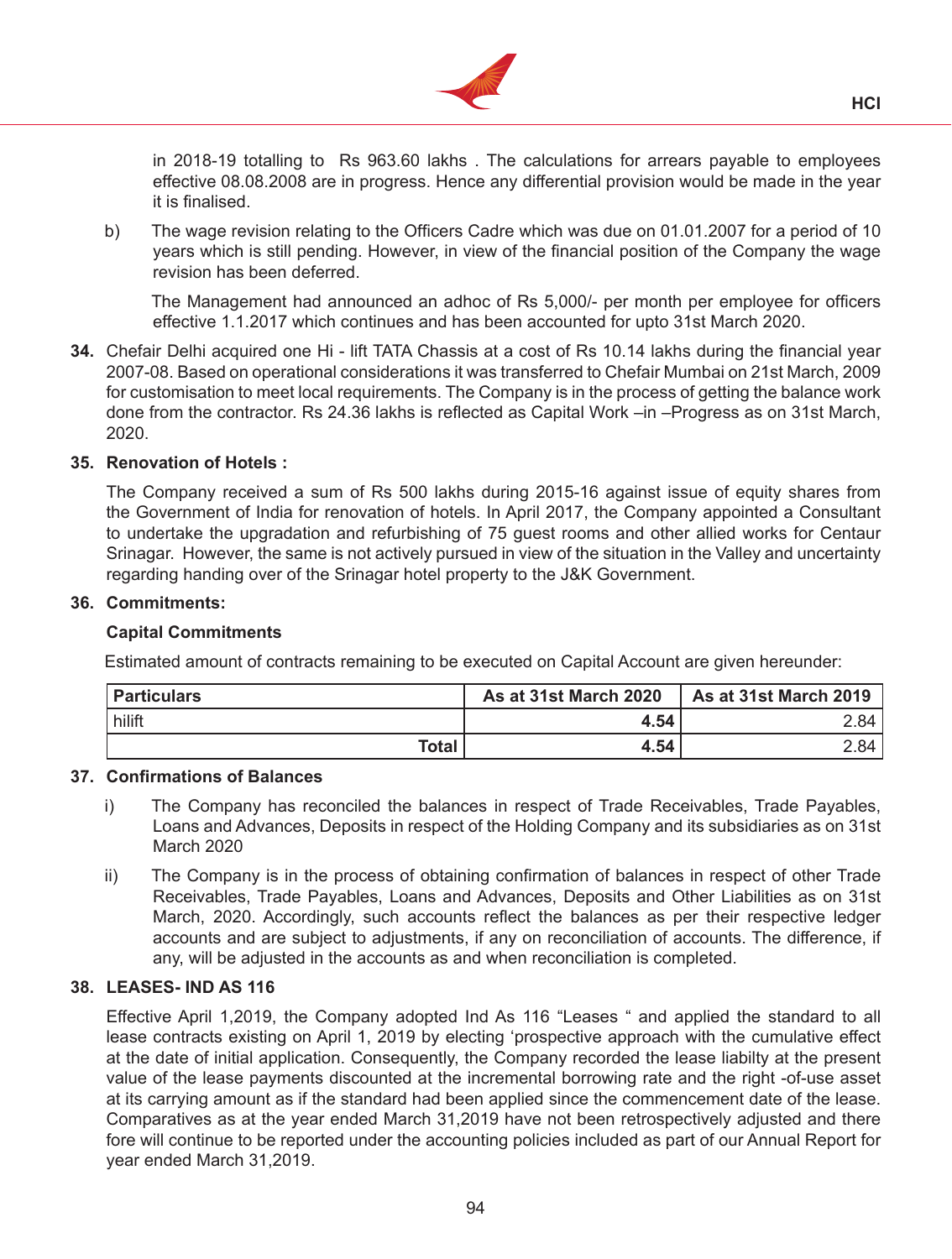

On transition, the adoption of the new standard resulted in recognition of 'Right-of-use assets' of Rs 3330.52 lakhs and a "lease liability" of Rs.3584.64 lakhs. Ind AS 116 will result in an increase in cash inflows from operating activities and an increase in cash outflows from financing activities on account of lease payment. Consequent to the application of this standard, lease cost for the year was lower by Rs. 275.67 lakhs, depreciation and interest is higher by Rs. 531.06 lakhs to Right-of-Use assets

#### **The following is the summary of practical expendients elected on initial application:**

Applied a single discount rate to a portfolio of leases of similar assets in similar economic environment with a similar end date

Applied the exemption not to recogise right -of-use assets and liabilities for leases with less than 12 months of lease term on the date of initial application

Excluded the initial direct costs from the measurement of the right-of-use asset at the date of initial application

Applied the practical expedient to grandfather the assessment of which transactions are leases. Accordingly Ind AS 116 is applied only to contracts that were previously identified as leases under Ind AS 17.

The weighted average incremental borrowing rate applied to lease liabilities as at April 1,2019 is 7.63%.

The Company has taken land on lease which are long term in nature with varying terms, escalation clauses and renewal rights . On renewal, the terms of the leases would be renegotiated.

#### **a) Total lease liabilities are analysed as under:**

| <b>Particulars</b> | 31.3.2020 |  |
|--------------------|-----------|--|
| Current            |           |  |
| Non-current        | 3,584.64  |  |
| <b>Total</b>       | 3,584.64  |  |

#### **39. Earnings Per Share:**

| <b>Particulars</b>                                    | As at 31.03.2020 | As at 31.03.2019 |
|-------------------------------------------------------|------------------|------------------|
| Profit/(Loss) After Tax & Extra-Ordinary Items        | (6554.70)        | (7, 120.35)      |
| <b>Less: Extra-Ordinary Items</b>                     |                  |                  |
| Profit/(Loss) After Tax & Before Extra-Ordinary Items | (6554.70)        | (7, 120.35)      |
| <b>Weighted Average No. of Equity Shares</b>          | 137.60           | 137.60           |
| <b>EPS</b>                                            |                  |                  |
| <b>Basic</b><br>a)                                    | (47.64)          | (51.75)          |
| <b>Diluted</b>                                        | (47.64)          | (51.75)          |

#### **40. Remuneration to Auditors:**

The details of the audit fees and expenses of the Auditors:-

| <b>Particulars</b>                          | 2019-20 | 2018-19 |
|---------------------------------------------|---------|---------|
| Audit fees- For the year                    | 2.25    | 2.25    |
| Out of Pocket Expenses of previous auditors |         | 0.18    |
| <b>Total</b>                                | 2.25    | 2.43    |

**41. Segment** information is provided in Annexure "I" as per Ind AS 108 "Operating Segments" under Rule 7 of the Companies (Accounting) Rules, 2014.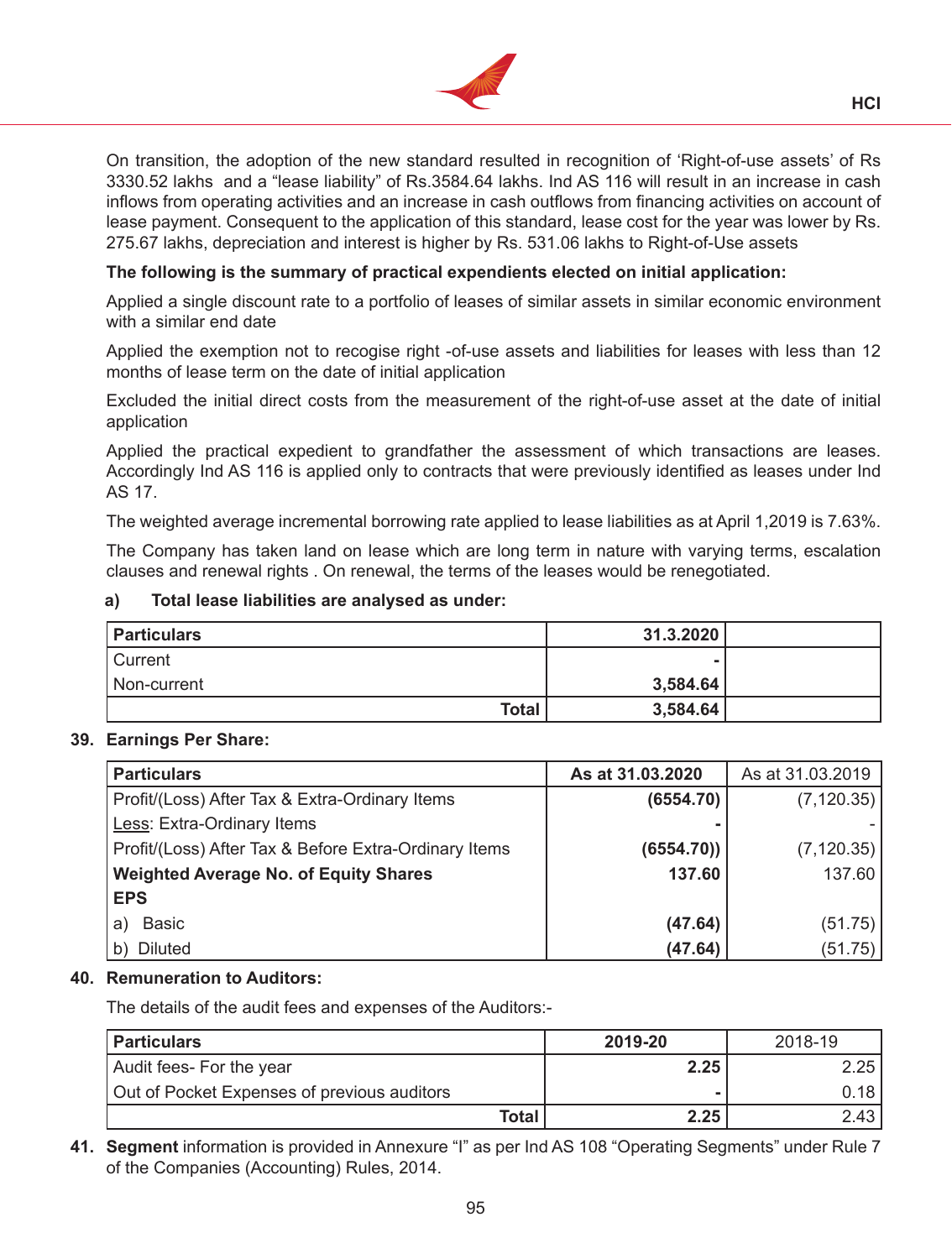

# **42. Related Party Transactions:**

Disclosure of the names and designations of the Related Parties as required by Indian Accounting Standard (IND AS-24) during the year 2018-19 and 2019-20 are given below:

## **Related Perty Relationships**

**i) Holding Company**

 **Air India Limited**

# **ii) Person having significant influence**

President of India (through his representative)

# **A Key Management Personnel & Relatives :**

 Pankaj Kumar - Chief Executive Officer

 T.C.Dalal - Chief Financial Officer

Shyamala Kunder - Company Secretary

## **Transactions with Key Managerial Personnel:**

i) There are no transactions with key managerial personnel or their relatives

## **ii) Key Managerial Remuneration**

| S.No | Particulars                            | as at 31.3.2020 | as at 31.3.2019 |
|------|----------------------------------------|-----------------|-----------------|
|      | Pankaj Kumar - Chief Executive Officer | 9.74            |                 |
|      | T.C.Dalal - Chief Financial Officer    | 9.00            | 7.80            |

#### **B)** In terms of Ind AS 24, following are the disclosure requirements related to transactions with certain Government Related entities i.e. Significantly controlled and influenced entities by Government of India (not included in the list above) :

| S.             | Name of the Entities and Nature of transactions | 2019-20     | 2018-19     |
|----------------|-------------------------------------------------|-------------|-------------|
| No.            |                                                 |             |             |
| 1              | <b>AIR INDIA LIMITED</b>                        |             |             |
|                | Sales during the year                           | 5,125.48    | 4,376.91    |
|                | Finance Cost for the year                       | (2,607.84)  | (2,573.91)  |
|                | SAP Maintenance cost for the year               |             | (3.43)      |
|                | <b>Travelling Expenses</b>                      | (0.53)      |             |
|                | Miscellaneous expenses                          | (3.11)      |             |
|                | Loan received during the year                   | (2,775.00)  | (4,800.00)  |
|                | Closing Balance 31.3.2020                       |             |             |
|                | Trade Receivable from Air India                 | 3,609.22    | 2,450.88    |
|                | Due to Air India                                | (37,964.36) | (32,990.51) |
|                | <b>Other Receivables</b>                        | 28.17       | 22.35       |
|                | <b>Other Payables</b>                           | (11.12)     | (3.66)      |
| $\overline{2}$ | <b>AIR INDIA SUBSIDIARIES</b>                   |             |             |
|                | Sales during the year                           |             |             |
|                | Al Airport Services Limited (AASL) (formerly    | 11.27       | 9.32        |
|                | AIATSL)                                         |             |             |
|                | Al Engineering Services Limited (AIESL)         | 181.97      | 381.30      |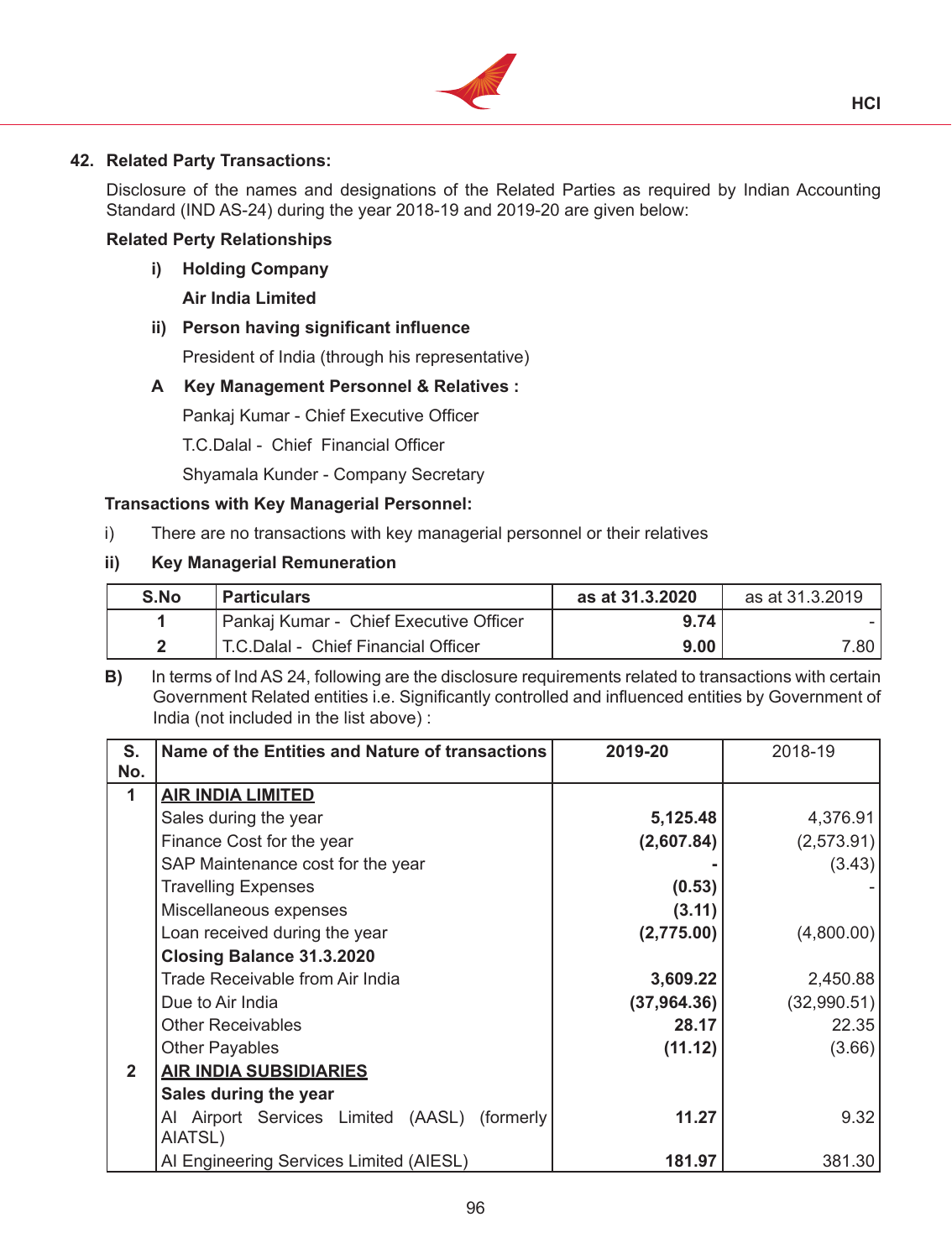

| S.<br>No. | Name of the Entities and Nature of transactions                                                 | 2019-20 | 2018-19 |
|-----------|-------------------------------------------------------------------------------------------------|---------|---------|
|           | Air India Express Limited (AIXL)                                                                | 39.77   | 8.55    |
|           | Alliance Air Aviation Limited (AAAL)(formerly<br>known as Airlines Allied Services Ltd. (AASL)) | 53.08   | 26.75   |
|           | Trade Receivables on 31.3.2020                                                                  |         |         |
|           | Al Airport Services Limited (AASL)<br>(formerly)<br>AIATSL)                                     | 10.34   | 9.46    |
|           | Al Engineering Services Limited (AIESL)                                                         | 361.94  | 532.73  |
|           | Air India Express Limited (AIXL)                                                                | 23.62   | 13.17   |
|           | Alliance Air Aviation Limited (AAAL)(formerly known<br>as Airlines Allied Services Ltd. (AASL)) | 42.59   | 16.25   |

 Note: The Related Parties have been identified by the Company and relied upon by the auditors

- **43.** Luxury Tax liability of Centaur Delhi as on 31st March 2020 is NIL (previous year NIL). The Company is in the process of defreezing the bank accounts frozen by the Luxury Tax authorities in 2012-13.
- 44. As per the Agreement between Airports Authority of India (AAI) and the Company the lease period for the land on which Centaur Hotel Delhi and Chefair Delhi is located, is valid till 31.3.2031 . However AAI had served notice dated 8 November 2016 for early termination of lease of land as the land is required by them for airport expansion. With the intervention of Ministry of Civil Aviation, an extension up to 31 December 2019 for vacating the said leasehold land has been granted. Thus the Company was required to give vacant possession of land by 30.11.2019 and surrender the said leasehold land to AAI by 31 December 2019. In this regard, negotiations for compensation to be claimed from AAI were carried out in consultation with the Ministry.

Accordingly, a meeting was convened on 4.011.2019 by Secretary Civil Aviation to discuss the matter regarding compensation on termination of Lease agreement to HCI. In the said meeting AAI clarified that as per the proposed Master Plan 2016 for Indira Gandhi International Airport, Delhi the project at the HCI hotel site is to be developed under the Master Plan phase commencing from 2026 and it was also confirmed that the HCI property is not infringing the proposed runway but the land would be required for parking of aircraft.

Secretary, Civil Aviation stated that AAI needed to take an economic call on the issue taking into consideration the economics of allowing HCI to continue operations for the balance lease period. In view of the above, it was decided in the meeting that in case AAI decides that the land is not required by AAI for aeronautical purpose then full permission may be given to HCI for commercial utilisation including O&M contract for the remaining period of the lease. The said decision was communicated to HCI vide Ministry's letter 20.12.2019 allowing HCI to use the land/structure upto the expiry of the existing lease period i.e. on 31.03.2031 and to vacate the land positively upon the expiry of lease period. It was also conveyed that since HCI has defaulted in payment of AAI dues from 2002 onwards as per the terms of agreement, an Arbitrator may be appointed as per the provisions of existing agreement.

## **45. The Micro, Small and Medium Enterprises Development Act**

 The Micro, Small and Medium Enterprises suppliers defined under "The Micro Small and Medium Enterprises DevelopmentAct 2006" have bee identified during th year.The payments to such undertakings covered under Micro Small and Medium Enterprises are being made within the prescribed credit period agreed upon with the supplier and hence no interest is payable on delayed payments.

**46.** The Company has conducted physical verification of each group of fixed assets in 2019-20. The extent of discrepancies if any, are being ascertained. The resultant impact of the same on the accounts will be dealt with in the year in which finality is reached.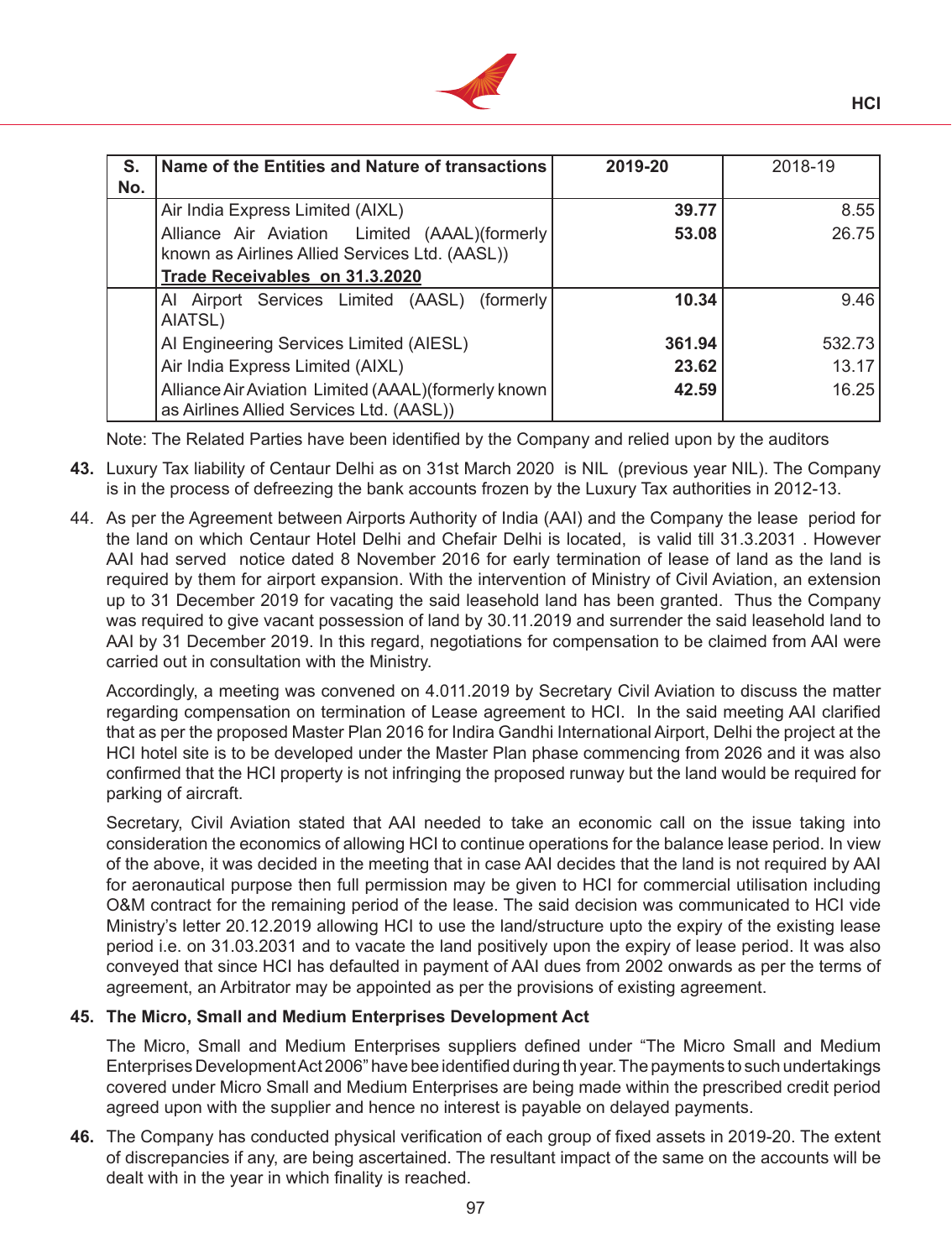

**47.** There is no impairment of assets as envisaged under Indian Accounting Standards (Ind AS 36) 'Impairment of Assets'.

#### **48. Depreciation:**

In the absence of actual installation date of some of the Fixed Assets prior to 1st Aril, 2014 the Company has assumed 1st April of the financial year as the date of installation for such Fixed Assets during the relevant financial years.

The Company has ascertained the impact on the charge for depreciation for the year based on the opening balance of Fixed Assets and consequently, the provision for depreciation is suitably calculated to comply with Schedule II, Part C of the Companies Act, 2013 .

As per Note No.44 above, the useful life of Centaur Delhi has been reworked upto 31.3.2031 instead of 31.12.2019. Accordingly, depreciation has been reworked prospectively during the year. The depreciation for the building of Centaur Delhi charged to Statement of Profit and Loss is Rs.89.70 lakhs against Rs.1213.40 lakhs during 2018-19

#### **49. The company is in the process of :**

- a) streamlining the inventory reporting system in terms of generation of reports towards movement of item-wise store records and configuring of the stores ledger during the year. At the year end, consumption as per the stores records is reconciled with the financial records and adjustments are duly accounted for.
- b) instituting a maker checker process in order that a system of checks and balances is in place to prevent revenue leakage through Purchase and misuse and to ensure proper control over the Procurement and Consumption Cycles.

#### **50. The Company is in the process of :**

- a) strengthening the internal audit process so as to ensure adequate coverage of all the areas and ensure effective internal controls at all units of the Company
- b) Reviewing the frequency of verification of cash, cheques, drafts etc., in hand through internal audit/officers other than cashiers.
- c) Laying down Standard Operating Procedures with regard to timely accounting of all transactions to ensure that proper books of accounts are maintained.
- **51.** In the opinion of the Company, the Current Assets and Loans and Advances are approximately of the value stated if realised in the ordinary course of business. The provision for all known liabilities is adequate and not in excess of the amount reasonably necessary.

#### **52. Impact of COVID 19**

The SARS–CoV-2 virus responsible for COVID-19 continues to spread across the globe and India, which has contributed to a significant decline and volatility in global and Indian financial markets and significant decrease in global and local economic activities. On March 11, 2020, the COVID-19 outbreak was declared a global pandemic by the World Health Organisation. Numerous government and companies, including the Company, have introduced a variety of measures to contain the spread of the virus. On March 24, 2020, the Indian government announced a strict 21-day lockdown which was further extended by 19 days and further extended by 17 days i.e. upto May 31, 2020 across the country to contain the spread of the virus.

 The Company faces significant uncertainties due to COVID-19 which have impacted the operations adversely starting from the month of March 2020 onwards.During the quarter ended March 31, 2020, such impact was limited only to the later part of March 2020. However, with the continuance of such lockdown during the first quarter of the financial year 2021, all segments of the Company's operations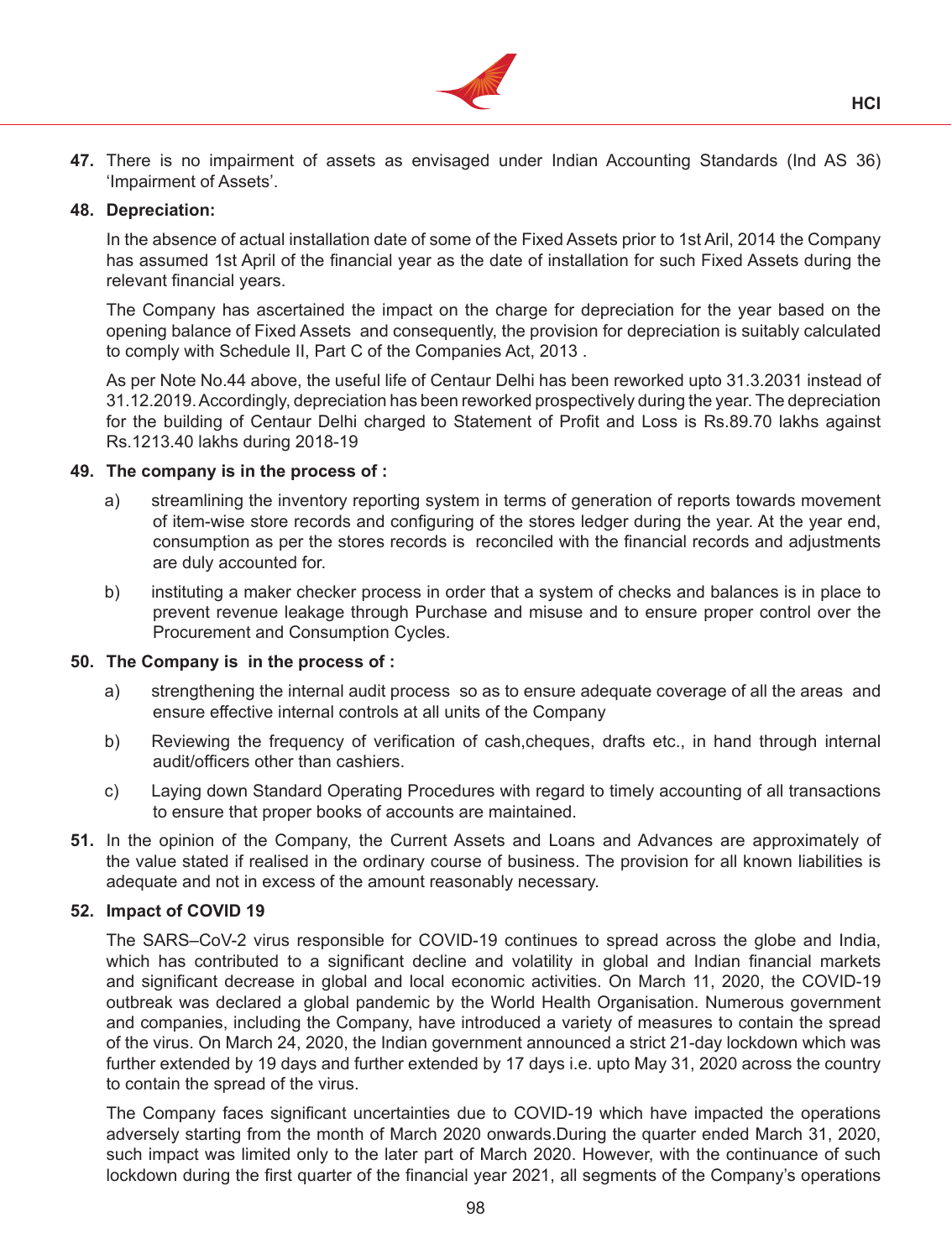

remained adversely impacted.

The Company continues to closely monitor the situation and take appropriate action, as necessary to scale up operations, in due compliance with the applicable regulations. As per the Company's current assessment no significant impact on carrying amounts of property, plant and equipment, right of useassets, trade receivables and other financial assets is expected and it continues to monitor changes in future economic conditions. The eventual outcome of the impact of the global health pandemic may be different from those estimated as on the date of approval of these financial statements.

Also refer note 2 (v) Estimation uncertainty due to COVID-19. Based on aforesaid assessment, management believes that as per estimates made conservatively, the group will continue as a going concern and will be able to discharge its liabilities and realise the carrying amount of its assets as on March 31, 2020.

#### **53. Going Concern:**

 The Company faces significant uncertainties due to COVID-19 which have impacted the operations of the Company adversely starting from the month of March 2020. Management has assessed the impact of existing and anticipated effects of COVID -19

Inspite of the negative Net Worth of the Company as at the balance sheet date, considering the continuous support of the Holding Company and the Government, the Company is and will continue to be able to meet its financial obligations as they fall due. Accordingly the Company has prepared its accounts on a "going concern" basis .Various initiatives have also been taken by the management for improving the operational performance of the company and increasing the revenues in view of the following:

- i) Due to the renovation of 80 guest rooms and other allied works at Centaur Delhi in view of the equity infusion of Rs 2700 lakhs by Government of India, the revenue of the Company increased from Rs. 5513 lakhs in 2017-18 to Rs 6762.53 lakhs during the year 2019-20. This was due to increased business from Air India and its subsidiaries
- ii) The Holding Company, Air India Limited (AIL)and Government of India is continuously supporting the Company by way of financial assistance in the form of equity infusion and providing financial assistance as and when required by HCI and are also committed to provide such assistance in future also.During earlier years, there has been Equity infusion of Rs 2700 lakhs by Government of India and conversion of loan to equity totaling to Rs 7000 lakhs by AIL. Out of the total Share Capital of the Company of Rs 13760 lakhs, the total share capital of AIL is Rs 11060 lakhs as on 31.3.2020. Operational shortfall for staff salary payments is being funded by AIL through the Current Account. The Current Account also includes other debits / credits and interest being debited by AIL. This support will continue in the future when required by the Company.
- iii) AIL has been continuously supporting the Company by giving business which contributes to the operational revenue of the Company - nearly 80% of the revenue earned by the Company is from AIL and this would continue in the future also.
- iv) Presently the Company is in the process of calling for consultants to assist the Company to hand over Delhi properties on Management Contract upto 31.3.2031 i.e. upto the lease period of land leased from AAI. This would result in savings of fixed and variable costs at Delhi units and also the Company would earn management contract fees . Any surplus after paying off its liabilities would be transferred to Air India towards loan repayment.
- v) Also in the process of disinvestment of AIL, HCI is one of the subsidiaries of AIL which would not be divested and would be transferred to the Special Purpose Vehicle, Air India Asset Holding Company, a 100% subsidiary of Government of India. Accordingly upon disinvenstment of AIL, the Company would be administered by Air India Asset Holding Company.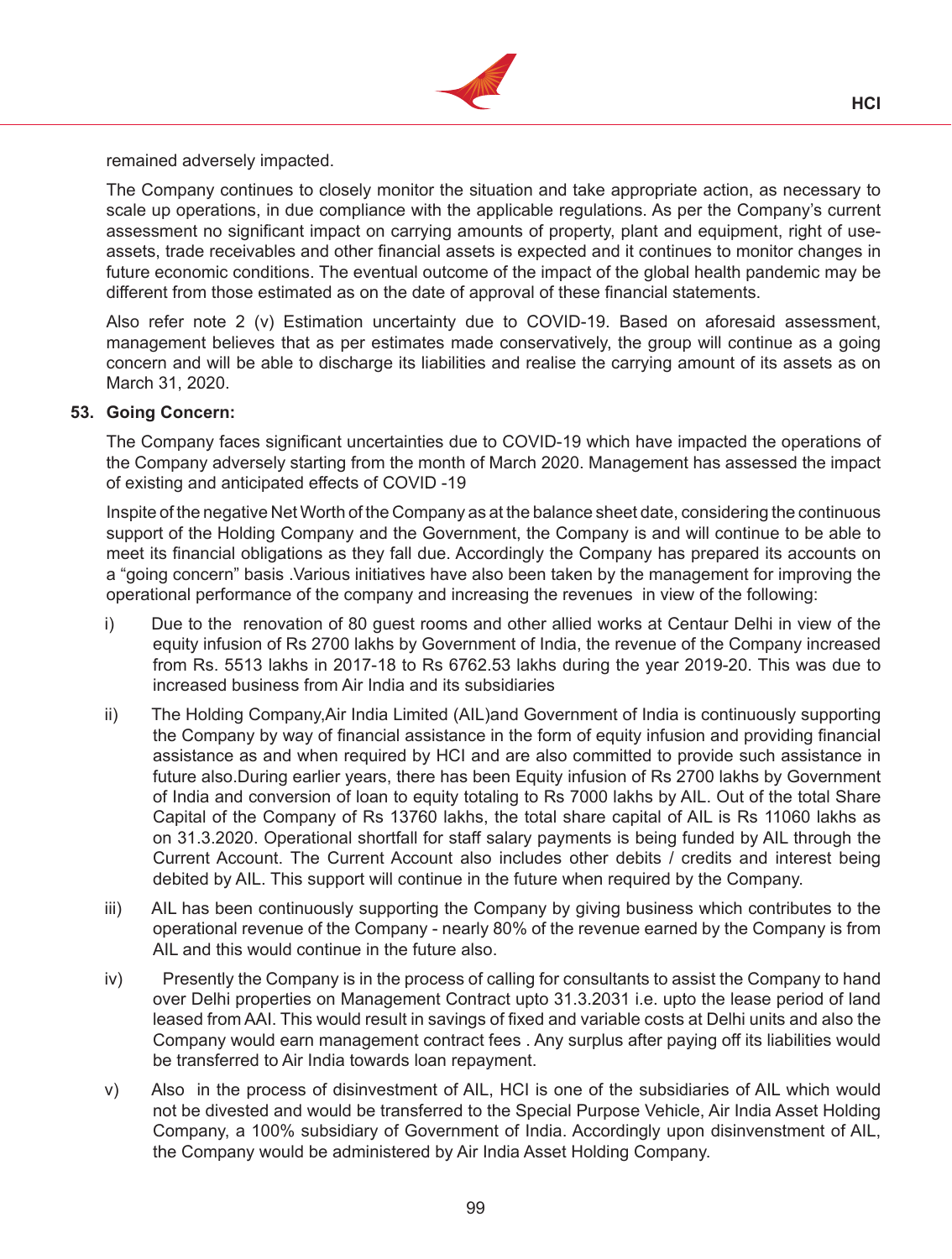

- **54.** Previous Years figures have been re-cast/re-arranged in line with IND-AS requirements wherever required.
- **55.** The financial statements were authorised for issue by the Board of Directors on 21 October, 2020.

The accompanying notes are an integral part of the Financial Statements

As per our report of even date

Chartered Accountants Firm Registration No. 0120927W

**(Manoj Agarwal)** Chairman Director Membership No: 119509

**For S A R A & ASSOCIATES For and on behalf of the Board of Directors**

 $Sd/ Sd/-$ DIN 01023747

 $Sd/ Sd/-$ **(Thrity C Dalal) (Shyamala P Kunder)**  Chief Financial Officer Company S<br>FCA 034616 ACS 8203  $FCA\ 034616$   $ACS\ 8203$ 

Place : Mumbai **Place : Mumbai** Place : New Delhi Date : 27-10-2020 Date : 21-10-2020

Sd/- **(Rajiv Bansal) (Satyendra Kumar Mishra)**